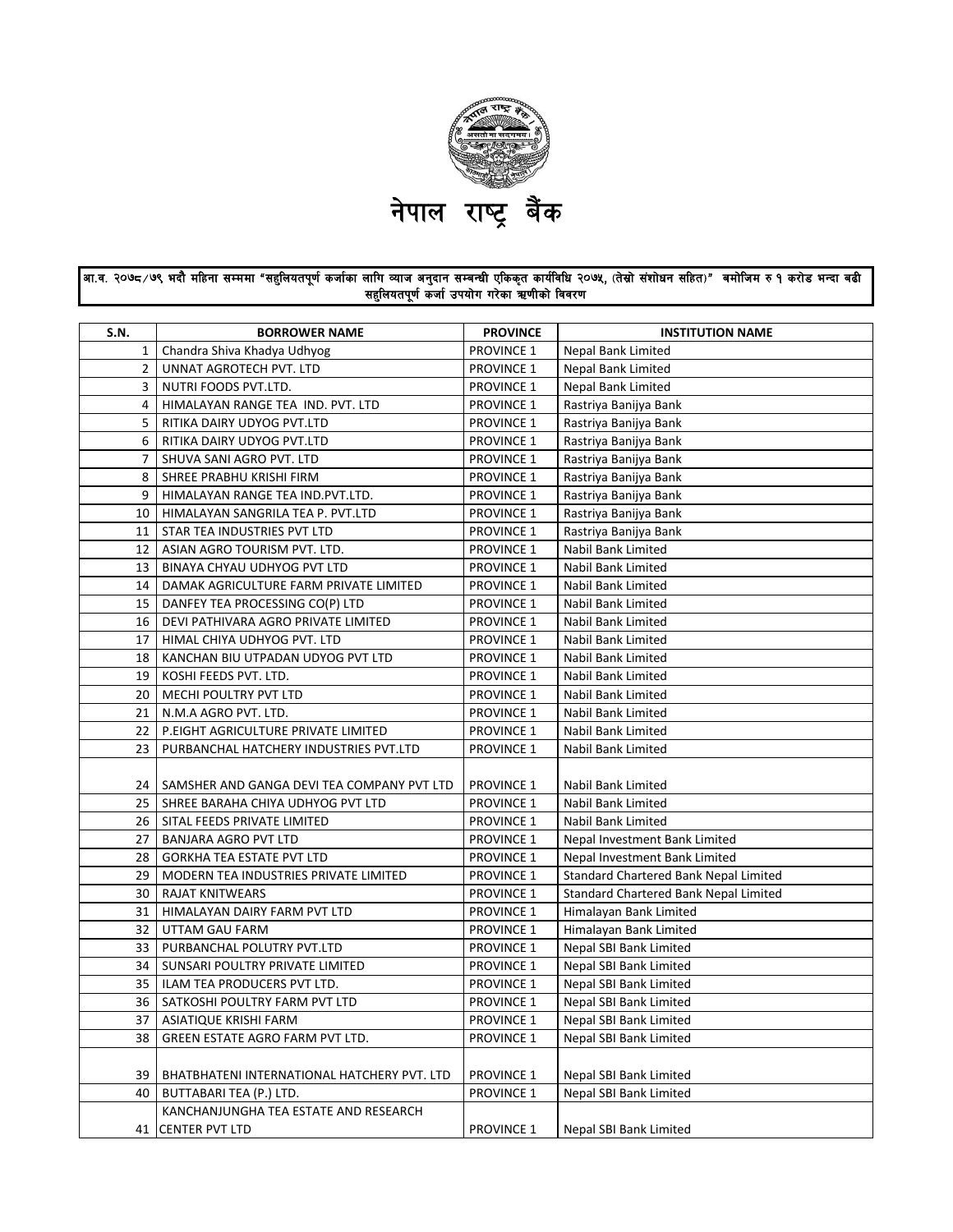| 42       | SATHI MULTIPURPOSE AGRO FARM PRIVATE LIMITED                 | <b>PROVINCE 1</b>                      | Nepal SBI Bank Limited                                 |
|----------|--------------------------------------------------------------|----------------------------------------|--------------------------------------------------------|
| 43       | <b>GANESH HIMAL TEA ESTATE PVT. LIMITED</b>                  | <b>PROVINCE 1</b>                      | <b>Nepal SBI Bank Limited</b>                          |
| 44       | NEPAL TEA DEVELOPMENT CORPORATION LIMITED                    | <b>PROVINCE 1</b>                      | Nepal SBI Bank Limited                                 |
| 45       | HALDIBARI TEA PROCESSING PVT. LTD.                           | <b>PROVINCE 1</b>                      | <b>Nepal SBI Bank Limited</b>                          |
| 46       | SUNKOSHI CHIYA BAGAN PRIVATE                                 | <b>PROVINCE 1</b>                      | Nepal Bangaladesh Bank Limited                         |
| 47       | JANAKPUR FERTILIZER INDUSTRIES PVT                           | <b>PROVINCE 1</b>                      | Nepal Bangaladesh Bank Limited                         |
| 48       | PATHIBHARA AGRO FERTILIZER PVT LTD                           | <b>PROVINCE 1</b>                      | Nepal Bangaladesh Bank Limited                         |
| 49       | NAINAKALA KRISHI FARM PRIVATE LIMIT                          | <b>PROVINCE 1</b>                      | Nepal Bangaladesh Bank Limited                         |
| 50       | <b>CHYANGTHAPU TRADERS</b>                                   | <b>PROVINCE 1</b>                      | Nepal Bangaladesh Bank Limited                         |
| 51       | SHANI AGRO FARM PVT.LTD                                      | <b>PROVINCE 1</b>                      | Nepal Bangaladesh Bank Limited                         |
| 52       | DHARAN DAIRY FOOD PRODUCTS PVT.LTD.                          | <b>PROVINCE 1</b>                      | Nepal Bangaladesh Bank Limited                         |
| 53       | <b>BRIGHT FEED PRIVATE LIMITED</b>                           | <b>PROVINCE 1</b>                      | Nepal Bangaladesh Bank Limited                         |
| 54       | KULAYAN NATURAL HERBAL PRIVATE LIMI                          | <b>PROVINCE 1</b>                      | Nepal Bangaladesh Bank Limited                         |
| 55       | SAPTAKOSHI HATCHERY INDUSTRIES PVT                           | <b>PROVINCE 1</b>                      | Nepal Bangaladesh Bank Limited                         |
| 56       | SURYA AGRITECH PVT LTD                                       | <b>PROVINCE 1</b>                      | Nepal Bangaladesh Bank Limited                         |
|          |                                                              |                                        |                                                        |
| 57       | TRISHAKTI PATHIBHARA CHIYA UDHYOG PVT.LTD                    | <b>PROVINCE 1</b>                      | <b>Everest Bank Limited</b>                            |
|          | KAMDHENU DUGDHA BIKAS SHAKARI SANSTHA                        |                                        |                                                        |
|          | 58 LIMITED                                                   | <b>PROVINCE 1</b>                      | <b>Everest Bank Limited</b>                            |
|          | Rabindra Hosiery & Garment Cum Embroidery                    |                                        |                                                        |
| 59       | Industries                                                   | PROVINCE 1                             | <b>Everest Bank Limited</b>                            |
| 60       | ROYAL COLD STORAGE PVT. LTD.                                 | <b>PROVINCE 1</b>                      | Bank of Kathmandu Limited                              |
|          |                                                              |                                        |                                                        |
| 61       | SRAMMISRAN KRISHI TATHA PASHUPALAN PVT. LTD                  | <b>PROVINCE 1</b>                      | Bank of Kathmandu Limited                              |
|          |                                                              |                                        |                                                        |
| 62       | SHREE BELBARI KRISHAK DANA UDHYOG PVT. LTD.                  | <b>PROVINCE 1</b>                      | Bank of Kathmandu Limited                              |
| 63<br>64 | TRILOCHAN KRISHI FARM PVT LTD<br>LUVKUSH KRISHI FARM PVT LTD | <b>PROVINCE 1</b><br><b>PROVINCE 1</b> | Bank of Kathmandu Limited<br>Bank of Kathmandu Limited |
| 65       | NAMES AGRO FARM PVT.LTD                                      | <b>PROVINCE 1</b>                      | Bank of Kathmandu Limited                              |
|          | RUPDAL KRISHI FIRM TATHA PASUPALAN COMPANY                   |                                        |                                                        |
| 66       | <b>PVT LTD</b>                                               | PROVINCE 1                             | Bank of Kathmandu Limited                              |
|          |                                                              |                                        |                                                        |
| 67       | NIRAULA KRISHI TATHA PASHUPALAN PVT. LTD.                    | <b>PROVINCE 1</b>                      | Bank of Kathmandu Limited                              |
| 68       | SAGARMATHA TEA ESTATE PVT LTD                                | <b>PROVINCE 1</b>                      | Bank of Kathmandu Limited                              |
| 69       | <b>KESHARI KNITTED WEARS</b>                                 | <b>PROVINCE 1</b>                      | Bank of Kathmandu Limited                              |
| 70       | OM SRI PASHUPATI BREEDERS PVT. LTD                           | <b>PROVINCE 1</b>                      | Nepal Credit and Commerce Bank Limited                 |
|          | 71   SHREE LAXMI TEA INDUSTRIES PVT.LTD                      | PROVINCE 1                             | Nepal Credit and Commerce Bank Limited                 |
| 72       | PASHUPATI POULTRY BREEDING FARM P.L                          | <b>PROVINCE 1</b>                      | Nepal Credit and Commerce Bank Limited                 |
| 73       | KAMAKHSHYA DEVI TEA (P) LTD                                  | <b>PROVINCE 1</b>                      | Nepal Credit and Commerce Bank Limited                 |
| 74       | O.S.P. BREEDERS PVT.LTD.                                     | <b>PROVINCE 1</b>                      | Nepal Credit and Commerce Bank Limited                 |
| 75       | INARUWA KRISHI FARM PVT.LTD                                  | PROVINCE 1                             | Nepal Credit and Commerce Bank Limited                 |
| 76       | GREEN VALLEY TEA PVT.LTD.                                    | PROVINCE 1                             | Nepal Credit and Commerce Bank Limited                 |
| 77       | MECHI VALLEY CHIYA UDHYOG                                    | <b>PROVINCE 1</b>                      | Nepal Credit and Commerce Bank Limited                 |
| 78       | JAYA SHREE RAM AGRO PHARMS                                   | <b>PROVINCE 1</b>                      | Nepal Credit and Commerce Bank Limited                 |
| 79       | J.S.R FISHERY AND ANIMAL HUSBANDARY                          | <b>PROVINCE 1</b>                      | Nepal Credit and Commerce Bank Limited                 |
|          | SHIVA SAGAR GAU SADAN TATHA DAIRY UDHYOG                     |                                        |                                                        |
| 80       | <b>PVT LTD</b>                                               | PROVINCE 1                             | NIC ASIA Bank Limited                                  |
| 81       | R AND R AGRO PVT LTD                                         | <b>PROVINCE 1</b>                      | NIC ASIA Bank Limited                                  |
| 82       | KARKI KRISHI FIRM                                            | <b>PROVINCE 1</b>                      | NIC ASIA Bank Limited                                  |
|          | SHREE PARAKHOPI SANA KISAN CHIYA SAHAKARI                    |                                        |                                                        |
| 83       | <b>SANSTHA LTD</b>                                           | PROVINCE 1                             | NIC ASIA Bank Limited                                  |
| 84<br>85 | J.K.J. KRISHI FARM PVT.LTD.<br>OKO KRISHI FARM PVT LTD       | <b>PROVINCE 1</b><br><b>PROVINCE 1</b> | NIC ASIA Bank Limited<br>NIC ASIA Bank Limited         |
| 86       | BINDABASINI AGRICULTURE FARM PVT.LTD                         | <b>PROVINCE 1</b>                      | NIC ASIA Bank Limited                                  |
|          | PURWANCHAL AGRICULTURE FARM AND TRADING                      |                                        |                                                        |
| 87       | <b>PVT LTD</b>                                               | PROVINCE 1                             | NIC ASIA Bank Limited                                  |
|          |                                                              |                                        |                                                        |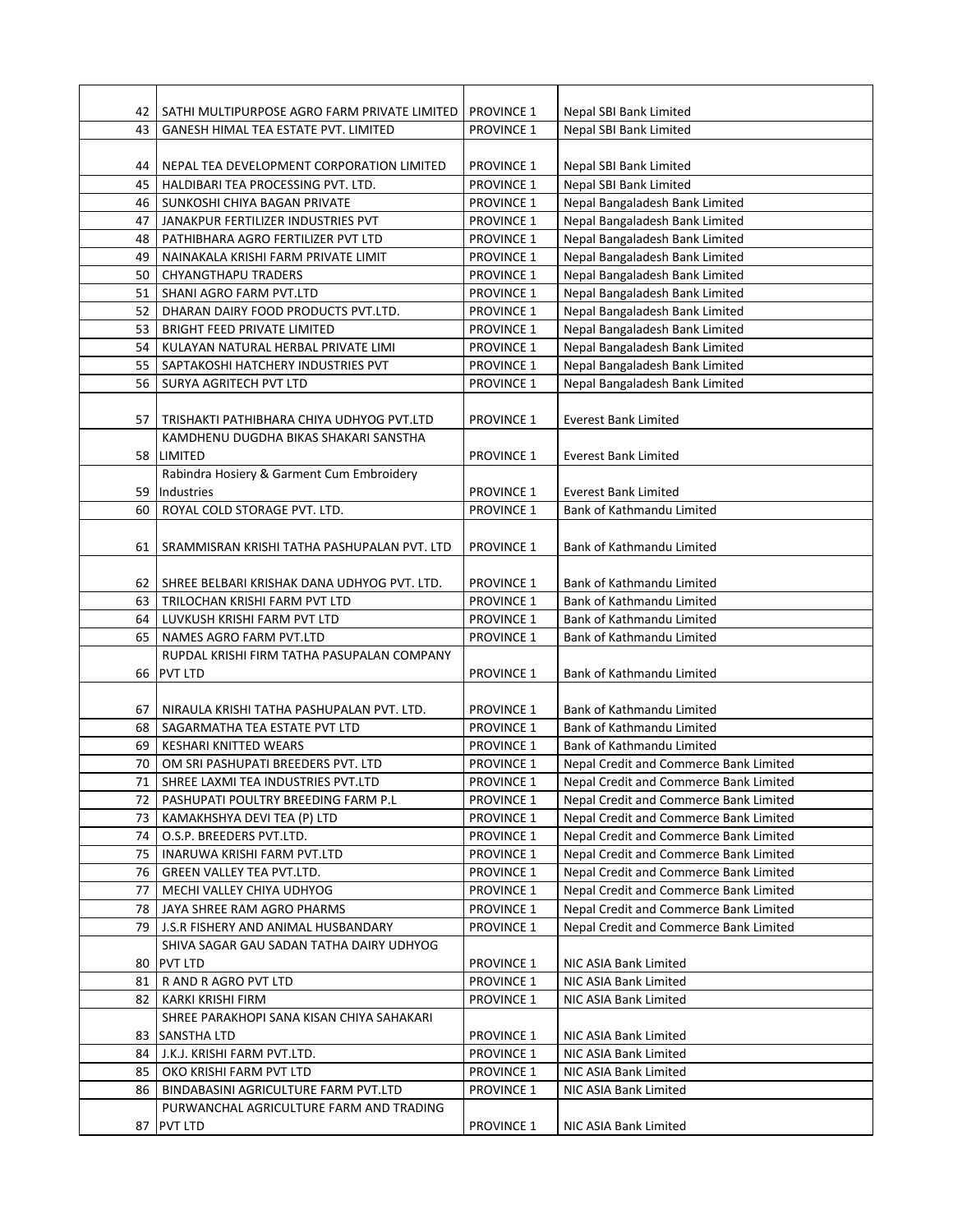| 88  | EVEREST BAHU-UDHESHIYA KRISI FIRM PVT.LTD       | PROVINCE 1        | NIC ASIA Bank Limited |
|-----|-------------------------------------------------|-------------------|-----------------------|
| 89  | R.R KRISHI FARM PVT LTD                         | <b>PROVINCE 1</b> | NIC ASIA Bank Limited |
| 90  | PATHIVARA KRISHI FIRM                           | <b>PROVINCE 1</b> | NIC ASIA Bank Limited |
| 91  | MILKE MENCHHYAYEM AGRO PVT LTD                  | PROVINCE 1        | NIC ASIA Bank Limited |
|     | NIYOG ABHIYAN KRISHI TATHA PASHUPALAN PVT.      |                   |                       |
| 92  | <b>LTD</b>                                      | <b>PROVINCE 1</b> | NIC ASIA Bank Limited |
| 93  | HIMAL KRISHI PARIYOJANA PVT LTD                 | <b>PROVINCE 1</b> | NIC ASIA Bank Limited |
| 94  | MIRMIRE ARGO PVT LTD.                           | <b>PROVINCE 1</b> | NIC ASIA Bank Limited |
| 95  | MANS KRISHI FARM PVT LTD                        | <b>PROVINCE 1</b> | NIC ASIA Bank Limited |
| 96  | U.R.K.KRISHI FARM PVT LTD                       | <b>PROVINCE 1</b> | NIC ASIA Bank Limited |
|     | NEPAL AGRICULTURE AND FLORICULTURE FARM PVT     |                   |                       |
|     | 97 LTD                                          | <b>PROVINCE 1</b> | NIC ASIA Bank Limited |
|     | HALDHIBARI KRISHI TATHA PASHUPALAN FIRM PVT     |                   |                       |
|     | 98 LTD                                          | <b>PROVINCE 1</b> | NIC ASIA Bank Limited |
| 99  | KISAN AGRO MART PVT LTD                         | <b>PROVINCE 1</b> | NIC ASIA Bank Limited |
| 100 | PATHIVARA DAIRY FARM COMPANY PVT.LTD.           | <b>PROVINCE 1</b> | NIC ASIA Bank Limited |
|     |                                                 |                   |                       |
| 101 | BIRAT AGRICULTURE FARM AND RESEARCH CENTRE      | <b>PROVINCE 1</b> | NIC ASIA Bank Limited |
| 102 | MANAKAMANA KRISHI FIRM                          | <b>PROVINCE 1</b> | NIC ASIA Bank Limited |
| 103 | NABIN KRISHI FARM                               | <b>PROVINCE 1</b> | NIC ASIA Bank Limited |
| 104 | HALESHI MAHADEV KRISHI FARM PVT LTD             | <b>PROVINCE 1</b> | NIC ASIA Bank Limited |
|     |                                                 |                   |                       |
| 105 | GENUINE AGRICULTURE FARM PRIVATE LIMITED        | <b>PROVINCE 1</b> | NIC ASIA Bank Limited |
|     |                                                 |                   |                       |
|     | MATA PATHIBHARA KRISHI TATHA PASHUPALAN         |                   |                       |
|     | 106 COMPANY PVT LTD                             | PROVINCE 1        | NIC ASIA Bank Limited |
| 107 | BHUMI SEED COMPANY PVT. LTD.                    | <b>PROVINCE 1</b> | NIC ASIA Bank Limited |
| 108 | BHAIBHAB TEA ESTATE (P) LTD                     | <b>PROVINCE 1</b> | NIC ASIA Bank Limited |
| 109 | AROMA TEA ESTATE PVT.LTD                        | <b>PROVINCE 1</b> | NIC ASIA Bank Limited |
|     | YAFRE KRISHI UTPADAN PRASHODHAN BIKRI TATHA     |                   |                       |
|     | 110   NIKASHI KENDRA PVT. LTD.                  | <b>PROVINCE 1</b> | NIC ASIA Bank Limited |
| 111 | SUSPARSHA AGRO PVT LTD                          | <b>PROVINCE 1</b> | NIC ASIA Bank Limited |
| 112 | KHADKA KRISHI FARM                              | <b>PROVINCE 1</b> | NIC ASIA Bank Limited |
|     |                                                 |                   |                       |
| 113 | MAHALAKSHMI TEA PROCESSING PRIVATE LIMITED      | <b>PROVINCE 1</b> | NIC ASIA Bank Limited |
| 114 | KRISHNA KRISHI FARM                             | <b>PROVINCE 1</b> | NIC ASIA Bank Limited |
| 115 | DEVISTHAN KRISHI FARM                           | <b>PROVINCE 1</b> | NIC ASIA Bank Limited |
| 116 | <b>BIRAT POULTRY FARM</b>                       | <b>PROVINCE 1</b> | NIC ASIA Bank Limited |
|     | <b>GAMBHIR BAHUUDDESIYA ORGANIC PASHU TATHA</b> |                   |                       |
|     | 117 KRISHI ANUSANDHAN PRIVATE LIMITED           | PROVINCE 1        | NIC ASIA Bank Limited |
|     | HIMANG BAHUUDHESHYIYA DAIRY TATHA KRISHI        |                   |                       |
|     | 118 FARM PVT LTD                                | <b>PROVINCE 1</b> | NIC ASIA Bank Limited |
| 119 | ENG MULTIPURPOSE KRISHI FARM PVT LTD            | <b>PROVINCE 1</b> | NIC ASIA Bank Limited |
|     | SIWAKOTI AND SONS AGRICULTURE COMPANY PVT       |                   |                       |
|     | 120 LTD                                         | <b>PROVINCE 1</b> | NIC ASIA Bank Limited |
| 121 | AAYUSHI KRISHI FARM PRIVATE LIMITED             | <b>PROVINCE 1</b> | NIC ASIA Bank Limited |
| 122 | AMULYA KRISHI FIRM PVT LTD                      | <b>PROVINCE 1</b> | NIC ASIA Bank Limited |
| 123 | CHAUBISE KRISHI FARM                            | <b>PROVINCE 1</b> | NIC ASIA Bank Limited |
| 124 | KHOLIKO AGRO FIRM PVT.LTD.                      | <b>PROVINCE 1</b> | NIC ASIA Bank Limited |
|     | BHATTARAI FAMILY AGRICULTURE INDUSTRIES PVT     |                   |                       |
|     | 125 LTD                                         | <b>PROVINCE 1</b> | NIC ASIA Bank Limited |
| 126 | M.K.P. TEA COMPANY PVT LTD                      | <b>PROVINCE 1</b> | NIC ASIA Bank Limited |
| 127 | AYAAN BAHUUDDESHIYA KRISHI FARM PVT LTD         | <b>PROVINCE 1</b> | NIC ASIA Bank Limited |
| 128 | GURUNIL KRISHI TATHA PASHUPALAN PVT.LTD         | <b>PROVINCE 1</b> | NIC ASIA Bank Limited |
| 129 | NAMUNA KRISHI FARM                              | <b>PROVINCE 1</b> | NIC ASIA Bank Limited |
| 130 | AATREYA POUDEL KRISHI FIRM PVT LTD              | <b>PROVINCE 1</b> | NIC ASIA Bank Limited |
| 131 |                                                 |                   |                       |
|     | PACHAKANYA KRISHI UTPADAN PVT LTD               | <b>PROVINCE 1</b> | NIC ASIA Bank Limited |
| 132 | WAIBA POULTRY AND KRISHI FARM PVT. LTD          | <b>PROVINCE 1</b> | NIC ASIA Bank Limited |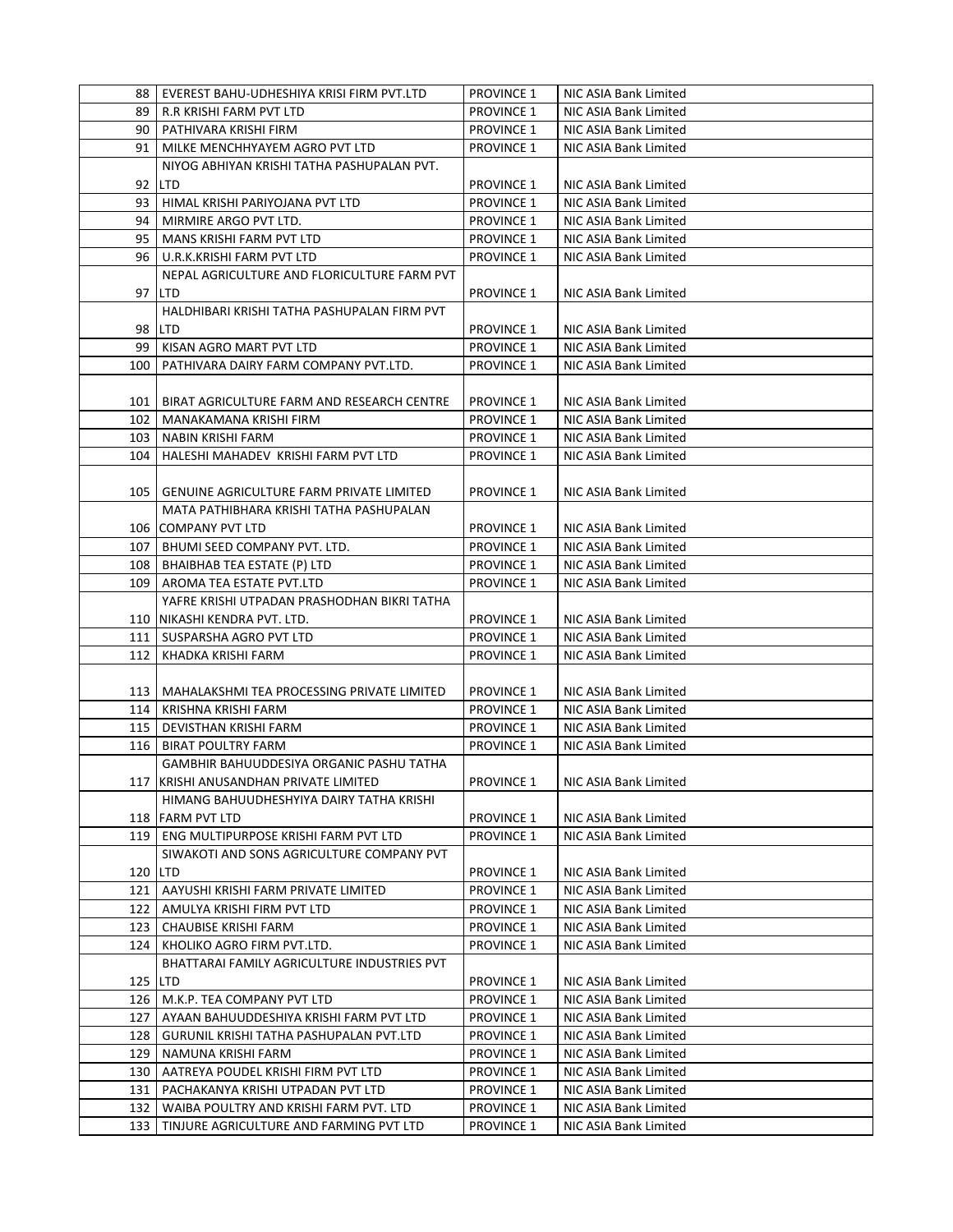| 134        | TARAHARA BAHUUDDESHIYA KRISHI FARM PVT. LTD.                               | <b>PROVINCE 1</b>                      | NIC ASIA Bank Limited                                        |
|------------|----------------------------------------------------------------------------|----------------------------------------|--------------------------------------------------------------|
| 135        | JAY BAJRANG NET UDHYOG                                                     | <b>PROVINCE 1</b>                      | Machhapuchhre Bank Limited                                   |
| 136        | LAGOON AGRICULTURE RESEARCH CENTER                                         | <b>PROVINCE 1</b>                      | Machhapuchhre Bank Limited                                   |
| 137        | PARSHURAM KRISHI FARM PVT LTD                                              | <b>PROVINCE 1</b>                      | Machhapuchhre Bank Limited                                   |
| 138        | UNIQUE AGRO INDUSTRIES PVT. LTD.                                           | <b>PROVINCE 1</b>                      | Kumari Bank Limited                                          |
|            |                                                                            |                                        |                                                              |
| 139        | SHIVAM AGRO AND RESEARCH CENTER PVT. LTD.                                  | <b>PROVINCE 1</b>                      | Kumari Bank Limited                                          |
| 140        | CHANDANI AGRO FEEDS PVT. LTD.                                              | <b>PROVINCE 1</b>                      | Kumari Bank Limited                                          |
| 141        | KERABARI POULTRY FARM PVT LTD.                                             | <b>PROVINCE 1</b>                      | Kumari Bank Limited                                          |
| 142        | <b>R.R MULTI FARMING AND AGRICULTURE</b>                                   | <b>PROVINCE 1</b>                      | Kumari Bank Limited                                          |
| 143        | OM NAMO CHIYA UDHYOG PVT.LTD                                               | <b>PROVINCE 1</b>                      | Kumari Bank Limited                                          |
| 144        | DHAN JYOTI KRISHI FARM PRIVATE LIMITED                                     | <b>PROVINCE 1</b>                      | Kumari Bank Limited                                          |
| 145        | ATHIYABARI KRISHI FARM PVT. LTD.                                           | <b>PROVINCE 1</b>                      | Kumari Bank Limited                                          |
| 146        | BISTA AGRO FARM PVT.LTD.                                                   | <b>PROVINCE 1</b>                      | Kumari Bank Limited                                          |
|            |                                                                            |                                        |                                                              |
| 147        | ILAM SPRING WATER AND TEA INDUSTRIES PVT LTD                               | <b>PROVINCE 1</b>                      | Kumari Bank Limited                                          |
| 148        | KANCHAN BAHUUDESHYA COMPANY PVT LTD                                        | PROVINCE 1                             | Kumari Bank Limited                                          |
|            | KANCHAN BAHUUDESHYA COMPANY PRIVATE                                        |                                        |                                                              |
|            | 149 LIMITED                                                                | <b>PROVINCE 1</b>                      | Kumari Bank Limited                                          |
| 150        | AYUSH TEA PROCESSING PRIVATE LIMITED                                       | <b>PROVINCE 1</b>                      | Kumari Bank Limited                                          |
| 151        | BEGHA FARM PVT.LTD.                                                        | <b>PROVINCE 1</b>                      | Laxmi Bank Limited                                           |
| 152        | DEBENARA AGRO INDUSTRIES PVT LTD                                           | <b>PROVINCE 1</b>                      | Laxmi Bank Limited                                           |
|            | DHANPALTHAN FISHERIES AND AGRICULTURE MULTI                                |                                        |                                                              |
| 153        | <b>FARMING CENTER PVT. LTD</b>                                             | <b>PROVINCE 1</b>                      | Laxmi Bank Limited                                           |
|            |                                                                            |                                        |                                                              |
| 154        | GARUDBAHINI BAHUUDESYA KRISHI FARM PVT LTD                                 | <b>PROVINCE 1</b>                      | Laxmi Bank Limited                                           |
| 155        | HIMALAYAN NEPAL TEA INDUSTRY PVT. LTD.                                     | <b>PROVINCE 1</b>                      | Laxmi Bank Limited                                           |
| 156        | KULUNG BANGUR FARM HOUSE                                                   | <b>PROVINCE 1</b>                      | Laxmi Bank Limited                                           |
|            | PANCHAMUKHI KUKHURA PASUPALAN TATHA KRISHI                                 |                                        |                                                              |
|            | 157 FARM                                                                   | PROVINCE 1                             | Laxmi Bank Limited                                           |
| 158        | TANSU AND SAMES TEA INDUSTRY PVT LTD                                       | <b>PROVINCE 1</b>                      | Laxmi Bank Limited                                           |
| 159        | UPAHAR FEEDS PVT. LTD.                                                     | <b>PROVINCE 1</b>                      | Laxmi Bank Limited                                           |
| 160<br>161 | DUDHKOSHI BAKHRA TATHA MACHHA P K F<br>BIRAT HEALTH FOOD PRODUCTS PVT.LTD. | <b>PROVINCE 1</b><br><b>PROVINCE 1</b> | Siddhartha Bank Limited<br>Siddhartha Bank Limited           |
| 162        | SURYODAYA MILK & BEVERAGE IND P LTD                                        | <b>PROVINCE 1</b>                      | Siddhartha Bank Limited                                      |
|            |                                                                            |                                        |                                                              |
|            |                                                                            |                                        |                                                              |
| 163        | TIRUPATI TEA INDUSTRIES PVT LTD                                            | <b>PROVINCE 1</b>                      | Siddhartha Bank Limited                                      |
| 164        | <b>GLOBAL NATIONAL AGRO POULTRY FARM</b>                                   | <b>PROVINCE 1</b>                      | Siddhartha Bank Limited                                      |
| 165        | NEPA TEA INDUSTRIES PVT.LTD                                                | PROVINCE 1                             | Siddhartha Bank Limited                                      |
| 166        | PARAJULI TEA INDUSTRIES PVT.LTD.                                           | <b>PROVINCE 1</b>                      | Siddhartha Bank Limited                                      |
| 167        | RARA FISH FARM PVT. LTD.                                                   | PROVINCE 1                             | Siddhartha Bank Limited                                      |
| 168        | RARA KRISHI FARM PVT LTD                                                   | PROVINCE 1                             | Siddhartha Bank Limited                                      |
| 169        | GRAMIN CHIYA UDHYOG PVT LTD                                                | PROVINCE 1                             | Siddhartha Bank Limited                                      |
| 170        | TULSHIBARI TEA PVT LTD                                                     | PROVINCE 1                             | Siddhartha Bank Limited                                      |
| 171        | ANGEL AGRICULTURE TRADERS                                                  | <b>PROVINCE 1</b>                      | Siddhartha Bank Limited                                      |
| 172        | ANGEL AGRICULTURE TRADERS PVT.LTD                                          | <b>PROVINCE 1</b>                      | Siddhartha Bank Limited                                      |
| 173<br>174 | HI TECH POULTRY PVT.LTD<br>PURBANCHAL AGRITECH PVT. LTD.                   | PROVINCE 1                             | Siddhartha Bank Limited                                      |
| 175        |                                                                            | PROVINCE 1<br><b>PROVINCE 1</b>        | Siddhartha Bank Limited                                      |
| 176        | SHIVA NARABHAKTI KRISHI FRAM P.LTD                                         |                                        | Siddhartha Bank Limited<br>Siddhartha Bank Limited           |
| 177        | TAMAR MILK DERIVATIVE PLANT PVT LTD<br>SIDDHI VALLEY TEA ESTATE PVT LTD    | <b>PROVINCE 1</b><br>PROVINCE 1        | Siddhartha Bank Limited                                      |
| 178        | JAY KAMAL HOSIERY INDUSTRIES                                               | PROVINCE 1                             | Siddhartha Bank Limited                                      |
|            |                                                                            |                                        |                                                              |
| 179        | BUDHAKARAN AND SONS TEA COMPANY PVT LTD                                    | <b>PROVINCE 1</b>                      |                                                              |
| 180        | RELIANCE TEA INDUSTRIES PVT LTD                                            | PROVINCE 1                             | Agriculture Development Bank<br>Agriculture Development Bank |
| 181        | AAROHI KRISHI FIRM PVT. LTD.                                               | PROVINCE 1                             | Agriculture Development Bank                                 |
| 182        | SEVENTIKA KRISHI FIRM PRIVATE LTD                                          | PROVINCE 1                             | Agriculture Development Bank                                 |
| 183        | HARI AGRICULTURE AND LIVE STOCK CENTER                                     | PROVINCE 1                             | Agriculture Development Bank                                 |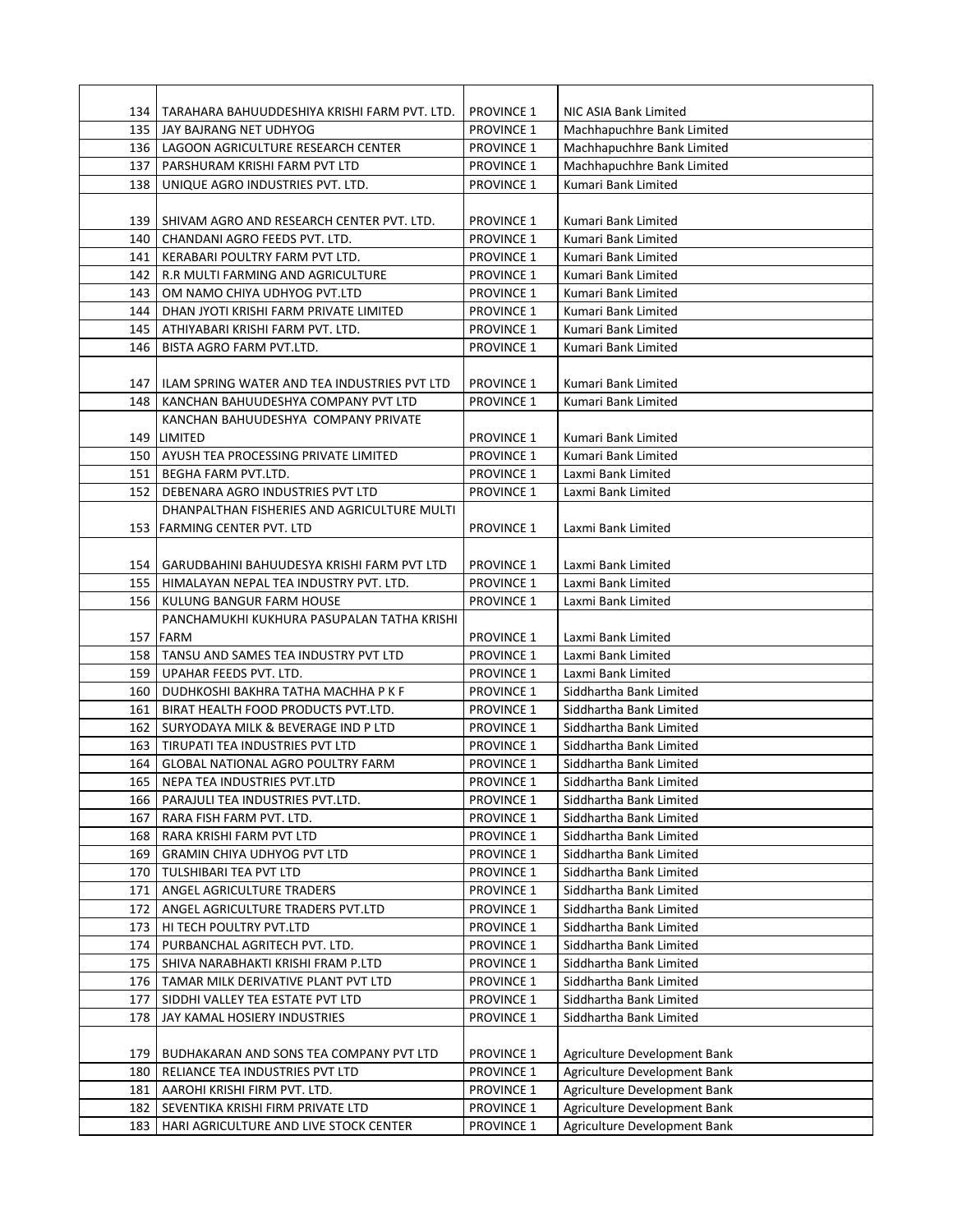|     | Sundarharaicha s.& S. Multipurpose Krishi Farm Pvt     |                   |                                |
|-----|--------------------------------------------------------|-------------------|--------------------------------|
| 184 | Ltd.                                                   | <b>PROVINCE 1</b> | Agriculture Development Bank   |
| 185 | Himal Integrated Agro Farm Pvt Ltd                     | <b>PROVINCE 1</b> | Agriculture Development Bank   |
| 186 | TIKA GAUSHALA KRI & PA FIRM PVT LTD                    | <b>PROVINCE 1</b> | Agriculture Development Bank   |
| 187 | MATRIBHUMI AGRICULTURE & FARMING PL                    | <b>PROVINCE 1</b> | Agriculture Development Bank   |
|     |                                                        |                   |                                |
| 188 | MAKALU HIMALAYAN AGRO TOURISM PVT. LTD.                | <b>PROVINCE 1</b> | Agriculture Development Bank   |
|     | SAGARMATHA KRISHI ANUSANDHAN TATHA                     |                   |                                |
| 189 | UTPADAN KENDRA                                         | <b>PROVINCE 1</b> | Agriculture Development Bank   |
| 190 | Rara Chiya Prasodhan Udhyog                            | <b>PROVINCE 1</b> | <b>Global IME Bank Limited</b> |
| 191 | Giridhari Food Industries                              | <b>PROVINCE 1</b> | <b>Global IME Bank Limited</b> |
| 192 | Arubote Tea Estate Pvt Ltd                             | <b>PROVINCE 1</b> | <b>Global IME Bank Limited</b> |
| 193 | Nepal Small Tea Producers Limited                      | <b>PROVINCE 1</b> | <b>Global IME Bank Limited</b> |
| 194 | Jayshri Ram Khadya Udyog                               | <b>PROVINCE 1</b> | Global IME Bank Limited        |
|     | 195 Siddhi Binayak Tea Industries Pvt. Ltd             | <b>PROVINCE 1</b> | Global IME Bank Limited        |
|     | 196 Bhagwan Seller Mill                                | <b>PROVINCE 1</b> | <b>Global IME Bank Limited</b> |
|     | 197 Ilam Tea Producers Pvt.Ltd                         | <b>PROVINCE 1</b> | <b>Global IME Bank Limited</b> |
| 198 | Friendship Poultry Firm Private Limited                | <b>PROVINCE 1</b> | <b>Global IME Bank Limited</b> |
|     | 199 Shree Shanti Cold Storage Pvt Ltd                  | PROVINCE 1        | <b>Global IME Bank Limited</b> |
|     | 200 Jeevan Bikas Dairy Products Pvt Ltd                | <b>PROVINCE 1</b> | Global IME Bank Limited        |
| 201 | Green Ilam Tea Industries P Ltd                        | <b>PROVINCE 1</b> | <b>Global IME Bank Limited</b> |
|     |                                                        |                   |                                |
|     | 202 Baidyaraj Agro And Research Center Private Limited | <b>PROVINCE 1</b> | <b>Global IME Bank Limited</b> |
|     | 203 M.S.Nandu Khadhyanna Udhyog Pvt. Ltd.              | <b>PROVINCE 1</b> | <b>Global IME Bank Limited</b> |
|     | Dahal Bandhu Orthodox Chiya Prasodhan Udhyog           |                   |                                |
|     | 204 Pvt.Ltd                                            | PROVINCE 1        | <b>Global IME Bank Limited</b> |
|     | 205 Tea Culture Pvt Ltd                                | PROVINCE 1        | <b>Global IME Bank Limited</b> |
|     | 206   DHANDIL KRISHI PVT. LTD                          | PROVINCE 1        | Prime Commercial Bank Limited  |
|     | 207 BIRAT MACHHA FARM PVT LTD                          | PROVINCE 1        | Prime Commercial Bank Limited  |
|     | 208 BIRAT EKIKRIT KRISHI FARM PVT LTD                  | <b>PROVINCE 1</b> | Prime Commercial Bank Limited  |
|     | 209 JAY SHREE RAMDHUNI KRISHI FARM PVT. LTD.           | PROVINCE 1        | Prime Commercial Bank Limited  |
| 210 | TAKIYA KRISHI FIRM PVT.LTD.                            | <b>PROVINCE 1</b> | Prime Commercial Bank Limited  |
|     | KESHALIYA AGRICULTURE FARM & RESEARCH                  |                   |                                |
|     | 211 CENTER PVT.LTD                                     | <b>PROVINCE 1</b> | Prime Commercial Bank Limited  |
|     | 212 ARJUNDHARA KRISHI FARM PVT. LTD.                   | <b>PROVINCE 1</b> | Prime Commercial Bank Limited  |
|     |                                                        |                   |                                |
|     | 213   PANIGHATTA MANAKAMANA KRISHI FARM PVT. LTD.      | <b>PROVINCE 1</b> | Prime Commercial Bank Limited  |
|     | 214 GALIL BAHUUDESHYA KRISHI FARM PVT.                 | <b>PROVINCE 1</b> | Prime Commercial Bank Limited  |
|     | 215 PATHIBHARA FEED INDUSTRIES PVT. LTD                | PROVINCE 1        | Prime Commercial Bank Limited  |
|     | 216 HEAVEN WATER PARK PVT LTD                          | <b>PROVINCE 1</b> | Sunrise Bank Limited           |
|     | SHREE SANA KISAN CHIYA UTPADAK SAHAKARI                |                   |                                |
|     | 217 SASTHA LTD                                         | <b>PROVINCE 1</b> | <b>Sunrise Bank Limited</b>    |
|     | 218   MARGADARSHAN KRISHI TATHA PASHUPALAN             | <b>PROVINCE 1</b> | Sunrise Bank Limited           |
|     | 219   GAJURMUKHI HERBAL PVT.LTD                        | <b>PROVINCE 1</b> | Sunrise Bank Limited           |
|     | 220 BANASKHANDI AGRICULTURE PVT. LTD.                  | <b>PROVINCE 1</b> | Sunrise Bank Limited           |
|     | BUDDHA LAXMI KRISHI BYABASAYA MATSYA                   |                   |                                |
|     | 221   POULTRY PASHUPANCHI FIRM PVT LTD                 | PROVINCE 1        | Sunrise Bank Limited           |
|     | 222 G AND A KRISHI FARM PVT LTD                        | <b>PROVINCE 1</b> | Sunrise Bank Limited           |
|     | 223 SHIVA PUJAN KRISHI FARM                            | <b>PROVINCE 1</b> | Sunrise Bank Limited           |
|     | 224   DHANA LAXMI AGRICULTURE                          | <b>PROVINCE 1</b> | <b>Sunrise Bank Limited</b>    |
|     | 225   HARAKPUR AGRICULTURE PVT. LTD.                   | <b>PROVINCE 1</b> | Sunrise Bank Limited           |
|     | 226  PURBANCHAL GROUP AGRICULTURE PVT. LTD.            | <b>PROVINCE 1</b> | Sunrise Bank Limited           |
|     |                                                        |                   |                                |
|     | 227 KARNA AND BROTHERS TEA INDUSTRIES PVT LTD.         | <b>PROVINCE 1</b> | Sunrise Bank Limited           |
|     | 228   GORAS DAIRY PVT.LTD.                             | <b>PROVINCE 1</b> | Sunrise Bank Limited           |
|     | 229  JAYAPATI KRISHI FARM PVT. LTD.                    | <b>PROVINCE 1</b> | Sunrise Bank Limited           |
|     | 230 DIYALO HATCHERY PVT LTD                            | <b>PROVINCE 1</b> | Sunrise Bank Limited           |
|     | 231 MANJIL AGRICULTURE PVT LTD                         | <b>PROVINCE 1</b> | Sunrise Bank Limited           |
|     |                                                        |                   |                                |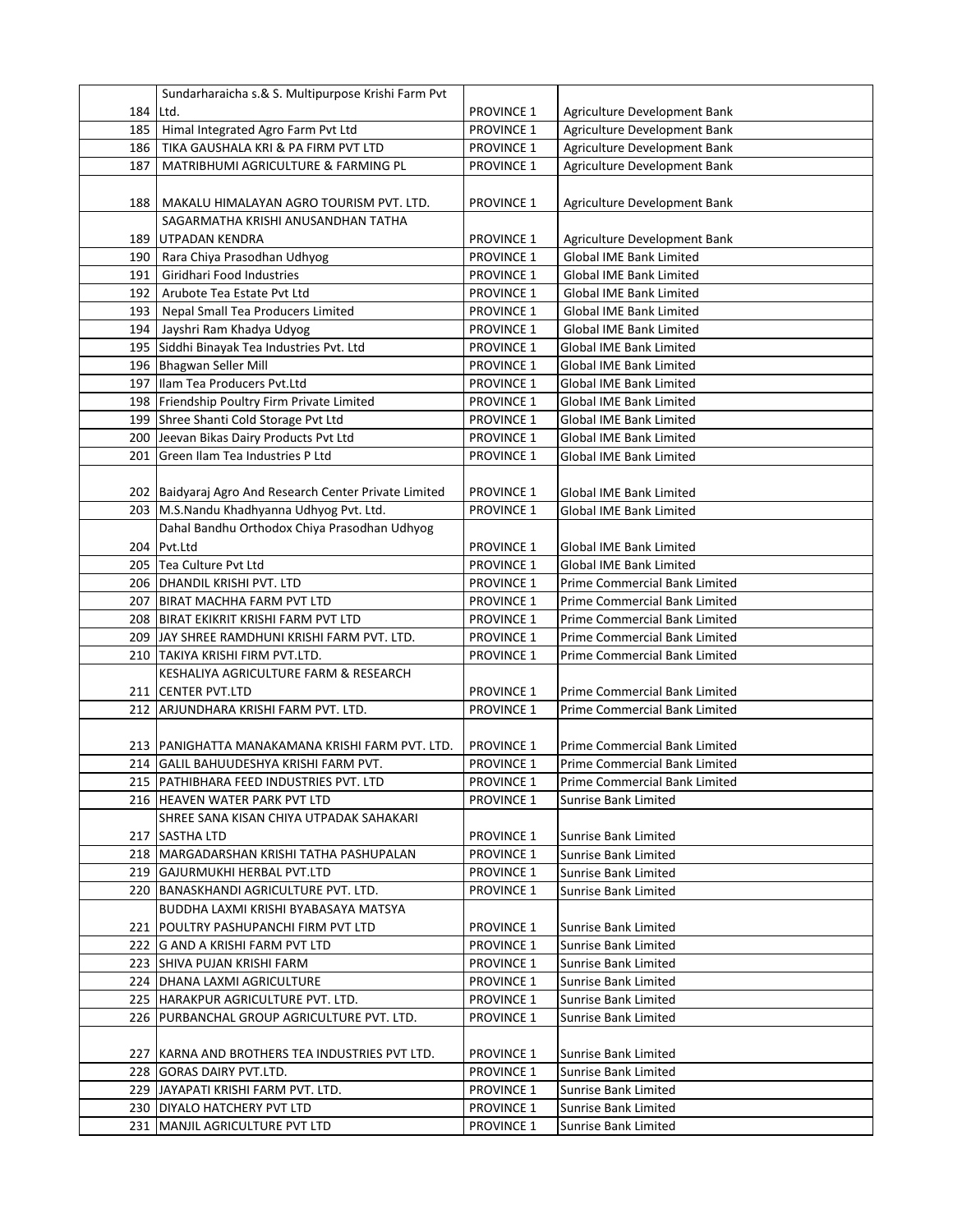|         | 232   HIMALAYAN VALLEY TEA PVT LTD                  | <b>PROVINCE 1</b> | <b>NMB Bank Limited</b>                    |
|---------|-----------------------------------------------------|-------------------|--------------------------------------------|
|         | 233 KRISHNA DANA UDHYOG PVT LTD                     | <b>PROVINCE 1</b> | <b>NMB Bank Limited</b>                    |
|         | PRANAM AGRI SEEDS AND FARMING AND DIARY             |                   |                                            |
|         | 234 PRODUCT PVT. LTD.                               | <b>PROVINCE 1</b> | <b>NMB Bank Limited</b>                    |
|         | 235   MECHI SITAULA HANDICRAFT PVT. LTD.            | <b>PROVINCE 1</b> | <b>NMB Bank Limited</b>                    |
|         | 236   SA AGRO FARM PRIVATE LIMITED                  | <b>PROVINCE 1</b> | <b>NMB Bank Limited</b>                    |
|         | 237   DEVI PATHIBHARA POULTRY FARM                  | <b>PROVINCE 1</b> | <b>NMB Bank Limited</b>                    |
|         |                                                     |                   |                                            |
|         | 238 CLASSIC TERAI TEA INDUSTRIES PRIVATE LIMITED    | <b>PROVINCE 1</b> | <b>NMB Bank Limited</b>                    |
|         | 239   PURBANCHAL MILK & FOODS PVT LTD               | <b>PROVINCE 1</b> | <b>NMB Bank Limited</b>                    |
|         | EVEREST AGROVET FARM AND RESEARCH CENTER            |                   |                                            |
|         | 240 PVT.LTD.                                        | <b>PROVINCE 1</b> | <b>NMB Bank Limited</b>                    |
|         | 241 MEHAR KRISHI KENDRA PVT LTD                     | <b>PROVINCE 1</b> | Mega Bank Nepal Limited                    |
|         | 242 SAGARMATHA NATIONAL AGRO FARM                   | <b>PROVINCE 1</b> | Mega Bank Nepal Limited                    |
|         | 243 BASKOTA KRISHI TATHA PASHUPALAN PVT. LTD        | <b>PROVINCE 1</b> | Mega Bank Nepal Limited                    |
|         | 244 AGRI PURE PVT. LTD                              | <b>PROVINCE 1</b> | Mega Bank Nepal Limited                    |
|         | 245   PATHIBHARA C.J. KRISHI FARM PVT LTD           | <b>PROVINCE 1</b> | Mega Bank Nepal Limited                    |
|         |                                                     |                   |                                            |
|         | 246 HIMSHIKHAR AGRO AND HERB RESEARCH CENTER        | <b>PROVINCE 1</b> | Mega Bank Nepal Limited                    |
|         | 247 B N D MAKALU KRISHI COMPANY PVT LTD             | <b>PROVINCE 1</b> | Mega Bank Nepal Limited                    |
|         |                                                     |                   |                                            |
|         | 248   HAMI DAJUBHAI KRISHI TATHA PASHUPALAN PVT.LTD | <b>PROVINCE 1</b> | Mega Bank Nepal Limited                    |
|         | 249 BANJARA AGRO PVT.LTD.                           | <b>PROVINCE 1</b> | Mega Bank Nepal Limited                    |
|         | 250 NATIONAL AGRO FARMING & RC JHAPA PL             | <b>PROVINCE 1</b> | <b>Civil Bank Limited</b>                  |
|         | 251   MANG MALUNG CHIYA BAGAN LTD                   | <b>PROVINCE 1</b> | Civil Bank Limited                         |
|         | 252 PATHIVARA PASHUPALAN PVT LTD                    | <b>PROVINCE 1</b> | Civil Bank Limited                         |
|         | 253 PURBELI AGRO INDUSTRIES PVT LTD                 | <b>PROVINCE 1</b> | Civil Bank Limited                         |
|         | 254 UNIQUE AGRICULTURE AND RESEARCH CE              | <b>PROVINCE 1</b> | Civil Bank Limited                         |
|         | 255 BAHUNDANGI KRISHI TATHA PASHUPALAN              | <b>PROVINCE 1</b> | Civil Bank Limited                         |
|         | 256 SHREE MAHALAXMI DAIRY PRODUCT                   | <b>PROVINCE 1</b> | Civil Bank Limited                         |
|         | 257 SAJHA HATCHERY INDUSTRIES PVT. LTD              | PROVINCE 1        | Civil Bank Limited                         |
|         | 258   MADHUMALLA KRISHI FARM HO.&.RE. P.L           | <b>PROVINCE 1</b> | Century Commercial Bank Limited            |
|         |                                                     |                   |                                            |
|         | 259 BHARDWAJ KRISHI TATHA PASHUPALAN PVT.LTD.       | <b>PROVINCE 1</b> | Sanima Bank Limited                        |
|         | 260 FALGUNANDA MADAN KRISHI FARM                    | <b>PROVINCE 1</b> | Sanima Bank Limited                        |
|         | 261   MAHALAXMI AGRICULTURE PVT. LTD.               | <b>PROVINCE 1</b> | Sanima Bank Limited                        |
|         | 262   MORANG AADHUNIK KRISHI FARM PVT. LTD.         | <b>PROVINCE 1</b> | Sanima Bank Limited                        |
|         |                                                     |                   |                                            |
|         | 263 PANCHESHWAR ORGANIC KRISHI FARM PVT.LTD.        | PROVINCE 1        | Sanima Bank Limited                        |
|         | 264 SAGAR FEEDS PVT.LTD                             | <b>PROVINCE 1</b> | Sanima Bank Limited                        |
|         | 265 ADARSHA POULTRY FARM                            | <b>PROVINCE 1</b> | Prabhu Bank Limited                        |
|         | ADHIKARI POULTRY AND MULTIAGRICULTURE PVT           |                   |                                            |
| 266 LTD |                                                     | <b>PROVINCE 1</b> | Prabhu Bank Limited                        |
|         | 267 ALPHA INDUSTRIES PVT LTD                        | PROVINCE 1        | Prabhu Bank Limited                        |
|         | 268 ARAVA NEPAL MODERN AGRICULTURE COMP             | PROVINCE 1        | Prabhu Bank Limited                        |
|         | 269 AVINASH EGGS PRIVATE LIMITED                    | PROVINCE 1        | Prabhu Bank Limited                        |
|         | 270 B.F.C. POULTRY PVT LTD                          | PROVINCE 1        | Prabhu Bank Limited                        |
|         | 271 HARIHAR BAHUUDESHIYA KRISHI FARM PVT LTD        | <b>PROVINCE 1</b> | Citizens Bank International Limited        |
|         | 272   WASISTA BAHUUDESHIYA KRISHI FARM PVT LTD      | PROVINCE 1        | Citizens Bank International Limited        |
|         | 273 BARAHA LIVESTOCK PVT. LTD                       | <b>PROVINCE 1</b> | <b>Citizens Bank International Limited</b> |
|         | 274 BARAHA LIVESTOCK PVT.LTD                        | <b>PROVINCE 1</b> | Citizens Bank International Limited        |
|         | 275   AMULYA HATCHERY PVT LTD                       | <b>PROVINCE 1</b> | Citizens Bank International Limited        |
|         | 276   MIRGAULIYA KRISHI FARM PVT.LTD.               | <b>PROVINCE 1</b> | Citizens Bank International Limited        |
|         | DAIRY DEVELOPMENT AND RESEARCH CENTER               |                   |                                            |
|         | 277 PVT.LTD.                                        | <b>PROVINCE 1</b> | Citizens Bank International Limited        |
|         | 278 SHUBHALABHA KNITTING & FABRICS IND.             | PROVINCE 1        | Citizens Bank International Limited        |
|         | 279   Dhana Shree Feeds And Poultry Farm            | PROVINCE 1        | Excel Development Bank Limited             |
|         | 280 Golden Gate Agro Farm Pvt.Ltd                   | PROVINCE 1        | <b>Excel Development Bank Limited</b>      |
|         |                                                     |                   |                                            |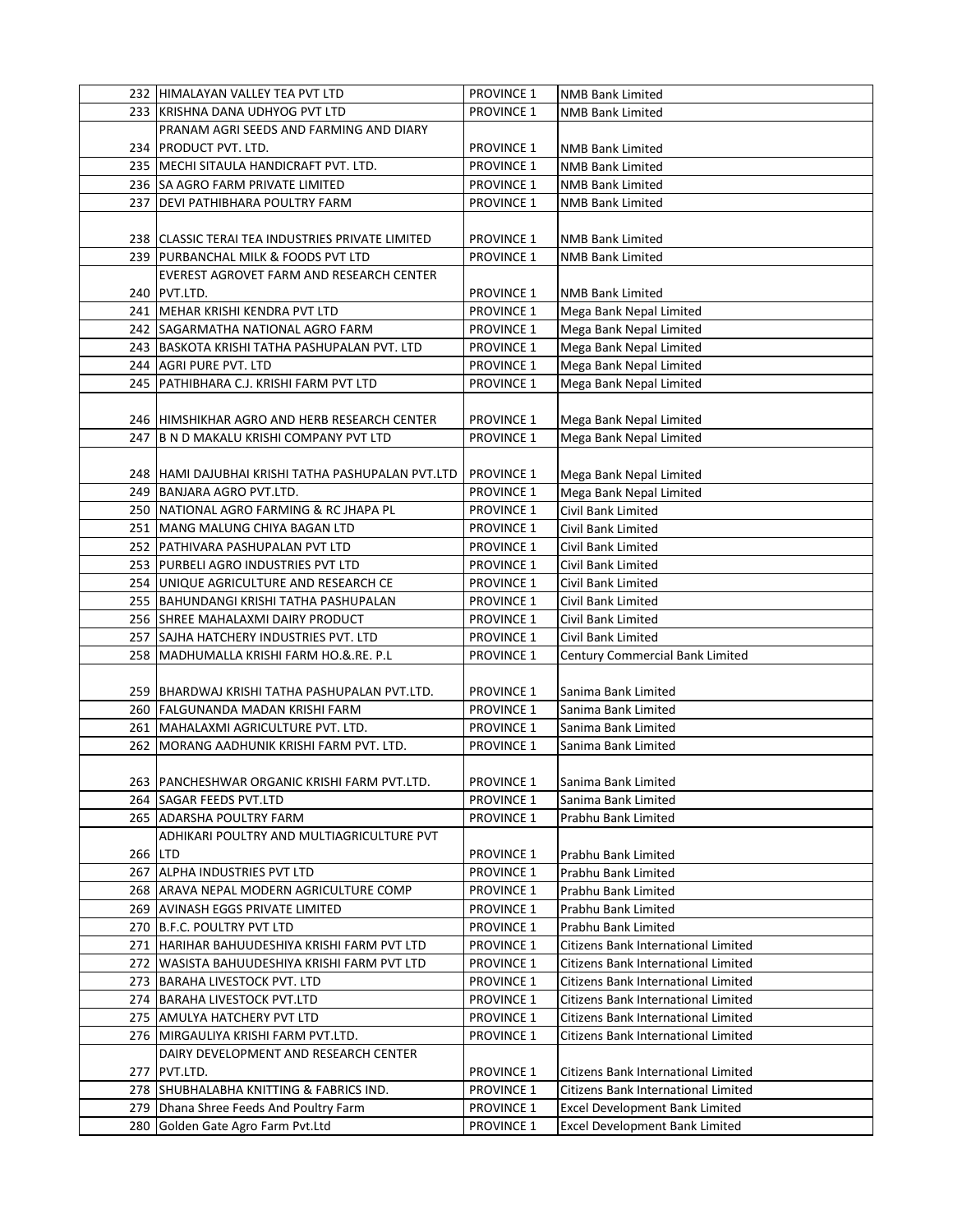|     | 281 Asthanga Pharmaccuticals Pvt. Ltd     | <b>PROVINCE 1</b> | Excel Development Bank Limited        |
|-----|-------------------------------------------|-------------------|---------------------------------------|
|     | 282   Mechi Organic Krishi Center Pvt Ltd | <b>PROVINCE 1</b> | Excel Development Bank Limited        |
|     | 283   Lotus Green Agriculture Farm Pvt Lt | <b>PROVINCE 1</b> | <b>Excel Development Bank Limited</b> |
|     | 284 Silvar Mountain Tea Industries        | <b>PROVINCE 1</b> | <b>Excel Development Bank Limited</b> |
|     | 285   Kattel Group Integrated Agriculture | <b>PROVINCE 1</b> | <b>Excel Development Bank Limited</b> |
|     | 286  PRABASHI JHAPALI AGRO FARM PVT. LTD  | <b>PROVINCE 1</b> | <b>Excel Development Bank Limited</b> |
|     | 287 PURBI KIRAN KRISHI FARM PVT. LTD      | <b>PROVINCE 1</b> | Excel Development Bank Limited        |
|     | 288 B AND B BREEDING PVT. LTD.            | <b>PROVINCE 1</b> | Excel Development Bank Limited        |
|     | 289 SHIVA KAILASH AKIKRIT KRISHI FARM P   | <b>PROVINCE 1</b> | Muktinath Bikas Bank Limited          |
|     | 290 PRAGATI BOYAR BAKHARA PALAN AND TAL   | <b>PROVINCE 1</b> | Muktinath Bikas Bank Limited          |
|     | 291  IDOL KRISHI FIRM PVT. LTD            | <b>PROVINCE 1</b> | Muktinath Bikas Bank Limited          |
|     | 292 NATURE FARM PVT. LTD.                 | <b>PROVINCE 1</b> | Muktinath Bikas Bank Limited          |
|     | 293 ARAMBHA KRISHI UDHYAM                 | <b>PROVINCE 1</b> | Muktinath Bikas Bank Limited          |
|     | 294 Panchamukhi Krishi Udhyog PVT LTD     | <b>PROVINCE 1</b> | Garima Bikas Bank Limited             |
|     | 295  LIME LEAF AGRO PVT. LTD              | <b>PROVINCE 1</b> | Kamana Sewa Bikash Bank Limited       |
|     | 296   DAMATAR KRISHI FARM PVT LTD         | <b>PROVINCE 1</b> | Kamana Sewa Bikash Bank Limited       |
|     | 297  FOREST & ENV DEVELOPMENT CO.PVT LTD  | <b>PROVINCE 1</b> | Jyoti Bikas Bank Limited              |
|     | 298  ARYANA KRISHI TATHA PASHUPALAN       | <b>PROVINCE 1</b> | Jyoti Bikas Bank Limited              |
|     | 299  BIRTA EVERGREEN AGRO PVT. LTD.       | <b>PROVINCE 1</b> | Jyoti Bikas Bank Limited              |
|     | 300  AAGAMAN KRISHI TATHA PASHUPALAN PVT  | <b>PROVINCE 1</b> | Jyoti Bikas Bank Limited              |
|     | 301   SAPTAKOSHI NATIONAL MULTIPURPOSE PV | <b>PROVINCE 1</b> | Jyoti Bikas Bank Limited              |
|     | 302  S.H. KRISHI FARM PVT.LTD.            | <b>PROVINCE 1</b> | Jyoti Bikas Bank Limited              |
|     | 303   MATA GANGA PASHUPALAN KRISHI FIRM   | <b>PROVINCE 1</b> | Jyoti Bikas Bank Limited              |
|     | 304 DAIMAND AGRICULTURE FARM              | <b>PROVINCE 1</b> | Jyoti Bikas Bank Limited              |
|     | 305 AADARSHA BAHUMUKHI DUGDHA UTPADAK S   | <b>PROVINCE 1</b> | Lumbini Bikas Bank Limited            |
|     | 306 MORANG KRISHI FARM PVT.LTD            | <b>PROVINCE 1</b> | Lumbini Bikas Bank Limited            |
|     | 307  TURCHHA DRAGON FRUIT & BA. K. FARM   | <b>PROVINCE 1</b> | Lumbini Bikas Bank Limited            |
|     | 308 Pyramid Valley Pvt. Ltd.              | <b>PROVINCE 1</b> | Gurkhas Finance Limited               |
| 309 | SHIVAM LAYERS FARM PVT.LTD.               | <b>PROVINCE 2</b> | Nepal Bank Limited                    |
| 310 | D. FARM HOUSE                             | <b>PROVINCE 2</b> | Nepal Bank Limited                    |
| 311 | YUWARANI MATSYA TATHA KRISHI FIRM P       | <b>PROVINCE 2</b> | Nepal Bank Limited                    |
| 312 | KAM DHENU PASU FARM                       | <b>PROVINCE 2</b> | Nepal Bank Limited                    |
| 313 | Shree Siddhi Textiles Pvt.Ltd.            | <b>PROVINCE 2</b> | Nepal Bank Limited                    |
| 314 | GUPTA MATSYA FARM PVT LTD                 | <b>PROVINCE 2</b> | Rastriya Banijya Bank                 |
| 315 | NANDANI KRISHI FARM PVT LTD               | <b>PROVINCE 2</b> | Rastriya Banijya Bank                 |
| 316 | RAJ NANDAN MATSYA PALAN FIRM P.L          | <b>PROVINCE 2</b> | Rastriya Banijya Bank                 |
| 317 | RANJITKAR COLD STORAGE PVT.LTD            | <b>PROVINCE 2</b> | Rastriya Banijya Bank                 |
| 318 | ANUPAM COLD STORAGE PVT. LTD              | <b>PROVINCE 2</b> | Rastriya Banijya Bank                 |
|     | 319   RHODO POULTRY BREEDING FARM         | PROVINCE 2        | Rastriya Banijya Bank                 |
| 320 | NEW SHIVA KISHAN BAHUDESHIYA K. F.        | <b>PROVINCE 2</b> | Rastriya Banijya Bank                 |
| 321 | KUSHWAHA KRISHI ICE AND COLD STORE        | PROVINCE 2        | Rastriya Banijya Bank                 |
| 322 | SAMUHIK BIU BRIDHI COMPANY P. L           | PROVINCE 2        | Rastriya Banijya Bank                 |
| 323 | BHASKAR HERBACEUTICALS P. LTD             | PROVINCE 2        | Nabil Bank Limited                    |
| 324 | I.S. POULTRY PVT.LTD                      | PROVINCE 2        | Nabil Bank Limited                    |
| 325 | JANAKI AGRO INDUSTRIES PVT. LTD           | PROVINCE 2        | Nabil Bank Limited                    |
| 326 | NIKITA INVESTMENT PVT. LTD.               | PROVINCE 2        | Nabil Bank Limited                    |
| 327 | OM INDUSTRY PRIVATE LIMITED               | <b>PROVINCE 2</b> | Nabil Bank Limited                    |
| 328 | SHIVAM HATCHERY & FEED INDUSTRIES         | <b>PROVINCE 2</b> | Nabil Bank Limited                    |
| 329 | SHIVAM NUTRIPRO PVT. LTD                  | <b>PROVINCE 2</b> | Nabil Bank Limited                    |
| 330 | SHWETA KRISHI FARM                        | <b>PROVINCE 2</b> | Nabil Bank Limited                    |
| 331 | MONIKA AGRO FIRM PVT. LTD.                | PROVINCE 2        | Nepal Investment Bank Limited         |
|     | JAYA BAJARANG PLYWOOD INDUSTRIES PRIVATE  |                   |                                       |
| 332 | LIMITED                                   | <b>PROVINCE 2</b> | Standard Chartered Bank Nepal Limited |
| 333 | M.J.R. FARMING PVT LTD                    | <b>PROVINCE 2</b> | Himalayan Bank Limited                |
| 334 | CROWN TEXTILE INDUSTRIES PVT LTD          | <b>PROVINCE 2</b> | Himalayan Bank Limited                |
| 335 | NOBLE TEXTILES PVT LTD                    | <b>PROVINCE 2</b> | Himalayan Bank Limited                |
| 336 | GADHIMAI AGRO AND RESEARCH CENTRE         | PROVINCE 2        | Nepal Bangaladesh Bank Limited        |
| 337 | GANESH KHADYA UDYOG                       | PROVINCE 2        | Nepal Bangaladesh Bank Limited        |
|     |                                           |                   |                                       |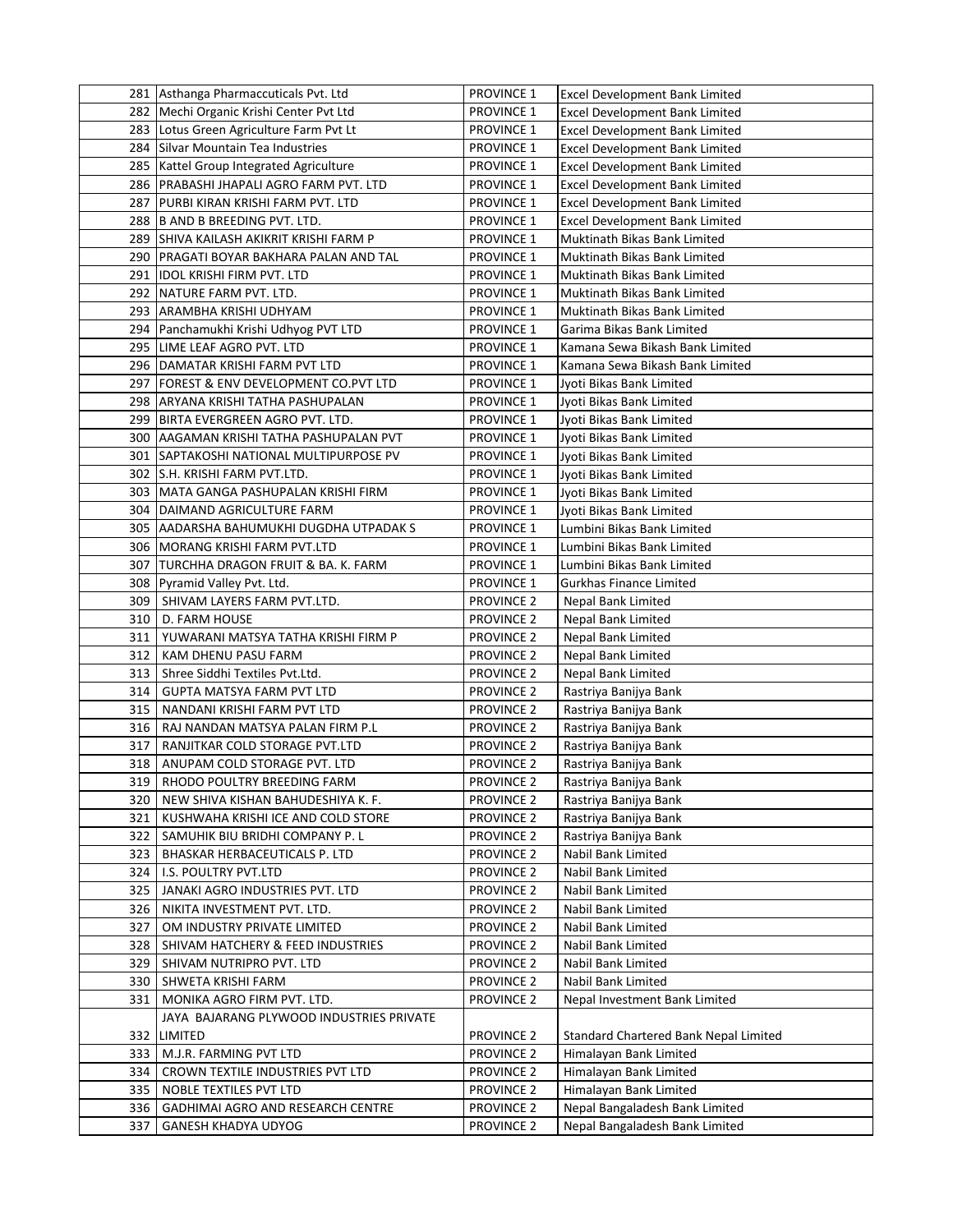| 338 | MUSARIMAI KRISHI FARM PVT LTD                 | <b>PROVINCE 2</b> | Nepal Bangaladesh Bank Limited         |
|-----|-----------------------------------------------|-------------------|----------------------------------------|
| 339 | MIRRACAL COMMERCIAL AGRO AND ANIMAL           | <b>PROVINCE 2</b> | Nepal Bangaladesh Bank Limited         |
| 340 | DIMPAL ANIL FOUNDATION PRIVATE LIMI           | <b>PROVINCE 2</b> | Nepal Bangaladesh Bank Limited         |
| 341 | <b>B.SAHANI EKIKRIT KRISHI FARM</b>           | <b>PROVINCE 2</b> | Nepal Bangaladesh Bank Limited         |
| 342 | BIMAL NURSERY KENDRA PVT LTD                  | <b>PROVINCE 2</b> | Nepal Bangaladesh Bank Limited         |
| 343 | <b>EVEREST TEXTILES INDUSTRIES</b>            | <b>PROVINCE 2</b> | Nepal Bangaladesh Bank Limited         |
| 344 | <b>G.J POULTRY HATCHERY</b>                   | <b>PROVINCE 2</b> | <b>Everest Bank Limited</b>            |
| 345 | SHIVAM DAIRY UDHYOG                           | <b>PROVINCE 2</b> | <b>Everest Bank Limited</b>            |
|     | DUDHMATI MAAI BAHUDESHIYA KRISHI FARM         |                   |                                        |
|     | 346 PVT.LTD                                   | <b>PROVINCE 2</b> | Everest Bank Limited                   |
| 347 | PAWAN PUTRA KHADYA UDYOG PVT LTD              | <b>PROVINCE 2</b> | <b>Everest Bank Limited</b>            |
| 348 | <b>BABA KHADYA UDHYOG</b>                     | <b>PROVINCE 2</b> | Everest Bank Limited                   |
| 349 | HARDIYA EKIKRIT KIRSHI AGRO FIRM PVT LTD      | <b>PROVINCE 2</b> | Bank of Kathmandu Limited              |
| 350 | KOHINOOR KNITTEX INDUSTRIES                   | <b>PROVINCE 2</b> | Bank of Kathmandu Limited              |
| 351 | KOHINOOR TEXTILE INDUSTRIES PVT LTD           | <b>PROVINCE 2</b> | Bank of Kathmandu Limited              |
| 352 | KRISHNA BAHUUDESSIYA MACHHAPALAN              | PROVINCE 2        | Nepal Credit and Commerce Bank Limited |
| 353 | GANESH BAHUUDESSIYA MACHHAPALAN               | <b>PROVINCE 2</b> | Nepal Credit and Commerce Bank Limited |
|     |                                               |                   |                                        |
| 354 | SUNIL MATSAY PALAN UDHYOG                     | <b>PROVINCE 2</b> | Nepal Credit and Commerce Bank Limited |
| 355 | SHREE GANESH TRADERS                          | <b>PROVINCE 2</b> | Nepal Credit and Commerce Bank Limited |
| 356 | G & S MACHHA PALAN FARM                       | <b>PROVINCE 2</b> | Nepal Credit and Commerce Bank Limited |
| 357 | SONU MATASAYA PALAN FIRM                      | <b>PROVINCE 2</b> | Nepal Credit and Commerce Bank Limited |
| 358 | KAMDHENU GAUSHALA PVT.LTD                     | <b>PROVINCE 2</b> | Nepal Credit and Commerce Bank Limited |
| 359 | K.H.ARGO AND RESEARCH CENTRE PVT.LT           | <b>PROVINCE 2</b> | Nepal Credit and Commerce Bank Limited |
| 360 | RAGNI MATASIYA PALAN FARM PVT. LTD.           | <b>PROVINCE 2</b> | Nepal Credit and Commerce Bank Limited |
| 361 | RAMESH AGRO FARM PVT.LTD.                     | <b>PROVINCE 2</b> | Nepal Credit and Commerce Bank Limited |
| 362 | KRISHN BYABASAYIK KRISHI FARM                 | <b>PROVINCE 2</b> | Nepal Credit and Commerce Bank Limited |
| 363 | NAMUNA DEVELOP AGRO FARM PVT LTD              | PROVINCE 2        | Nepal Credit and Commerce Bank Limited |
| 364 | KRISHI MULTIPURPOSE NEPAL PVT. LTD            | <b>PROVINCE 2</b> | Nepal Credit and Commerce Bank Limited |
| 365 | PROGRESSIVE CATTLE FODDER INDUSTRIE           | <b>PROVINCE 2</b> | Nepal Credit and Commerce Bank Limited |
| 366 | ALBINA AGRO FARM                              | <b>PROVINCE 2</b> | Nepal Credit and Commerce Bank Limited |
| 367 | KANCHAN KRISHI FARM                           | <b>PROVINCE 2</b> | NIC ASIA Bank Limited                  |
| 368 | RAVI MATSYA PALAN UDYOG                       | <b>PROVINCE 2</b> | NIC ASIA Bank Limited                  |
| 369 | ANSARI MACHHA FARM                            | PROVINCE 2        | NIC ASIA Bank Limited                  |
| 370 | DHURBA KRISHI FARM PVT. LTD.                  | <b>PROVINCE 2</b> | NIC ASIA Bank Limited                  |
| 371 | KAMDHENU GAUSHALA PVT LTD                     | <b>PROVINCE 2</b> | NIC ASIA Bank Limited                  |
| 372 | KARKI EKIKRIT PASHU BIKASH KENDRA             | PROVINCE 2        | NIC ASIA Bank Limited                  |
|     |                                               |                   |                                        |
| 373 | ANNAPURNA MACHHAPALAN COMPANY PVT. LTD.       | <b>PROVINCE 2</b> | NIC ASIA Bank Limited                  |
|     | GAUN GHAR KRISHI SAMAGRI COMPANY PRIVATE      |                   |                                        |
|     | 374   LIMITED                                 | <b>PROVINCE 2</b> | NIC ASIA Bank Limited                  |
|     | SANDESH KUKHURA HASH TATHA MACHHA PALAN       |                   |                                        |
|     | 375   FIRM                                    | <b>PROVINCE 2</b> | NIC ASIA Bank Limited                  |
|     |                                               |                   |                                        |
| 376 | S.M. KRISHI FARM AND RESEARCH CENTER PVT.LTD. | <b>PROVINCE 2</b> | NIC ASIA Bank Limited                  |
| 377 | JAY AMBE HATCHERI UDHOYOG                     | <b>PROVINCE 2</b> | NIC ASIA Bank Limited                  |
| 378 | ALIYA DEVI MACHHA PALAN FARM                  | <b>PROVINCE 2</b> | NIC ASIA Bank Limited                  |
| 379 | HARAIYA KRISHI FARM PVT. LTD                  | <b>PROVINCE 2</b> | NIC ASIA Bank Limited                  |
| 380 | PARICHAN MACHHA PALAN FIRM                    | <b>PROVINCE 2</b> | NIC ASIA Bank Limited                  |
| 381 | <b>MAHAT POULTRY FIRM</b>                     | <b>PROVINCE 2</b> | NIC ASIA Bank Limited                  |
| 382 | CHANSI MATSYA PALAN FIRM PVT LTD              | <b>PROVINCE 2</b> | NIC ASIA Bank Limited                  |
|     | ANMOL MASTYA TATHA PASHUPANCHHI PALAN         |                   |                                        |
| 383 | <b>KENDRA</b>                                 | <b>PROVINCE 2</b> | NIC ASIA Bank Limited                  |
|     | NITU BYABASAYIK MISHRIT KRISHI TATHA PARYATAN |                   |                                        |
| 384 | UDHYOG PVT. LTD.                              | <b>PROVINCE 2</b> | NIC ASIA Bank Limited                  |
| 385 | SHUBHAM POULTRY FARM                          | <b>PROVINCE 2</b> | NIC ASIA Bank Limited                  |
| 386 | SHAH AMAR AGRICULTURE FARM PVT. LTD.          | <b>PROVINCE 2</b> | NIC ASIA Bank Limited                  |
|     |                                               |                   |                                        |
| 387 | ANSHU MATSYA TATHA POULTRY FARM PVT. LTD.     | <b>PROVINCE 2</b> | NIC ASIA Bank Limited                  |
|     |                                               |                   |                                        |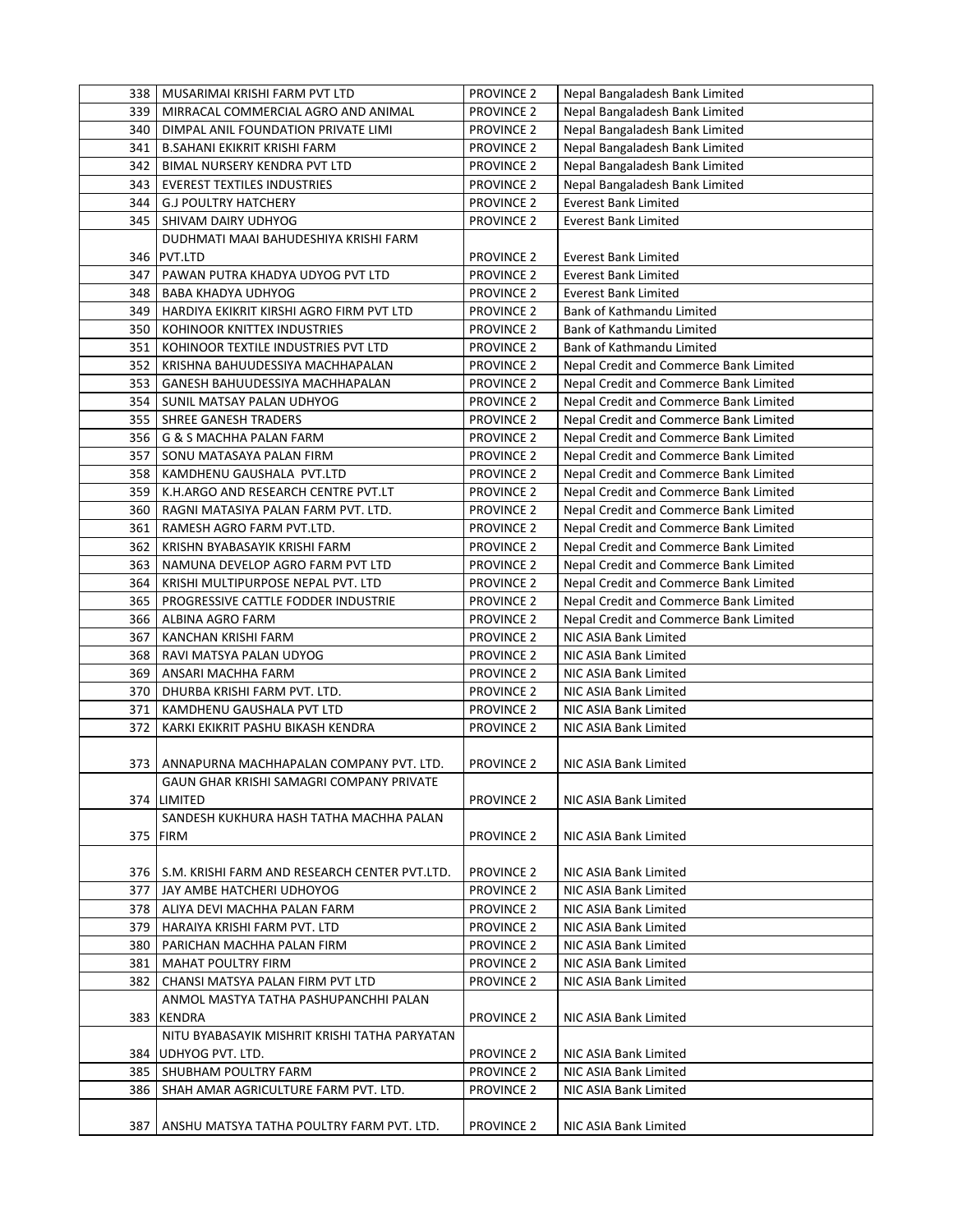| 388 I   | ANURAG MATSYAPALAN PRIVATE LIMITED                        | <b>PROVINCE 2</b> | NIC ASIA Bank Limited      |
|---------|-----------------------------------------------------------|-------------------|----------------------------|
|         |                                                           |                   |                            |
| 389     | AL-MATIN BAHUUDDESIYA KRISHI FARM PVT.LRD                 | <b>PROVINCE 2</b> | NIC ASIA Bank Limited      |
| 390 l   | MANJUDEVI AGRO FARM PPRIVATE LIMITED                      | <b>PROVINCE 2</b> | NIC ASIA Bank Limited      |
|         | 391   SITARA KRISHI FARM PVT LTD                          | <b>PROVINCE 2</b> | NIC ASIA Bank Limited      |
|         | 392   SHIVA AGRO FARM PVT LTD                             | <b>PROVINCE 2</b> | NIC ASIA Bank Limited      |
| 393 I   | AJIT MATSYA PALAN UDHYOG PVT.LTD                          | <b>PROVINCE 2</b> | NIC ASIA Bank Limited      |
|         | GARBHUBABA MULTI PURPOSE KRISHI FARM PVT.                 |                   |                            |
| 394 LTD |                                                           | <b>PROVINCE 2</b> | NIC ASIA Bank Limited      |
| 395     | TRIMURTI EKIKRIT KRISHI FARM PVT. LTD.                    | <b>PROVINCE 2</b> | NIC ASIA Bank Limited      |
|         | MAHADEV AGRICULTURE AND PRODUCTION                        |                   |                            |
|         | 396 COMPANY PVT. LTD.                                     | <b>PROVINCE 2</b> | NIC ASIA Bank Limited      |
| 397     | GANGA MACHHA PALAN FARM PVT LTD.                          | PROVINCE 2        | NIC ASIA Bank Limited      |
|         | DHANUSHADHAM PASHUPALAN TATHA MATSYA                      |                   |                            |
|         | 398 FARM                                                  | <b>PROVINCE 2</b> | NIC ASIA Bank Limited      |
| 399     | TEJ KRISHI FARM PVT LTD                                   | <b>PROVINCE 2</b> | NIC ASIA Bank Limited      |
| 400     |                                                           |                   |                            |
|         | GANPATI KRISHI FARM PVT. LTD.                             | <b>PROVINCE 2</b> | NIC ASIA Bank Limited      |
|         | AKIKRIT MUSAHARNI MAI KRISHI FARM PRIVATE                 |                   |                            |
|         | 401   LIMITED                                             | PROVINCE 2        | NIC ASIA Bank Limited      |
| 402     | MAA SHANTI DAIRY UDHYOG PVT LTD                           | <b>PROVINCE 2</b> | NIC ASIA Bank Limited      |
|         | YUWAN MULTIPURPOSE AGRO FIRM PRIVATE                      |                   |                            |
|         | 403   LIMITED                                             | <b>PROVINCE 2</b> | NIC ASIA Bank Limited      |
|         |                                                           |                   |                            |
| 404     | PRATIBHA MATSYA TATHA KRISHI FARM PVT LTD                 | <b>PROVINCE 2</b> | NIC ASIA Bank Limited      |
| 405     | REHAN MACHHA PALAN FARM PVT. LTD                          | <b>PROVINCE 2</b> | NIC ASIA Bank Limited      |
| 406     | GREEN GOLD AGRO BUSINESS PVT. LTD.                        | <b>PROVINCE 2</b> | NIC ASIA Bank Limited      |
| 407     | ASIAN GROUP OF INTERNATIONAL PVT LTD                      | <b>PROVINCE 2</b> | NIC ASIA Bank Limited      |
| 408     | MAHIMA AGRO PARK PVT LTD                                  | <b>PROVINCE 2</b> | NIC ASIA Bank Limited      |
| 409     | KALIKA BAHUUDESHYA KRISHI FARM PVT LTD                    | <b>PROVINCE 2</b> | NIC ASIA Bank Limited      |
| 410     | ANAMIKA MATSYA FARM PVT LTD                               | <b>PROVINCE 2</b> | NIC ASIA Bank Limited      |
| 411     | AMRIT PASHUPALAN FARM PVT. LTD.                           | <b>PROVINCE 2</b> | NIC ASIA Bank Limited      |
|         | BARAM BABA PASHUPALAN TATHA KRISHI FIRM                   |                   |                            |
|         | 412 IPVT.LTD                                              | <b>PROVINCE 2</b> | NIC ASIA Bank Limited      |
|         | OM STAR KRISHI TATHA PASHUPALAN FARM PVT.                 |                   |                            |
| 413 LTD |                                                           | <b>PROVINCE 2</b> | NIC ASIA Bank Limited      |
|         | SAURAV AGRO TATHA MACHHA PALAN FARM                       |                   |                            |
|         | 414   PVT.LTD.                                            | <b>PROVINCE 2</b> | NIC ASIA Bank Limited      |
|         | PRABHU MAHIMA KRISHI FARM & RESEARCH                      |                   |                            |
|         | 415 CENTER PVT LTD                                        | PROVINCE 2        | NIC ASIA Bank Limited      |
| 416     | PRATIGYA AGRICULTURE FARM PVT LTD                         | <b>PROVINCE 2</b> | NIC ASIA Bank Limited      |
|         | MITHILANCHAL AGRO FARM TATHA MACHHA PALAN                 |                   |                            |
| 417     | <b>PVT LTD</b>                                            | <b>PROVINCE 2</b> | NIC ASIA Bank Limited      |
| 418     | MATA GHODIDEVI KRISHI FIRM PVT. LTD                       | <b>PROVINCE 2</b> | NIC ASIA Bank Limited      |
|         |                                                           |                   |                            |
| 419     | ANUSHKA BAHUUDDESIYA KRISHI FARM PVT LTD                  | PROVINCE 2        | NIC ASIA Bank Limited      |
|         | R.N. KRISHI FARM AND DAIRY MILK PRODUCT                   |                   |                            |
| 420     | PVT.LTD                                                   | <b>PROVINCE 2</b> | NIC ASIA Bank Limited      |
| 421     | <b>GORKHA FEED INDUSTRIES PVT LTD</b>                     | PROVINCE 2        | Machhapuchhre Bank Limited |
| 422     | MANAKAMANA MACHHAPALAN PVT LTD                            | PROVINCE 2        | Machhapuchhre Bank Limited |
| 423     | KAJAL MATSYA FARM PRIVATE LIMITE                          | <b>PROVINCE 2</b> | Machhapuchhre Bank Limited |
| 424     | BISHAL MATSHYA KUKHURA TAHTHA KR                          | <b>PROVINCE 2</b> | Machhapuchhre Bank Limited |
| 425     | KSHIRESHWAR KRISHI FARM PVT LTD                           | PROVINCE 2        | Kumari Bank Limited        |
| 426     | BHOLA MATSYA KRISHI FIRM PVT LTD                          | PROVINCE 2        | Kumari Bank Limited        |
|         |                                                           |                   |                            |
|         | AANCHAL AND AANSHUTOSHNAGRO PRIVATE                       |                   |                            |
| 427     | LIMITED                                                   | <b>PROVINCE 2</b> | Kumari Bank Limited        |
|         |                                                           |                   |                            |
| 428     | SINDHULI BAHUUDESHIY KRISHI PASHUPANCHI FARM   PROVINCE 2 |                   | Kumari Bank Limited        |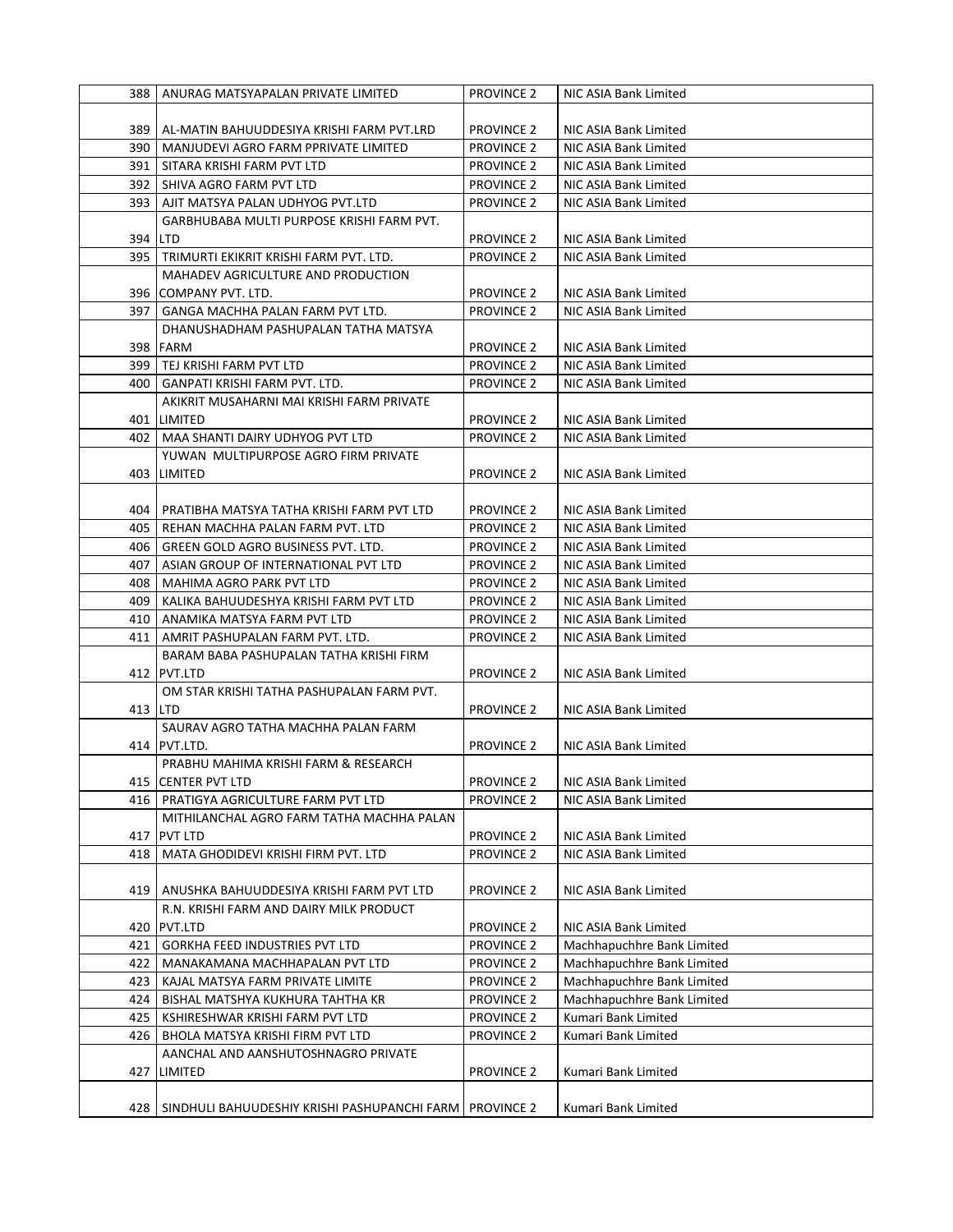|     | RAMRAJ BAHUUDDESHIYA KRISHI TATHA                    |                   |                                      |
|-----|------------------------------------------------------|-------------------|--------------------------------------|
| 429 | PASHUPALAN PVT LTD                                   | <b>PROVINCE 2</b> | Kumari Bank Limited                  |
|     | SHREENANDI PASHU TATHA PANKSHI RA MACHHA             |                   |                                      |
| 430 | PALAN PVT LTD                                        | <b>PROVINCE 2</b> | Kumari Bank Limited                  |
| 431 | MILCO INDUSTRIES PVT LTD                             | <b>PROVINCE 2</b> | Laxmi Bank Limited                   |
| 432 | <b>CAPTAIN FARM PVT LTD</b>                          | <b>PROVINCE 2</b> | Siddhartha Bank Limited              |
| 433 | NATURAL RESOURCE INDUSTRIES PVT LTD                  | <b>PROVINCE 2</b> | Siddhartha Bank Limited              |
| 434 | PRATAP KRISHI FARM PVT LTD                           | <b>PROVINCE 2</b> | Siddhartha Bank Limited              |
| 435 | SAH KRISHI TATHA PASU. FARM PVT LTD                  | <b>PROVINCE 2</b> | Siddhartha Bank Limited              |
| 436 | SEJA POULTRY FARM PVT. LTD.                          | <b>PROVINCE 2</b> | Siddhartha Bank Limited              |
| 437 | SANTOSH POULTRY FARM PVT LTD                         | <b>PROVINCE 2</b> | Siddhartha Bank Limited              |
| 438 | UTTARBAHINI KRISHI FARM PVT. LTD.                    | <b>PROVINCE 2</b> | Siddhartha Bank Limited              |
| 439 | A.S. NEPAL AGRITECH PVT LTD                          | <b>PROVINCE 2</b> | Siddhartha Bank Limited              |
| 440 | Sudish MACHHA PALAN KENDRA                           | <b>PROVINCE 2</b> | Agriculture Development Bank         |
| 441 | <b>BIPRAYA KRISHI TRADE</b>                          | <b>PROVINCE 2</b> | Agriculture Development Bank         |
| 442 | NIJ KRISHI FARM PVT.LTD.                             | <b>PROVINCE 2</b> | Agriculture Development Bank         |
| 443 | KAMDHENU PASHUPALAN FRAM                             | <b>PROVINCE 2</b> | Agriculture Development Bank         |
| 444 | SAHANI MACHHAPALAN UDHYOG PVT. LTD.                  | <b>PROVINCE 2</b> | Agriculture Development Bank         |
| 445 | KALALA MATSHYA FIRM PVT LTD                          | <b>PROVINCE 2</b> | Agriculture Development Bank         |
| 446 | Muska Jeni Macha Tatha Pasu Firm                     | <b>PROVINCE 2</b> | Agriculture Development Bank         |
| 447 | Hirapur Kirshi Farm Pvt LTd                          | <b>PROVINCE 2</b> | Agriculture Development Bank         |
|     |                                                      |                   |                                      |
| 448 | Rajdevi Agriculture Farm And Multipurpose Pvt Ltd    | <b>PROVINCE 2</b> | Global IME Bank Limited              |
|     | Kamalamai Panchakanya Poultry Feed And               |                   |                                      |
| 449 | Coldstorage Pvt. Ltd.                                | PROVINCE 2        | <b>Global IME Bank Limited</b>       |
|     | 450 Maa Janaki Dairy Udhyog                          | <b>PROVINCE 2</b> | <b>Global IME Bank Limited</b>       |
|     |                                                      |                   |                                      |
|     | 451   Mandal Poultry Machha And Multipurpose Pvt.Ltd | <b>PROVINCE 2</b> | <b>Global IME Bank Limited</b>       |
|     | 452 New Shankar Textile Industries                   | <b>PROVINCE 2</b> | <b>Global IME Bank Limited</b>       |
|     | 453 B. Sahani Ekikrit Krishi Farm Private Limited    | <b>PROVINCE 2</b> | <b>Global IME Bank Limited</b>       |
|     | 454 Suzuki Textile Pvt.Ltd                           | PROVINCE 2        | <b>Global IME Bank Limited</b>       |
|     | 455 Crown Textile Industries Pvt Ltd                 | <b>PROVINCE 2</b> | <b>Global IME Bank Limited</b>       |
|     | 456 AISHA FISH INDUSTRIES PVT.LTD                    | <b>PROVINCE 2</b> | Prime Commercial Bank Limited        |
|     | DURGA MEMORIAL ORG. FARM & BRE.RE. CENTER            |                   |                                      |
|     | 457 PVT.LTD.                                         | <b>PROVINCE 2</b> | Prime Commercial Bank Limited        |
| 458 | GADHI MAI MATASYA PALAN PVT.LTD.                     | <b>PROVINCE 2</b> | <b>Prime Commercial Bank Limited</b> |
|     | 459 KRISHI PASHUPANCHI TATHA MATSYA FARAM            | <b>PROVINCE 2</b> | Prime Commercial Bank Limited        |
|     | 460 MILAN DAIRY & FOOD INDUSTRIES PV.LT              | <b>PROVINCE 2</b> | Sunrise Bank Limited                 |
|     | 461 SAPTAKOSHI POULTRY FARM PVT.LTD                  | PROVINCE 2        | Sunrise Bank Limited                 |
|     | 462 J. M. AGROFARM PVT. LTD                          | <b>PROVINCE 2</b> | <b>Sunrise Bank Limited</b>          |
| 463 | KHAREL KRISHI FARM PVT.LTD                           | <b>PROVINCE 2</b> | Sunrise Bank Limited                 |
|     |                                                      |                   |                                      |
|     | 464   MANGALAM DAIRY AND FOODS INDUSTRY PVT. LTD     | <b>PROVINCE 2</b> | Sunrise Bank Limited                 |
|     | KISHAN KRISHI UTPADAN TATHA PRASHODHAN               |                   |                                      |
| 465 | KENDRA PVT LTD                                       | <b>PROVINCE 2</b> | Sunrise Bank Limited                 |
|     | 466 JAY KISAN PVT.LTD                                | PROVINCE 2        | <b>NMB Bank Limited</b>              |
| 467 | <b>SURYASON AGRICULTURE FORM PVT LTD.</b>            | PROVINCE 2        | <b>NMB Bank Limited</b>              |
|     | 468   ABIRAL HATCHERY PRIVATE LIMITED                | PROVINCE 2        | <b>NMB Bank Limited</b>              |
|     | 469   SAKAR BAHUUDDESHYA KRISHI FIRM PVT LTD         | <b>PROVINCE 2</b> | Mega Bank Nepal Limited              |
|     | 470   MAA BHAGWATI PASHUPALAN FARM                   | <b>PROVINCE 2</b> | Mega Bank Nepal Limited              |
|     | 471 KANTIPUR POULTRY BREEDING FIRM PVT               | <b>PROVINCE 2</b> | Civil Bank Limited                   |
|     | 472 JAY SHREE GOPAL DAIRY PVT.LTD.                   | <b>PROVINCE 2</b> | Civil Bank Limited                   |
| 473 | LAWA POULTRY FARM PVT LTD                            | <b>PROVINCE 2</b> | Civil Bank Limited                   |
| 474 | B. K. MATSYE TATHA AGRO PVT. LTD.                    | PROVINCE 2        | Century Commercial Bank Limited      |
|     |                                                      |                   |                                      |
| 475 | MAHENDRA MACHHA TATHA KRISHI FARM PVT. LTD.          | <b>PROVINCE 2</b> | Century Commercial Bank Limited      |
| 476 | SHREE SITA AYURVEDIC CENTRE PVT. LTD.                | PROVINCE 2        | Century Commercial Bank Limited      |
| 477 | BIRGUNJ BONE PROCESSING INDUST                       | <b>PROVINCE 2</b> | Century Commercial Bank Limited      |
|     |                                                      |                   |                                      |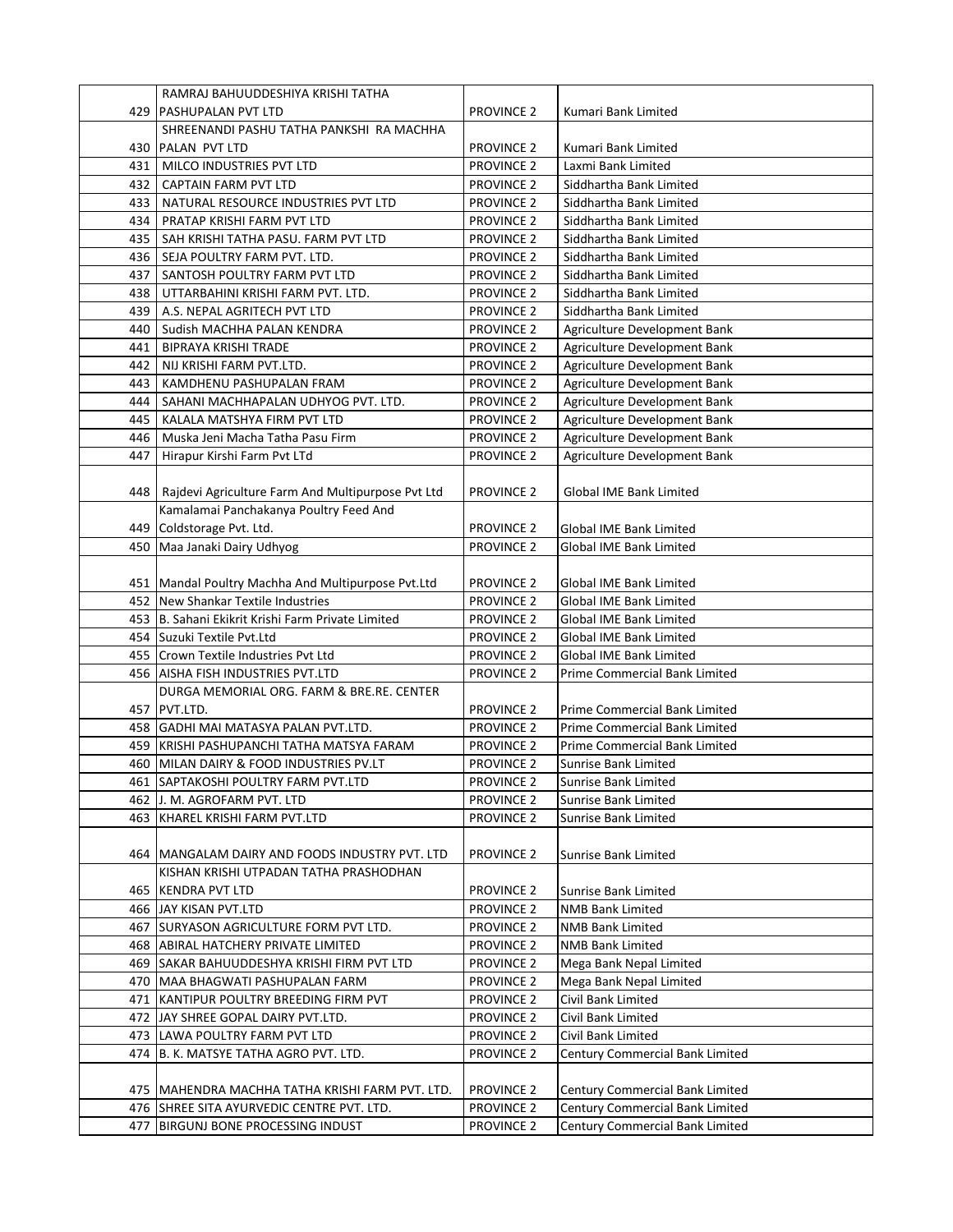|         | 478   BHATTARAI MULTI AGRO FARM PVT LTD                      | <b>PROVINCE 2</b>                      | Prabhu Bank Limited                        |
|---------|--------------------------------------------------------------|----------------------------------------|--------------------------------------------|
|         | BISHNU DEV POULTRY AND MULTIAGRICULTURE PVT                  |                                        |                                            |
| 479 LTD |                                                              | <b>PROVINCE 2</b>                      | Prabhu Bank Limited                        |
|         | 480 CHHETRADIP COFFEE BIKASH PVT. LTD.                       | <b>PROVINCE 2</b>                      | Prabhu Bank Limited                        |
|         | 481   DHUNIBESHI GAI KIRSHI FIRM PVT.LTD                     | PROVINCE 2                             | Prabhu Bank Limited                        |
|         | 482 EVERGREEN AGRO BUSINESS NEPAL P.LTD                      | <b>PROVINCE 2</b>                      | Prabhu Bank Limited                        |
|         | FRESH AGRO PRODUCTS AND RESEARCH CENTER PVT                  |                                        |                                            |
| 483 LTD |                                                              | <b>PROVINCE 2</b>                      | Prabhu Bank Limited                        |
|         | 484 GODHULI DAIRY SUPPLIERS PVT LTD                          | <b>PROVINCE 2</b>                      | Prabhu Bank Limited                        |
|         | 485 GOLDEN FARMS PVT. LTD                                    | <b>PROVINCE 2</b>                      | Prabhu Bank Limited                        |
|         | GREEN PARK BAHUUDDESIYA AGRO AND AGRO                        |                                        |                                            |
|         | 486 TOURISM FARM PVT LTD                                     | <b>PROVINCE 2</b>                      | Prabhu Bank Limited                        |
|         | 487   INTEGRATED AGRO (IARPI)                                | <b>PROVINCE 2</b>                      | Prabhu Bank Limited                        |
|         | 488   ITAHARI HATCHERY AND FEED PVT LTD                      | <b>PROVINCE 2</b>                      | Prabhu Bank Limited                        |
|         | 489 KALIKA AGRO FARM                                         | <b>PROVINCE 2</b>                      | Prabhu Bank Limited                        |
|         | 490 KHAPTAD DAIRY INDUSTRIES PVT LTD                         | <b>PROVINCE 2</b>                      | Prabhu Bank Limited                        |
|         | 491 KIWI FARM PVT.LTD                                        | <b>PROVINCE 2</b>                      | Prabhu Bank Limited                        |
|         | 492 LIG LIG MULTIPURPOSE AGRI FARM                           | <b>PROVINCE 2</b>                      | Prabhu Bank Limited                        |
|         | 493   M.C WILDLIFE AGRO & RESEARCH CENTER                    | <b>PROVINCE 2</b>                      | Prabhu Bank Limited                        |
|         | 494   MANGALAM KRISHI FARM PVT.LTD                           | <b>PROVINCE 2</b>                      | Prabhu Bank Limited                        |
|         | 495   MEGHA AGRICULTURE                                      | <b>PROVINCE 2</b>                      | Prabhu Bank Limited                        |
|         | 496   NAINI AGRO FARM AND RESEARCH CENTER                    | <b>PROVINCE 2</b>                      | Prabhu Bank Limited                        |
|         | 497 NAMUNA MATSYA AND KRISHI FIRM PVT LTD                    | <b>PROVINCE 2</b>                      | Prabhu Bank Limited                        |
|         |                                                              |                                        |                                            |
|         | 498 INAYAN POULTRY KRISHI TATHA PASHU BIKAS FARM             | <b>PROVINCE 2</b>                      | Prabhu Bank Limited                        |
|         | 499   PALPA BHAIRAB BREEDING FARM PVT LTD                    | <b>PROVINCE 2</b>                      | Prabhu Bank Limited                        |
|         | 500   PANCHASE ORGANIC KRISHI FARM PVT.LT                    | <b>PROVINCE 2</b>                      | Prabhu Bank Limited                        |
|         | 501   PANDHERI AGRO PARK VILLAGE PVT. LTD                    | <b>PROVINCE 2</b>                      | Prabhu Bank Limited                        |
|         | 502 PATHAK HYACHING & POULTRY PVT.LTD                        | <b>PROVINCE 2</b>                      | Prabhu Bank Limited                        |
|         | 503 PRATIK AVHIYAN AGRO COMPANY PVT LTD                      | <b>PROVINCE 2</b>                      | Prabhu Bank Limited                        |
|         | 504   RIVER SIDE PIG AND AGRO FARM PVT.LTD                   | <b>PROVINCE 2</b>                      | Prabhu Bank Limited                        |
|         | 505 S.K. DAIRY INDUSTRIES PVT.LTD<br>506 SABJEY FARM PVT LTD | <b>PROVINCE 2</b><br><b>PROVINCE 2</b> | Prabhu Bank Limited<br>Prabhu Bank Limited |
|         | 507 SAPTAKOSHI FEED PVT LTD                                  | <b>PROVINCE 2</b>                      | Prabhu Bank Limited                        |
|         | 508 SHIVA SHAKTI HATCHEY PVT LTD                             | <b>PROVINCE 2</b>                      | Prabhu Bank Limited                        |
|         | 509 SHIVA GANGA DAIRY UDYOG                                  | <b>PROVINCE 2</b>                      | Prabhu Bank Limited                        |
|         | 510 SUPREME AGRICULTURE FARM PVT.LTD                         | <b>PROVINCE 2</b>                      | Prabhu Bank Limited                        |
|         | 511 ISURENDRA KRISHI FARM PVT LTD                            | <b>PROVINCE 2</b>                      | Prabhu Bank Limited                        |
|         | 512 TRIVENI FISH DEVELOPMENT CO. P. LTD                      | PROVINCE 2                             | Prabhu Bank Limited                        |
|         | 513   WORLD GYANIK FARM HOUSE PVT. LTD.                      | <b>PROVINCE 2</b>                      | Prabhu Bank Limited                        |
|         | 514 Indrakamal Hatch P. Ltd.                                 | <b>PROVINCE 2</b>                      | Citizens Bank International Limited        |
|         | 515   NARENDRA RITA EKIKRIT KRISHI FARM                      | <b>PROVINCE 2</b>                      | Citizens Bank International Limited        |
|         |                                                              |                                        |                                            |
|         | 516   NARI MATSHYA TATHA PASHU PALAN FARM PVT LTD            | <b>PROVINCE 2</b>                      | Citizens Bank International Limited        |
|         | 517   NUOVA HITECH FEED INDUSTRIES PVT LTD                   | <b>PROVINCE 2</b>                      | Citizens Bank International Limited        |
|         | 518   SUNSET AGRICULTURE PVT. LTD.                           | <b>PROVINCE 2</b>                      | Muktinath Bikas Bank Limited               |
|         | 519 Anamol Krishi Farm Pvt Ltd                               | <b>PROVINCE 2</b>                      | Garima Bikas Bank Limited                  |
|         | 520 SHIVAM KISHI PASHU PANCHI FARM TATH                      | PROVINCE 2                             | Kamana Sewa Bikash Bank Limited            |
|         | 521 ANURAG MATSYA FARM PVT. LTD.                             | PROVINCE 2                             | Jyoti Bikas Bank Limited                   |
|         | 522 SANDIP BAHUUDHESIYA KRISHI FARM                          | <b>PROVINCE 2</b>                      | Jyoti Bikas Bank Limited                   |
|         | 523   M/S SAPTAKOSHI INTEGRATED AGRO FARM                    | <b>PROVINCE 2</b>                      | Jyoti Bikas Bank Limited                   |
|         | 524 JOM SHAKTI PASHUPALAN TATHA KR FARM                      | PROVINCE 2                             | Jyoti Bikas Bank Limited                   |
|         | 525 BABA FOODS AND RESTRO PVT. LTD                           | <b>PROVINCE 2</b>                      | Lumbini Bikas Bank Limited                 |
|         | 526   PARIWARTAN BAHUDDHESHIYA KRISHI FAR                    | <b>PROVINCE 2</b>                      | Lumbini Bikas Bank Limited                 |
|         | 527 SREJAL MACHHA PALAN FARM                                 | <b>PROVINCE 2</b>                      | Lumbini Bikas Bank Limited                 |
|         | 528 JJALPA MAI MACHHA PALAN KENDRA                           | <b>PROVINCE 2</b>                      | Sahara Development Bank Limited            |
|         | 529   RAM JANKI BREEDERS FIRM (R.R. YADAV                    | <b>PROVINCE 2</b>                      | Sahara Development Bank Limited            |
|         | 530 RAM JANAKI BREEDERS FARM PVT.LTD.                        | <b>PROVINCE 2</b>                      | Sahara Development Bank Limited            |
|         |                                                              |                                        |                                            |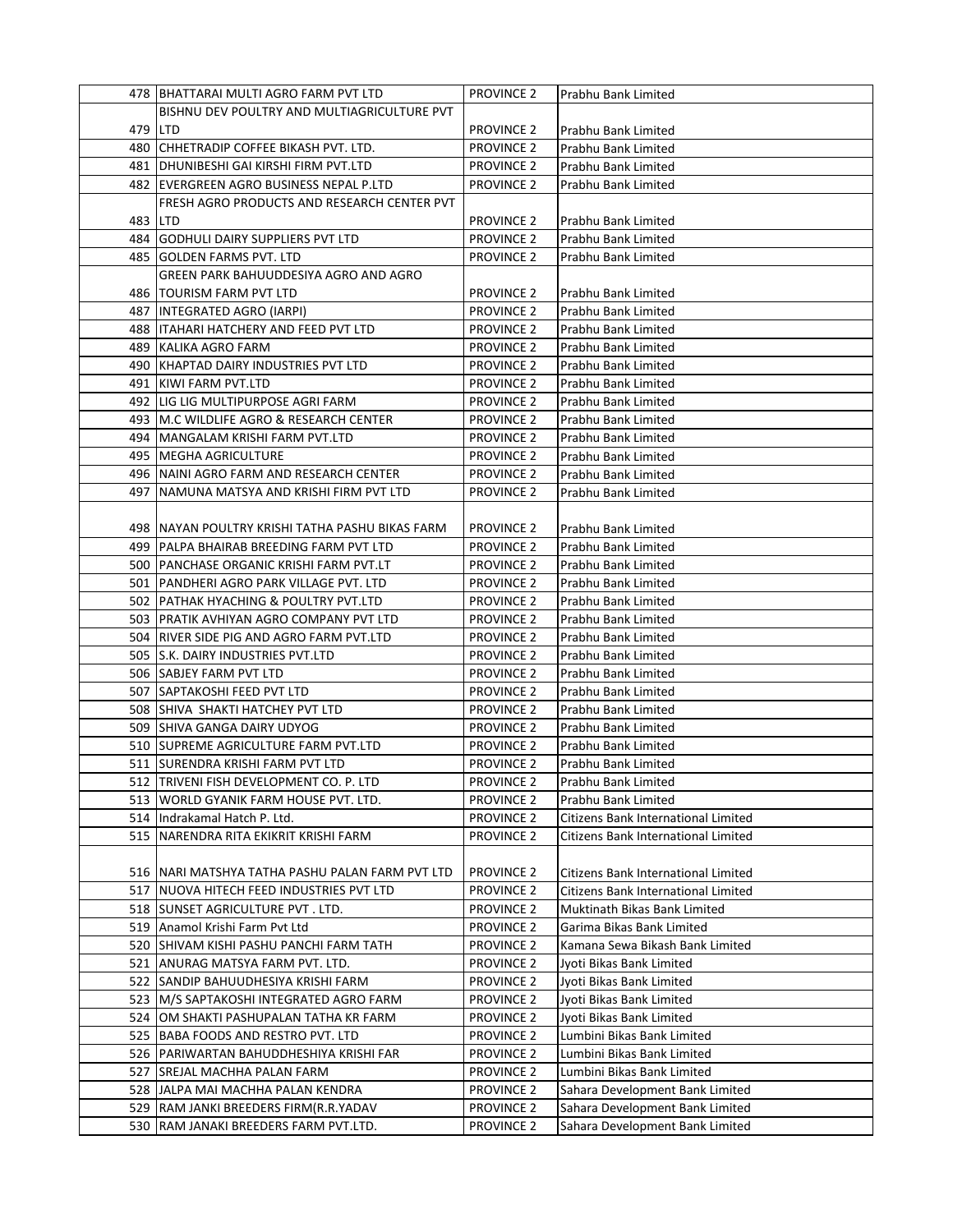|            | 531 GODAITA AGRO FARM PVT.LTD.                                  | <b>PROVINCE 2</b>        | Sahara Development Bank Limited                |
|------------|-----------------------------------------------------------------|--------------------------|------------------------------------------------|
|            | 532 Sharthak Krishi Farm Pvt.Ltd                                | <b>PROVINCE 2</b>        | Gurkhas Finance Limited                        |
|            | 533 Agri Growth Integrated Farm                                 | <b>PROVINCE 2</b>        | Progessive Finance Limited                     |
|            | 534 Saurya Agro Farm Pvt. Ltd.                                  | PROVINCE 2               | Central Finance Limited                        |
|            | 535 RACHIKA AGRO FARM PVT LTD                                   | <b>PROVINCE 2</b>        | Janaki Finance Co. Limited                     |
|            | 536   DULARI AGRO FARM PVT LTD                                  | <b>PROVINCE 2</b>        | Janaki Finance Co. Limited                     |
|            | 537 YASHIKA AGRO FARM                                           | PROVINCE 2               | Janaki Finance Co. Limited                     |
|            | 538 SHANTIPRIYA AGRO FARM PVT LTD                               | PROVINCE 2               | Janaki Finance Co. Limited                     |
| 539        | MANISHA AGRO FARM PVT LTD                                       | PROVINCE 2               | Janaki Finance Co. Limited                     |
| 540        | SHREE HANSA KRISHI FARM PVT LTD                                 | PROVINCE 2               | Janaki Finance Co. Limited                     |
| 541        | BAJRA BARAHI MULTI PURPOSE AGRO FIR                             | PROVINCE 3               | <b>Nepal Bank Limited</b>                      |
| 542        | KALSANG KRISHI FARM PVT LTD                                     | <b>PROVINCE 3</b>        | Nepal Bank Limited                             |
| 543        | Siddhi Ganesh Poultry Breeding Firm Pvt Ltd                     | PROVINCE 3               | Nepal Bank Limited                             |
| 544        | Ganesh dana Udhyog Pvt. Ltd.                                    | <b>PROVINCE 3</b>        | Nepal Bank Limited                             |
| 545        | MARTIN DAIRY PRODUCTS PVT LTD                                   | <b>PROVINCE 3</b>        | Nepal Bank Limited                             |
| 546        | OM FARM PVT. LTD                                                | <b>PROVINCE 3</b>        | Nepal Bank Limited                             |
| 547        | Dhakal Dairy Udhyog Pvt.Ltd                                     | <b>PROVINCE 3</b>        | Nepal Bank Limited                             |
| 548        | Chitwan Kandel Poultry Firm Pvt.Ltd                             | <b>PROVINCE 3</b>        | Nepal Bank Limited                             |
| 549        | DARSHAN POULTRY& HATCHERY                                       | <b>PROVINCE 3</b>        | Nepal Bank Limited                             |
| 550        | <b>D.R TEXTILE</b>                                              | <b>PROVINCE 3</b>        | Nepal Bank Limited                             |
| 551        | K.S.G TEXTILE                                                   | <b>PROVINCE 3</b>        | Nepal Bank Limited                             |
| 552        | <b>R.S.S TEXTILE UDHYOG</b>                                     | <b>PROVINCE 3</b>        | Nepal Bank Limited                             |
| 553        | <b>HEMA TEXTILE</b>                                             | <b>PROVINCE 3</b>        | Nepal Bank Limited                             |
| 554        | UMA MAHESHWOR KAPADA UDHYOG                                     | <b>PROVINCE 3</b>        | Nepal Bank Limited                             |
| 555        | <b>BHAKUNDE POLTRI FORM</b>                                     | PROVINCE 3               | Rastriya Banijya Bank                          |
| 556        | KAMALAMAI HATCHERY PVT LTD.                                     | PROVINCE 3               | Rastriya Banijya Bank                          |
| 557        | RAM LAXMAN POULTRY FORM P.LTD                                   | <b>PROVINCE 3</b>        | Rastriya Banijya Bank                          |
| 558        | PANCHYAKANYA POULTRY BREEDING FARM                              | <b>PROVINCE 3</b>        | Rastriya Banijya Bank                          |
| 559        | SURYA MOHAN POLTY FIRM PRA.LI                                   | <b>PROVINCE 3</b>        | Rastriya Banijya Bank                          |
| 560        | KHADKA POULTRY FARM                                             | <b>PROVINCE 3</b>        | Rastriya Banijya Bank                          |
| 561        | KATHMANDU HATCHERY AND FEED INDUSTR                             | <b>PROVINCE 3</b>        | Rastriya Banijya Bank                          |
| 562        | NAULIN BHADRAKALI DAIRY FARM PVT                                | <b>PROVINCE 3</b>        | Rastriya Banijya Bank                          |
| 563        |                                                                 |                          |                                                |
|            | PHUYAL POULTRY FEED PVT. LTD                                    | <b>PROVINCE 3</b>        | Rastriya Banijya Bank                          |
| 564        | NATIONAL BIO-TECH PVT LTD                                       | <b>PROVINCE 3</b>        | Rastriya Banijya Bank                          |
| 565        | PANCHA SHEEL DAIRY PVT.LTD                                      | <b>PROVINCE 3</b>        | Rastriya Banijya Bank                          |
| 566        | THANIMAI POULTRY FARM PVT LTD                                   | PROVINCE 3               | Rastriya Banijya Bank                          |
| 567        | GAYATRI DAIRY INDUSTRIES PVT.LTD                                | <b>PROVINCE 3</b>        | Rastriya Banijya Bank                          |
| 568        | MAKWANT AGRO PVT LTD                                            | <b>PROVINCE 3</b>        | Rastriya Banijya Bank                          |
| 569        | B S KHATRI POULTRY FARM PRA LI                                  | PROVINCE 3               | Rastriya Banijya Bank                          |
| 570        | HETAUDA POULTRY AND HATCHERY PRA.LI                             | PROVINCE 3               | Rastriya Banijya Bank                          |
| 571        | MIRLUNGKOT MACHHA PALAN PRALI                                   | PROVINCE 3               | Rastriya Banijya Bank                          |
| 572        | NAWALAPUR MADHYABINDU POUL                                      | PROVINCE 3               | Rastriya Banijya Bank                          |
| 573        | NARAYANI POULTRY FARM HATCHERY                                  | PROVINCE 3               | Rastriya Banijya Bank                          |
| 574        | <b>EVEREST POULTRY FARM</b>                                     | PROVINCE 3               | Rastriya Banijya Bank                          |
| 575        | TARAPUNJA POULTRY BREEDING FARM P.L                             | PROVINCE 3               | Rastriya Banijya Bank                          |
| 576        | <b>BDC FOOD PVT LTD</b>                                         | PROVINCE 3               | Rastriya Banijya Bank                          |
| 577<br>578 | OM SAI POLTRI AND BRIDING FIRM                                  | PROVINCE 3               | Rastriya Banijya Bank                          |
| 579        | DAUNNE BREEDING FARM PVT<br>BANDHU POULTRY BREEDING FARM PVT LM | PROVINCE 3<br>PROVINCE 3 | Rastriya Banijya Bank<br>Rastriya Banijya Bank |
| 580        | SUBIDHA POULTRY PVT. LTD                                        | PROVINCE 3               | Rastriya Banijya Bank                          |
| 581        | NIRA POULTRY BREEDING P.LTD                                     | PROVINCE 3               | Rastriya Banijya Bank                          |
| 582        | <b>B AND B KRISHI POULTRY INDUSTRIES</b>                        | <b>PROVINCE 3</b>        | Rastriya Banijya Bank                          |
| 583        | CHANGUNARAYAN POULTRY AND HATCHERY                              | <b>PROVINCE 3</b>        | Rastriya Banijya Bank                          |
| 584        | UNITED NEPAL KRISHI FARM PVT.LTD                                | <b>PROVINCE 3</b>        | Rastriya Banijya Bank                          |
| 585        | BANSUN AGRO ORGANIC PVT. LTD                                    | PROVINCE 3               | Rastriya Banijya Bank                          |
|            | PATIVARA POULTRY AND AGRO RESEARCH FARM                         |                          |                                                |
| 586        | PVT.LTD                                                         | PROVINCE 3               | Rastriya Banijya Bank                          |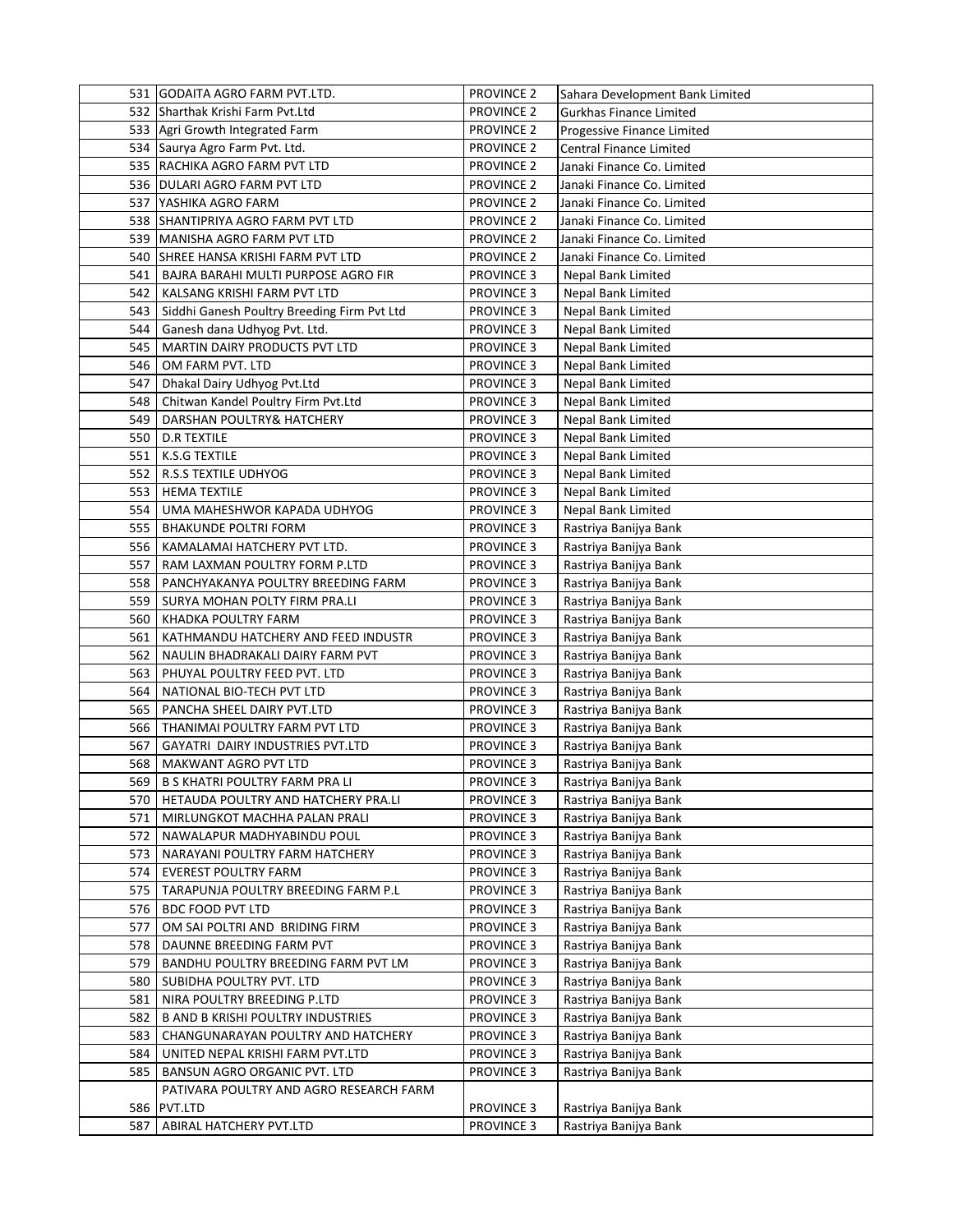| 588 | KALIKA POULTRY BREEDING PVT.LTD.                | <b>PROVINCE 3</b> | Rastriya Banijya Bank         |
|-----|-------------------------------------------------|-------------------|-------------------------------|
| 589 | SURYA MUKHI AGRICULTER FIRM PVT.LTD             | <b>PROVINCE 3</b> | Rastriya Banijya Bank         |
| 590 | KAILASHPATI-POULTRY & B. F.PVT.LT               | <b>PROVINCE 3</b> | Rastriya Banijya Bank         |
| 591 | SUPRIYA POLTI AND R. F. PVT.LTD                 | <b>PROVINCE 3</b> | Rastriya Banijya Bank         |
| 592 | <b>GANAPATI POULTRY AND AGRO RESEARCH</b>       | <b>PROVINCE 3</b> | Rastriya Banijya Bank         |
| 593 | HIMKAR AGRO PVT.LTD                             | <b>PROVINCE 3</b> | Rastriya Banijya Bank         |
| 594 | ARYAL POULTRY FIRM                              | <b>PROVINCE 3</b> | Rastriya Banijya Bank         |
| 595 | RISHESHWORSHEET BHANDAR P.LTD.                  | <b>PROVINCE 3</b> | Rastriya Banijya Bank         |
| 596 | SUNGAVA POULTRY FIRM PVT.LTD                    | <b>PROVINCE 3</b> | Rastriya Banijya Bank         |
| 597 | SEAN SEED SERVICE CENTER LTD.                   | <b>PROVINCE 3</b> | Rastriya Banijya Bank         |
| 598 | HARIYALI GROUP PVT.LTD.                         | <b>PROVINCE 3</b> | Rastriya Banijya Bank         |
| 599 | VALLEY COLD STORE PVT.LTD.                      | <b>PROVINCE 3</b> | Rastriya Banijya Bank         |
| 600 | DALLAKOTI POULTRY FARM PVT.LTD                  | <b>PROVINCE 3</b> | Rastriya Banijya Bank         |
| 601 | KAVRE PANCHKAL COLD STORAGE PVT.LTD             | <b>PROVINCE 3</b> | Rastriya Banijya Bank         |
| 602 | <b>KRITI TEXTILE</b>                            | <b>PROVINCE 3</b> | Rastriya Banijya Bank         |
| 603 | AGRO POULTRY BREEDING PVT. LTD.                 | <b>PROVINCE 3</b> | Nabil Bank Limited            |
| 604 | ARYA DAIRY PVT LTD                              | <b>PROVINCE 3</b> | Nabil Bank Limited            |
| 605 | BALAJU CHICKEN HOUSE PVT. LTD.                  | <b>PROVINCE 3</b> | Nabil Bank Limited            |
| 606 | DANG FEED INDUSTRIES PVT. LTD.                  | <b>PROVINCE 3</b> | <b>Nabil Bank Limited</b>     |
| 607 | DELISH DAIRIES PVT. LTD.                        | <b>PROVINCE 3</b> | <b>Nabil Bank Limited</b>     |
| 608 | DIYOUNGS KRISHI FARM                            | <b>PROVINCE 3</b> | Nabil Bank Limited            |
| 609 | EVEREST ORGANIC CHIYA BIKAS PVT. LTD.           | <b>PROVINCE 3</b> | Nabil Bank Limited            |
| 610 | FINE FEEDS INDUSTRIES PVT. LTD.                 | <b>PROVINCE 3</b> | Nabil Bank Limited            |
|     |                                                 |                   |                               |
| 611 | G.M.T. KRISHI SAMAGRI UDHYOG PRIVATE LIMITED    | <b>PROVINCE 3</b> | Nabil Bank Limited            |
|     |                                                 |                   |                               |
| 612 | G.M.T. KRISHI SAMGRI UDHYOG PRIVATE LIMITED     | <b>PROVINCE 3</b> | Nabil Bank Limited            |
|     |                                                 |                   |                               |
| 613 | <b>GORKHA AGRO ENTERPRISES AND GARDEN TOOLS</b> | <b>PROVINCE 3</b> | Nabil Bank Limited            |
| 614 | <b>GORKHA SEED COMPANY PVT.LTD</b>              | <b>PROVINCE 3</b> | <b>Nabil Bank Limited</b>     |
|     |                                                 |                   |                               |
| 615 | MADHYABINDU POULTRY BREEDING FARM PVT. LTD.     | <b>PROVINCE 3</b> | Nabil Bank Limited            |
| 616 | NATURE NEST AGRO FARM PVT LTD                   | <b>PROVINCE 3</b> | Nabil Bank Limited            |
|     |                                                 |                   |                               |
| 617 | NEPAL PELLET FEED INDUSTRIES PRIVATE LIMITED    | <b>PROVINCE 3</b> | Nabil Bank Limited            |
| 618 | OM SHREE POULTRY FARM PVT. LTD                  | <b>PROVINCE 3</b> | Nabil Bank Limited            |
|     | PANCHAKANYA HATCHERY AND POULTRY FARM           |                   |                               |
|     | 619 PRIVATE LIMITED                             | <b>PROVINCE 3</b> | Nabil Bank Limited            |
|     | 620   PRASHANT MEAT PRODUCT PVT. LTD.           | <b>PROVINCE 3</b> | Nabil Bank Limited            |
| 621 | SADGUNA HITECH FEED PVT.LTD                     | <b>PROVINCE 3</b> | Nabil Bank Limited            |
| 622 | SAHARA COBB BREEDING PVT LTD                    | <b>PROVINCE 3</b> | Nabil Bank Limited            |
| 623 | SHIKHAR DANA UDHYOG PVT LTD                     | PROVINCE 3        | Nabil Bank Limited            |
| 624 | SIANA AGRO PVT LTD.                             | <b>PROVINCE 3</b> | Nabil Bank Limited            |
| 625 | SULAV HATCHERY PVT. LTD.                        | PROVINCE 3        | Nabil Bank Limited            |
| 626 | SUPRIM FEED PRODUCTS PVT LTD                    | PROVINCE 3        | <b>Nabil Bank Limited</b>     |
| 627 | JAGADAMBA TEA PROCESSING PVT LTD                | PROVINCE 3        | Nepal Investment Bank Limited |
| 628 | MAI TEA COMPANY PVT LTD                         | PROVINCE 3        | Nepal Investment Bank Limited |
| 629 | NATURE HIMALAYA TEA INDUSTRIES PVT.LTD          | PROVINCE 3        | Nepal Investment Bank Limited |
| 630 | ECO HOT INDUSTRIES PVT LTD                      | PROVINCE 3        | Nepal Investment Bank Limited |
| 631 | SANGAM BREEDERS PVT LTD                         | <b>PROVINCE 3</b> | Nepal Investment Bank Limited |
| 632 | GOMA KRISHI FARM PVT LTD                        | PROVINCE 3        | Nepal Investment Bank Limited |
| 633 | SAI AGROTECH PVT LTD                            | PROVINCE 3        | Nepal Investment Bank Limited |
|     | DHAWALAGIRI AGRICULTURE AND BEE FIRM PVT.       |                   |                               |
| 634 | LTD.                                            | <b>PROVINCE 3</b> | Nepal Investment Bank Limited |
| 635 | SHITAL POULTRY PVT .LTD.                        | <b>PROVINCE 3</b> | Nepal Investment Bank Limited |
| 636 | SHITALA FEED INDUSTRIES PVT. LTD.               | <b>PROVINCE 3</b> | Nepal Investment Bank Limited |
| 637 | AASHAPURI HATCHERY PVT LTD                      | <b>PROVINCE 3</b> | Nepal Investment Bank Limited |
| 638 | MINERVA FARMS PVT.LTD.                          | PROVINCE 3        | Nepal Investment Bank Limited |
|     |                                                 |                   |                               |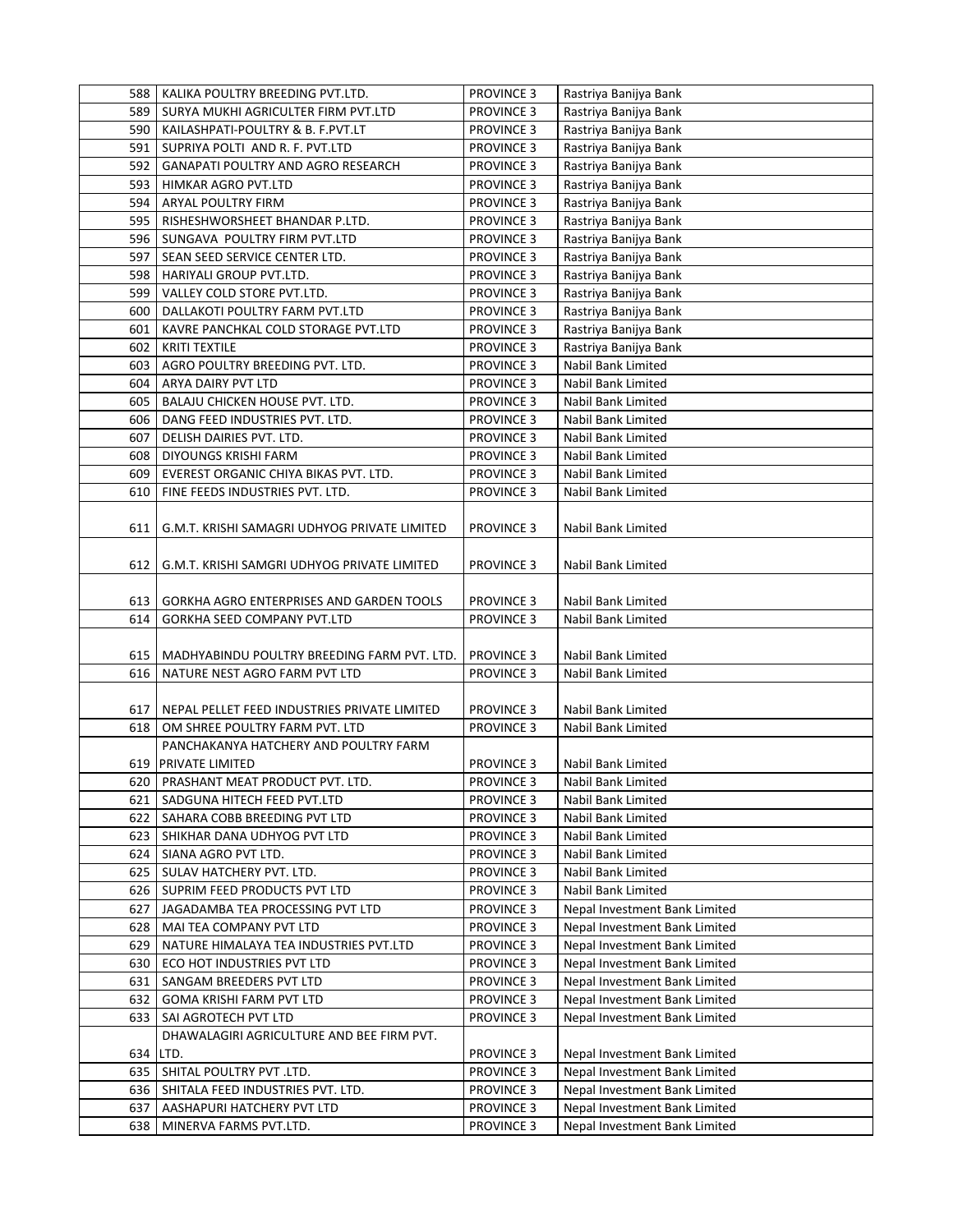| 639 | <b>AGROMART PVT. LTD</b>                       | PROVINCE 3        | Nepal Investment Bank Limited         |
|-----|------------------------------------------------|-------------------|---------------------------------------|
| 640 | <b>NIPA INC PVT.LTD</b>                        | PROVINCE 3        | Nepal Investment Bank Limited         |
| 641 | UNNAT BEEJ BRIDHI COMPANY PVT.LTD              | <b>PROVINCE 3</b> | Nepal Investment Bank Limited         |
|     | PALUWAPARK BAHUUDHYASIYA KRISHI FARM PVT.      |                   |                                       |
| 642 | <b>LTD</b>                                     | <b>PROVINCE 3</b> | Nepal Investment Bank Limited         |
| 643 | U.B. TRADE LINK PRIVATE LIMITED                | <b>PROVINCE 3</b> | Nepal Investment Bank Limited         |
| 644 | NEPO INDUSTRIES P LTD                          | <b>PROVINCE 3</b> | Nepal Investment Bank Limited         |
|     |                                                |                   |                                       |
| 645 | ADHUNIK DAIRY PRODUCTS PRIVATE LIMITED         | <b>PROVINCE 3</b> | Standard Chartered Bank Nepal Limited |
| 646 | DEKHA HERBALS PRIVATE LIMITED                  | <b>PROVINCE 3</b> | Standard Chartered Bank Nepal Limited |
|     | <b>GOURMET VIENNA MEAT &amp; MORE PRODUCTS</b> |                   |                                       |
| 647 | <b>COMPANY PRIVATE LIMITED</b>                 | <b>PROVINCE 3</b> | Standard Chartered Bank Nepal Limited |
| 648 | Kalapas Biotech Private Limited                | <b>PROVINCE 3</b> | Standard Chartered Bank Nepal Limited |
| 649 | KALIKA DAIRY COMPANY PRIVATE LIMITED           | <b>PROVINCE 3</b> | Standard Chartered Bank Nepal Limited |
| 650 | KATHMANDU DAIRY PRIVATE LIMITED                | <b>PROVINCE 3</b> | Standard Chartered Bank Nepal Limited |
| 651 | MEATCO FOOD NEPAL PRIVATE LIMITED              | <b>PROVINCE 3</b> | Standard Chartered Bank Nepal Limited |
| 652 | NEPAL DAIRY PRIVATE LIMITED                    | <b>PROVINCE 3</b> | Standard Chartered Bank Nepal Limited |
| 653 | SAINJU DAIRY PRIVATE LIMITED                   | <b>PROVINCE 3</b> | Standard Chartered Bank Nepal Limited |
| 654 | SHAKTI FOOD PRIVATE LIMITED                    | <b>PROVINCE 3</b> | Standard Chartered Bank Nepal Limited |
| 655 | LUBHU GANESH SUTI KAPADA UDHYOG                | <b>PROVINCE 3</b> | Standard Chartered Bank Nepal Limited |
| 656 | <b>COTTON TEXTILE</b>                          | <b>PROVINCE 3</b> | Standard Chartered Bank Nepal Limited |
| 657 | <b>HEERA TEXTILES</b>                          | <b>PROVINCE 3</b> | Standard Chartered Bank Nepal Limited |
| 658 | KRISHNA TEXTILE UDHYOG                         | <b>PROVINCE 3</b> | Standard Chartered Bank Nepal Limited |
| 659 | NABA PRABHAT TEXTILE                           | <b>PROVINCE 3</b> | Standard Chartered Bank Nepal Limited |
| 660 | A.S POULTRY P. LTD                             | <b>PROVINCE 3</b> | Himalayan Bank Limited                |
| 661 | AGROMIX FEED INDUSTRIES PVT.LTD.               | <b>PROVINCE 3</b> | Himalayan Bank Limited                |
| 662 | ANNAPURNA MATS HA TAT YAK KRI F P L            | PROVINCE 3        | Himalayan Bank Limited                |
| 663 | ARYAL COBB BREEDING PVT LTD                    | PROVINCE 3        | Himalayan Bank Limited                |
| 664 | CHITWAN SAM.MACHHA DANA UDH.PVT.LTD            | PROVINCE 3        | Himalayan Bank Limited                |
| 665 | DINESH KHADYA UDHYOG PVT. LTD.                 | PROVINCE 3        | Himalayan Bank Limited                |
| 666 | DIVYA HATCHERY PVT. LTD.                       | <b>PROVINCE 3</b> | Himalayan Bank Limited                |
| 667 | <b>GLOBAL HATCHERY PVT. LTD.</b>               | <b>PROVINCE 3</b> | Himalayan Bank Limited                |
| 668 | HIMALAYAN COBB BRD FARM PVTLTD                 | <b>PROVINCE 3</b> | Himalayan Bank Limited                |
| 669 | HYLAY BREEDER NEPALPVT. LTD.                   | <b>PROVINCE 3</b> | Himalayan Bank Limited                |
| 670 | KATHMANDU POULTRY PVT LTD                      | <b>PROVINCE 3</b> | Himalayan Bank Limited                |
| 671 | KHANAL POULTRY P LTD.                          | <b>PROVINCE 3</b> | Himalayan Bank Limited                |
| 672 | LAKSHYA POULTRY PVT.LTD.                       | <b>PROVINCE 3</b> | Himalayan Bank Limited                |
| 673 | MAHALAXMI BREEDING FARM & HATCHERY             | <b>PROVINCE 3</b> |                                       |
|     |                                                |                   | Himalayan Bank Limited                |
| 674 | NATIONAL BREEDERS NEPAL P LTD.                 | <b>PROVINCE 3</b> | Himalayan Bank Limited                |
|     | 675   PANCHARATNA FEEDS PVT. LTD.              | PROVINCE 3        | Himalayan Bank Limited                |
| 676 | S.S HI-TECH AGRO INDUSTRIES PVT.LTD            | <b>PROVINCE 3</b> | Himalayan Bank Limited                |
| 677 | SAINO POULTRY PVT.LTD.                         | PROVINCE 3        | Himalayan Bank Limited                |
| 678 | SAKAR FEED PRODUCT                             | PROVINCE 3        | Himalayan Bank Limited                |
| 679 | SAKURA INT ORG & AGRO FARM HOUSE PL            | PROVINCE 3        | Himalayan Bank Limited                |
| 680 | SANJIBANI KHADDYA UDHYOG PVT LTD               | PROVINCE 3        | Himalayan Bank Limited                |
| 681 | SHIKHAR HATCHERY PVT.LTD                       | <b>PROVINCE 3</b> | Himalayan Bank Limited                |
| 682 | SUBIS POULTRY P LTD.                           | PROVINCE 3        | Himalayan Bank Limited                |
| 683 | SUDDHIKARAN KRISHI FARM                        | PROVINCE 3        | Himalayan Bank Limited                |
| 684 | SUMANGAL DANA UDHYOG PVT.LTD                   | <b>PROVINCE 3</b> | Himalayan Bank Limited                |
| 685 | YUGAL DANA UDHYOG PVT.LTD.                     | <b>PROVINCE 3</b> | Himalayan Bank Limited                |
| 686 | PRAGATI TEXTILE IND P LTD                      | PROVINCE 3        | Himalayan Bank Limited                |
| 687 | SHIVA BABA FABRIC PVT LTD.                     | <b>PROVINCE 3</b> | Himalayan Bank Limited                |
| 688 | GRAMIN KRISHI SEWA PVT LTD                     | <b>PROVINCE 3</b> | Nepal SBI Bank Limited                |
| 689 | WHITE BIRD AGRO PVT LTD                        | <b>PROVINCE 3</b> | Nepal SBI Bank Limited                |
| 690 | RARA AGRO MILL PRIVATE LIMITED                 | <b>PROVINCE 3</b> | Nepal SBI Bank Limited                |
| 691 | JIRI KRISHI FARM PRIVATE LIMITED               | <b>PROVINCE 3</b> | Nepal SBI Bank Limited                |
|     |                                                |                   |                                       |
| 692 | KALINCHOWK AGRICULTURE FARM PRIVATE LIMITED    | <b>PROVINCE 3</b> | Nepal SBI Bank Limited                |
| 693 | PARTH AGRICULTURE FARM PRIVATE LIMITED         | PROVINCE 3        | Nepal SBI Bank Limited                |
|     |                                                |                   |                                       |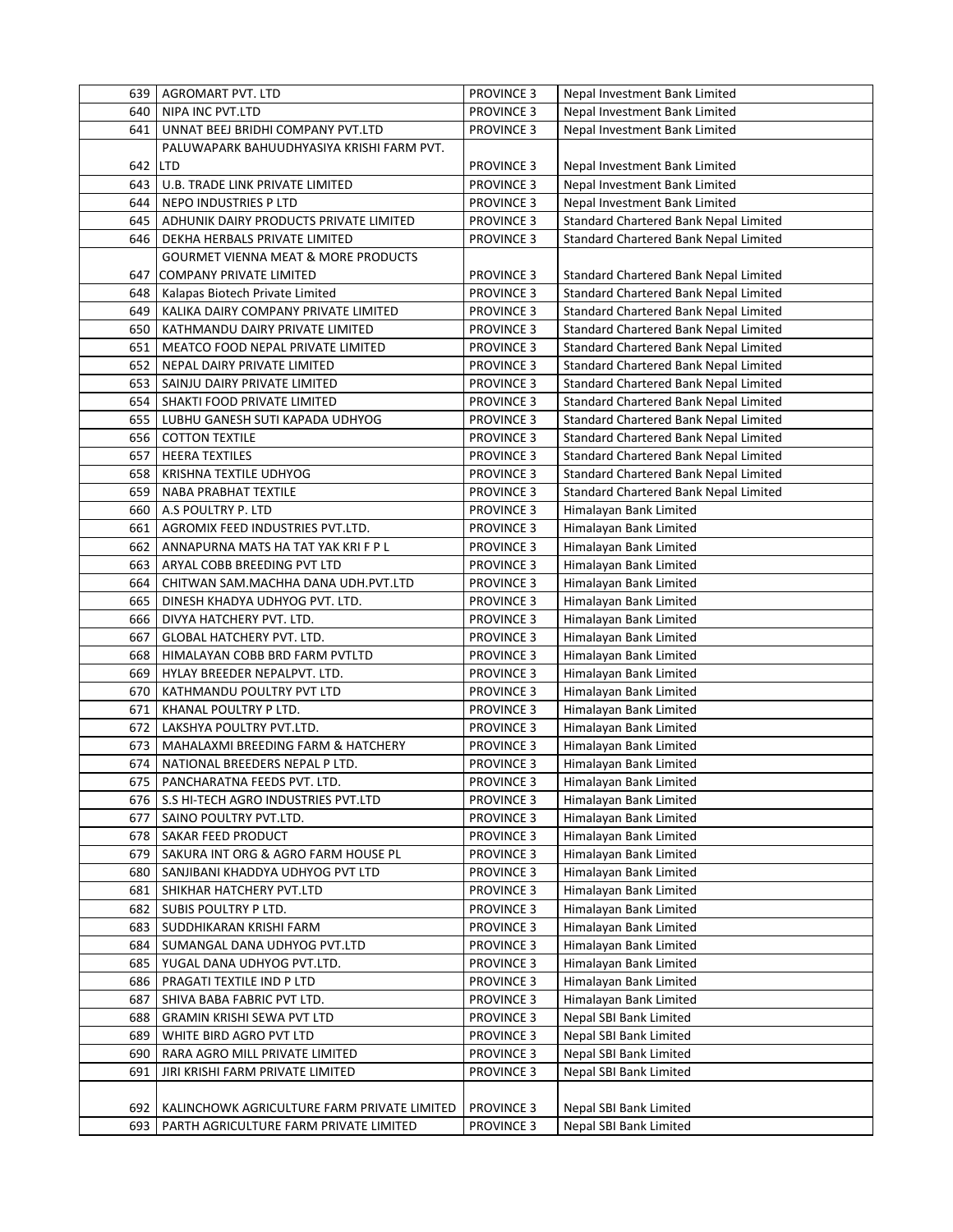| 694 | HIMALAYAN NEPAL TEA INDUSTRY PVT. LTD             |                                 | Nepal SBI Bank Limited                                 |
|-----|---------------------------------------------------|---------------------------------|--------------------------------------------------------|
|     |                                                   | PROVINCE 3                      |                                                        |
| 695 | S.S. NEPAL POULTRY FARM PVT. LTD.                 | <b>PROVINCE 3</b>               | Nepal SBI Bank Limited                                 |
| 696 | ANURODH POULTRY FARM PVT LTD                      | <b>PROVINCE 3</b>               | Nepal SBI Bank Limited                                 |
| 697 | SHUVA SHREE POULTRY BREEDING PVT LTD              | <b>PROVINCE 3</b>               | Nepal SBI Bank Limited                                 |
| 698 | PHUYAL POULTRY F. & H. UDHYOG P.LTD               | <b>PROVINCE 3</b>               | Nepal Bangaladesh Bank Limited                         |
| 699 | PANDEY KRISHI FARM                                | <b>PROVINCE 3</b>               | Nepal Bangaladesh Bank Limited                         |
| 700 | CHITRAKAR POULTRY FARM                            | <b>PROVINCE 3</b>               | Nepal Bangaladesh Bank Limited                         |
| 701 | <b>BAGMATI GOAT SEEDS PVT.LTD</b>                 | <b>PROVINCE 3</b>               | Nepal Bangaladesh Bank Limited                         |
| 702 | BASUKI DAIRY UDHYOG PVT. LTD.                     | PROVINCE 3                      | Nepal Bangaladesh Bank Limited                         |
| 703 | SAMBRIDI HATCHERY PRIVATE LIMITED                 | <b>PROVINCE 3</b>               | Nepal Bangaladesh Bank Limited                         |
| 704 | SURDEVI PASHUPALAN FARM                           | <b>PROVINCE 3</b>               | Nepal Bangaladesh Bank Limited                         |
| 705 | OJASHWI KRISHI FARM PRIVATE LIMITED               | PROVINCE 3                      | Nepal Bangaladesh Bank Limited                         |
| 706 | HIMSHIKHAR POULTRY FEED INDUSTRIES                | <b>PROVINCE 3</b>               | Nepal Bangaladesh Bank Limited                         |
| 707 | YUWA SWAROJGARLAKHIT KRISHI FARM                  | <b>PROVINCE 3</b>               | Nepal Bangaladesh Bank Limited                         |
| 708 | KHAIRAHANI SAMUHIK AKIKRIT KRISHI F               | <b>PROVINCE 3</b>               | Nepal Bangaladesh Bank Limited                         |
| 709 | WHITE BIRD POULTRY AND BREEDING PVT               | <b>PROVINCE 3</b>               | Nepal Bangaladesh Bank Limited                         |
| 710 | PRABHU POULTRY BREEDING PVT.LTD                   | <b>PROVINCE 3</b>               | Nepal Bangaladesh Bank Limited                         |
| 711 | NARAYANI POULTRY FARM PVT LTD                     | <b>PROVINCE 3</b>               | Nepal Bangaladesh Bank Limited                         |
| 712 | MANAKAMANA POULTRY FEED MILLS&HATCH               | <b>PROVINCE 3</b>               | Nepal Bangaladesh Bank Limited                         |
| 713 | SOCIAL POULTRY BREEDING & RESEARCH                | <b>PROVINCE 3</b>               | Nepal Bangaladesh Bank Limited                         |
| 714 | AARUNKHOLA POULTRY BREEDING FARM PR               | <b>PROVINCE 3</b>               | Nepal Bangaladesh Bank Limited                         |
| 715 | CHAUDHARY POULTRY TATHA EKIKRIT KRI               | <b>PROVINCE 3</b>               | Nepal Bangaladesh Bank Limited                         |
| 716 | NAMUNA POULTRY FARM                               | <b>PROVINCE 3</b>               | Nepal Bangaladesh Bank Limited                         |
| 717 | SHANTI POULTRY FIRM PRIVATE LIMITED               | <b>PROVINCE 3</b>               | Nepal Bangaladesh Bank Limited                         |
| 718 | <b>RABIN POULTRY</b>                              | <b>PROVINCE 3</b>               | Nepal Bangaladesh Bank Limited                         |
| 719 | PRABHU POULTRY BREEDING PVT.LTD                   | PROVINCE 3                      | Nepal Bangaladesh Bank Limited                         |
| 720 | SUNRISE HATCHERY PVT.LTD                          | <b>PROVINCE 3</b>               | Nepal Bangaladesh Bank Limited                         |
| 721 | KB MULTIPURPOSE AGRO FARM PVT LTD                 | <b>PROVINCE 3</b>               | Nepal Bangaladesh Bank Limited                         |
| 722 | LALITPUR POULTRY P. LTD.                          | <b>PROVINCE 3</b>               | <b>Everest Bank Limited</b>                            |
|     |                                                   |                                 |                                                        |
| 723 | GAUTAMSHREE ORGANIC & COW FARM PVT.LTD            | <b>PROVINCE 3</b>               | Everest Bank Limited                                   |
| 724 | QUALITY FEED & COLD STORAGE PVT LTD               | <b>PROVINCE 3</b>               | <b>Everest Bank Limited</b>                            |
|     |                                                   |                                 |                                                        |
| 725 | SHREE LAXMI NARAYAN AGRO AND LIVESTOCK FARM       | <b>PROVINCE 3</b>               | <b>Everest Bank Limited</b>                            |
| 726 | SHUBHA DAIRY INDUSTRIES PVT.LTD.                  | <b>PROVINCE 3</b>               | Everest Bank Limited                                   |
| 727 | LALITPUR POULTRY P. LTD.                          | <b>PROVINCE 3</b>               | <b>Everest Bank Limited</b>                            |
| 728 | Quality Feed & Poultry Pvt Ltd                    | <b>PROVINCE 3</b>               | <b>Everest Bank Limited</b>                            |
| 729 | BAGADWAR KRISHI AND PASU FARM PVT LTD             | <b>PROVINCE 3</b>               | <b>Everest Bank Limited</b>                            |
|     | CHANDRA BINAYAK KRISHI TATHA PASHUPANCHI          |                                 |                                                        |
|     | 730 KRISHAK SAMUHA                                | <b>PROVINCE 3</b>               | <b>Everest Bank Limited</b>                            |
| 731 | RAJ DANA AND POULTRY FARM PVT. LTD.               | <b>PROVINCE 3</b>               | <b>Everest Bank Limited</b>                            |
| 732 | KHADKA NURSERY PVT. LTD.                          | <b>PROVINCE 3</b>               | <b>Everest Bank Limited</b>                            |
| 733 | BHUMEDEVI KRISHI FIRM PVT.LTD.                    | PROVINCE 3                      | <b>Everest Bank Limited</b>                            |
| 734 | SITEBA ORGANIC KRISHI FARM PVT LTD                | <b>PROVINCE 3</b>               | <b>Everest Bank Limited</b>                            |
|     |                                                   |                                 |                                                        |
| 735 | WELLNESS HEALTH FOODS AND PRODUCTS PVT LTD        | <b>PROVINCE 3</b>               | Everest Bank Limited                                   |
| 736 | A.B.S POULTRY GROUP PVT. LTD                      | <b>PROVINCE 3</b>               | Everest Bank Limited                                   |
|     |                                                   |                                 |                                                        |
| 737 | GAUTAMSHREE ORGANIC & COW FARM PVT.LTD            | <b>PROVINCE 3</b>               | Everest Bank Limited                                   |
| 738 | VALLEY PELLET FEED PVT. LTD.                      | <b>PROVINCE 3</b>               | Bank of Kathmandu Limited                              |
| 739 | AROGYA BHAWAN WORKS PVT.LTD                       | <b>PROVINCE 3</b>               | Bank of Kathmandu Limited                              |
| 740 | R.G.S. POULTRY FARM PVT. LTD.                     | <b>PROVINCE 3</b>               | Bank of Kathmandu Limited                              |
| 741 | BUDDHA POULTRY AND INTEGRATED P. LTD.             | <b>PROVINCE 3</b>               | Bank of Kathmandu Limited                              |
|     |                                                   |                                 |                                                        |
| 742 | PANCHARATNA HATCHERY PVT LTD                      | <b>PROVINCE 3</b>               | Bank of Kathmandu Limited                              |
| 743 | RATNA HATCHERY PVT LTD                            | <b>PROVINCE 3</b>               | Bank of Kathmandu Limited                              |
| 744 | JAGATPUR AGRO PVT.LTD                             | <b>PROVINCE 3</b>               | Bank of Kathmandu Limited                              |
| 745 | N N HATCHERY PVT LTD<br>JHAPA TEA ESTATE PVT. LTD | <b>PROVINCE 3</b><br>PROVINCE 3 | Bank of Kathmandu Limited<br>Bank of Kathmandu Limited |
| 746 |                                                   |                                 |                                                        |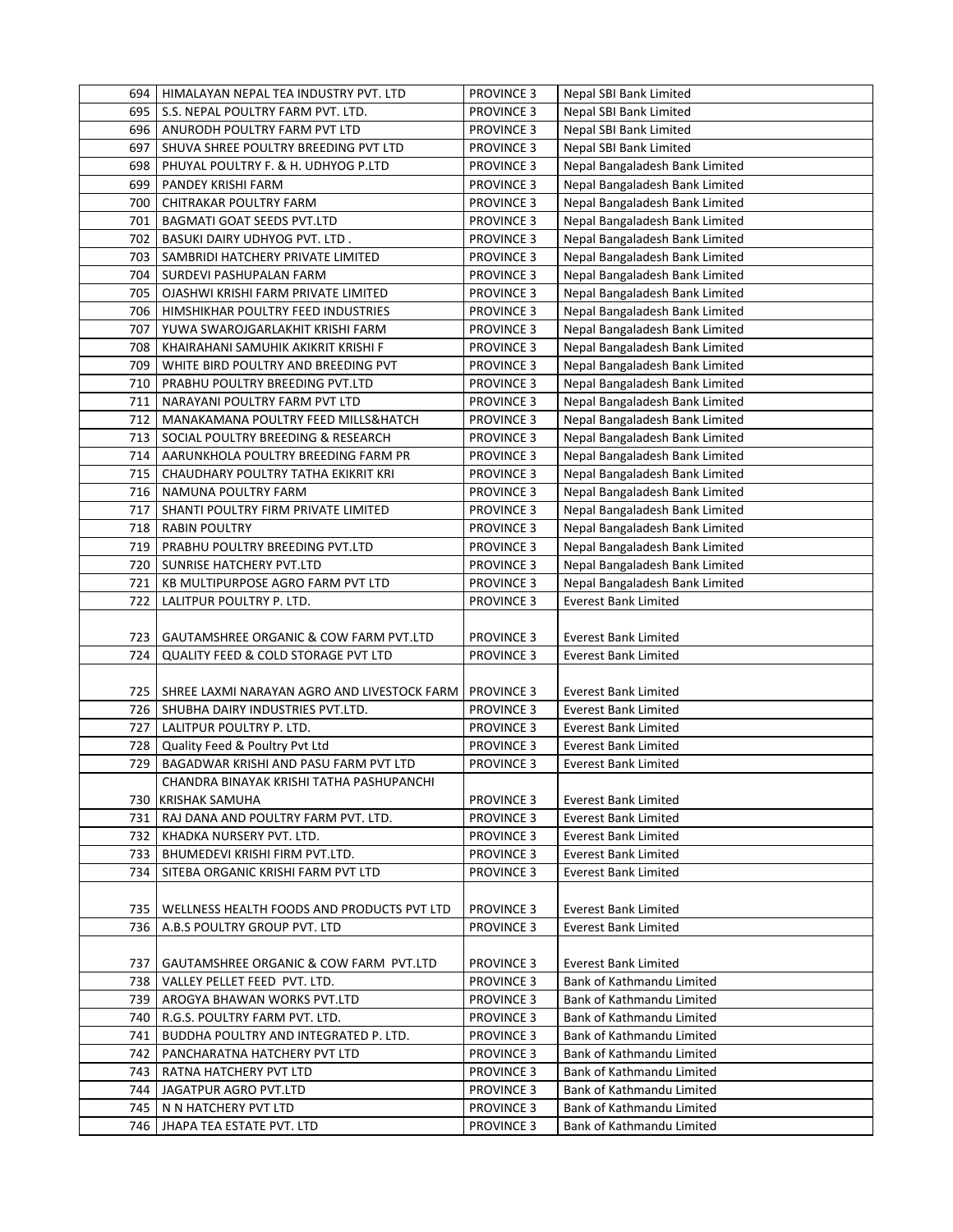| 747 | RACHANA HATCHERY PVT. LTD.                   | <b>PROVINCE 3</b> | Bank of Kathmandu Limited              |
|-----|----------------------------------------------|-------------------|----------------------------------------|
| 748 | NASIB POULTRY PVT. LTD.                      | <b>PROVINCE 3</b> | Bank of Kathmandu Limited              |
| 749 | SAGAR POULTRY BREEDING FARM PRIVATE LIMITED  | <b>PROVINCE 3</b> | Bank of Kathmandu Limited              |
|     | PAUDEL DANA UDHYOG AND POULTRY FARM PVT      |                   |                                        |
|     | 750 LTD                                      | <b>PROVINCE 3</b> | Bank of Kathmandu Limited              |
| 751 | KHADKA BAHUUDESIYA KRISHI FARM PVT LTD       | <b>PROVINCE 3</b> | Bank of Kathmandu Limited              |
|     |                                              |                   |                                        |
| 752 | SAPANA KRISHI TATHA PASHUPALAN FARM PVT.LTD  | <b>PROVINCE 3</b> | Bank of Kathmandu Limited              |
| 753 | KOLMATESHWOR AGRICULTURE FARM PVT.LTD        | <b>PROVINCE 3</b> | Bank of Kathmandu Limited              |
| 754 | SHIKHAR MACHHA PALAN FARM PVT.LTD.           | <b>PROVINCE 3</b> | Bank of Kathmandu Limited              |
| 755 | TAGINEE AGRO PVT.LTD.                        | <b>PROVINCE 3</b> | Bank of Kathmandu Limited              |
| 756 | AGRAWAL COW FARM AND AGRO PVT.LTD.           | PROVINCE 3        | Bank of Kathmandu Limited              |
| 757 | MEGA HATCHERY PVT, LTD.                      | <b>PROVINCE 3</b> | Bank of Kathmandu Limited              |
| 758 | LIFE LINE BREEDING FARMS PVT LTD.            | <b>PROVINCE 3</b> | Bank of Kathmandu Limited              |
| 759 | SAMBRIDI POULTRY FARM PVT. LTD.              | <b>PROVINCE 3</b> | Bank of Kathmandu Limited              |
| 760 | K.C. POULTRY BREEDING PVT LTD                | <b>PROVINCE 3</b> | Bank of Kathmandu Limited              |
|     | MAULAKALIKA POULTRY BREEDING AND RESEACH     |                   |                                        |
|     | 761   FARM PVT. LTD.                         | <b>PROVINCE 3</b> | Bank of Kathmandu Limited              |
| 762 | LUBHOO MEMORISE TEXTILE                      | <b>PROVINCE 3</b> | Bank of Kathmandu Limited              |
| 763 | <b>BUDDHESHWOR TEXTILE</b>                   | <b>PROVINCE 3</b> | Bank of Kathmandu Limited              |
| 764 | GOLDEN HATCHERY PVT. LTD.                    | <b>PROVINCE 3</b> | Nepal Credit and Commerce Bank Limited |
| 765 | DESHAR POULTRY INDUSTRIES                    | <b>PROVINCE 3</b> | Nepal Credit and Commerce Bank Limited |
| 766 | <b>GANDAKI HONEY CONCERN PVT.LTD</b>         | <b>PROVINCE 3</b> | Nepal Credit and Commerce Bank Limited |
| 767 | G.N. AGRI-TECH COMPANY PVT.LTD               | <b>PROVINCE 3</b> | Nepal Credit and Commerce Bank Limited |
| 768 | PRABHAT POULTRY FARM AND HATCHERY P          | <b>PROVINCE 3</b> | Nepal Credit and Commerce Bank Limited |
| 769 | KRISHI PASHUPANCHHI PRODUCTION & IN          | <b>PROVINCE 3</b> | Nepal Credit and Commerce Bank Limited |
| 770 | LOKPRIYA DANA UDHYOG PVT. LTD                | PROVINCE 3        | Nepal Credit and Commerce Bank Limited |
| 771 | SUBEDI NAMUNA PASHU BIKASH FARM PVT          | PROVINCE 3        | Nepal Credit and Commerce Bank Limited |
| 772 | KHUKURI AGRO FARMS PVT LTD                   | <b>PROVINCE 3</b> | Nepal Credit and Commerce Bank Limited |
| 773 | NIBUWATAR KRISHI FARM PVT.LTD                | PROVINCE 3        | Nepal Credit and Commerce Bank Limited |
| 774 | SIBU KRISHI FARM PVT LTD                     | <b>PROVINCE 3</b> | Nepal Credit and Commerce Bank Limited |
| 775 | JIWATI POSHAN UDHYOG PVT LTD                 | <b>PROVINCE 3</b> | Nepal Credit and Commerce Bank Limited |
| 776 | S.P.L. POULTRY FARM PVT. LTD.                | <b>PROVINCE 3</b> | Nepal Credit and Commerce Bank Limited |
| 777 | EVEREST CHICKEN NEPAL PVT. LTD.              | PROVINCE 3        | Nepal Credit and Commerce Bank Limited |
| 778 | MUNA PASHU FARM PVT LTD                      | PROVINCE 3        | Nepal Credit and Commerce Bank Limited |
| 779 | KALYAN BREEDING & RESEARCH FARM PVT          | <b>PROVINCE 3</b> | Nepal Credit and Commerce Bank Limited |
| 780 | BHRIKUTI AGRO AVIAN RESEARCH PVT.            | <b>PROVINCE 3</b> | Nepal Credit and Commerce Bank Limited |
|     | 781   K.B. MULTIPURPOSE AGRO FARM PVT. LTD.  | PROVINCE 3        | NIC ASIA Bank Limited                  |
| 782 | KANCHAN DUDH CHESHYAN KENDRA                 | <b>PROVINCE 3</b> | NIC ASIA Bank Limited                  |
|     | FULJOR BABA HATCHERY AND BREEDING FARM PVT   |                   |                                        |
| 783 | LTD                                          | <b>PROVINCE 3</b> | NIC ASIA Bank Limited                  |
| 784 | BABA POULTRY AND BREEDING FARM               | <b>PROVINCE 3</b> | NIC ASIA Bank Limited                  |
| 785 | UJWAL POULTRY FIRM                           | <b>PROVINCE 3</b> | NIC ASIA Bank Limited                  |
| 786 | SHIVA POULTRY FARM                           | PROVINCE 3        | NIC ASIA Bank Limited                  |
| 787 | ACE AGRO FARM PVT. LTD                       | PROVINCE 3        | NIC ASIA Bank Limited                  |
| 788 | NEW MAKALU POULTRY FIRM                      | PROVINCE 3        | NIC ASIA Bank Limited                  |
|     | SHIVA KAILASH POULTRY AND BREEDING FARM PVT. |                   |                                        |
| 789 | LTD.                                         | <b>PROVINCE 3</b> | NIC ASIA Bank Limited                  |
| 790 | BATIKA AGRO FARM PRIVATE LIMITED             | PROVINCE 3        | NIC ASIA Bank Limited                  |
|     |                                              |                   |                                        |
| 791 | SURABHI POULTRY AND FEED INDUSTRIES PVT.LTD. | <b>PROVINCE 3</b> | NIC ASIA Bank Limited                  |
| 792 | SIDDHI NARAYAN POULTRY SUPPLIERS             | <b>PROVINCE 3</b> | NIC ASIA Bank Limited                  |
|     | TOP QUALITY POULTRY FEED FARM AND HATCHARY   |                   |                                        |
| 793 | <b>PRIVATE LIMITED</b>                       | <b>PROVINCE 3</b> | NIC ASIA Bank Limited                  |
| 794 | RATO GURANS KRISHI UDHYAN PVT LTD            | PROVINCE 3        | NIC ASIA Bank Limited                  |
| 795 | ARSIA AGRO FARM PVT. LTD                     | PROVINCE 3        | NIC ASIA Bank Limited                  |
| 796 | SANTOSHI ORGANIC FARM PVT. LTD.              | PROVINCE 3        | NIC ASIA Bank Limited                  |
|     |                                              |                   |                                        |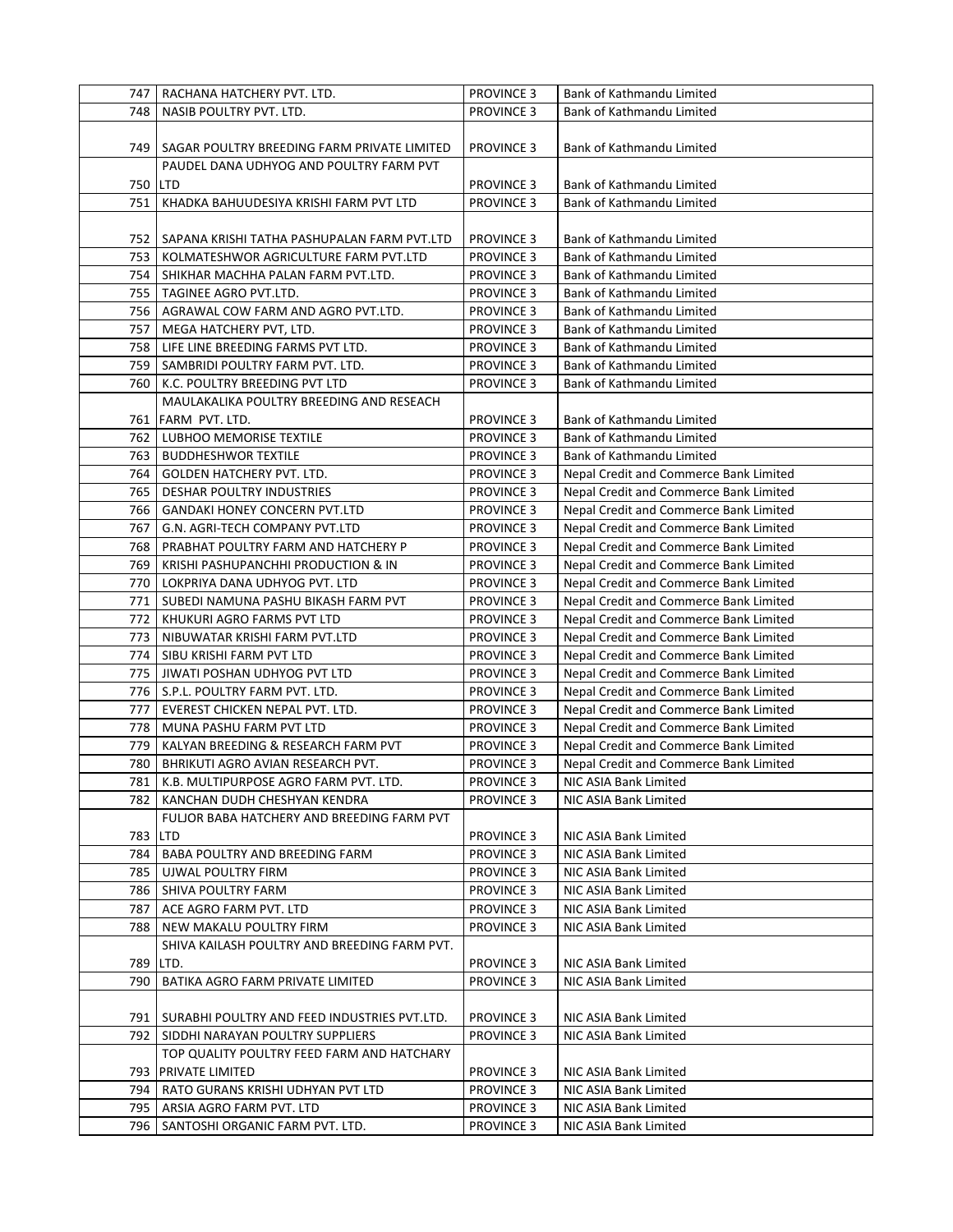|     | 797   SOLUTION HERBAL COMPANY PVT.LTD         | <b>PROVINCE 3</b> | NIC ASIA Bank Limited      |
|-----|-----------------------------------------------|-------------------|----------------------------|
|     |                                               |                   |                            |
| 798 | JANAKPUR BAKHRA TATHA GAAI PALAN PVT. LTD.    | <b>PROVINCE 3</b> | NIC ASIA Bank Limited      |
| 799 | KRIPA HIMALI AGRO AND FISHERY PVT LTD         | <b>PROVINCE 3</b> | NIC ASIA Bank Limited      |
|     | TALKU ORGANIC FARM AND RESEARCH CENTER PVT    |                   |                            |
| 800 | <b>LTD</b>                                    | <b>PROVINCE 3</b> | NIC ASIA Bank Limited      |
| 801 | EVEREST AGRICULTURE FARM PVT LTD              | <b>PROVINCE 3</b> | NIC ASIA Bank Limited      |
|     | PHULBARI AEKIKRIT KIRSHI UDHAM KENDRA PVT.    |                   |                            |
| 802 | LTD.                                          | <b>PROVINCE 3</b> | NIC ASIA Bank Limited      |
|     | SIDDHIGANESH AGRO AND RESEARCH CENTER PVT     |                   |                            |
| 803 | <b>LTD</b>                                    | <b>PROVINCE 3</b> | NIC ASIA Bank Limited      |
| 804 | OM ORGANIC AGRICULTURE PRIVATE LIMITED        | <b>PROVINCE 3</b> | NIC ASIA Bank Limited      |
|     | HARIYALI EKIKRIT KRISHI TATHA PASHUPANCHHI    |                   |                            |
| 805 | <b>FIRM PRIVATE LIMITED</b>                   | <b>PROVINCE 3</b> | NIC ASIA Bank Limited      |
|     |                                               |                   |                            |
| 806 | DYNAMIC VET ORGANISATION PRIVATE LIMITED      | <b>PROVINCE 3</b> | NIC ASIA Bank Limited      |
| 807 | SUPRIM POULTRY FARM PRIVATE LIMITED           | <b>PROVINCE 3</b> | NIC ASIA Bank Limited      |
| 808 | RISHI PATH MUSHROOM PRIVATE LIMITED           | <b>PROVINCE 3</b> | NIC ASIA Bank Limited      |
| 809 | MALATI POULTRY FIRM PVT LTD                   | <b>PROVINCE 3</b> | NIC ASIA Bank Limited      |
| 810 | MUSH NEPAL PVT. LTD                           | <b>PROVINCE 3</b> | NIC ASIA Bank Limited      |
| 811 | KAMDHENU GAI TATHA KRISHI FARM                |                   | NIC ASIA Bank Limited      |
| 812 |                                               | <b>PROVINCE 3</b> |                            |
|     | SAKAR DANA UDYOG                              | <b>PROVINCE 3</b> | NIC ASIA Bank Limited      |
|     |                                               |                   |                            |
| 813 | MATA MANAKAMANA DAIRY UDHYOG PVT. LTD         | <b>PROVINCE 3</b> | NIC ASIA Bank Limited      |
| 814 | SABITRA AGROVET PVT LTD                       | <b>PROVINCE 3</b> | NIC ASIA Bank Limited      |
|     |                                               |                   |                            |
| 815 | DHAULAGIRI NATURAL FOODS AND HERBS PVT.LTD    | <b>PROVINCE 3</b> | NIC ASIA Bank Limited      |
| 816 | AARAMBHA AGRO PVT. LTD.                       | <b>PROVINCE 3</b> | NIC ASIA Bank Limited      |
| 817 | <b>GANGA FEED PRODUCT</b>                     | <b>PROVINCE 3</b> | NIC ASIA Bank Limited      |
| 818 | LIKHU KRISHI FARM PVT. LTD.                   | <b>PROVINCE 3</b> | NIC ASIA Bank Limited      |
|     | TARKESHWOR PASHUPALAN TATHA KRISHI FARM       |                   |                            |
|     | 819 PVT LTD                                   | PROVINCE 3        | NIC ASIA Bank Limited      |
|     | DAKSHINKALI PASHUPALAN TATHA KRISHI SUPPLIERS |                   |                            |
|     | 820   PRIVATE LIMITED                         | <b>PROVINCE 3</b> | NIC ASIA Bank Limited      |
| 821 | BHADRAKALI KRISHI FARM PVT. LTD.              | <b>PROVINCE 3</b> | NIC ASIA Bank Limited      |
| 822 | RATNANGI EVEREST GAI FARM PVT LTD             | <b>PROVINCE 3</b> | NIC ASIA Bank Limited      |
|     | YUWA SHIVAPURI PASU PALAN TATHA KRISHI        |                   |                            |
|     | 823 IBYAVASAYA PVT LTD                        | <b>PROVINCE 3</b> | NIC ASIA Bank Limited      |
|     | 824   SALOMI KRISHI FARM PVT. LTD             | PROVINCE 3        | NIC ASIA Bank Limited      |
| 825 | DAIRY QUEEN PRIVATE LIMITED                   | <b>PROVINCE 3</b> | NIC ASIA Bank Limited      |
| 826 | JYOTI BASNET KRISHI FARM PRIVATE LIMITED      | PROVINCE 3        | NIC ASIA Bank Limited      |
| 827 | A. ONE POULTRY AND LIVESTOCK PVT. LTD         | <b>PROVINCE 3</b> | NIC ASIA Bank Limited      |
| 828 | GOKYO CROPS AND LIVESTOCKS PVT.LTD.           | <b>PROVINCE 3</b> | NIC ASIA Bank Limited      |
| 829 | H.B.N POULTRY SUPPLIERS PVT. LTD.             | <b>PROVINCE 3</b> | NIC ASIA Bank Limited      |
| 830 | GUPTESHWOR AGRO FARM PVT. LTD.                | PROVINCE 3        | NIC ASIA Bank Limited      |
| 831 | E FARM MULTIPURPOSE AGRO PVT LTD              | PROVINCE 3        | NIC ASIA Bank Limited      |
| 832 | VALESHWOR AGRO PVT.LTD                        | PROVINCE 3        | NIC ASIA Bank Limited      |
| 833 | GURASE LAMA KRISHI FARM PVT LTD               | <b>PROVINCE 3</b> | NIC ASIA Bank Limited      |
| 834 | K.T.M.NEWA GROUP P. LTD                       | <b>PROVINCE 3</b> | Machhapuchhre Bank Limited |
| 835 | KAVRE AGRO FARM PVT. LTD.                     | <b>PROVINCE 3</b> | Machhapuchhre Bank Limited |
|     |                                               |                   |                            |
|     |                                               |                   | Machhapuchhre Bank Limited |
| 836 | BISHAL AND BAIBHAV INVESTMENT GROUP PVT. LTD  | <b>PROVINCE 3</b> |                            |
| 837 | SHREE NAWA PRABHAT DAIRY PVT.LT               | <b>PROVINCE 3</b> | Machhapuchhre Bank Limited |
| 838 | ADAMS KRISHI FARM PVT. LTD.                   | <b>PROVINCE 3</b> | Machhapuchhre Bank Limited |
| 839 | HERITAGE TEA INDUSTRIES PVT LTD               | PROVINCE 3        | Machhapuchhre Bank Limited |
| 840 | ANAMOL FEEDS PVT. LTD.                        | <b>PROVINCE 3</b> | Machhapuchhre Bank Limited |
| 841 | HIBIRD POULTRY R.& BR. FARM P. L.             | PROVINCE 3        | Machhapuchhre Bank Limited |
| 842 | DEVCHULI POULTRY BREEDING FIRM P              | PROVINCE 3        | Machhapuchhre Bank Limited |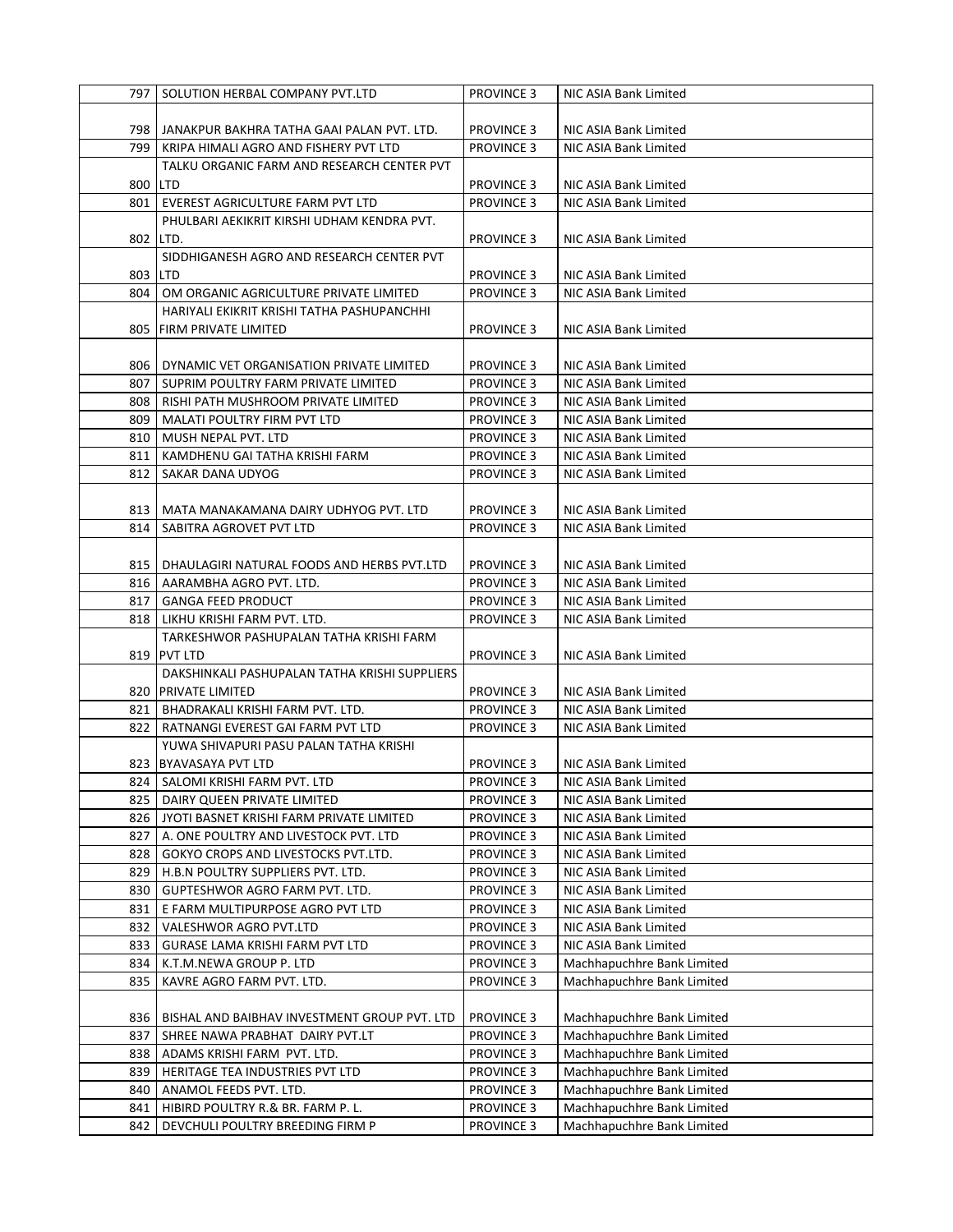| 843 | UNIQUE HATCHERY PVT LTD                      | PROVINCE 3        | Machhapuchhre Bank Limited   |
|-----|----------------------------------------------|-------------------|------------------------------|
| 844 | KUSHAL POULTRY FEED PVT LTD                  | PROVINCE 3        | Machhapuchhre Bank Limited   |
| 845 | ANAMOL POULTRY R. AND B. FARM P.LTD          | PROVINCE 3        | Machhapuchhre Bank Limited   |
| 846 | FUTURE AGRO TECH PVT.LTD.                    | <b>PROVINCE 3</b> | Machhapuchhre Bank Limited   |
| 847 | KK LIME INDUSTRIES P                         | <b>PROVINCE 3</b> | Machhapuchhre Bank Limited   |
| 848 | SAGARMATHA POULTRY FEED PRODUCT              | <b>PROVINCE 3</b> | Machhapuchhre Bank Limited   |
| 849 | MODERN DAIRY INDUSTRIES PVT. LTD             | <b>PROVINCE 3</b> | Machhapuchhre Bank Limited   |
| 850 | VAMIKA FARMS PVT. LTD.                       | <b>PROVINCE 3</b> | Kumari Bank Limited          |
| 851 | VITTHAL AGROTECH PVT LTD                     | PROVINCE 3        | Kumari Bank Limited          |
| 852 | HIGHLAND AGRO AND ECO VILLA PVTLTD           | PROVINCE 3        | Kumari Bank Limited          |
| 853 | JHULE ORGANIC FARM HOUSE PVT.LTD             | PROVINCE 3        | Kumari Bank Limited          |
| 854 | PUJA BAKHRA FARM TATHA TELHAN PVT LTD        | <b>PROVINCE 3</b> | Kumari Bank Limited          |
|     |                                              |                   |                              |
| 855 | CHANDANI BAHUUDESIYA KRISHI FARM PVT. LTD.   | <b>PROVINCE 3</b> | Kumari Bank Limited          |
| 856 | PEPE ICECREAM AND DIARY PVT.LTD.             | <b>PROVINCE 3</b> | Kumari Bank Limited          |
| 857 | FIKKAL TEA AND COFFEE COMPANY PVT.LTD.       | <b>PROVINCE 3</b> | Kumari Bank Limited          |
| 858 | H.E.D.AGRO PRIVATE LIMITED                   | <b>PROVINCE 3</b> | Kumari Bank Limited          |
| 859 | AARUBARI KRISI FARM PVT.LTD.                 | <b>PROVINCE 3</b> | Kumari Bank Limited          |
|     | SETIDEVI KRISHI TATHA PASUPANCHHI FARM PVT.  |                   |                              |
|     | 860 LTD.                                     | <b>PROVINCE 3</b> | Kumari Bank Limited          |
| 861 | MANASLU COLD STORAGE PVT. LTD.               | <b>PROVINCE 3</b> | Kumari Bank Limited          |
| 862 | POULTRY RESEARCH FARM AND CONSULTANCY        | <b>PROVINCE 3</b> | Kumari Bank Limited          |
| 863 | ASTA SIDDHI POULTRY UDHYOG PVT LTD           | <b>PROVINCE 3</b> | Kumari Bank Limited          |
| 864 | KALIDEVI POULTRY FARM                        | <b>PROVINCE 3</b> | Kumari Bank Limited          |
|     | ANUSHKA PASHU TATHA EKIKRIT KRISHI FARM PVT. |                   |                              |
| 865 | <b>LTD</b>                                   | <b>PROVINCE 3</b> | Kumari Bank Limited          |
| 866 | SIRIJ NETWORK PVT. LTD                       | PROVINCE 3        | Kumari Bank Limited          |
| 867 | DIVYA POULTRY FARM                           | PROVINCE 3        | Laxmi Bank Limited           |
| 868 | JANUKA POULTRY FARM                          | <b>PROVINCE 3</b> | Laxmi Bank Limited           |
| 869 | SANO PAILA AGRO PVT LTD                      | PROVINCE 3        | Laxmi Bank Limited           |
| 870 | SHAUBHAGYA POULTRY PVT.LTD.                  | <b>PROVINCE 3</b> | Laxmi Bank Limited           |
| 871 | SIDDHA DEVI TEA ESTATE PVT.LTD               | <b>PROVINCE 3</b> | Laxmi Bank Limited           |
| 872 | URBAN FOOD INDUSTRIES PRIVATE LIMITED        | <b>PROVINCE 3</b> | Laxmi Bank Limited           |
| 873 | PRIYAL POULTRY & BREEDING FARM PL            | <b>PROVINCE 3</b> | Siddhartha Bank Limited      |
| 874 | ARYAL HATCHERY PVT. LTD.                     | <b>PROVINCE 3</b> | Siddhartha Bank Limited      |
| 875 | JASMIN FEEDS PRIVATE LIMITED                 | PROVINCE 3        | Siddhartha Bank Limited      |
| 876 | NEW SURAJ POULTRY FARM PVT LTD               | <b>PROVINCE 3</b> | Siddhartha Bank Limited      |
| 877 | BUDHANILKANTHA HATCHERY (P.) LTD.            | <b>PROVINCE 3</b> | Siddhartha Bank Limited      |
|     | 878 J R AGRO FARM P. LTD.                    | PROVINCE 3        | Siddhartha Bank Limited      |
| 879 | KATHMANDU COFFEE PVT LTD                     | <b>PROVINCE 3</b> | Siddhartha Bank Limited      |
| 880 | SINDHU MULTIPURPOSE COMP PVT LTD             | PROVINCE 3        | Siddhartha Bank Limited      |
| 881 | A.J. POULTRY FARM PVT LTD                    | PROVINCE 3        | Siddhartha Bank Limited      |
| 882 | APOLLO FEEDS PVT. LTD.                       | PROVINCE 3        | Siddhartha Bank Limited      |
| 883 | <b>GAUTAM POULTRY HOUSE PVT LTD</b>          | PROVINCE 3        | Siddhartha Bank Limited      |
| 884 | DHAMIJA BAHU UDDESHIYA KRISHI FARM           | <b>PROVINCE 3</b> | Siddhartha Bank Limited      |
| 885 | HIMALAYA DAIRY PRODUCTS PVT. LTD.            | PROVINCE 3        | Siddhartha Bank Limited      |
| 886 | REEF AKIKRIT KRISHI FARM PVT LTD             | PROVINCE 3        | Siddhartha Bank Limited      |
| 887 | SAMRIDHI KRISHI BAHUUDESHYA C P L            | PROVINCE 3        | Siddhartha Bank Limited      |
| 888 | MOTIVATION FOR YOUTH AGRO FARM P.L           | PROVINCE 3        | Siddhartha Bank Limited      |
| 889 | SHIVA KAILASH DANA UDHYOG PVT.LTD.           | PROVINCE 3        | Siddhartha Bank Limited      |
| 890 | GORAKHNATH HANDLOOM PVT LTD                  | PROVINCE 3        | Siddhartha Bank Limited      |
| 891 | Suwarna Poultry Pvt. Ltd.                    | <b>PROVINCE 3</b> | Agriculture Development Bank |
| 892 | Hamro Poultry Firm                           | PROVINCE 3        | Agriculture Development Bank |
| 893 | Subedi Multipurpose Krishi Farm Pvt Ltd      | <b>PROVINCE 3</b> | Agriculture Development Bank |
| 894 | DILLIRAM KRISHI FIRM PVT.LTD.                | PROVINCE 3        | Agriculture Development Bank |
|     |                                              |                   |                              |
| 895 | OM HATCHERY UDHYOG PVT. LTD.                 | <b>PROVINCE 3</b> | Agriculture Development Bank |
| 896 | CHIR PARICHIT AGRO FIRM PVT.LTD              | PROVINCE 3        | Agriculture Development Bank |
| 897 | LALIMA EKIKRIT AGRO FARM                     | PROVINCE 3        | Agriculture Development Bank |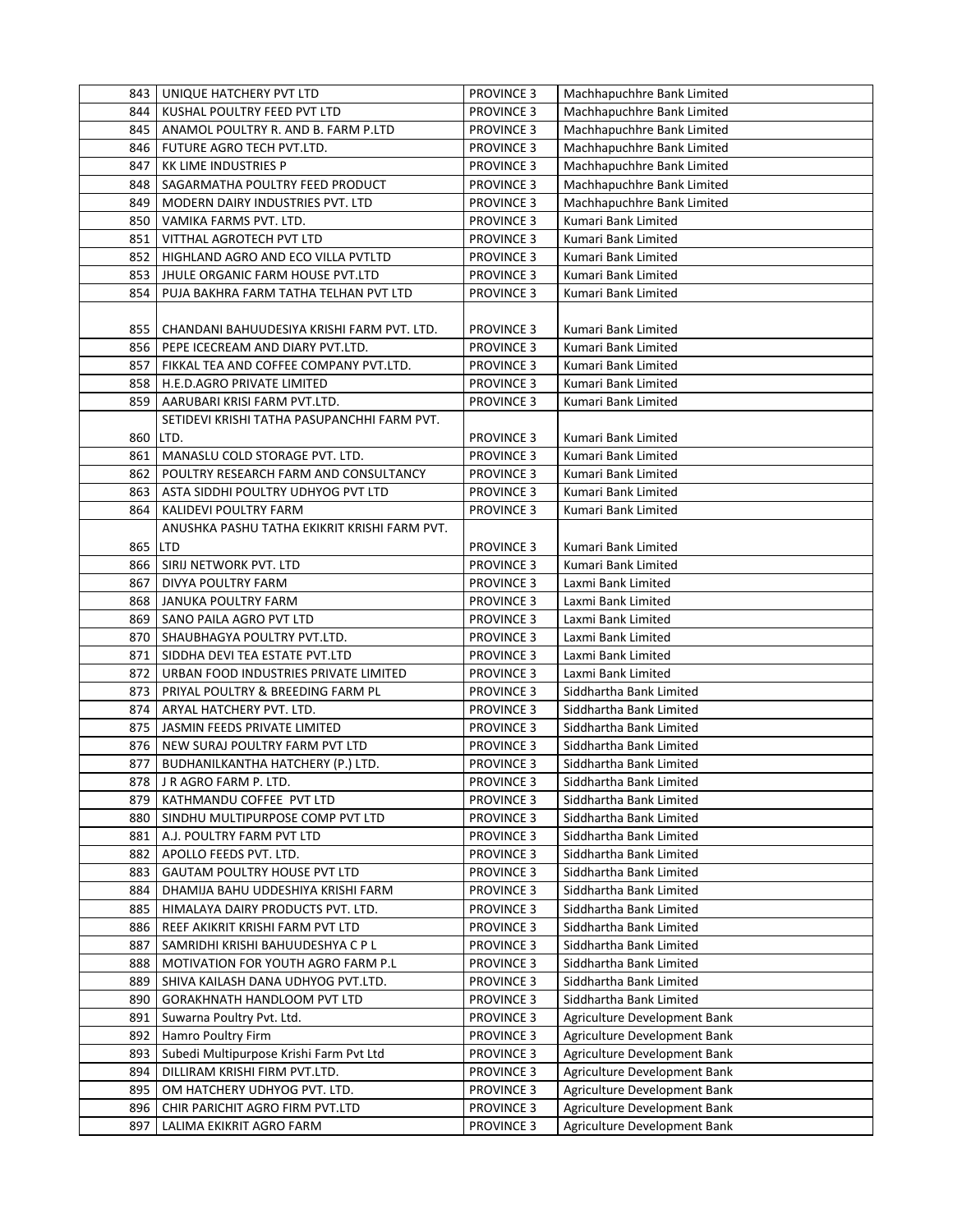| 898        | SUPREME INNOVATIVE AGRO PVT.LTD                                    | <b>PROVINCE 3</b>        | Agriculture Development Bank                                 |
|------------|--------------------------------------------------------------------|--------------------------|--------------------------------------------------------------|
| 899        | Adhikari Poultry Firm                                              | <b>PROVINCE 3</b>        | Agriculture Development Bank                                 |
| 900        | AGRO NARAYANI PVT.LTD                                              | <b>PROVINCE 3</b>        | Agriculture Development Bank                                 |
| 901        | BHU LAXMI POULTRY TA MA FA PVT LTD                                 | <b>PROVINCE 3</b>        | Agriculture Development Bank                                 |
| 902        | D.P.POULTRY FARM AND HATCHERY PVT.L                                | <b>PROVINCE 3</b>        | Agriculture Development Bank                                 |
| 903        | JASMIN POULTRY FARM PVT.LTD.                                       | PROVINCE 3               | Agriculture Development Bank                                 |
| 904        | LAXMI POULTRY FIRM                                                 | PROVINCE 3               | Agriculture Development Bank                                 |
| 905        | MUNAL POULTRY FEED AND FARM PVT.LTD                                | PROVINCE 3               | Agriculture Development Bank                                 |
| 906        | R.S.POULTRY FARM PVT.LTD.                                          | PROVINCE 3               | Agriculture Development Bank                                 |
| 907        | JANAKALYAN POULTRY FARM PVT.LTD.                                   | PROVINCE 3               | Agriculture Development Bank                                 |
| 908        | SUDIP POULTRY PVT.LTD.                                             | PROVINCE 3               | Agriculture Development Bank                                 |
| 909        | SHRESTHA POULTRY FIRM                                              | <b>PROVINCE 3</b>        | Agriculture Development Bank                                 |
| 910        | GLOBAL INTEGRATED AGRI FARM P. LTD.                                | <b>PROVINCE 3</b>        | Agriculture Development Bank                                 |
| 911        | PURI FARM HOUSE PVT.LTD                                            | <b>PROVINCE 3</b>        | Agriculture Development Bank                                 |
| 912        | VISION OF MAKAWANPUR AGRI PVT LTD                                  | PROVINCE 3               | Agriculture Development Bank                                 |
| 913        | S.R. POULTRY FARM PVT LTD                                          | PROVINCE 3               | Agriculture Development Bank                                 |
| 914        | KAUMAARYA MAA POU & AGR CEN PVT LTD                                | <b>PROVINCE 3</b>        | Agriculture Development Bank                                 |
| 915        | PANCHADEEP POULTRY FARM PVT.LTD                                    | PROVINCE 3               | Agriculture Development Bank                                 |
| 916        | AGRASAR POULTRY PVT.LTD.                                           | <b>PROVINCE 3</b>        | Agriculture Development Bank                                 |
|            | PATHIVARA PASHUPALAN TATHA DANA UTPADAN                            |                          |                                                              |
| 917        | <b>KENDRA</b>                                                      | <b>PROVINCE 3</b>        | Agriculture Development Bank                                 |
| 918        | LAL PARSA EKIKRIT KRISHI FIRM PVT.LTD.                             | <b>PROVINCE 3</b>        | Agriculture Development Bank                                 |
| 919        | KERUNGA SAMUHIK KRI.T.ANU.K.PVT LTD                                | PROVINCE 3               | Agriculture Development Bank                                 |
| 920        | S.Q.B.POULTRY FIRM PVT. LTD.                                       | <b>PROVINCE 3</b>        | Agriculture Development Bank                                 |
| 921        | SITA KRISHI FIRM                                                   | PROVINCE 3               | Agriculture Development Bank                                 |
| 922        | PRAVA POULTRY FIRM PVT LTD                                         | PROVINCE 3               | Agriculture Development Bank                                 |
| 923        | KOSHILI DIARY UDYOG PVT. LTD.                                      | <b>PROVINCE 3</b>        | Agriculture Development Bank                                 |
| 924        | Pragatishil Krishi Utpadan Tatha Pashupalan Firm                   | <b>PROVINCE 3</b>        | Agriculture Development Bank                                 |
| 925        | <b>QUALITY DAIRY PVT.LTD</b>                                       | <b>PROVINCE 3</b>        | Agriculture Development Bank                                 |
| 926        | R.P. POULTRY SUPPLIERS P. L                                        | <b>PROVINCE 3</b>        | Agriculture Development Bank                                 |
| 927        | A.R. POULTRY FIRM                                                  | PROVINCE 3               | Agriculture Development Bank                                 |
| 928        | UTPRENNA KRISHI&PASHUPALAN PVT.LTD                                 | PROVINCE 3               | Agriculture Development Bank                                 |
| 929        | THE RISING HATCHREY                                                | <b>PROVINCE 3</b>        | Agriculture Development Bank                                 |
| 930        | GRAMIN POULTRY & BREEDING FARM PVT                                 | <b>PROVINCE 3</b>        | Agriculture Development Bank                                 |
| 931        | CHIMBER POKHARI KRISHI POULTRY FIRM                                | PROVINCE 3               | Agriculture Development Bank                                 |
| 932        | Rakshya Devi Krishi Tatha Pasupalan farm Pvt Ltd                   | <b>PROVINCE 3</b>        | Agriculture Development Bank                                 |
| 933        | DHAMATHU KRISHI FARM PVT. LTD.                                     | PROVINCE 3               | Agriculture Development Bank                                 |
| 934        | MACHHINDRABAN VINEYARD AGRO PVT LTD                                | <b>PROVINCE 3</b>        | Agriculture Development Bank                                 |
| 935        | MANJU FEED & POULTRY INDUSTRIES PVT                                | PROVINCE 3               | Agriculture Development Bank                                 |
| 936        | JAL BINAYAK KRISHI FARM                                            | PROVINCE 3               | Agriculture Development Bank                                 |
| 937        | NAGARIK KALYAN AGRICULTURE FARM PVT                                | PROVINCE 3               |                                                              |
| 938        |                                                                    |                          | Agriculture Development Bank                                 |
| 939        | BISHWO DAIRY UDHYOG PVT. LTD.                                      | PROVINCE 3               | Agriculture Development Bank                                 |
|            | SIRIUS AGRICULTURE AND FARMING PVT LTD                             | PROVINCE 3               | Agriculture Development Bank                                 |
| 940        | Himgiri Perrmaculture Form PVT LTD                                 | PROVINCE 3               | Agriculture Development Bank                                 |
| 941        | CHIRAYU PASUPALAN TATHA KRISHI UT.K                                | <b>PROVINCE 3</b>        | Agriculture Development Bank                                 |
| 942        | RITU AGRO PVT.LTD                                                  | PROVINCE 3               | Agriculture Development Bank                                 |
| 943        | Rakshy Modern Agricalture Form Pvt.Ltd                             | PROVINCE 3               | Agriculture Development Bank                                 |
| 944        | Mahadev Krishi Firm                                                | PROVINCE 3               | Agriculture Development Bank                                 |
| 945        | <b>Champapur Hatchary Briding</b>                                  | PROVINCE 3               | Agriculture Development Bank                                 |
| 946        | Sathi Safe Agri Concerns P.Ltd                                     | PROVINCE 3               | Agriculture Development Bank                                 |
| 947        | Kathmandu Agro Firm                                                | PROVINCE 3               | Agriculture Development Bank                                 |
| 948        | Durga Chandra Organic Krishi Firm                                  | PROVINCE 3               | Agriculture Development Bank                                 |
|            | DHULIKHEL YOUTH VISION Multi Purpose Agro and                      |                          |                                                              |
| 949        | Research Center P. Ltd.                                            | <b>PROVINCE 3</b>        | Agriculture Development Bank                                 |
| 950<br>951 | MANIDEEP KRISHI FIRM PVT LTD<br>SUNKOSHI ADVENTURE RETREAT PVT LTD | PROVINCE 3<br>PROVINCE 3 | Agriculture Development Bank<br>Agriculture Development Bank |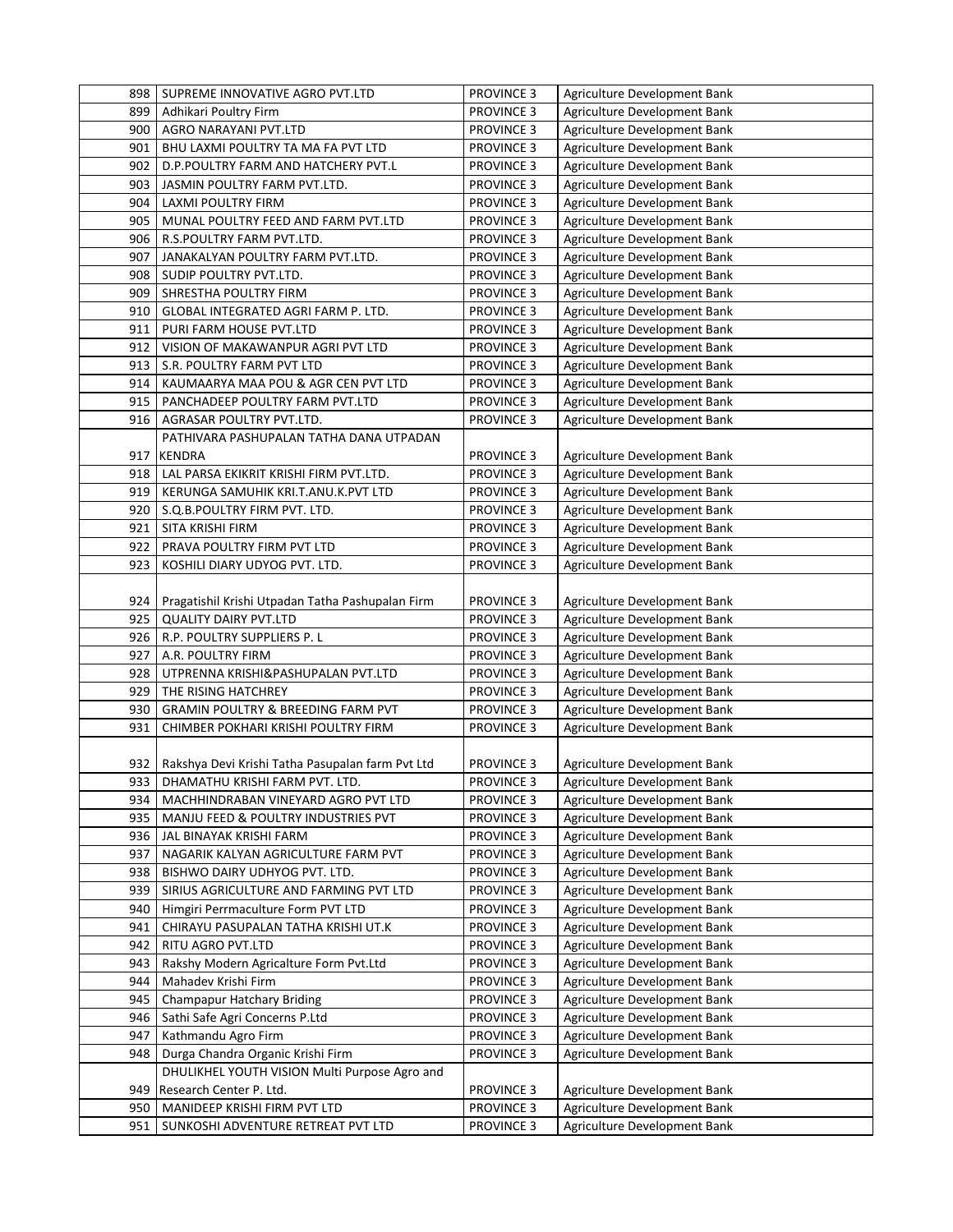| 952 | Hatch Nepal Pvt Ltd                                                                     | PROVINCE 3                             | Agriculture Development Bank                              |
|-----|-----------------------------------------------------------------------------------------|----------------------------------------|-----------------------------------------------------------|
| 953 | NMG Hatchary Tatha Dana Udhyog Pvt. Ltd.                                                | <b>PROVINCE 3</b>                      | Agriculture Development Bank                              |
| 954 | Mount Everest Organic Coffee Pvt.Ltd                                                    | PROVINCE 3                             | Agriculture Development Bank                              |
| 955 | Kewalpur Agro Firm Pvt Ltd                                                              | <b>PROVINCE 3</b>                      | Agriculture Development Bank                              |
| 956 | Saptabhume Agro and Research Center Pvt Ltd                                             | <b>PROVINCE 3</b>                      | Agriculture Development Bank                              |
| 957 | Helambu Agro and Research Center Pvt Ltd                                                | <b>PROVINCE 3</b>                      | Agriculture Development Bank                              |
| 958 | Gosaikunda Palet Feed Industries Pvt. Ltd                                               | <b>PROVINCE 3</b>                      | Agriculture Development Bank                              |
| 959 | Surya Mama Bhanja Gai Farm Pvt Ltd                                                      | <b>PROVINCE 3</b>                      | Agriculture Development Bank                              |
| 960 | Manakamana Agreetech Pvt Ltd                                                            | <b>PROVINCE 3</b>                      | Agriculture Development Bank                              |
| 961 | Nepal Multiplant Product and Research                                                   | PROVINCE 3                             | Agriculture Development Bank                              |
| 962 | SANJAY TEXTAIL                                                                          | PROVINCE 3                             | Agriculture Development Bank                              |
| 963 | LUBHOO MAHALAXMI TEXTILE                                                                | <b>PROVINCE 3</b>                      | Agriculture Development Bank                              |
|     | Nava Durga Poultry Breeding And Researchfarm                                            |                                        |                                                           |
| 964 | <b>Private Limited</b>                                                                  | <b>PROVINCE 3</b>                      | Global IME Bank Limited                                   |
| 965 | Kritika Poultry Farm Pvt Ltd                                                            | <b>PROVINCE 3</b>                      | <b>Global IME Bank Limited</b>                            |
| 966 | Triveni Feed Industries Pvt Ltd                                                         | <b>PROVINCE 3</b>                      | Global IME Bank Limited                                   |
| 967 | National Organics Pvt. Ltd.                                                             | <b>PROVINCE 3</b>                      | Global IME Bank Limited                                   |
| 968 | Rajdhani Dairy Pvt Ltd                                                                  | <b>PROVINCE 3</b>                      | Global IME Bank Limited                                   |
| 969 | Ratnanagar Poultry Farm Private Limited                                                 | <b>PROVINCE 3</b>                      | Global IME Bank Limited                                   |
| 970 | Jems Agro Farm Pvt.Ltd.                                                                 | <b>PROVINCE 3</b>                      | Global IME Bank Limited                                   |
| 971 | Kailashpati Agro Industries Private Limited                                             | <b>PROVINCE 3</b>                      | Global IME Bank Limited                                   |
| 972 | Nepo Industries Pvt Ltd                                                                 | <b>PROVINCE 3</b>                      | <b>Global IME Bank Limited</b>                            |
| 973 | Baglungkali Poultry Farm Pvt Ltd                                                        | <b>PROVINCE 3</b>                      | Global IME Bank Limited                                   |
|     | 974 Suryodaya Poultry And Breeding Pvt Ltd                                              | <b>PROVINCE 3</b>                      | Global IME Bank Limited                                   |
|     | 975 Annapurna Bee And Agro Concern Pvt.Ltd                                              | <b>PROVINCE 3</b>                      | Global IME Bank Limited                                   |
|     | 976 Pashupati Poultry Firm Pvt. Ltd.                                                    | <b>PROVINCE 3</b>                      | Global IME Bank Limited                                   |
| 977 | Shubha Saksham Poultry Farm Pvt Ltd                                                     | PROVINCE 3                             | Global IME Bank Limited                                   |
|     | 978 Sirjana Poultry Farm Pvt Ltd                                                        | PROVINCE 3                             | Global IME Bank Limited                                   |
|     | 979 Royal Poultry Breeding And Krisi Farm Pvt Ltd                                       | <b>PROVINCE 3</b>                      | Global IME Bank Limited                                   |
|     | 980 Kushum Poultry And Hatchery Pvt Ltd                                                 | PROVINCE 3                             | Global IME Bank Limited                                   |
|     | 981 Brihat Agro Farm Pvt. Ltd.                                                          | <b>PROVINCE 3</b>                      | Global IME Bank Limited                                   |
| 982 | Larke Himal Jadibuti Udhyog Private Limited                                             | PROVINCE 3                             | <b>Global IME Bank Limited</b>                            |
|     | 983 Sansar Khatri Poultry Firm                                                          | <b>PROVINCE 3</b>                      | Global IME Bank Limited                                   |
| 984 |                                                                                         |                                        |                                                           |
|     | Ichchhakamana Poultry And Breeding Farm Pvt.Ltd<br>985 Samyukta Dairy And Foods Pvt.Ltd | <b>PROVINCE 3</b><br><b>PROVINCE 3</b> | Global IME Bank Limited<br><b>Global IME Bank Limited</b> |
|     | 986 Destination Agro Farm P.Ltd                                                         | PROVINCE 3                             | <b>Global IME Bank Limited</b>                            |
|     | 987 Nc Agro Tech Industries Pvt Ltd                                                     | <b>PROVINCE 3</b>                      | Global IME Bank Limited                                   |
|     | 988 Prakritik Herbaceuticals Pvt .Ltd                                                   | PROVINCE 3                             | <b>Global IME Bank Limited</b>                            |
|     | 989 Safal Poultry Breeding Farm Private Limited                                         | <b>PROVINCE 3</b>                      | <b>Global IME Bank Limited</b>                            |
| 990 | Gantabya Vet And Agro Firm Private Limited                                              | <b>PROVINCE 3</b>                      | <b>Global IME Bank Limited</b>                            |
|     | Kandel Poultry And Agro Research Farm Private                                           |                                        |                                                           |
| 991 | Limited                                                                                 | <b>PROVINCE 3</b>                      | Global IME Bank Limited                                   |
| 992 | Avian Hatchary Pvt.Ltd                                                                  | PROVINCE 3                             | Global IME Bank Limited                                   |
| 993 | World Mart Unique Solution Pvt. Ltd                                                     | PROVINCE 3                             | Global IME Bank Limited                                   |
|     |                                                                                         |                                        |                                                           |
| 994 | Shrestha Poultry And Agro Research Farm Pvt Ltd                                         | <b>PROVINCE 3</b>                      | Global IME Bank Limited                                   |
| 995 | Nepo Industries Pvt Ltd                                                                 | PROVINCE 3                             | Global IME Bank Limited                                   |
| 996 | Manakamana Textile                                                                      | <b>PROVINCE 3</b>                      | Global IME Bank Limited                                   |
| 997 | Palchokimai Textile Pvt. Ltd.                                                           | <b>PROVINCE 3</b>                      | <b>Global IME Bank Limited</b>                            |
|     |                                                                                         |                                        |                                                           |
| 998 | ROSE AGRO WORLD & RESERACH CENTER PVT.LTD                                               | <b>PROVINCE 3</b>                      | Prime Commercial Bank Limited                             |
|     | 999 BHIMESHWOR AGRO & POULTRY FARM P. L                                                 | PROVINCE 3                             | Prime Commercial Bank Limited                             |
|     | 1,000 HYGENIC MEAT CENTER PVT. LTD.                                                     | PROVINCE 3                             | Prime Commercial Bank Limited                             |
|     | 1,001 JAGATPUR AGRO FOREST PVT.LTD.                                                     | PROVINCE 3                             | Prime Commercial Bank Limited                             |
|     | HIM SHIKHAR KRISHI TATHA PASHUPALAN UDHYOG                                              |                                        |                                                           |
|     | 1,002 PVT. LTD                                                                          | PROVINCE 3                             | Prime Commercial Bank Limited                             |
|     | 1,003 G.J POLUTRY PVT.LTD                                                               | PROVINCE 3                             | Prime Commercial Bank Limited                             |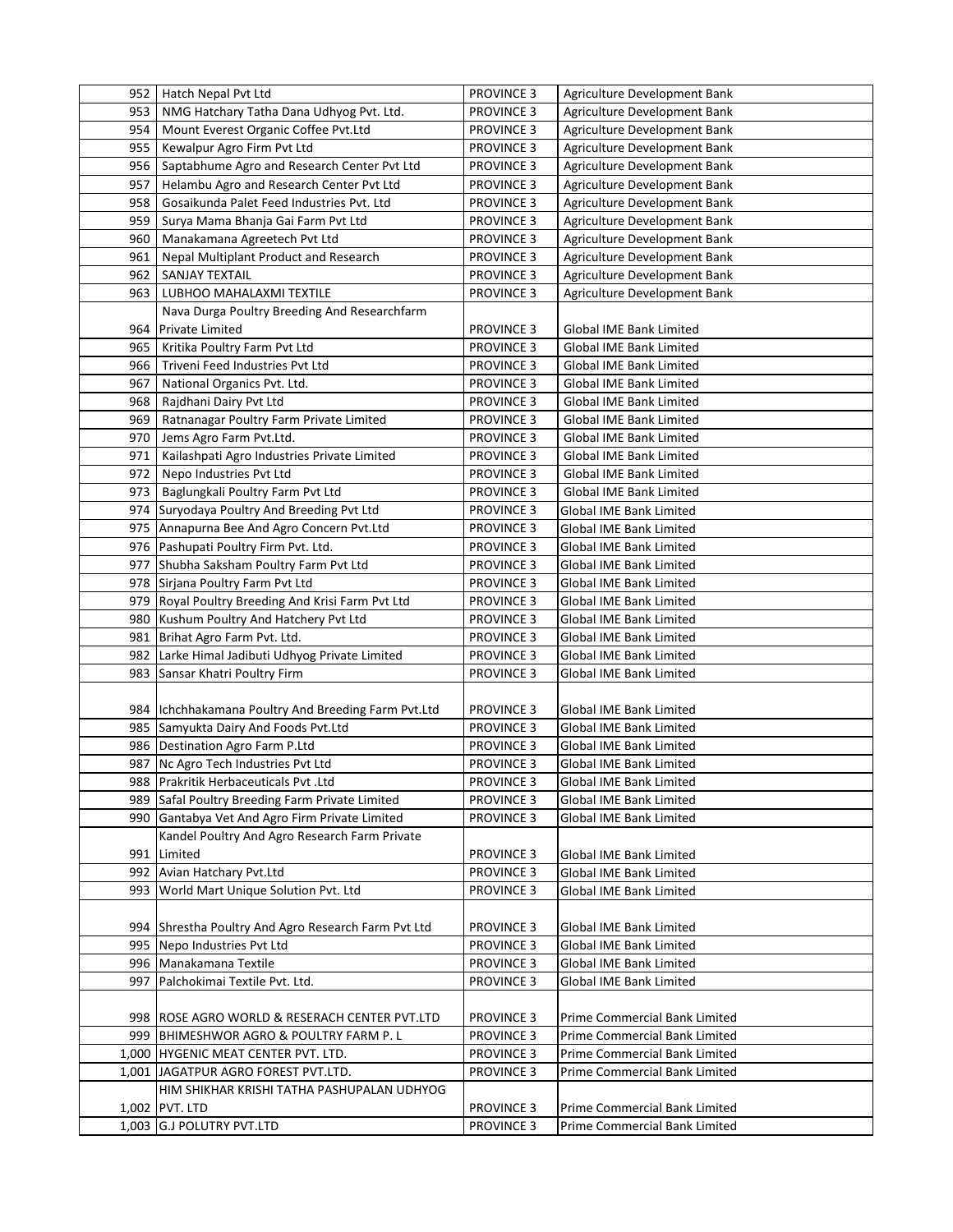| 1,005 ASHOK BINAYAK AGRO RESEARCH PVT. L.<br><b>PROVINCE 3</b><br>Prime Commercial Bank Limited<br>1,006 EVANS LIFE SCIENCES PVT. LTD<br><b>PROVINCE 3</b><br>Prime Commercial Bank Limited<br>1,007 G.J.POULTRY BREEDING&HATCHERY P.LTD<br><b>PROVINCE 3</b><br>Prime Commercial Bank Limited<br>1,008 KALINCHOWK COW FARM & R. CENTRE P.L<br><b>PROVINCE 3</b><br>Prime Commercial Bank Limited<br>1,009 P.B POULTRY PVT. LTD<br><b>PROVINCE 3</b><br>Prime Commercial Bank Limited<br>1,010 COBB POULTRY PVT.LTD<br><b>PROVINCE 3</b><br>Prime Commercial Bank Limited<br>1,011 CHICKEN FACTORY PVT.LTD.<br><b>PROVINCE 3</b><br>Prime Commercial Bank Limited<br>1,012 SUWAL POULTRY PVT. LTD<br><b>PROVINCE 3</b><br><b>Prime Commercial Bank Limited</b><br>1,013   MAHATO POULTRY INDUSTRIES PVT. LTD.<br><b>PROVINCE 3</b><br>Prime Commercial Bank Limited<br>1,014 LIVE CARE NEPAL PVT LTD<br><b>PROVINCE 3</b><br>Prime Commercial Bank Limited<br>1,015 AWIN POULTRY FIRM PVT. LTD.<br><b>PROVINCE 3</b><br>Prime Commercial Bank Limited<br>1,016   AGRI CARE NEPAL PVT LTD<br><b>PROVINCE 3</b><br><b>Prime Commercial Bank Limited</b><br>1,017   HILLBIRD NEPAL BREEDING CO. P. LTD.<br><b>PROVINCE 3</b><br>Prime Commercial Bank Limited<br>1,018 H. AND S. POULTRY GROUP PVT. LTD<br><b>PROVINCE 3</b><br>Prime Commercial Bank Limited<br>1,019   HIM SHIKHAR POULTRY BRE. FARM PVT.L<br><b>PROVINCE 3</b><br>Prime Commercial Bank Limited<br>1,020 SANTULIT FEED INDUSTRIES PVT.LTD.<br><b>PROVINCE 3</b><br>Prime Commercial Bank Limited<br>1,021   HIM BIRD POULTRY BRE. FARM PVT. LTD<br><b>PROVINCE 3</b><br>Prime Commercial Bank Limited<br>1,022 B.R. RESERACH & AGR NEPAL PVT. LTD<br><b>PROVINCE 3</b><br>Prime Commercial Bank Limited<br>1,023 KIRANKO POULTRY FIRM PVT.LTD<br><b>PROVINCE 3</b><br>Prime Commercial Bank Limited<br>1,024 PRASHANT POULTRY FARM PVT. LTD.<br><b>PROVINCE 3</b><br>Prime Commercial Bank Limited<br>1,025   MANJUSHREE DANA UDHYOG PVT.LTD<br><b>PROVINCE 3</b><br>Prime Commercial Bank Limited<br>1,026 SHIKHAR AGRO TRADERS PVT. LTD<br><b>PROVINCE 3</b><br>Prime Commercial Bank Limited<br>1,027 AASHA MULTI AGRO FARM PVT LTD<br><b>PROVINCE 3</b><br>Prime Commercial Bank Limited<br>1,028 AASHA HATCHERY PVT.LTD<br><b>PROVINCE 3</b><br>Prime Commercial Bank Limited<br>MAA BHAGAWATI AGRO POULTRY BREEDING FARM<br>1,029   PVT. LTD.<br><b>PROVINCE 3</b><br>Prime Commercial Bank Limited<br>1,030 SHULAV AGRO PRODUCTS PVT. LTD<br><b>PROVINCE 3</b><br>Prime Commercial Bank Limited<br>1,031 BUDHANILKANTHA BREEDER FARM PVT.LTD<br><b>PROVINCE 3</b><br>Prime Commercial Bank Limited<br>1,032 KALIMA HATCHERY PVT.LTD<br><b>PROVINCE 3</b><br>Prime Commercial Bank Limited<br>1,033 AMATYA POULTRY FARM PVT. LTD.<br><b>PROVINCE 3</b><br>Prime Commercial Bank Limited<br>1,034 SINDHULI KRISHI FARM NEPAL P.L<br>Prime Commercial Bank Limited<br><b>PROVINCE 3</b><br>1,035 ILUM AGRO FARM PVT. LTD.<br>Prime Commercial Bank Limited<br><b>PROVINCE 3</b><br>1,036   MARSYANGDI POULTRY PVT LTD<br><b>PROVINCE 3</b><br>Prime Commercial Bank Limited<br>1.037 PURKOT POULTRY PVT.LTD<br><b>PROVINCE 3</b><br>Prime Commercial Bank Limited<br>1,038 HIMALAYANRAINBOWTROUT SUNKHANI PLTD<br><b>PROVINCE 3</b><br>Prime Commercial Bank Limited<br>1,039 WELLKOT COLD STORES PVT.LTD<br><b>PROVINCE 3</b><br>Prime Commercial Bank Limited<br>1,040 BHUTEDHUNGE DEVI AGRI AND KRISH PVT.LTD.<br><b>PROVINCE 3</b><br>Prime Commercial Bank Limited<br>1,041 ASHAPURI PLANTATIONS PVT. LTD.<br>PROVINCE 3<br>Prime Commercial Bank Limited<br><b>PROVINCE 3</b><br>1,042   NATURAL FISH AND MEAT CENTRE PVT.LTD<br>Prime Commercial Bank Limited<br>1,043   MEDHASHREE AGRO MULTIPURPOSE PVT. LTD.<br><b>PROVINCE 3</b><br>Prime Commercial Bank Limited<br>1,044   DANGOL POLTRY FARM AND SUPPLERS PVT.LTD<br>PROVINCE 3<br>Prime Commercial Bank Limited<br>1,045   VALLEY POULTRY PVT. LTD.<br><b>PROVINCE 3</b><br>Prime Commercial Bank Limited<br>1,046 HEAVEN RISING AGRI. FARM P. LTD.<br><b>PROVINCE 3</b><br>Prime Commercial Bank Limited<br>1,047 SAMRIDHA POULTRY & KRISHI FARM PVT. LTD.<br>Prime Commercial Bank Limited<br><b>PROVINCE 3</b><br>1,048 OM SAI KRISHI FARM PVT. LTD.<br><b>PROVINCE 3</b><br>Prime Commercial Bank Limited<br>1,049 JJAHARSINGH PAUWA POULTRY PVT. LTD.<br><b>PROVINCE 3</b><br>Prime Commercial Bank Limited<br>1,050 AGNI KRISHI FARM PVT. LTD<br><b>PROVINCE 3</b><br>Prime Commercial Bank Limited<br>Prime Commercial Bank Limited<br>1,051   MAA JALPADEVI AGR FARM PVT. LTD.<br><b>PROVINCE 3</b><br>1,052 BHUMINANDAN KRISHI FARM PVT LTD.<br>Prime Commercial Bank Limited<br><b>PROVINCE 3</b><br>JAGADAMBA TARKARI FALFUL PRASHODHAN TATHA<br>1,053 BHANDARAN PVT. LTD<br><b>PROVINCE 3</b><br>Prime Commercial Bank Limited<br>1,054 JAGADAMBA COLD STORAGE & SEED PROD<br><b>PROVINCE 3</b><br>Prime Commercial Bank Limited<br>1,055   MT. EVEREST BIRD & AGRI. FARM P. L.<br><b>PROVINCE 3</b><br>Prime Commercial Bank Limited<br>1,056 SARBODAYA AGRO KRISHI PVT.LTD.<br><b>PROVINCE 3</b><br>Prime Commercial Bank Limited<br>1,057   NILKANTHA PANCHAYAN KRISHI FARM P.L<br><b>PROVINCE 3</b><br>Prime Commercial Bank Limited<br>1,058 FIFTY TWO GROUP AGRICULTURE COMPANY<br><b>PROVINCE 3</b><br>Prime Commercial Bank Limited<br>1,059 GOSEN AGRO FARM AND RESEARCH CENTER<br><b>PROVINCE 3</b><br>Prime Commercial Bank Limited |  | 1,004 ECO FISH AND AGRO FARMING PVT. LTD. | <b>PROVINCE 3</b> | <b>Prime Commercial Bank Limited</b> |
|-----------------------------------------------------------------------------------------------------------------------------------------------------------------------------------------------------------------------------------------------------------------------------------------------------------------------------------------------------------------------------------------------------------------------------------------------------------------------------------------------------------------------------------------------------------------------------------------------------------------------------------------------------------------------------------------------------------------------------------------------------------------------------------------------------------------------------------------------------------------------------------------------------------------------------------------------------------------------------------------------------------------------------------------------------------------------------------------------------------------------------------------------------------------------------------------------------------------------------------------------------------------------------------------------------------------------------------------------------------------------------------------------------------------------------------------------------------------------------------------------------------------------------------------------------------------------------------------------------------------------------------------------------------------------------------------------------------------------------------------------------------------------------------------------------------------------------------------------------------------------------------------------------------------------------------------------------------------------------------------------------------------------------------------------------------------------------------------------------------------------------------------------------------------------------------------------------------------------------------------------------------------------------------------------------------------------------------------------------------------------------------------------------------------------------------------------------------------------------------------------------------------------------------------------------------------------------------------------------------------------------------------------------------------------------------------------------------------------------------------------------------------------------------------------------------------------------------------------------------------------------------------------------------------------------------------------------------------------------------------------------------------------------------------------------------------------------------------------------------------------------------------------------------------------------------------------------------------------------------------------------------------------------------------------------------------------------------------------------------------------------------------------------------------------------------------------------------------------------------------------------------------------------------------------------------------------------------------------------------------------------------------------------------------------------------------------------------------------------------------------------------------------------------------------------------------------------------------------------------------------------------------------------------------------------------------------------------------------------------------------------------------------------------------------------------------------------------------------------------------------------------------------------------------------------------------------------------------------------------------------------------------------------------------------------------------------------------------------------------------------------------------------------------------------------------------------------------------------------------------------------------------------------------------------------------------------------------------------------------------------------------------------------------------------------------------------------------------------------------------------------------------------------------------------------------------------------------------------------------------------------------------------------------------------------------------------------------------------------------------------------------------------------------------------------------------------------------------------------------------------------------------------------------------------------------------------------------------------------------------------------------------------------------------------------------------------------------------------------------------------------------------------------------------------------------------------------------------------------------------------|--|-------------------------------------------|-------------------|--------------------------------------|
|                                                                                                                                                                                                                                                                                                                                                                                                                                                                                                                                                                                                                                                                                                                                                                                                                                                                                                                                                                                                                                                                                                                                                                                                                                                                                                                                                                                                                                                                                                                                                                                                                                                                                                                                                                                                                                                                                                                                                                                                                                                                                                                                                                                                                                                                                                                                                                                                                                                                                                                                                                                                                                                                                                                                                                                                                                                                                                                                                                                                                                                                                                                                                                                                                                                                                                                                                                                                                                                                                                                                                                                                                                                                                                                                                                                                                                                                                                                                                                                                                                                                                                                                                                                                                                                                                                                                                                                                                                                                                                                                                                                                                                                                                                                                                                                                                                                                                                                                                                                                                                                                                                                                                                                                                                                                                                                                                                                                                                                                                               |  |                                           |                   |                                      |
|                                                                                                                                                                                                                                                                                                                                                                                                                                                                                                                                                                                                                                                                                                                                                                                                                                                                                                                                                                                                                                                                                                                                                                                                                                                                                                                                                                                                                                                                                                                                                                                                                                                                                                                                                                                                                                                                                                                                                                                                                                                                                                                                                                                                                                                                                                                                                                                                                                                                                                                                                                                                                                                                                                                                                                                                                                                                                                                                                                                                                                                                                                                                                                                                                                                                                                                                                                                                                                                                                                                                                                                                                                                                                                                                                                                                                                                                                                                                                                                                                                                                                                                                                                                                                                                                                                                                                                                                                                                                                                                                                                                                                                                                                                                                                                                                                                                                                                                                                                                                                                                                                                                                                                                                                                                                                                                                                                                                                                                                                               |  |                                           |                   |                                      |
|                                                                                                                                                                                                                                                                                                                                                                                                                                                                                                                                                                                                                                                                                                                                                                                                                                                                                                                                                                                                                                                                                                                                                                                                                                                                                                                                                                                                                                                                                                                                                                                                                                                                                                                                                                                                                                                                                                                                                                                                                                                                                                                                                                                                                                                                                                                                                                                                                                                                                                                                                                                                                                                                                                                                                                                                                                                                                                                                                                                                                                                                                                                                                                                                                                                                                                                                                                                                                                                                                                                                                                                                                                                                                                                                                                                                                                                                                                                                                                                                                                                                                                                                                                                                                                                                                                                                                                                                                                                                                                                                                                                                                                                                                                                                                                                                                                                                                                                                                                                                                                                                                                                                                                                                                                                                                                                                                                                                                                                                                               |  |                                           |                   |                                      |
|                                                                                                                                                                                                                                                                                                                                                                                                                                                                                                                                                                                                                                                                                                                                                                                                                                                                                                                                                                                                                                                                                                                                                                                                                                                                                                                                                                                                                                                                                                                                                                                                                                                                                                                                                                                                                                                                                                                                                                                                                                                                                                                                                                                                                                                                                                                                                                                                                                                                                                                                                                                                                                                                                                                                                                                                                                                                                                                                                                                                                                                                                                                                                                                                                                                                                                                                                                                                                                                                                                                                                                                                                                                                                                                                                                                                                                                                                                                                                                                                                                                                                                                                                                                                                                                                                                                                                                                                                                                                                                                                                                                                                                                                                                                                                                                                                                                                                                                                                                                                                                                                                                                                                                                                                                                                                                                                                                                                                                                                                               |  |                                           |                   |                                      |
|                                                                                                                                                                                                                                                                                                                                                                                                                                                                                                                                                                                                                                                                                                                                                                                                                                                                                                                                                                                                                                                                                                                                                                                                                                                                                                                                                                                                                                                                                                                                                                                                                                                                                                                                                                                                                                                                                                                                                                                                                                                                                                                                                                                                                                                                                                                                                                                                                                                                                                                                                                                                                                                                                                                                                                                                                                                                                                                                                                                                                                                                                                                                                                                                                                                                                                                                                                                                                                                                                                                                                                                                                                                                                                                                                                                                                                                                                                                                                                                                                                                                                                                                                                                                                                                                                                                                                                                                                                                                                                                                                                                                                                                                                                                                                                                                                                                                                                                                                                                                                                                                                                                                                                                                                                                                                                                                                                                                                                                                                               |  |                                           |                   |                                      |
|                                                                                                                                                                                                                                                                                                                                                                                                                                                                                                                                                                                                                                                                                                                                                                                                                                                                                                                                                                                                                                                                                                                                                                                                                                                                                                                                                                                                                                                                                                                                                                                                                                                                                                                                                                                                                                                                                                                                                                                                                                                                                                                                                                                                                                                                                                                                                                                                                                                                                                                                                                                                                                                                                                                                                                                                                                                                                                                                                                                                                                                                                                                                                                                                                                                                                                                                                                                                                                                                                                                                                                                                                                                                                                                                                                                                                                                                                                                                                                                                                                                                                                                                                                                                                                                                                                                                                                                                                                                                                                                                                                                                                                                                                                                                                                                                                                                                                                                                                                                                                                                                                                                                                                                                                                                                                                                                                                                                                                                                                               |  |                                           |                   |                                      |
|                                                                                                                                                                                                                                                                                                                                                                                                                                                                                                                                                                                                                                                                                                                                                                                                                                                                                                                                                                                                                                                                                                                                                                                                                                                                                                                                                                                                                                                                                                                                                                                                                                                                                                                                                                                                                                                                                                                                                                                                                                                                                                                                                                                                                                                                                                                                                                                                                                                                                                                                                                                                                                                                                                                                                                                                                                                                                                                                                                                                                                                                                                                                                                                                                                                                                                                                                                                                                                                                                                                                                                                                                                                                                                                                                                                                                                                                                                                                                                                                                                                                                                                                                                                                                                                                                                                                                                                                                                                                                                                                                                                                                                                                                                                                                                                                                                                                                                                                                                                                                                                                                                                                                                                                                                                                                                                                                                                                                                                                                               |  |                                           |                   |                                      |
|                                                                                                                                                                                                                                                                                                                                                                                                                                                                                                                                                                                                                                                                                                                                                                                                                                                                                                                                                                                                                                                                                                                                                                                                                                                                                                                                                                                                                                                                                                                                                                                                                                                                                                                                                                                                                                                                                                                                                                                                                                                                                                                                                                                                                                                                                                                                                                                                                                                                                                                                                                                                                                                                                                                                                                                                                                                                                                                                                                                                                                                                                                                                                                                                                                                                                                                                                                                                                                                                                                                                                                                                                                                                                                                                                                                                                                                                                                                                                                                                                                                                                                                                                                                                                                                                                                                                                                                                                                                                                                                                                                                                                                                                                                                                                                                                                                                                                                                                                                                                                                                                                                                                                                                                                                                                                                                                                                                                                                                                                               |  |                                           |                   |                                      |
|                                                                                                                                                                                                                                                                                                                                                                                                                                                                                                                                                                                                                                                                                                                                                                                                                                                                                                                                                                                                                                                                                                                                                                                                                                                                                                                                                                                                                                                                                                                                                                                                                                                                                                                                                                                                                                                                                                                                                                                                                                                                                                                                                                                                                                                                                                                                                                                                                                                                                                                                                                                                                                                                                                                                                                                                                                                                                                                                                                                                                                                                                                                                                                                                                                                                                                                                                                                                                                                                                                                                                                                                                                                                                                                                                                                                                                                                                                                                                                                                                                                                                                                                                                                                                                                                                                                                                                                                                                                                                                                                                                                                                                                                                                                                                                                                                                                                                                                                                                                                                                                                                                                                                                                                                                                                                                                                                                                                                                                                                               |  |                                           |                   |                                      |
|                                                                                                                                                                                                                                                                                                                                                                                                                                                                                                                                                                                                                                                                                                                                                                                                                                                                                                                                                                                                                                                                                                                                                                                                                                                                                                                                                                                                                                                                                                                                                                                                                                                                                                                                                                                                                                                                                                                                                                                                                                                                                                                                                                                                                                                                                                                                                                                                                                                                                                                                                                                                                                                                                                                                                                                                                                                                                                                                                                                                                                                                                                                                                                                                                                                                                                                                                                                                                                                                                                                                                                                                                                                                                                                                                                                                                                                                                                                                                                                                                                                                                                                                                                                                                                                                                                                                                                                                                                                                                                                                                                                                                                                                                                                                                                                                                                                                                                                                                                                                                                                                                                                                                                                                                                                                                                                                                                                                                                                                                               |  |                                           |                   |                                      |
|                                                                                                                                                                                                                                                                                                                                                                                                                                                                                                                                                                                                                                                                                                                                                                                                                                                                                                                                                                                                                                                                                                                                                                                                                                                                                                                                                                                                                                                                                                                                                                                                                                                                                                                                                                                                                                                                                                                                                                                                                                                                                                                                                                                                                                                                                                                                                                                                                                                                                                                                                                                                                                                                                                                                                                                                                                                                                                                                                                                                                                                                                                                                                                                                                                                                                                                                                                                                                                                                                                                                                                                                                                                                                                                                                                                                                                                                                                                                                                                                                                                                                                                                                                                                                                                                                                                                                                                                                                                                                                                                                                                                                                                                                                                                                                                                                                                                                                                                                                                                                                                                                                                                                                                                                                                                                                                                                                                                                                                                                               |  |                                           |                   |                                      |
|                                                                                                                                                                                                                                                                                                                                                                                                                                                                                                                                                                                                                                                                                                                                                                                                                                                                                                                                                                                                                                                                                                                                                                                                                                                                                                                                                                                                                                                                                                                                                                                                                                                                                                                                                                                                                                                                                                                                                                                                                                                                                                                                                                                                                                                                                                                                                                                                                                                                                                                                                                                                                                                                                                                                                                                                                                                                                                                                                                                                                                                                                                                                                                                                                                                                                                                                                                                                                                                                                                                                                                                                                                                                                                                                                                                                                                                                                                                                                                                                                                                                                                                                                                                                                                                                                                                                                                                                                                                                                                                                                                                                                                                                                                                                                                                                                                                                                                                                                                                                                                                                                                                                                                                                                                                                                                                                                                                                                                                                                               |  |                                           |                   |                                      |
|                                                                                                                                                                                                                                                                                                                                                                                                                                                                                                                                                                                                                                                                                                                                                                                                                                                                                                                                                                                                                                                                                                                                                                                                                                                                                                                                                                                                                                                                                                                                                                                                                                                                                                                                                                                                                                                                                                                                                                                                                                                                                                                                                                                                                                                                                                                                                                                                                                                                                                                                                                                                                                                                                                                                                                                                                                                                                                                                                                                                                                                                                                                                                                                                                                                                                                                                                                                                                                                                                                                                                                                                                                                                                                                                                                                                                                                                                                                                                                                                                                                                                                                                                                                                                                                                                                                                                                                                                                                                                                                                                                                                                                                                                                                                                                                                                                                                                                                                                                                                                                                                                                                                                                                                                                                                                                                                                                                                                                                                                               |  |                                           |                   |                                      |
|                                                                                                                                                                                                                                                                                                                                                                                                                                                                                                                                                                                                                                                                                                                                                                                                                                                                                                                                                                                                                                                                                                                                                                                                                                                                                                                                                                                                                                                                                                                                                                                                                                                                                                                                                                                                                                                                                                                                                                                                                                                                                                                                                                                                                                                                                                                                                                                                                                                                                                                                                                                                                                                                                                                                                                                                                                                                                                                                                                                                                                                                                                                                                                                                                                                                                                                                                                                                                                                                                                                                                                                                                                                                                                                                                                                                                                                                                                                                                                                                                                                                                                                                                                                                                                                                                                                                                                                                                                                                                                                                                                                                                                                                                                                                                                                                                                                                                                                                                                                                                                                                                                                                                                                                                                                                                                                                                                                                                                                                                               |  |                                           |                   |                                      |
|                                                                                                                                                                                                                                                                                                                                                                                                                                                                                                                                                                                                                                                                                                                                                                                                                                                                                                                                                                                                                                                                                                                                                                                                                                                                                                                                                                                                                                                                                                                                                                                                                                                                                                                                                                                                                                                                                                                                                                                                                                                                                                                                                                                                                                                                                                                                                                                                                                                                                                                                                                                                                                                                                                                                                                                                                                                                                                                                                                                                                                                                                                                                                                                                                                                                                                                                                                                                                                                                                                                                                                                                                                                                                                                                                                                                                                                                                                                                                                                                                                                                                                                                                                                                                                                                                                                                                                                                                                                                                                                                                                                                                                                                                                                                                                                                                                                                                                                                                                                                                                                                                                                                                                                                                                                                                                                                                                                                                                                                                               |  |                                           |                   |                                      |
|                                                                                                                                                                                                                                                                                                                                                                                                                                                                                                                                                                                                                                                                                                                                                                                                                                                                                                                                                                                                                                                                                                                                                                                                                                                                                                                                                                                                                                                                                                                                                                                                                                                                                                                                                                                                                                                                                                                                                                                                                                                                                                                                                                                                                                                                                                                                                                                                                                                                                                                                                                                                                                                                                                                                                                                                                                                                                                                                                                                                                                                                                                                                                                                                                                                                                                                                                                                                                                                                                                                                                                                                                                                                                                                                                                                                                                                                                                                                                                                                                                                                                                                                                                                                                                                                                                                                                                                                                                                                                                                                                                                                                                                                                                                                                                                                                                                                                                                                                                                                                                                                                                                                                                                                                                                                                                                                                                                                                                                                                               |  |                                           |                   |                                      |
|                                                                                                                                                                                                                                                                                                                                                                                                                                                                                                                                                                                                                                                                                                                                                                                                                                                                                                                                                                                                                                                                                                                                                                                                                                                                                                                                                                                                                                                                                                                                                                                                                                                                                                                                                                                                                                                                                                                                                                                                                                                                                                                                                                                                                                                                                                                                                                                                                                                                                                                                                                                                                                                                                                                                                                                                                                                                                                                                                                                                                                                                                                                                                                                                                                                                                                                                                                                                                                                                                                                                                                                                                                                                                                                                                                                                                                                                                                                                                                                                                                                                                                                                                                                                                                                                                                                                                                                                                                                                                                                                                                                                                                                                                                                                                                                                                                                                                                                                                                                                                                                                                                                                                                                                                                                                                                                                                                                                                                                                                               |  |                                           |                   |                                      |
|                                                                                                                                                                                                                                                                                                                                                                                                                                                                                                                                                                                                                                                                                                                                                                                                                                                                                                                                                                                                                                                                                                                                                                                                                                                                                                                                                                                                                                                                                                                                                                                                                                                                                                                                                                                                                                                                                                                                                                                                                                                                                                                                                                                                                                                                                                                                                                                                                                                                                                                                                                                                                                                                                                                                                                                                                                                                                                                                                                                                                                                                                                                                                                                                                                                                                                                                                                                                                                                                                                                                                                                                                                                                                                                                                                                                                                                                                                                                                                                                                                                                                                                                                                                                                                                                                                                                                                                                                                                                                                                                                                                                                                                                                                                                                                                                                                                                                                                                                                                                                                                                                                                                                                                                                                                                                                                                                                                                                                                                                               |  |                                           |                   |                                      |
|                                                                                                                                                                                                                                                                                                                                                                                                                                                                                                                                                                                                                                                                                                                                                                                                                                                                                                                                                                                                                                                                                                                                                                                                                                                                                                                                                                                                                                                                                                                                                                                                                                                                                                                                                                                                                                                                                                                                                                                                                                                                                                                                                                                                                                                                                                                                                                                                                                                                                                                                                                                                                                                                                                                                                                                                                                                                                                                                                                                                                                                                                                                                                                                                                                                                                                                                                                                                                                                                                                                                                                                                                                                                                                                                                                                                                                                                                                                                                                                                                                                                                                                                                                                                                                                                                                                                                                                                                                                                                                                                                                                                                                                                                                                                                                                                                                                                                                                                                                                                                                                                                                                                                                                                                                                                                                                                                                                                                                                                                               |  |                                           |                   |                                      |
|                                                                                                                                                                                                                                                                                                                                                                                                                                                                                                                                                                                                                                                                                                                                                                                                                                                                                                                                                                                                                                                                                                                                                                                                                                                                                                                                                                                                                                                                                                                                                                                                                                                                                                                                                                                                                                                                                                                                                                                                                                                                                                                                                                                                                                                                                                                                                                                                                                                                                                                                                                                                                                                                                                                                                                                                                                                                                                                                                                                                                                                                                                                                                                                                                                                                                                                                                                                                                                                                                                                                                                                                                                                                                                                                                                                                                                                                                                                                                                                                                                                                                                                                                                                                                                                                                                                                                                                                                                                                                                                                                                                                                                                                                                                                                                                                                                                                                                                                                                                                                                                                                                                                                                                                                                                                                                                                                                                                                                                                                               |  |                                           |                   |                                      |
|                                                                                                                                                                                                                                                                                                                                                                                                                                                                                                                                                                                                                                                                                                                                                                                                                                                                                                                                                                                                                                                                                                                                                                                                                                                                                                                                                                                                                                                                                                                                                                                                                                                                                                                                                                                                                                                                                                                                                                                                                                                                                                                                                                                                                                                                                                                                                                                                                                                                                                                                                                                                                                                                                                                                                                                                                                                                                                                                                                                                                                                                                                                                                                                                                                                                                                                                                                                                                                                                                                                                                                                                                                                                                                                                                                                                                                                                                                                                                                                                                                                                                                                                                                                                                                                                                                                                                                                                                                                                                                                                                                                                                                                                                                                                                                                                                                                                                                                                                                                                                                                                                                                                                                                                                                                                                                                                                                                                                                                                                               |  |                                           |                   |                                      |
|                                                                                                                                                                                                                                                                                                                                                                                                                                                                                                                                                                                                                                                                                                                                                                                                                                                                                                                                                                                                                                                                                                                                                                                                                                                                                                                                                                                                                                                                                                                                                                                                                                                                                                                                                                                                                                                                                                                                                                                                                                                                                                                                                                                                                                                                                                                                                                                                                                                                                                                                                                                                                                                                                                                                                                                                                                                                                                                                                                                                                                                                                                                                                                                                                                                                                                                                                                                                                                                                                                                                                                                                                                                                                                                                                                                                                                                                                                                                                                                                                                                                                                                                                                                                                                                                                                                                                                                                                                                                                                                                                                                                                                                                                                                                                                                                                                                                                                                                                                                                                                                                                                                                                                                                                                                                                                                                                                                                                                                                                               |  |                                           |                   |                                      |
|                                                                                                                                                                                                                                                                                                                                                                                                                                                                                                                                                                                                                                                                                                                                                                                                                                                                                                                                                                                                                                                                                                                                                                                                                                                                                                                                                                                                                                                                                                                                                                                                                                                                                                                                                                                                                                                                                                                                                                                                                                                                                                                                                                                                                                                                                                                                                                                                                                                                                                                                                                                                                                                                                                                                                                                                                                                                                                                                                                                                                                                                                                                                                                                                                                                                                                                                                                                                                                                                                                                                                                                                                                                                                                                                                                                                                                                                                                                                                                                                                                                                                                                                                                                                                                                                                                                                                                                                                                                                                                                                                                                                                                                                                                                                                                                                                                                                                                                                                                                                                                                                                                                                                                                                                                                                                                                                                                                                                                                                                               |  |                                           |                   |                                      |
|                                                                                                                                                                                                                                                                                                                                                                                                                                                                                                                                                                                                                                                                                                                                                                                                                                                                                                                                                                                                                                                                                                                                                                                                                                                                                                                                                                                                                                                                                                                                                                                                                                                                                                                                                                                                                                                                                                                                                                                                                                                                                                                                                                                                                                                                                                                                                                                                                                                                                                                                                                                                                                                                                                                                                                                                                                                                                                                                                                                                                                                                                                                                                                                                                                                                                                                                                                                                                                                                                                                                                                                                                                                                                                                                                                                                                                                                                                                                                                                                                                                                                                                                                                                                                                                                                                                                                                                                                                                                                                                                                                                                                                                                                                                                                                                                                                                                                                                                                                                                                                                                                                                                                                                                                                                                                                                                                                                                                                                                                               |  |                                           |                   |                                      |
|                                                                                                                                                                                                                                                                                                                                                                                                                                                                                                                                                                                                                                                                                                                                                                                                                                                                                                                                                                                                                                                                                                                                                                                                                                                                                                                                                                                                                                                                                                                                                                                                                                                                                                                                                                                                                                                                                                                                                                                                                                                                                                                                                                                                                                                                                                                                                                                                                                                                                                                                                                                                                                                                                                                                                                                                                                                                                                                                                                                                                                                                                                                                                                                                                                                                                                                                                                                                                                                                                                                                                                                                                                                                                                                                                                                                                                                                                                                                                                                                                                                                                                                                                                                                                                                                                                                                                                                                                                                                                                                                                                                                                                                                                                                                                                                                                                                                                                                                                                                                                                                                                                                                                                                                                                                                                                                                                                                                                                                                                               |  |                                           |                   |                                      |
|                                                                                                                                                                                                                                                                                                                                                                                                                                                                                                                                                                                                                                                                                                                                                                                                                                                                                                                                                                                                                                                                                                                                                                                                                                                                                                                                                                                                                                                                                                                                                                                                                                                                                                                                                                                                                                                                                                                                                                                                                                                                                                                                                                                                                                                                                                                                                                                                                                                                                                                                                                                                                                                                                                                                                                                                                                                                                                                                                                                                                                                                                                                                                                                                                                                                                                                                                                                                                                                                                                                                                                                                                                                                                                                                                                                                                                                                                                                                                                                                                                                                                                                                                                                                                                                                                                                                                                                                                                                                                                                                                                                                                                                                                                                                                                                                                                                                                                                                                                                                                                                                                                                                                                                                                                                                                                                                                                                                                                                                                               |  |                                           |                   |                                      |
|                                                                                                                                                                                                                                                                                                                                                                                                                                                                                                                                                                                                                                                                                                                                                                                                                                                                                                                                                                                                                                                                                                                                                                                                                                                                                                                                                                                                                                                                                                                                                                                                                                                                                                                                                                                                                                                                                                                                                                                                                                                                                                                                                                                                                                                                                                                                                                                                                                                                                                                                                                                                                                                                                                                                                                                                                                                                                                                                                                                                                                                                                                                                                                                                                                                                                                                                                                                                                                                                                                                                                                                                                                                                                                                                                                                                                                                                                                                                                                                                                                                                                                                                                                                                                                                                                                                                                                                                                                                                                                                                                                                                                                                                                                                                                                                                                                                                                                                                                                                                                                                                                                                                                                                                                                                                                                                                                                                                                                                                                               |  |                                           |                   |                                      |
|                                                                                                                                                                                                                                                                                                                                                                                                                                                                                                                                                                                                                                                                                                                                                                                                                                                                                                                                                                                                                                                                                                                                                                                                                                                                                                                                                                                                                                                                                                                                                                                                                                                                                                                                                                                                                                                                                                                                                                                                                                                                                                                                                                                                                                                                                                                                                                                                                                                                                                                                                                                                                                                                                                                                                                                                                                                                                                                                                                                                                                                                                                                                                                                                                                                                                                                                                                                                                                                                                                                                                                                                                                                                                                                                                                                                                                                                                                                                                                                                                                                                                                                                                                                                                                                                                                                                                                                                                                                                                                                                                                                                                                                                                                                                                                                                                                                                                                                                                                                                                                                                                                                                                                                                                                                                                                                                                                                                                                                                                               |  |                                           |                   |                                      |
|                                                                                                                                                                                                                                                                                                                                                                                                                                                                                                                                                                                                                                                                                                                                                                                                                                                                                                                                                                                                                                                                                                                                                                                                                                                                                                                                                                                                                                                                                                                                                                                                                                                                                                                                                                                                                                                                                                                                                                                                                                                                                                                                                                                                                                                                                                                                                                                                                                                                                                                                                                                                                                                                                                                                                                                                                                                                                                                                                                                                                                                                                                                                                                                                                                                                                                                                                                                                                                                                                                                                                                                                                                                                                                                                                                                                                                                                                                                                                                                                                                                                                                                                                                                                                                                                                                                                                                                                                                                                                                                                                                                                                                                                                                                                                                                                                                                                                                                                                                                                                                                                                                                                                                                                                                                                                                                                                                                                                                                                                               |  |                                           |                   |                                      |
|                                                                                                                                                                                                                                                                                                                                                                                                                                                                                                                                                                                                                                                                                                                                                                                                                                                                                                                                                                                                                                                                                                                                                                                                                                                                                                                                                                                                                                                                                                                                                                                                                                                                                                                                                                                                                                                                                                                                                                                                                                                                                                                                                                                                                                                                                                                                                                                                                                                                                                                                                                                                                                                                                                                                                                                                                                                                                                                                                                                                                                                                                                                                                                                                                                                                                                                                                                                                                                                                                                                                                                                                                                                                                                                                                                                                                                                                                                                                                                                                                                                                                                                                                                                                                                                                                                                                                                                                                                                                                                                                                                                                                                                                                                                                                                                                                                                                                                                                                                                                                                                                                                                                                                                                                                                                                                                                                                                                                                                                                               |  |                                           |                   |                                      |
|                                                                                                                                                                                                                                                                                                                                                                                                                                                                                                                                                                                                                                                                                                                                                                                                                                                                                                                                                                                                                                                                                                                                                                                                                                                                                                                                                                                                                                                                                                                                                                                                                                                                                                                                                                                                                                                                                                                                                                                                                                                                                                                                                                                                                                                                                                                                                                                                                                                                                                                                                                                                                                                                                                                                                                                                                                                                                                                                                                                                                                                                                                                                                                                                                                                                                                                                                                                                                                                                                                                                                                                                                                                                                                                                                                                                                                                                                                                                                                                                                                                                                                                                                                                                                                                                                                                                                                                                                                                                                                                                                                                                                                                                                                                                                                                                                                                                                                                                                                                                                                                                                                                                                                                                                                                                                                                                                                                                                                                                                               |  |                                           |                   |                                      |
|                                                                                                                                                                                                                                                                                                                                                                                                                                                                                                                                                                                                                                                                                                                                                                                                                                                                                                                                                                                                                                                                                                                                                                                                                                                                                                                                                                                                                                                                                                                                                                                                                                                                                                                                                                                                                                                                                                                                                                                                                                                                                                                                                                                                                                                                                                                                                                                                                                                                                                                                                                                                                                                                                                                                                                                                                                                                                                                                                                                                                                                                                                                                                                                                                                                                                                                                                                                                                                                                                                                                                                                                                                                                                                                                                                                                                                                                                                                                                                                                                                                                                                                                                                                                                                                                                                                                                                                                                                                                                                                                                                                                                                                                                                                                                                                                                                                                                                                                                                                                                                                                                                                                                                                                                                                                                                                                                                                                                                                                                               |  |                                           |                   |                                      |
|                                                                                                                                                                                                                                                                                                                                                                                                                                                                                                                                                                                                                                                                                                                                                                                                                                                                                                                                                                                                                                                                                                                                                                                                                                                                                                                                                                                                                                                                                                                                                                                                                                                                                                                                                                                                                                                                                                                                                                                                                                                                                                                                                                                                                                                                                                                                                                                                                                                                                                                                                                                                                                                                                                                                                                                                                                                                                                                                                                                                                                                                                                                                                                                                                                                                                                                                                                                                                                                                                                                                                                                                                                                                                                                                                                                                                                                                                                                                                                                                                                                                                                                                                                                                                                                                                                                                                                                                                                                                                                                                                                                                                                                                                                                                                                                                                                                                                                                                                                                                                                                                                                                                                                                                                                                                                                                                                                                                                                                                                               |  |                                           |                   |                                      |
|                                                                                                                                                                                                                                                                                                                                                                                                                                                                                                                                                                                                                                                                                                                                                                                                                                                                                                                                                                                                                                                                                                                                                                                                                                                                                                                                                                                                                                                                                                                                                                                                                                                                                                                                                                                                                                                                                                                                                                                                                                                                                                                                                                                                                                                                                                                                                                                                                                                                                                                                                                                                                                                                                                                                                                                                                                                                                                                                                                                                                                                                                                                                                                                                                                                                                                                                                                                                                                                                                                                                                                                                                                                                                                                                                                                                                                                                                                                                                                                                                                                                                                                                                                                                                                                                                                                                                                                                                                                                                                                                                                                                                                                                                                                                                                                                                                                                                                                                                                                                                                                                                                                                                                                                                                                                                                                                                                                                                                                                                               |  |                                           |                   |                                      |
|                                                                                                                                                                                                                                                                                                                                                                                                                                                                                                                                                                                                                                                                                                                                                                                                                                                                                                                                                                                                                                                                                                                                                                                                                                                                                                                                                                                                                                                                                                                                                                                                                                                                                                                                                                                                                                                                                                                                                                                                                                                                                                                                                                                                                                                                                                                                                                                                                                                                                                                                                                                                                                                                                                                                                                                                                                                                                                                                                                                                                                                                                                                                                                                                                                                                                                                                                                                                                                                                                                                                                                                                                                                                                                                                                                                                                                                                                                                                                                                                                                                                                                                                                                                                                                                                                                                                                                                                                                                                                                                                                                                                                                                                                                                                                                                                                                                                                                                                                                                                                                                                                                                                                                                                                                                                                                                                                                                                                                                                                               |  |                                           |                   |                                      |
|                                                                                                                                                                                                                                                                                                                                                                                                                                                                                                                                                                                                                                                                                                                                                                                                                                                                                                                                                                                                                                                                                                                                                                                                                                                                                                                                                                                                                                                                                                                                                                                                                                                                                                                                                                                                                                                                                                                                                                                                                                                                                                                                                                                                                                                                                                                                                                                                                                                                                                                                                                                                                                                                                                                                                                                                                                                                                                                                                                                                                                                                                                                                                                                                                                                                                                                                                                                                                                                                                                                                                                                                                                                                                                                                                                                                                                                                                                                                                                                                                                                                                                                                                                                                                                                                                                                                                                                                                                                                                                                                                                                                                                                                                                                                                                                                                                                                                                                                                                                                                                                                                                                                                                                                                                                                                                                                                                                                                                                                                               |  |                                           |                   |                                      |
|                                                                                                                                                                                                                                                                                                                                                                                                                                                                                                                                                                                                                                                                                                                                                                                                                                                                                                                                                                                                                                                                                                                                                                                                                                                                                                                                                                                                                                                                                                                                                                                                                                                                                                                                                                                                                                                                                                                                                                                                                                                                                                                                                                                                                                                                                                                                                                                                                                                                                                                                                                                                                                                                                                                                                                                                                                                                                                                                                                                                                                                                                                                                                                                                                                                                                                                                                                                                                                                                                                                                                                                                                                                                                                                                                                                                                                                                                                                                                                                                                                                                                                                                                                                                                                                                                                                                                                                                                                                                                                                                                                                                                                                                                                                                                                                                                                                                                                                                                                                                                                                                                                                                                                                                                                                                                                                                                                                                                                                                                               |  |                                           |                   |                                      |
|                                                                                                                                                                                                                                                                                                                                                                                                                                                                                                                                                                                                                                                                                                                                                                                                                                                                                                                                                                                                                                                                                                                                                                                                                                                                                                                                                                                                                                                                                                                                                                                                                                                                                                                                                                                                                                                                                                                                                                                                                                                                                                                                                                                                                                                                                                                                                                                                                                                                                                                                                                                                                                                                                                                                                                                                                                                                                                                                                                                                                                                                                                                                                                                                                                                                                                                                                                                                                                                                                                                                                                                                                                                                                                                                                                                                                                                                                                                                                                                                                                                                                                                                                                                                                                                                                                                                                                                                                                                                                                                                                                                                                                                                                                                                                                                                                                                                                                                                                                                                                                                                                                                                                                                                                                                                                                                                                                                                                                                                                               |  |                                           |                   |                                      |
|                                                                                                                                                                                                                                                                                                                                                                                                                                                                                                                                                                                                                                                                                                                                                                                                                                                                                                                                                                                                                                                                                                                                                                                                                                                                                                                                                                                                                                                                                                                                                                                                                                                                                                                                                                                                                                                                                                                                                                                                                                                                                                                                                                                                                                                                                                                                                                                                                                                                                                                                                                                                                                                                                                                                                                                                                                                                                                                                                                                                                                                                                                                                                                                                                                                                                                                                                                                                                                                                                                                                                                                                                                                                                                                                                                                                                                                                                                                                                                                                                                                                                                                                                                                                                                                                                                                                                                                                                                                                                                                                                                                                                                                                                                                                                                                                                                                                                                                                                                                                                                                                                                                                                                                                                                                                                                                                                                                                                                                                                               |  |                                           |                   |                                      |
|                                                                                                                                                                                                                                                                                                                                                                                                                                                                                                                                                                                                                                                                                                                                                                                                                                                                                                                                                                                                                                                                                                                                                                                                                                                                                                                                                                                                                                                                                                                                                                                                                                                                                                                                                                                                                                                                                                                                                                                                                                                                                                                                                                                                                                                                                                                                                                                                                                                                                                                                                                                                                                                                                                                                                                                                                                                                                                                                                                                                                                                                                                                                                                                                                                                                                                                                                                                                                                                                                                                                                                                                                                                                                                                                                                                                                                                                                                                                                                                                                                                                                                                                                                                                                                                                                                                                                                                                                                                                                                                                                                                                                                                                                                                                                                                                                                                                                                                                                                                                                                                                                                                                                                                                                                                                                                                                                                                                                                                                                               |  |                                           |                   |                                      |
|                                                                                                                                                                                                                                                                                                                                                                                                                                                                                                                                                                                                                                                                                                                                                                                                                                                                                                                                                                                                                                                                                                                                                                                                                                                                                                                                                                                                                                                                                                                                                                                                                                                                                                                                                                                                                                                                                                                                                                                                                                                                                                                                                                                                                                                                                                                                                                                                                                                                                                                                                                                                                                                                                                                                                                                                                                                                                                                                                                                                                                                                                                                                                                                                                                                                                                                                                                                                                                                                                                                                                                                                                                                                                                                                                                                                                                                                                                                                                                                                                                                                                                                                                                                                                                                                                                                                                                                                                                                                                                                                                                                                                                                                                                                                                                                                                                                                                                                                                                                                                                                                                                                                                                                                                                                                                                                                                                                                                                                                                               |  |                                           |                   |                                      |
|                                                                                                                                                                                                                                                                                                                                                                                                                                                                                                                                                                                                                                                                                                                                                                                                                                                                                                                                                                                                                                                                                                                                                                                                                                                                                                                                                                                                                                                                                                                                                                                                                                                                                                                                                                                                                                                                                                                                                                                                                                                                                                                                                                                                                                                                                                                                                                                                                                                                                                                                                                                                                                                                                                                                                                                                                                                                                                                                                                                                                                                                                                                                                                                                                                                                                                                                                                                                                                                                                                                                                                                                                                                                                                                                                                                                                                                                                                                                                                                                                                                                                                                                                                                                                                                                                                                                                                                                                                                                                                                                                                                                                                                                                                                                                                                                                                                                                                                                                                                                                                                                                                                                                                                                                                                                                                                                                                                                                                                                                               |  |                                           |                   |                                      |
|                                                                                                                                                                                                                                                                                                                                                                                                                                                                                                                                                                                                                                                                                                                                                                                                                                                                                                                                                                                                                                                                                                                                                                                                                                                                                                                                                                                                                                                                                                                                                                                                                                                                                                                                                                                                                                                                                                                                                                                                                                                                                                                                                                                                                                                                                                                                                                                                                                                                                                                                                                                                                                                                                                                                                                                                                                                                                                                                                                                                                                                                                                                                                                                                                                                                                                                                                                                                                                                                                                                                                                                                                                                                                                                                                                                                                                                                                                                                                                                                                                                                                                                                                                                                                                                                                                                                                                                                                                                                                                                                                                                                                                                                                                                                                                                                                                                                                                                                                                                                                                                                                                                                                                                                                                                                                                                                                                                                                                                                                               |  |                                           |                   |                                      |
|                                                                                                                                                                                                                                                                                                                                                                                                                                                                                                                                                                                                                                                                                                                                                                                                                                                                                                                                                                                                                                                                                                                                                                                                                                                                                                                                                                                                                                                                                                                                                                                                                                                                                                                                                                                                                                                                                                                                                                                                                                                                                                                                                                                                                                                                                                                                                                                                                                                                                                                                                                                                                                                                                                                                                                                                                                                                                                                                                                                                                                                                                                                                                                                                                                                                                                                                                                                                                                                                                                                                                                                                                                                                                                                                                                                                                                                                                                                                                                                                                                                                                                                                                                                                                                                                                                                                                                                                                                                                                                                                                                                                                                                                                                                                                                                                                                                                                                                                                                                                                                                                                                                                                                                                                                                                                                                                                                                                                                                                                               |  |                                           |                   |                                      |
|                                                                                                                                                                                                                                                                                                                                                                                                                                                                                                                                                                                                                                                                                                                                                                                                                                                                                                                                                                                                                                                                                                                                                                                                                                                                                                                                                                                                                                                                                                                                                                                                                                                                                                                                                                                                                                                                                                                                                                                                                                                                                                                                                                                                                                                                                                                                                                                                                                                                                                                                                                                                                                                                                                                                                                                                                                                                                                                                                                                                                                                                                                                                                                                                                                                                                                                                                                                                                                                                                                                                                                                                                                                                                                                                                                                                                                                                                                                                                                                                                                                                                                                                                                                                                                                                                                                                                                                                                                                                                                                                                                                                                                                                                                                                                                                                                                                                                                                                                                                                                                                                                                                                                                                                                                                                                                                                                                                                                                                                                               |  |                                           |                   |                                      |
|                                                                                                                                                                                                                                                                                                                                                                                                                                                                                                                                                                                                                                                                                                                                                                                                                                                                                                                                                                                                                                                                                                                                                                                                                                                                                                                                                                                                                                                                                                                                                                                                                                                                                                                                                                                                                                                                                                                                                                                                                                                                                                                                                                                                                                                                                                                                                                                                                                                                                                                                                                                                                                                                                                                                                                                                                                                                                                                                                                                                                                                                                                                                                                                                                                                                                                                                                                                                                                                                                                                                                                                                                                                                                                                                                                                                                                                                                                                                                                                                                                                                                                                                                                                                                                                                                                                                                                                                                                                                                                                                                                                                                                                                                                                                                                                                                                                                                                                                                                                                                                                                                                                                                                                                                                                                                                                                                                                                                                                                                               |  |                                           |                   |                                      |
|                                                                                                                                                                                                                                                                                                                                                                                                                                                                                                                                                                                                                                                                                                                                                                                                                                                                                                                                                                                                                                                                                                                                                                                                                                                                                                                                                                                                                                                                                                                                                                                                                                                                                                                                                                                                                                                                                                                                                                                                                                                                                                                                                                                                                                                                                                                                                                                                                                                                                                                                                                                                                                                                                                                                                                                                                                                                                                                                                                                                                                                                                                                                                                                                                                                                                                                                                                                                                                                                                                                                                                                                                                                                                                                                                                                                                                                                                                                                                                                                                                                                                                                                                                                                                                                                                                                                                                                                                                                                                                                                                                                                                                                                                                                                                                                                                                                                                                                                                                                                                                                                                                                                                                                                                                                                                                                                                                                                                                                                                               |  |                                           |                   |                                      |
|                                                                                                                                                                                                                                                                                                                                                                                                                                                                                                                                                                                                                                                                                                                                                                                                                                                                                                                                                                                                                                                                                                                                                                                                                                                                                                                                                                                                                                                                                                                                                                                                                                                                                                                                                                                                                                                                                                                                                                                                                                                                                                                                                                                                                                                                                                                                                                                                                                                                                                                                                                                                                                                                                                                                                                                                                                                                                                                                                                                                                                                                                                                                                                                                                                                                                                                                                                                                                                                                                                                                                                                                                                                                                                                                                                                                                                                                                                                                                                                                                                                                                                                                                                                                                                                                                                                                                                                                                                                                                                                                                                                                                                                                                                                                                                                                                                                                                                                                                                                                                                                                                                                                                                                                                                                                                                                                                                                                                                                                                               |  |                                           |                   |                                      |
|                                                                                                                                                                                                                                                                                                                                                                                                                                                                                                                                                                                                                                                                                                                                                                                                                                                                                                                                                                                                                                                                                                                                                                                                                                                                                                                                                                                                                                                                                                                                                                                                                                                                                                                                                                                                                                                                                                                                                                                                                                                                                                                                                                                                                                                                                                                                                                                                                                                                                                                                                                                                                                                                                                                                                                                                                                                                                                                                                                                                                                                                                                                                                                                                                                                                                                                                                                                                                                                                                                                                                                                                                                                                                                                                                                                                                                                                                                                                                                                                                                                                                                                                                                                                                                                                                                                                                                                                                                                                                                                                                                                                                                                                                                                                                                                                                                                                                                                                                                                                                                                                                                                                                                                                                                                                                                                                                                                                                                                                                               |  |                                           |                   |                                      |
|                                                                                                                                                                                                                                                                                                                                                                                                                                                                                                                                                                                                                                                                                                                                                                                                                                                                                                                                                                                                                                                                                                                                                                                                                                                                                                                                                                                                                                                                                                                                                                                                                                                                                                                                                                                                                                                                                                                                                                                                                                                                                                                                                                                                                                                                                                                                                                                                                                                                                                                                                                                                                                                                                                                                                                                                                                                                                                                                                                                                                                                                                                                                                                                                                                                                                                                                                                                                                                                                                                                                                                                                                                                                                                                                                                                                                                                                                                                                                                                                                                                                                                                                                                                                                                                                                                                                                                                                                                                                                                                                                                                                                                                                                                                                                                                                                                                                                                                                                                                                                                                                                                                                                                                                                                                                                                                                                                                                                                                                                               |  |                                           |                   |                                      |
|                                                                                                                                                                                                                                                                                                                                                                                                                                                                                                                                                                                                                                                                                                                                                                                                                                                                                                                                                                                                                                                                                                                                                                                                                                                                                                                                                                                                                                                                                                                                                                                                                                                                                                                                                                                                                                                                                                                                                                                                                                                                                                                                                                                                                                                                                                                                                                                                                                                                                                                                                                                                                                                                                                                                                                                                                                                                                                                                                                                                                                                                                                                                                                                                                                                                                                                                                                                                                                                                                                                                                                                                                                                                                                                                                                                                                                                                                                                                                                                                                                                                                                                                                                                                                                                                                                                                                                                                                                                                                                                                                                                                                                                                                                                                                                                                                                                                                                                                                                                                                                                                                                                                                                                                                                                                                                                                                                                                                                                                                               |  |                                           |                   |                                      |
|                                                                                                                                                                                                                                                                                                                                                                                                                                                                                                                                                                                                                                                                                                                                                                                                                                                                                                                                                                                                                                                                                                                                                                                                                                                                                                                                                                                                                                                                                                                                                                                                                                                                                                                                                                                                                                                                                                                                                                                                                                                                                                                                                                                                                                                                                                                                                                                                                                                                                                                                                                                                                                                                                                                                                                                                                                                                                                                                                                                                                                                                                                                                                                                                                                                                                                                                                                                                                                                                                                                                                                                                                                                                                                                                                                                                                                                                                                                                                                                                                                                                                                                                                                                                                                                                                                                                                                                                                                                                                                                                                                                                                                                                                                                                                                                                                                                                                                                                                                                                                                                                                                                                                                                                                                                                                                                                                                                                                                                                                               |  |                                           |                   |                                      |
|                                                                                                                                                                                                                                                                                                                                                                                                                                                                                                                                                                                                                                                                                                                                                                                                                                                                                                                                                                                                                                                                                                                                                                                                                                                                                                                                                                                                                                                                                                                                                                                                                                                                                                                                                                                                                                                                                                                                                                                                                                                                                                                                                                                                                                                                                                                                                                                                                                                                                                                                                                                                                                                                                                                                                                                                                                                                                                                                                                                                                                                                                                                                                                                                                                                                                                                                                                                                                                                                                                                                                                                                                                                                                                                                                                                                                                                                                                                                                                                                                                                                                                                                                                                                                                                                                                                                                                                                                                                                                                                                                                                                                                                                                                                                                                                                                                                                                                                                                                                                                                                                                                                                                                                                                                                                                                                                                                                                                                                                                               |  |                                           |                   |                                      |
|                                                                                                                                                                                                                                                                                                                                                                                                                                                                                                                                                                                                                                                                                                                                                                                                                                                                                                                                                                                                                                                                                                                                                                                                                                                                                                                                                                                                                                                                                                                                                                                                                                                                                                                                                                                                                                                                                                                                                                                                                                                                                                                                                                                                                                                                                                                                                                                                                                                                                                                                                                                                                                                                                                                                                                                                                                                                                                                                                                                                                                                                                                                                                                                                                                                                                                                                                                                                                                                                                                                                                                                                                                                                                                                                                                                                                                                                                                                                                                                                                                                                                                                                                                                                                                                                                                                                                                                                                                                                                                                                                                                                                                                                                                                                                                                                                                                                                                                                                                                                                                                                                                                                                                                                                                                                                                                                                                                                                                                                                               |  |                                           |                   |                                      |
|                                                                                                                                                                                                                                                                                                                                                                                                                                                                                                                                                                                                                                                                                                                                                                                                                                                                                                                                                                                                                                                                                                                                                                                                                                                                                                                                                                                                                                                                                                                                                                                                                                                                                                                                                                                                                                                                                                                                                                                                                                                                                                                                                                                                                                                                                                                                                                                                                                                                                                                                                                                                                                                                                                                                                                                                                                                                                                                                                                                                                                                                                                                                                                                                                                                                                                                                                                                                                                                                                                                                                                                                                                                                                                                                                                                                                                                                                                                                                                                                                                                                                                                                                                                                                                                                                                                                                                                                                                                                                                                                                                                                                                                                                                                                                                                                                                                                                                                                                                                                                                                                                                                                                                                                                                                                                                                                                                                                                                                                                               |  |                                           |                   |                                      |
|                                                                                                                                                                                                                                                                                                                                                                                                                                                                                                                                                                                                                                                                                                                                                                                                                                                                                                                                                                                                                                                                                                                                                                                                                                                                                                                                                                                                                                                                                                                                                                                                                                                                                                                                                                                                                                                                                                                                                                                                                                                                                                                                                                                                                                                                                                                                                                                                                                                                                                                                                                                                                                                                                                                                                                                                                                                                                                                                                                                                                                                                                                                                                                                                                                                                                                                                                                                                                                                                                                                                                                                                                                                                                                                                                                                                                                                                                                                                                                                                                                                                                                                                                                                                                                                                                                                                                                                                                                                                                                                                                                                                                                                                                                                                                                                                                                                                                                                                                                                                                                                                                                                                                                                                                                                                                                                                                                                                                                                                                               |  |                                           |                   |                                      |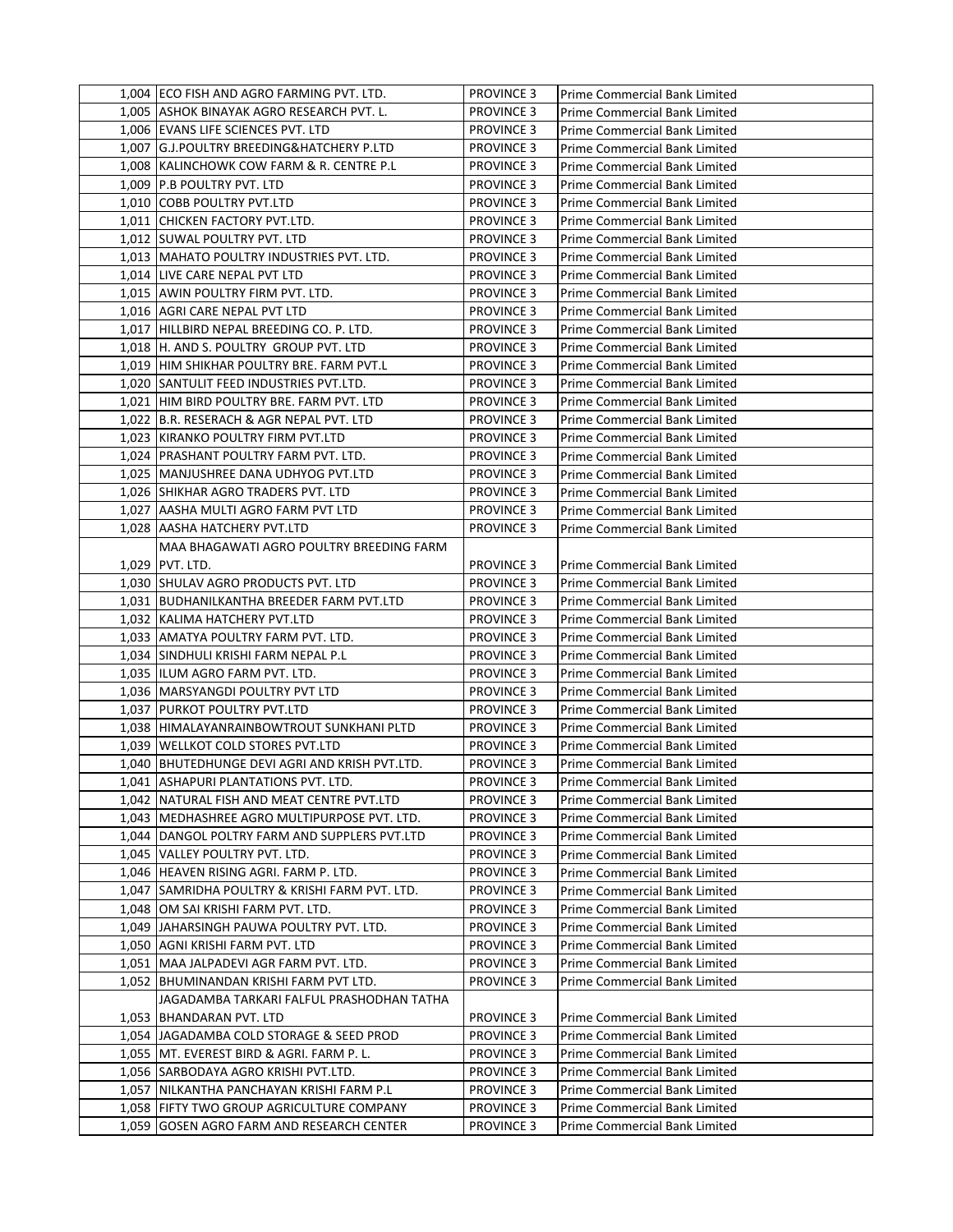|           | 1,060 CANAAN AGRO FARM PVT. LTD.                                                 | <b>PROVINCE 3</b>                      | Prime Commercial Bank Limited                      |
|-----------|----------------------------------------------------------------------------------|----------------------------------------|----------------------------------------------------|
|           | 1,061 IRNS KRISHI TATHA PASHUPALAN FIRM PVT. LTD                                 | <b>PROVINCE 3</b>                      | Prime Commercial Bank Limited                      |
|           | 1,062  TILA AGROVENTURE PVT. LTD                                                 | <b>PROVINCE 3</b>                      | Prime Commercial Bank Limited                      |
|           | 1,063 Banjariya Agro Farm Pvt Ltd                                                | <b>PROVINCE 3</b>                      | Prime Commercial Bank Limited                      |
|           | 1,064 BIDUR KUKHURA PALAN UDHYOG PVT LTD                                         | <b>PROVINCE 3</b>                      | Prime Commercial Bank Limited                      |
|           | 1,065   AAMA FEED AND BREEDING FARM PVT LTD                                      | <b>PROVINCE 3</b>                      | <b>Prime Commercial Bank Limited</b>               |
|           | 1,066 ISHAKSHAM AGRICULTURE PROMOTION COMP                                       | <b>PROVINCE 3</b>                      | Prime Commercial Bank Limited                      |
|           | 1,067   MAA GOLMA DEVI FEED & BREEDING FARM                                      | <b>PROVINCE 3</b>                      | Prime Commercial Bank Limited                      |
|           |                                                                                  |                                        |                                                    |
|           | 1,068 KAVRE PASHUPANCHHI TATHA KRISHI FIRM PVT. LTD.                             | <b>PROVINCE 3</b>                      | Prime Commercial Bank Limited                      |
|           |                                                                                  |                                        |                                                    |
|           | 1.069 MAA BHAGWATI POULTRY AND HATCHERY PVT. LTD.                                | <b>PROVINCE 3</b>                      | Prime Commercial Bank Limited                      |
|           |                                                                                  |                                        |                                                    |
|           | 1,070 ISARWAHITAISHI DAIRY AND AGROVET RESEARCH                                  | <b>PROVINCE 3</b>                      | Prime Commercial Bank Limited                      |
|           | 1,071 KDS MAMA BHANJA POULTRY FARM P.LTD                                         | <b>PROVINCE 3</b>                      | Prime Commercial Bank Limited                      |
|           | 1,072   PRATIVA MEAT HOUSE PVT. LTD.                                             | <b>PROVINCE 3</b>                      | Prime Commercial Bank Limited                      |
|           | 1,073 BAGMATI HATCHERY PVT.LTD.                                                  | <b>PROVINCE 3</b>                      | Prime Commercial Bank Limited                      |
|           | 1,074 P.N.R.POULTRY FARM PVT.LTD.                                                | <b>PROVINCE 3</b>                      | Prime Commercial Bank Limited                      |
|           | 1,075   BAGMATI FEED PVT LTD                                                     | <b>PROVINCE 3</b>                      | <b>Prime Commercial Bank Limited</b>               |
|           | 1,076 B.M. KRISHI FARM PVT LTD                                                   | <b>PROVINCE 3</b>                      | Prime Commercial Bank Limited                      |
|           | 1,077 BABA GANESH AGRO AND FARM HOUSE                                            | <b>PROVINCE 3</b>                      | Prime Commercial Bank Limited                      |
|           |                                                                                  |                                        |                                                    |
|           |                                                                                  |                                        |                                                    |
|           | 1,078   BRIGHT FUTURE INTEGRATED FARM HOUSE PVT.LTD                              | <b>PROVINCE 3</b>                      | Sunrise Bank Limited                               |
|           | 1,079   DACHHINKALI MATA AGRO FARM PVT LTD                                       | <b>PROVINCE 3</b>                      | Sunrise Bank Limited                               |
|           | 1,080   DHAMALA DAIRY PRODUCTS PVT. LTD                                          | <b>PROVINCE 3</b>                      | Sunrise Bank Limited                               |
|           | 1,081   A. H. POULTRY FARM PVT. LTD                                              | <b>PROVINCE 3</b>                      | Sunrise Bank Limited                               |
|           | 1,082   NAWA DURGA DANA UDHAYOG PVT.LTD                                          | <b>PROVINCE 3</b>                      | Sunrise Bank Limited                               |
|           | 1,083   NEPAL MEAT PROCESSING INDUSTRIES PVT.LTD.                                | <b>PROVINCE 3</b>                      | Sunrise Bank Limited                               |
|           | 1,084   NI-FOUR POULTRY FARM                                                     | <b>PROVINCE 3</b>                      | Sunrise Bank Limited                               |
|           | ROYAL POULTRY FARM AND RESERCH CENTER PVT                                        |                                        |                                                    |
| 1,085 LTD |                                                                                  | <b>PROVINCE 3</b>                      | Sunrise Bank Limited                               |
|           | 1,086 BIG AGRICULTURE PVT.LTD                                                    | <b>PROVINCE 3</b>                      | Sunrise Bank Limited                               |
|           |                                                                                  |                                        |                                                    |
|           | 1,087   BHANDARI AND BROTHER POULTRY FARM PVT LTD                                | PROVINCE 3                             | Sunrise Bank Limited                               |
|           | 1,088 DILEX DEEP KRISHI FARM                                                     | <b>PROVINCE 3</b>                      | <b>Sunrise Bank Limited</b>                        |
|           |                                                                                  |                                        |                                                    |
|           | 1,089 TRISHULI BREEDING AND RESEARCH FARM PVT.LTD                                | <b>PROVINCE 3</b>                      | Sunrise Bank Limited                               |
|           | 1,090   WORLDWIDE AGRO LINK PVT LTD                                              | <b>PROVINCE 3</b>                      | Sunrise Bank Limited                               |
|           | 1,091 ANGELS AGRO PVT. LTD.                                                      | PROVINCE 3                             | Sunrise Bank Limited                               |
|           | 1,092   PASCHIM BINDU AGRO PVT. LTD.                                             | <b>PROVINCE 3</b>                      | Sunrise Bank Limited                               |
|           | 1,093  LUBHOO SUTI KAPADA UDYOG                                                  | <b>PROVINCE 3</b>                      | Sunrise Bank Limited                               |
|           | 1,094 SMART TECH AGRO AND BIO ENERGY PVT LTD                                     | <b>PROVINCE 3</b>                      | <b>NMB Bank Limited</b>                            |
|           | 1,095   R.R. POULTRY BREEDING FARM PVT LTD                                       | <b>PROVINCE 3</b>                      | <b>NMB Bank Limited</b>                            |
|           | 1,096 ANUP DAIRY PRIVATE LIMITED                                                 | <b>PROVINCE 3</b>                      | <b>NMB Bank Limited</b>                            |
|           | 1,097   THREE SIXTY AGRO FARM PVT. LTD                                           | <b>PROVINCE 3</b>                      | NMB Bank Limited                                   |
|           | MAA BHAGAWATI MEAT STORE AND LIVESTOCK PVT                                       |                                        |                                                    |
| 1,098 LTD |                                                                                  | <b>PROVINCE 3</b>                      | <b>NMB Bank Limited</b>                            |
|           | MAA BHAGAWATI MEAT STORE AND LIVESTOCK                                           |                                        |                                                    |
|           | 1.099 PVT.LTD.                                                                   | PROVINCE 3                             | <b>NMB Bank Limited</b>                            |
|           | 1,100 NATIVE NEPALI AGRO SUPPLIES PVT LTD                                        | <b>PROVINCE 3</b>                      | <b>NMB Bank Limited</b>                            |
|           | 1,101 SAMUHIK KRISHAK DAIRY PRIVATE LIMITED                                      | <b>PROVINCE 3</b>                      | <b>NMB Bank Limited</b>                            |
|           | 1,102 KAMADHENU DAIRY AND BAKERY PVT LTD                                         | <b>PROVINCE 3</b>                      | <b>NMB Bank Limited</b>                            |
|           | 1,103   MOUNTAIN BEE CONCERN                                                     | <b>PROVINCE 3</b>                      | <b>NMB Bank Limited</b>                            |
|           | 1,104 HIMALAYAN HONEY SUPPLIERS PVT. LTD.                                        | <b>PROVINCE 3</b>                      | <b>NMB Bank Limited</b>                            |
|           | 1,105 HELI AGRO PVT LTD                                                          | <b>PROVINCE 3</b>                      | <b>NMB Bank Limited</b>                            |
|           | 1,106 NATIONAL BREEDING FARM PVT. LTD.                                           | <b>PROVINCE 3</b>                      | <b>NMB Bank Limited</b>                            |
|           |                                                                                  |                                        |                                                    |
|           |                                                                                  |                                        |                                                    |
|           | 1,107 JJAGADAMBA DAIRY FOOD & BEVERAGE P L<br>1,108 CHICKS WORLD PRIVATE LIMITED | <b>PROVINCE 3</b><br><b>PROVINCE 3</b> | <b>NMB Bank Limited</b><br><b>NMB Bank Limited</b> |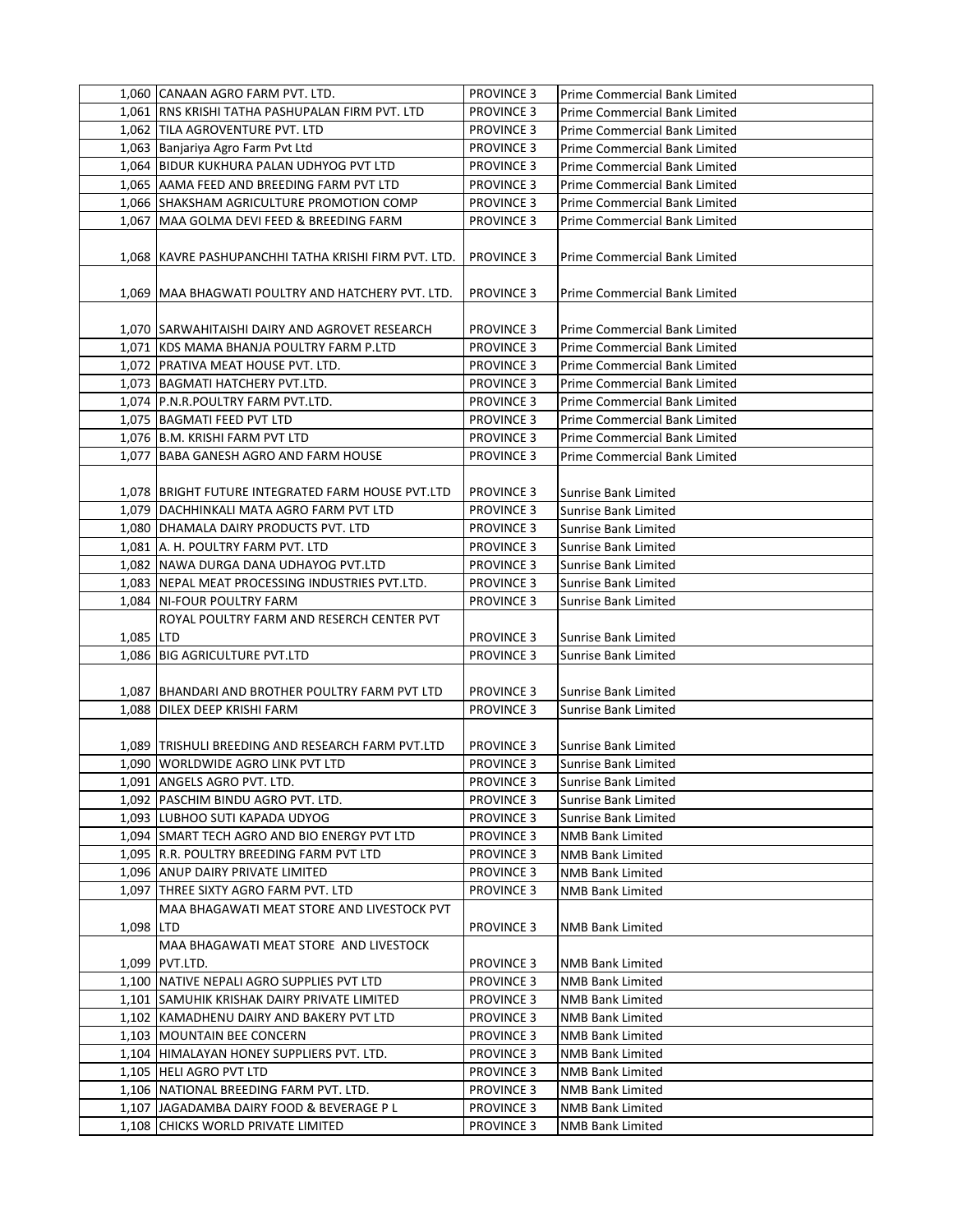|  | 1,109 JOM SANJEEVANI DAIRY UDYOG PVT LTD            | <b>PROVINCE 3</b> | NMB Bank Limited        |
|--|-----------------------------------------------------|-------------------|-------------------------|
|  | 1,110 MAA DURGA MUSHROOM INDUSTRY PVT.LTD           | <b>PROVINCE 3</b> | NMB Bank Limited        |
|  | 1,111   EKATA NEPAL BREEDING PRIVATE LIMITED        | <b>PROVINCE 3</b> | <b>NMB Bank Limited</b> |
|  | 1,112   ASHAPURI ORGANIC PVT. LTD.                  | <b>PROVINCE 3</b> | <b>NMB Bank Limited</b> |
|  | 1,113   GALFU BINAYAK DAIRY PVT. LTD                | <b>PROVINCE 3</b> | <b>NMB Bank Limited</b> |
|  | 1,114 INEPAL ORGANIC COFFEE PRODUCTS PVT.LTD        | <b>PROVINCE 3</b> | <b>NMB Bank Limited</b> |
|  | 1,115 BLACK ORCHID AGRO FARM PVT. LTD               | <b>PROVINCE 3</b> | <b>NMB Bank Limited</b> |
|  | 1,116   MAUSAM KRISI FARM PVT. LTD.                 | <b>PROVINCE 3</b> | <b>NMB Bank Limited</b> |
|  | 1,117 ALAS AGRICULTURE PVT. LTD.                    | <b>PROVINCE 3</b> | <b>NMB Bank Limited</b> |
|  | 1,118 SAHAJ AGRICULTURE PVT LTD                     | <b>PROVINCE 3</b> | <b>NMB Bank Limited</b> |
|  | 1,119   ANJALI AGROTECH PVT LTD                     | <b>PROVINCE 3</b> | <b>NMB Bank Limited</b> |
|  | 1,120   AMARSIDDHI KRISHI UDHYOG PVT.LTD            | <b>PROVINCE 3</b> | <b>NMB Bank Limited</b> |
|  | 1,121 SEED LAND NEPAL PVT. LTD.                     | <b>PROVINCE 3</b> | <b>NMB Bank Limited</b> |
|  | 1,122   ASAL AGRO PRODUCT PVT LTD                   | <b>PROVINCE 3</b> | <b>NMB Bank Limited</b> |
|  | 1,123   ANURAG POULTRY INDUSTRY PVT LTD             | <b>PROVINCE 3</b> | <b>NMB Bank Limited</b> |
|  | 1,124   ABLOOM FLORA FARM PVT.LTD.                  | <b>PROVINCE 3</b> | <b>NMB Bank Limited</b> |
|  | 1,125 NANDINI AGRICULTURE FORM PRIVATE LIMITED      | <b>PROVINCE 3</b> | <b>NMB Bank Limited</b> |
|  | 1,126   PENCY POULTRY PVT LTD                       | <b>PROVINCE 3</b> | NMB Bank Limited        |
|  | 1,127 CHITWAN HATCHERY PVT. LTD.                    | <b>PROVINCE 3</b> | NMB Bank Limited        |
|  | 1,128 SAMIN POULTRY FARM PRIVATE LIMITED            | <b>PROVINCE 3</b> | NMB Bank Limited        |
|  | LITTLE STAR AGRO POULTRY AND BREEDING FARM          |                   |                         |
|  | 1,129 PRIVATE LIMITED                               | <b>PROVINCE 3</b> | NMB Bank Limited        |
|  | 1,130 ASHISH POULTRY FARM PRIVATE LIMITED           | <b>PROVINCE 3</b> | <b>NMB Bank Limited</b> |
|  | 1,131   NABIN POULTRY FARM PRIVATE LIMITED          | <b>PROVINCE 3</b> | <b>NMB Bank Limited</b> |
|  | 1,132 AMRIT POULTRY FARM PVT LTD                    | <b>PROVINCE 3</b> | <b>NMB Bank Limited</b> |
|  | 1,133   AASHIRBAD POULTRY AND BREEDING PVT.LTD      | <b>PROVINCE 3</b> | NMB Bank Limited        |
|  | 1,134 RAJDHANI POULTRY PVT.LTD                      | <b>PROVINCE 3</b> | <b>NMB Bank Limited</b> |
|  | 1,135   SAYAPATRI HATCHERY PRIVATE LIMITED          | <b>PROVINCE 3</b> | <b>NMB Bank Limited</b> |
|  | 1,136 ANMOL LAYERS FARM PVT. LTD.                   | <b>PROVINCE 3</b> | <b>NMB Bank Limited</b> |
|  | 1,137 BISHAL POULTRY FARM PVT.LTD                   | <b>PROVINCE 3</b> | <b>NMB Bank Limited</b> |
|  | 1,138 M/S BISHAL POULTRY FARM PVT.LTD               | <b>PROVINCE 3</b> | <b>NMB Bank Limited</b> |
|  |                                                     |                   |                         |
|  | 1,139 SALAKA KRISHI TATHA TRAINING CENTRE PVT. LTD. | <b>PROVINCE 3</b> | <b>NMB Bank Limited</b> |
|  | 1,140   PRAGATI TEXTILE INDUSTRIES PVT LTD          | <b>PROVINCE 3</b> | NMB Bank Limited        |
|  | 1,141   DOLESHWOR TEXTILE                           | <b>PROVINCE 3</b> | NMB Bank Limited        |
|  | 1,142   BIKASH TEXTILE                              | <b>PROVINCE 3</b> | NMB Bank Limited        |
|  | 1,143 SEWA TEXTILE                                  | <b>PROVINCE 3</b> | <b>NMB Bank Limited</b> |
|  | 1,144 BKS TEXTILE                                   | <b>PROVINCE 3</b> | <b>NMB Bank Limited</b> |
|  | 1,145 UNICORN TEXTILE                               | PROVINCE 3        | <b>NMB Bank Limited</b> |
|  | 1,146   CHITWAN ARGANIC MATSYA PHARM P.LTD.         | <b>PROVINCE 3</b> | Mega Bank Nepal Limited |
|  | 1,147 S.P.R.POULTRY AND HATCHARY PVT.LTD            | <b>PROVINCE 3</b> | Mega Bank Nepal Limited |
|  | 1,148   NEW JAI BHIMSEN MEAT SHOP PVT LTD           | <b>PROVINCE 3</b> | Mega Bank Nepal Limited |
|  | 1,149 QUALITY FRESH AND FROZEN MEAT PVT. LTD.       | PROVINCE 3        | Mega Bank Nepal Limited |
|  | 1,150 FRESH FOOD AND AGRO PVT LTD                   | PROVINCE 3        | Mega Bank Nepal Limited |
|  | 1,151 P.B.T WEST INDUSTRIES PVT.LTD.                | PROVINCE 3        | Mega Bank Nepal Limited |
|  | 1,152 OMBE ORGANIC KRISHI FARM PVT.LTD              | PROVINCE 3        | Mega Bank Nepal Limited |
|  | 1,153 RAPTI POULTRY PVT.LTD                         | PROVINCE 3        | Mega Bank Nepal Limited |
|  | 1,154 KABILASH AGRO AND ORGANIC PVT. LTD.           | PROVINCE 3        | Mega Bank Nepal Limited |
|  | 1,155 SEVEN HILLS FARM PVT. LTD                     | <b>PROVINCE 3</b> | Mega Bank Nepal Limited |
|  | 1,156 SUNRISE RESEARCH & BREE FARM P. L             | <b>PROVINCE 3</b> | Civil Bank Limited      |
|  | 1,157 SURABHI AGRICULTURE AND TECHNOLOGY            | <b>PROVINCE 3</b> | Civil Bank Limited      |
|  | 1,158   PRASIDDHA COFFEE ESTATE PVT LTD             | PROVINCE 3        | Civil Bank Limited      |
|  | 1,159 PRASIDDHA ALAICHI KRISHI FARM PVT L           | PROVINCE 3        | Civil Bank Limited      |
|  | 1,160 TILESWOR DUGDHA DAIRY PVT LTD                 | PROVINCE 3        | Civil Bank Limited      |
|  | 1,161 VEGA POULTRY PVT LTD                          | PROVINCE 3        | Civil Bank Limited      |
|  | 1,162   PANCHAKANYA STORE AND SUPPLIERS             | <b>PROVINCE 3</b> | Civil Bank Limited      |
|  | 1,163 KAPIYA POULTRY FARM PVT LTD                   | <b>PROVINCE 3</b> | Civil Bank Limited      |
|  | 1,164 SWASTIK FEED PVT LTD                          | <b>PROVINCE 3</b> | Civil Bank Limited      |
|  |                                                     |                   |                         |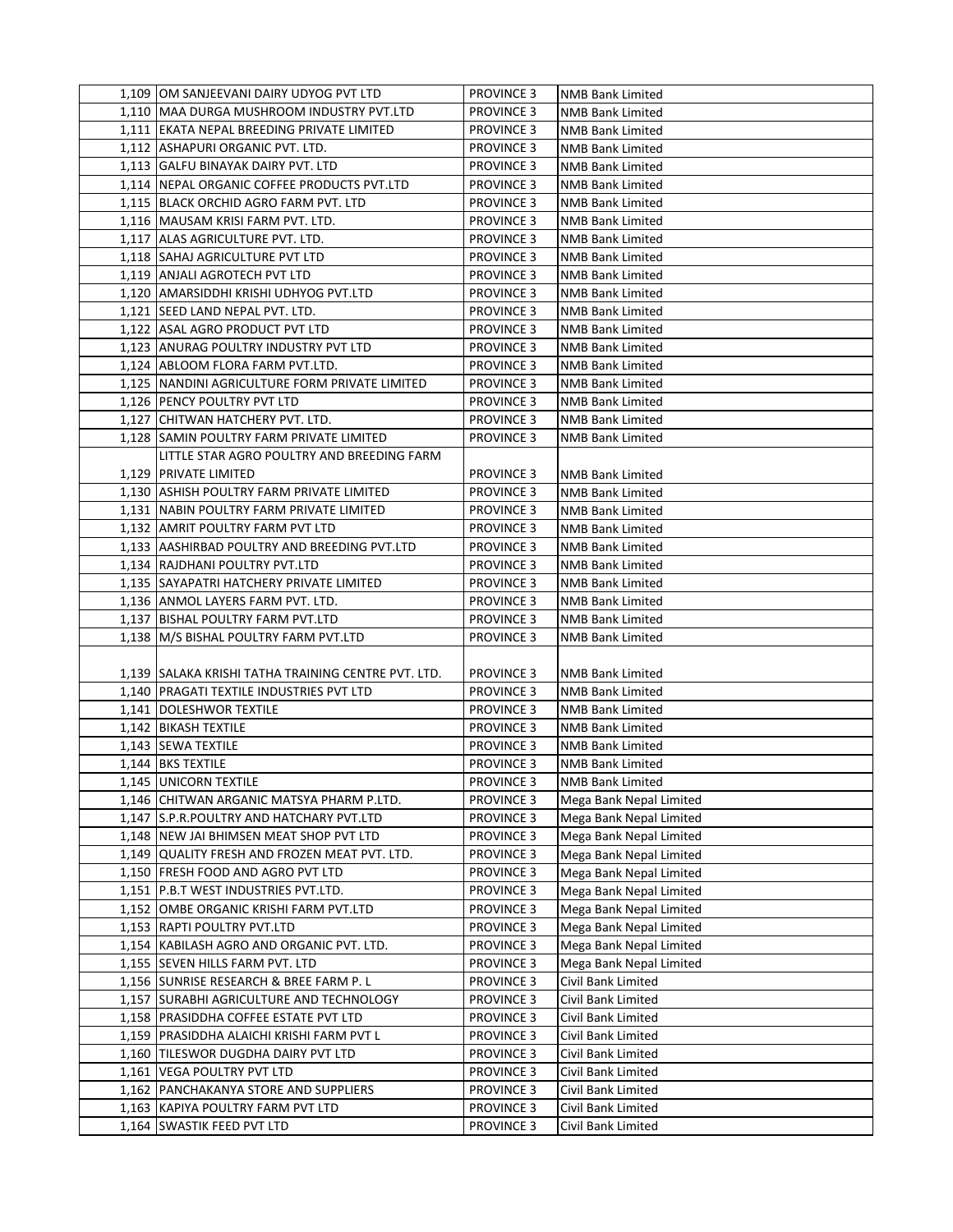|  | 1,165 JJALESHWOR AGRO AND BEVERAGE PVT. L          | <b>PROVINCE 3</b> | Civil Bank Limited                         |
|--|----------------------------------------------------|-------------------|--------------------------------------------|
|  | 1,166 CHITWAN SEA FOODS PVT LTD                    | <b>PROVINCE 3</b> | Civil Bank Limited                         |
|  | 1,167 ANKITA POULTRY FARM PVT LTD                  | <b>PROVINCE 3</b> | <b>Civil Bank Limited</b>                  |
|  | 1,168 JJAYMANGALA DANA UDHYOG PVT LTD              | <b>PROVINCE 3</b> | Civil Bank Limited                         |
|  | 1,169 SUBEKSHYA BAHUUDESHYA KRISHI FA P L          | <b>PROVINCE 3</b> | Civil Bank Limited                         |
|  | 1,170 HIGHFIELD AGRO COMPANY PVT LTD               | <b>PROVINCE 3</b> | <b>Civil Bank Limited</b>                  |
|  | 1,171   NEPAL HATCHIRY - BREEDING, FARM PLTD       | <b>PROVINCE 3</b> | Civil Bank Limited                         |
|  | 1,172 B.K POULTRY FARM PVT LTD                     | <b>PROVINCE 3</b> | Civil Bank Limited                         |
|  | 1,173 OMKAR HATCHERY PVT LTD.                      | <b>PROVINCE 3</b> | Civil Bank Limited                         |
|  | 1,174 NEPAL GULF INT MULTIPURPOSE CO PV L          | <b>PROVINCE 3</b> | Civil Bank Limited                         |
|  | 1,175   NABA PASHUPATI BREEDING FARM PVT LT        | <b>PROVINCE 3</b> | Civil Bank Limited                         |
|  | 1,176   DHAKAL AGRO FARM PVT. LTD                  | <b>PROVINCE 3</b> | Civil Bank Limited                         |
|  | 1,177 EKATA ORGANIC FARM PVT LTD                   | <b>PROVINCE 3</b> | Century Commercial Bank Limited            |
|  | 1,178 ANNAPURNA POULTRY AGRO FARM PVT.LTD          | <b>PROVINCE 3</b> | Century Commercial Bank Limited            |
|  | 1,179 ANNAPURNA POULTRY AGRO FARM PV               | <b>PROVINCE 3</b> | Century Commercial Bank Limited            |
|  | 1,180 INTER NEPAL AGROVET CO. PVT. LTD.            | <b>PROVINCE 3</b> | Century Commercial Bank Limited            |
|  | 1,181   PARIDANDA AGRICULTURAL FARM PVT LTD        | <b>PROVINCE 3</b> | Century Commercial Bank Limited            |
|  | 1,182   ABHISHREE AGRO HERB PVT. LTD               | <b>PROVINCE 3</b> | <b>Century Commercial Bank Limited</b>     |
|  | 1,183 BRIGHT FUTURE FEED INDUSTRY PVT LTD          | <b>PROVINCE 3</b> | Sanima Bank Limited                        |
|  | 1,184 CHHORI CHELI KRISHI FARM PVT.LTD             | <b>PROVINCE 3</b> | Sanima Bank Limited                        |
|  | 1,185   COBB CHITWAN POULTRY BREEDING PVT LTD      | <b>PROVINCE 3</b> | Sanima Bank Limited                        |
|  | 1,186 HIMALAYAN GRACE COFFEE PVT.LTD               | <b>PROVINCE 3</b> | Sanima Bank Limited                        |
|  | 1,187 JAYSHREE KRISHNA DAIRY UDHYOG                | <b>PROVINCE 3</b> | Sanima Bank Limited                        |
|  | 1,188  LAXMI EKIKRIT KRISHI BYABASAYA PVT. LTD.    | <b>PROVINCE 3</b> | Sanima Bank Limited                        |
|  | 1,189 M.Q. AGROTECH NEPAL PVT LTD                  | <b>PROVINCE 3</b> | Sanima Bank Limited                        |
|  |                                                    |                   |                                            |
|  | 1,190   MA SHAKTI HATCHERY & BREEDING FARM PVT LTD | <b>PROVINCE 3</b> | Sanima Bank Limited                        |
|  | 1,191   MADHUWAN KRISHI P.U.T.A KENDRA P.L         | <b>PROVINCE 3</b> | Sanima Bank Limited                        |
|  | 1,192   MODEL POULTRY UDHYOG PVT LTD               | <b>PROVINCE 3</b> | Sanima Bank Limited                        |
|  | 1,193 MUSTANG FRESH FIELD PVT LTD                  | <b>PROVINCE 3</b> | Sanima Bank Limited                        |
|  | 1,194 NTS INDUSTRIES PVT.LTD                       | <b>PROVINCE 3</b> | Sanima Bank Limited                        |
|  | 1,195   PRASIDDHA KRISHI FIRM PVT LTD              | <b>PROVINCE 3</b> | Sanima Bank Limited                        |
|  | 1,196 SATURN AGRICULTURE FARMING PVT. LTD.         | <b>PROVINCE 3</b> | Sanima Bank Limited                        |
|  | SHUBHARAMBHA DAIRY AND AGROVET RESEARCH            |                   |                                            |
|  | 1,197 PVT LTD                                      | <b>PROVINCE 3</b> | Sanima Bank Limited                        |
|  | 1,198 SUPRATIK AND AKRITI TRADE LINK PVT LTD       | <b>PROVINCE 3</b> | Sanima Bank Limited                        |
|  | 1.199 UPADESH HERBAL UDHYOG PVT LTD                | <b>PROVINCE 3</b> | Sanima Bank Limited                        |
|  | 1,200 Adhunik Poultry Breeding Farm (P) Ltd        | <b>PROVINCE 3</b> | Citizens Bank International Limited        |
|  | 1,201 Adhunik Agro Products Pvt. Ltd.              | PROVINCE 3        | Citizens Bank International Limited        |
|  | 1,202 Amarsiddhi Hatch Pvt. Ltd.                   | <b>PROVINCE 3</b> | Citizens Bank International Limited        |
|  | 1,203 Adhunik Feed Product (P) Ltd                 | <b>PROVINCE 3</b> | Citizens Bank International Limited        |
|  | 1,204 Quality Cold Storage Pvt. Ltd                | PROVINCE 3        | Citizens Bank International Limited        |
|  | 1,205 Quality Hatchary Pvt. Ltd                    | PROVINCE 3        | <b>Citizens Bank International Limited</b> |
|  | 1,206 Khatri Poultry Breeding Farm                 | PROVINCE 3        | Citizens Bank International Limited        |
|  | 1,207 Saugat Poultery Breeding Farm                | PROVINCE 3        | Citizens Bank International Limited        |
|  | 1,208 Khatri Feed Industries                       | PROVINCE 3        | Citizens Bank International Limited        |
|  |                                                    |                   |                                            |
|  | 1,209 S SAUGAT POULTRY BREEDING AND FARM PVT LTD   | <b>PROVINCE 3</b> | Citizens Bank International Limited        |
|  | 1,210 S.K. MEATS AND FISHERIES PVT. LTD.           | PROVINCE 3        | Citizens Bank International Limited        |
|  | 1,211 Shakti Poultry Pvt. Ltd.                     | <b>PROVINCE 3</b> | Citizens Bank International Limited        |
|  | 1,212 MAHALAXMI FARMS NEPAL PVT. LTD               | PROVINCE 3        | Citizens Bank International Limited        |
|  | 1,213 S.K. Meat and Fisheries Pvt. Ltd.            | PROVINCE 3        | Citizens Bank International Limited        |
|  | 1,214 OJASWI EKIKRIT KRISHI FARM PVT. LTD.         | PROVINCE 3        | Citizens Bank International Limited        |
|  | 1,215 Ojaswi Akikrit Krishi Farm P Ltd             | PROVINCE 3        | Citizens Bank International Limited        |
|  | 1,216 UJJWAL LAXMI KRISHI FARM                     | PROVINCE 3        | Citizens Bank International Limited        |
|  | 1,217 Gorakhanath Herbacuticals P. Ltd.            | PROVINCE 3        | Citizens Bank International Limited        |
|  | 1,218 Everest Aroma Pvt. Ltd.                      | PROVINCE 3        | Citizens Bank International Limited        |
|  | 1,219 Bageshwori Poultry Pvt. Ltd                  | PROVINCE 3        | Citizens Bank International Limited        |
|  |                                                    |                   |                                            |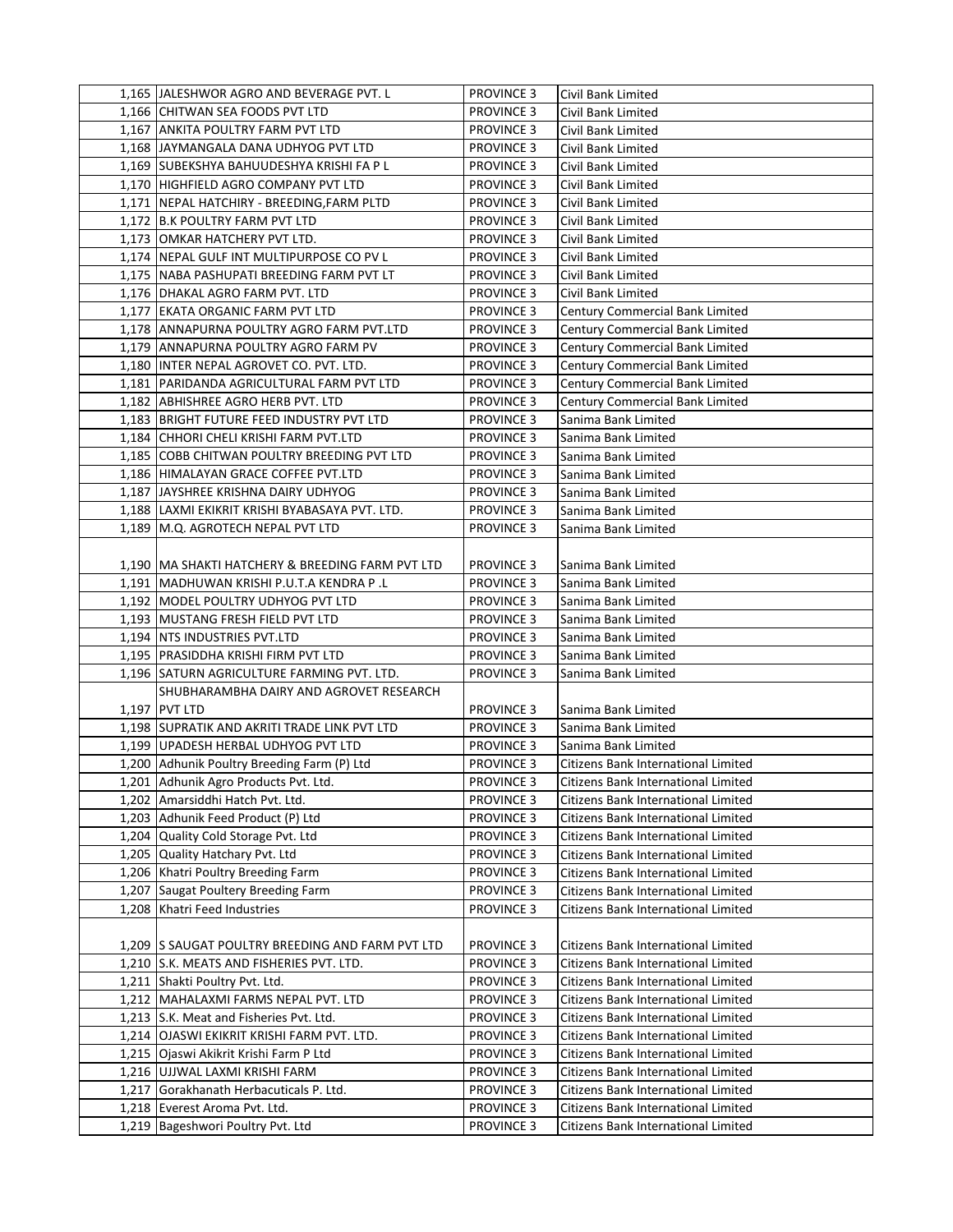|       | 1,220 HOT LINE AGRO FARM PVT.LTD.                  | <b>PROVINCE 3</b> | Muktinath Bikas Bank Limited           |
|-------|----------------------------------------------------|-------------------|----------------------------------------|
|       | 1,221   PAWANPUTRA FARMS AND DAIRY PVT. LTD        | <b>PROVINCE 3</b> | Muktinath Bikas Bank Limited           |
|       | 1,222 ABIPRA AND RONISH AGRICULTURE FARM           | <b>PROVINCE 3</b> | Muktinath Bikas Bank Limited           |
|       | 1,223 KSHITIJ AKIKRIT KRISHI FARM PVT.LTD          | <b>PROVINCE 3</b> | Muktinath Bikas Bank Limited           |
|       | 1,224 GREENERY AGRO INTEGRATED GROUP PVT.          | <b>PROVINCE 3</b> | Muktinath Bikas Bank Limited           |
|       | 1,225 SHIVA JYOTI FEED & AGRO PVT. LTD.            | <b>PROVINCE 3</b> | Muktinath Bikas Bank Limited           |
|       |                                                    |                   |                                        |
|       | 1,226 NAVADURGA ORGANIC AGRO AND POULTRY FARM      | <b>PROVINCE 3</b> | Muktinath Bikas Bank Limited           |
|       | 1,227 MODERN HATCHERY CO. PVT LTD                  | <b>PROVINCE 3</b> | Garima Bikas Bank Limited              |
|       | 1,228 KDA FEED & POULTRY PVT. LTD                  | <b>PROVINCE 3</b> | Garima Bikas Bank Limited              |
|       | 1,229 BHATTARAI MILK FIRM PVT LTD.                 | <b>PROVINCE 3</b> | Garima Bikas Bank Limited              |
|       | 1,230 GREENLAND GAI FARM PVT LTD                   | <b>PROVINCE 3</b> | Kamana Sewa Bikash Bank Limited        |
|       | 1,231 PANCHAKANYA POULTRY SUPPLIERS                | <b>PROVINCE 3</b> | Kamana Sewa Bikash Bank Limited        |
|       | 1,232   TATRIBAS PASU BIKASH FARM TATHA KRI        | <b>PROVINCE 3</b> | Kamana Sewa Bikash Bank Limited        |
|       | 1,233 TRISHUL DAIRY PVT LTD                        | <b>PROVINCE 3</b> | Jyoti Bikas Bank Limited               |
|       | 1,234 OM SHIVA SHELTER PVT.LTD                     | <b>PROVINCE 3</b> | Jyoti Bikas Bank Limited               |
|       | 1,235 PASIKOT FEED AND POULTRY FARM                | PROVINCE 3        | Jyoti Bikas Bank Limited               |
|       | 1,236 BIBEK POULTRY FIRM PVT. LTD.                 | <b>PROVINCE 3</b> | Jyoti Bikas Bank Limited               |
|       | 1,237 CHANDRAMA POULTRY FARM                       | <b>PROVINCE 3</b> | Jyoti Bikas Bank Limited               |
|       | 1,238 THAATHALI SUPPLIERS PVT.LTD                  | <b>PROVINCE 3</b> | Jyoti Bikas Bank Limited               |
|       | 1,239 CHERRY AGRICULTURE & RESEARCH CENTE          | <b>PROVINCE 3</b> | Jyoti Bikas Bank Limited               |
|       | 1,240 RAMCHE PASUPALAN TATHA BAHUUDESHIYA          | <b>PROVINCE 3</b> | Jyoti Bikas Bank Limited               |
|       | 1,241 TRISHUL DAIRY UDHYOG                         | <b>PROVINCE 3</b> | Jyoti Bikas Bank Limited               |
|       | 1,242 TULASA DAIRY PVT.LTD                         | PROVINCE 3        | Jyoti Bikas Bank Limited               |
|       |                                                    |                   |                                        |
|       | 1,243 NAWA JYOTI POULTRY BREEDING FARM PVT.LTD     | <b>PROVINCE 3</b> | Jyoti Bikas Bank Limited               |
|       |                                                    |                   |                                        |
|       | 1,244 BISESH SADABAHAR KRISHI FARM PRIVATE LIMITED | <b>PROVINCE 3</b> | Jyoti Bikas Bank Limited               |
|       | NAMASTE NEPAL MULTIPURPOSE INVESTMENT              |                   |                                        |
|       | 1,245 COMPANY LTD                                  | <b>PROVINCE 3</b> | Jyoti Bikas Bank Limited               |
|       | 1,246 AJAMBARI PO. FEED AND B. FARM P.LTD          | <b>PROVINCE 3</b> | Shine Resunga Development Bank Limited |
|       | 1,247 CHITWAN KRISHI MATSAYA T.P.F.P.LTD           | <b>PROVINCE 3</b> | Shine Resunga Development Bank Limited |
|       | 1,248 Chauri Deurali Utthan Krishak Samuha         | <b>PROVINCE 3</b> | Gurkhas Finance Limited                |
|       | 1,249 Rainbow Bahuudesiya Krishi Firm              | PROVINCE 3        | Shree Investment & Finance Co. Limited |
|       | 1,250 Agri Growth Integrated Farm                  | <b>PROVINCE 3</b> | Progessive Finance Limited             |
|       | 1,251 AKIKRIT KRISHI BIKASH COMPANY                | <b>PROVINCE 3</b> | <b>ICFC Finance Limited</b>            |
|       | 1,252 Hemja Agro Pvt.Ltd.                          | <b>PROVINCE 4</b> | Nepal Bank Limited                     |
|       | 1,253 Luv kush diary pvt ltd                       | <b>PROVINCE 4</b> | <b>Nepal Bank Limited</b>              |
|       | 1,254 BINDAWASINI BREADING AND AGRO FARM           | PROVINCE 4        | Rastriya Banijya Bank                  |
|       | 1,255   MARDIKHOLA RAINBOW TROUT PVT.LTD           | <b>PROVINCE 4</b> | Rastriya Banijya Bank                  |
|       | 1,256   BHATTARAI POULTRY PVT LTD                  | PROVINCE 4        | Rastriya Banijya Bank                  |
|       | 1,257   BISHAL AGRO PRIVATE LIMITED                | <b>PROVINCE 4</b> | Nabil Bank Limited                     |
|       | 1,258   D JANAKI AGRO FARM PVT LTD                 | PROVINCE 4        | <b>Nabil Bank Limited</b>              |
|       | 1,259   PALUNG POULTRY FISHERY FARM PVT LTD        | PROVINCE 4        | Nabil Bank Limited                     |
|       | 1,260   POKHARA HIMALAYAN MEATS PVT. LTD.          | PROVINCE 4        | Nabil Bank Limited                     |
|       | 1,261   UNIQUE MULTI AGRO PVT.LTD.                 | <b>PROVINCE 4</b> | Nabil Bank Limited                     |
| 1,262 | GANDAKI URJA PVT.LTD.                              | <b>PROVINCE 4</b> | Nepal Investment Bank Limited          |
|       | 1,263   CHHABDI BARAHI ORGANIC BAHU PVT LTD        | PROVINCE 4        | Himalayan Bank Limited                 |
|       | 1,264   RUCHI POULTRY PVT LTD                      | <b>PROVINCE 4</b> | Himalayan Bank Limited                 |
|       | 1,265   SAHAYOGI KRISHI TATHA PASHUPANCHI          | <b>PROVINCE 4</b> | Himalayan Bank Limited                 |
|       | 1,266   SAMPURNA AGRICULTURAL COMPANY PVT L        | <b>PROVINCE 4</b> | Himalayan Bank Limited                 |
|       | 1,267   SARANGKOT DAJUBHAI AGRO FARM PVT LT        | <b>PROVINCE 4</b> | Himalayan Bank Limited                 |
|       | 1,268   SARANGKOT VIEW TOURISM AGRO FARM           | <b>PROVINCE 4</b> | Himalayan Bank Limited                 |
|       | 1,269   THAPA KRISHI T. PASHU FARM UDHYOG          | <b>PROVINCE 4</b> | Himalayan Bank Limited                 |
|       | 1,270   FRUITS AGRO FARM PVT. LTD.                 | <b>PROVINCE 4</b> | Nepal SBI Bank Limited                 |
| 1,271 | KAPRI FARM AND RESEARCH CENTER PVT                 | <b>PROVINCE 4</b> | Nepal Bangaladesh Bank Limited         |
| 1,272 | RAINAS MULTI AGRO FARM PVT. LTD                    | PROVINCE 4        | Nepal Bangaladesh Bank Limited         |
|       | PHEWA MEAT PRODUCT PVT LTD                         | PROVINCE 4        | <b>Everest Bank Limited</b>            |
| 1,273 |                                                    |                   |                                        |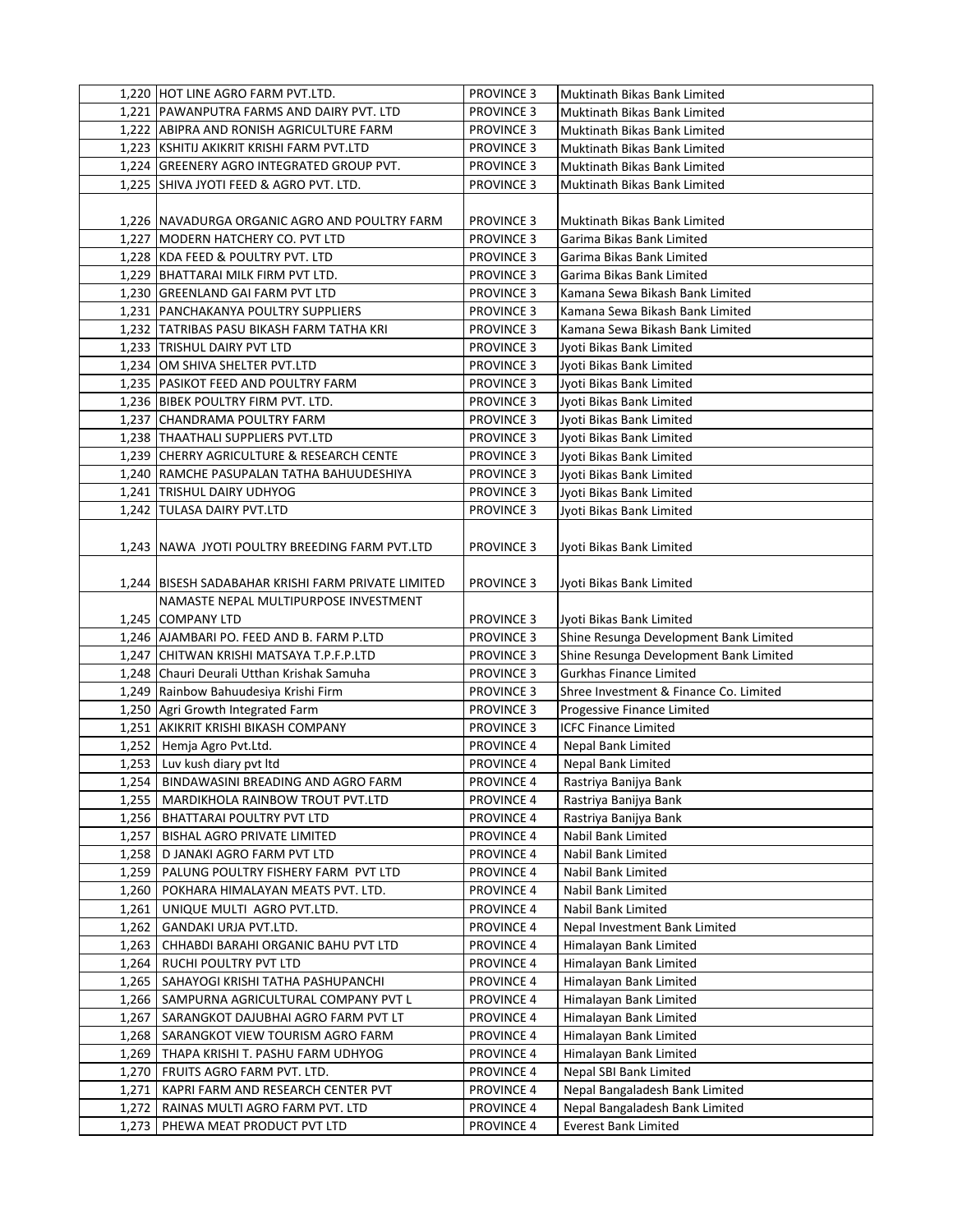|       | 1,274   DEVCHULI AGRO FARM PVT LTD                   | <b>PROVINCE 4</b> | Everest Bank Limited         |
|-------|------------------------------------------------------|-------------------|------------------------------|
|       |                                                      |                   |                              |
|       | 1,275   JAYA GORAKHKALI AGRO AND DAIRY FARM PVT. LTD | <b>PROVINCE 4</b> | Everest Bank Limited         |
| 1,276 | K.C. EKIKRIT PASHU BIKASH BREADER FIRM               | <b>PROVINCE 4</b> | Bank of Kathmandu Limited    |
| 1,277 | BEE AGRO PVT.LTD.                                    | <b>PROVINCE 4</b> | Bank of Kathmandu Limited    |
|       | 1,278   HIM SHIKHAR AGRO FARM PVT LTD                | <b>PROVINCE 4</b> | NIC ASIA Bank Limited        |
| 1,279 | TANGIKOT PASHU FARAM PVT.LTD                         | <b>PROVINCE 4</b> | NIC ASIA Bank Limited        |
| 1,280 | CHOICE DAIRY PRODUCTS (P) LTD.                       | <b>PROVINCE 4</b> | NIC ASIA Bank Limited        |
| 1,281 | DAUWA POULTRY AND AGRO PVT LTD                       | <b>PROVINCE 4</b> | NIC ASIA Bank Limited        |
| 1,282 | SAMBRIDDHI AGRICULTURE PVT.LTD.                      | <b>PROVINCE 4</b> | NIC ASIA Bank Limited        |
| 1,283 | POUDEL POLTRY PVT. LTD.                              | <b>PROVINCE 4</b> | NIC ASIA Bank Limited        |
| 1,284 | JAYA BUDDHA KRISHI FARM PRIVATE LIMITED              | <b>PROVINCE 4</b> | NIC ASIA Bank Limited        |
| 1,285 | SHISHUWA BAHUUDDESHIYA KRISHI FARM PVT. LTD          | <b>PROVINCE 4</b> | NIC ASIA Bank Limited        |
|       |                                                      |                   |                              |
|       | 1,286   NAWALPUR MODERN KRISHI TATHA PASHU FARM      | <b>PROVINCE 4</b> | NIC ASIA Bank Limited        |
| 1,287 | WALING OM AGRO FARM PVT LTD                          | <b>PROVINCE 4</b> | NIC ASIA Bank Limited        |
|       | SHUKLA GANDAKI AGRICULTURE PRODUCTION AND            |                   |                              |
|       | 1,288 RESEARCH PVT.LTD                               | <b>PROVINCE 4</b> | NIC ASIA Bank Limited        |
| 1,289 | MOONLIGHT KRISHI FARM PRIVATE LIMITED                | <b>PROVINCE 4</b> | NIC ASIA Bank Limited        |
| 1,290 | KHADKA POULTRY AND MULTIAGRI PVT                     | <b>PROVINCE 4</b> | Machhapuchhre Bank Limited   |
| 1,291 | HEMJA DILBARI KRISHI FARM PVT. L                     | <b>PROVINCE 4</b> | Machhapuchhre Bank Limited   |
| 1,292 | FEWA GROUP OF POULTRY IND. PVT.                      | <b>PROVINCE 4</b> | Machhapuchhre Bank Limited   |
| 1,293 | FISHTAIL DAIRY PVT. LTD.                             | <b>PROVINCE 4</b> | Machhapuchhre Bank Limited   |
| 1,294 | DALDALE MACHHA TATHA KRISHI FIRM PVT LTD             | PROVINCE 4        | Kumari Bank Limited          |
| 1,295 | ALE AGRICULTURE ASHRAM PVT. LTD.                     | <b>PROVINCE 4</b> | Kumari Bank Limited          |
| 1,296 | CHHIMKA MARSYANGDI KRISHI FARM PVT. LTD.             | <b>PROVINCE 4</b> | Kumari Bank Limited          |
|       |                                                      |                   |                              |
| 1,297 | NAMUNA SWOICHCHHIK KRISHI FARM PVT. LTD.             | <b>PROVINCE 4</b> | Kumari Bank Limited          |
| 1,298 | BUDDHA DANA UDYOG PVT.LTD.                           | <b>PROVINCE 4</b> | Kumari Bank Limited          |
|       | UTTAM AGRO PRODUCTS AND MACHINERIES PVT.             |                   |                              |
| 1,299 | <b>LTD</b>                                           | <b>PROVINCE 4</b> | Kumari Bank Limited          |
| 1,300 | SANSKAR HATCHERY PRIVATE LIMITED                     | <b>PROVINCE 4</b> | Kumari Bank Limited          |
| 1,301 | LUMBINI FABRIC INDUSTRIES PVT. LTD                   | <b>PROVINCE 4</b> | Kumari Bank Limited          |
| 1,302 | EKATA POULTRY BREEDING PVT.LTD                       | <b>PROVINCE 4</b> | Kumari Bank Limited          |
| 1,303 | BHATTARAI DOODH UDYOG                                | <b>PROVINCE 4</b> | Kumari Bank Limited          |
| 1,304 | <b>GANDHI AGRO PRIVATE LIMITED</b>                   | <b>PROVINCE 4</b> | Kumari Bank Limited          |
|       |                                                      |                   |                              |
| 1,305 | BAISHAKHEGHAT LIVESTOCK AGRO PRIVATE LIMITED         | PROVINCE 4        | Kumari Bank Limited          |
| 1,306 | THULDIDI PASHUPANCHHI FIRM                           | <b>PROVINCE 4</b> | Kumari Bank Limited          |
| 1,307 | INDRENI BANGUR PALAN UDHYOG PVT. LTD.                | <b>PROVINCE 4</b> | Laxmi Bank Limited           |
| 1,308 | MIMIK AGRO PRIVATE LIMITED                           | <b>PROVINCE 4</b> | Laxmi Bank Limited           |
| 1,309 | BAGHAMARA AGRO FARM PVT LTD                          | <b>PROVINCE 4</b> | Siddhartha Bank Limited      |
| 1,310 | TRIDEV POULTRY PVT LTD                               | <b>PROVINCE 4</b> | Siddhartha Bank Limited      |
| 1,311 | MACHHAPUCHHRE AGRO CENTER PVT.LTD.                   | <b>PROVINCE 4</b> | Siddhartha Bank Limited      |
| 1,312 | AAPUBHANJYANG AGRO HERBS PVT LTD                     | PROVINCE 4        | Siddhartha Bank Limited      |
|       |                                                      | PROVINCE 4        | Siddhartha Bank Limited      |
| 1,313 | B.G. AGRO AND BREEDING FARM PVT LTD                  |                   |                              |
| 1,314 | MOONSHINE POULTRY                                    | PROVINCE 4        | Agriculture Development Bank |
| 1,315 | SAGAR NURSERY KENDRA & AG                            | PROVINCE 4        | Agriculture Development Bank |
| 1,316 | BARAHI POLTRY P LTD                                  | PROVINCE 4        | Agriculture Development Bank |
| 1,317 | LAHACHOK KRISHI FARM PVT. LTD.                       | PROVINCE 4        | Agriculture Development Bank |
| 1,318 | LWANG TEA ESTATE PVT. LTD.                           | <b>PROVINCE 4</b> | Agriculture Development Bank |
| 1,319 | AKALAMAI PASHUPANCHHI TATHA POULTRY                  | PROVINCE 4        | Agriculture Development Bank |
| 1,320 | HEMJA GAI FARM PVT LTD                               | PROVINCE 4        | Agriculture Development Bank |
| 1,321 | RANJIT INTEGRATED AGRO PVT LTD.                      | PROVINCE 4        | Agriculture Development Bank |
| 1,322 | Binay Krishi Farm                                    | <b>PROVINCE 4</b> | Global IME Bank Limited      |
| 1,323 | Gaindakot Trimurti Agro Firm Pvt.Ltd.                | <b>PROVINCE 4</b> | Global IME Bank Limited      |
|       | 1,324 Bandipur Hatchery Pvt. Ltd.                    | PROVINCE 4        | Global IME Bank Limited      |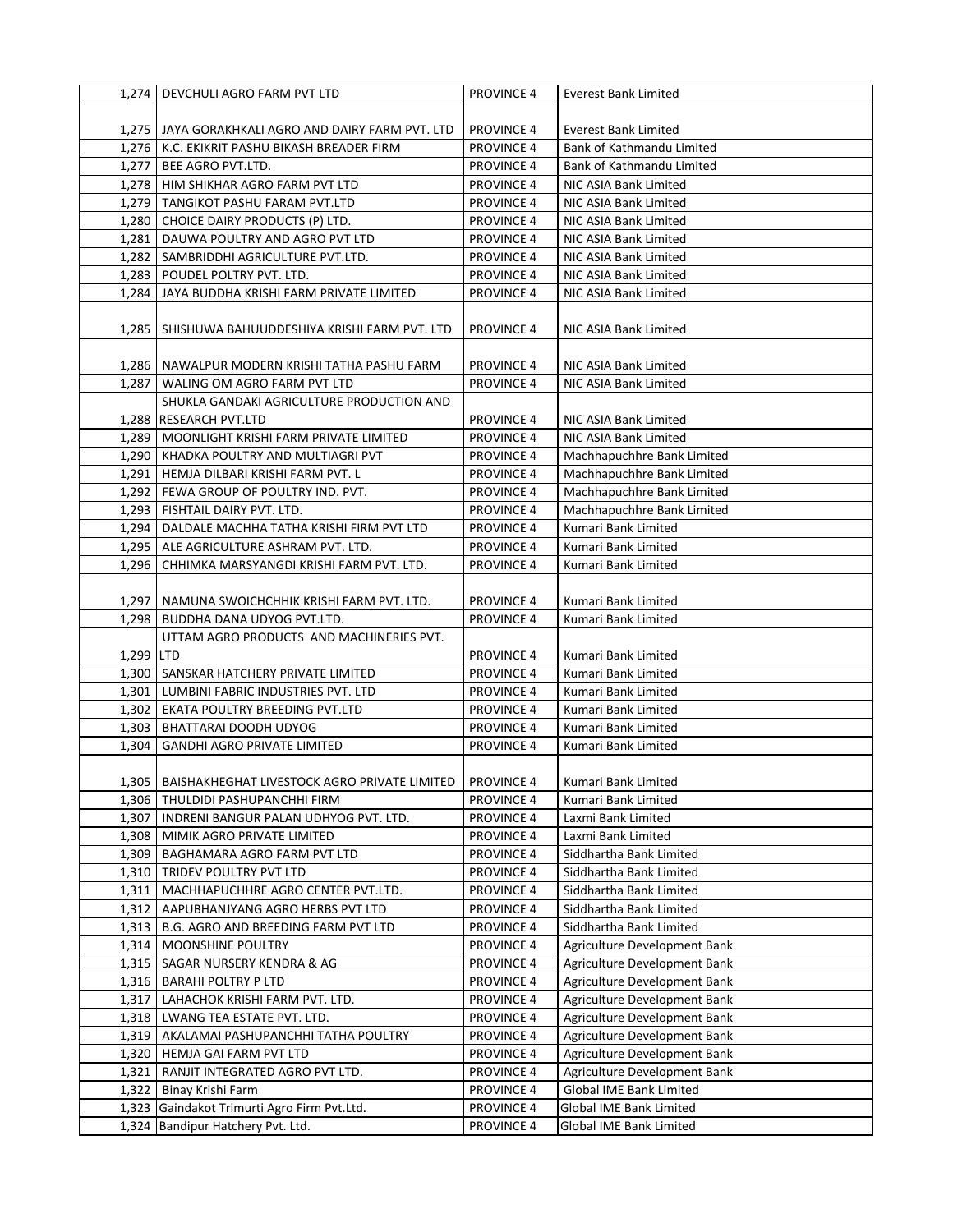|              | 1,325 Gandaki Agriculture Farm Pvt.Ltd              | <b>PROVINCE 4</b> | Global IME Bank Limited        |
|--------------|-----------------------------------------------------|-------------------|--------------------------------|
|              | 1,326 Arba Dairy Farm Pvt Ltd                       | <b>PROVINCE 4</b> | <b>Global IME Bank Limited</b> |
|              | 1,327 Sabina Poultry Farm Pvt Ltd                   | <b>PROVINCE 4</b> | Global IME Bank Limited        |
|              | 1,328   MACHHAPUCHCHHRE COLD S & M S P LTD          | <b>PROVINCE 4</b> | Prime Commercial Bank Limited  |
|              |                                                     |                   |                                |
|              | 1,329 KALAS POULTRY AND MULTIAGRICULTURE PVT. LTD.  | <b>PROVINCE 4</b> | Prime Commercial Bank Limited  |
|              | 1,330   MACHHAPUCHHRE POULTRY GROUP (P) LTD         | <b>PROVINCE 4</b> | Prime Commercial Bank Limited  |
|              | J.U. KUKHURAPALAN AND MULTIAGRICULTURE PVT          |                   |                                |
| 1,331 LTD    |                                                     | <b>PROVINCE 4</b> | Prime Commercial Bank Limited  |
|              | 1,332 LAMA AND SUNDAR POULTRY BREEDING FA           | <b>PROVINCE 4</b> | Prime Commercial Bank Limited  |
|              | 1,333   CHAPAGHAT AGRO AND MULTIPURPOSE PVT         | <b>PROVINCE 4</b> | Prime Commercial Bank Limited  |
|              | 1,334 SHREE COMPLEX PVT. LTD                        | <b>PROVINCE 4</b> | Prime Commercial Bank Limited  |
|              | 1,335 PASCHIMANCHAL EKIKRIT KRISHI KENDRA           | PROVINCE 4        | Prime Commercial Bank Limited  |
|              | 1,336 BINJU AND BIHAN AGRO MULTIPURPOSE P           | PROVINCE 4        | Prime Commercial Bank Limited  |
|              | 1,337 FRESH EGG AND AGRO MULTIPURPOSE PV            | <b>PROVINCE 4</b> | Prime Commercial Bank Limited  |
|              | 1,338 UJYALO BHARAM KRISHI FORM PVT LTD             | <b>PROVINCE 4</b> | Prime Commercial Bank Limited  |
|              | 1,339   MADISETI AGRO AND MULTIPURPOSE PV L         | <b>PROVINCE 4</b> | Prime Commercial Bank Limited  |
|              | 1,340 D.L. POULTRY AND BREEDING PVT LTD             | <b>PROVINCE 4</b> | Prime Commercial Bank Limited  |
|              | 1,341 LAMJUNG KRISHI FARM PVT. LTD.                 | <b>PROVINCE 4</b> | Prime Commercial Bank Limited  |
|              |                                                     |                   |                                |
|              | 1,342   VIDHYAROSHAN POULTRY AND BREEDING PVT. LTD. | <b>PROVINCE 4</b> | Prime Commercial Bank Limited  |
|              | 1,343 SUMAN SACHIN KUKHURA FARM PVT. LTD.           | <b>PROVINCE 4</b> | Prime Commercial Bank Limited  |
|              | 1,344 SAIRAM AGRO FARM PVT.LTD.                     | <b>PROVINCE 4</b> | Prime Commercial Bank Limited  |
|              | KATAHARBOT AGRO AND MULTIAGRICULTURE PVT.           |                   |                                |
| $1,345$ LTD. |                                                     | PROVINCE 4        | Prime Commercial Bank Limited  |
|              |                                                     |                   |                                |
|              | 1,346 NARAYAN POULTRY & MULTIGRICULTURE PVT LTD     | <b>PROVINCE 4</b> | Prime Commercial Bank Limited  |
|              | 1,347   PRABESH POLTRY BREEDING PRIVATE LIMITED     | <b>PROVINCE 4</b> | Prime Commercial Bank Limited  |
|              | 1,348 P.L.A. AGRICULTURE & LIVESTOCK PVT.           | <b>PROVINCE 4</b> | Prime Commercial Bank Limited  |
| 1,349        | BAGAICHA FARMHOUSE RESORT PVT. LTD.                 | PROVINCE 4        | Prime Commercial Bank Limited  |
|              | NAWALPUR PAUDEL KRISHI TATHA PASHUPALAN             |                   |                                |
|              | 1,350 FARM PVT.LTD                                  | <b>PROVINCE 4</b> | Prime Commercial Bank Limited  |
|              | 1,351 THAPA FIRM HOUSE PVT. LTD.                    | PROVINCE 4        | Prime Commercial Bank Limited  |
|              | 1,352 THAPA FIRM HOUSE PVT. LTD                     | <b>PROVINCE 4</b> | Prime Commercial Bank Limited  |
|              | 1,353 Panthi Dairy Pvt Ltd                          | <b>PROVINCE 4</b> | Prime Commercial Bank Limited  |
|              | 1,354 URJA ORGANIC KRISHI FARM PVT.LTD.             | <b>PROVINCE 4</b> | Prime Commercial Bank Limited  |
|              | DURADANDA MULTI AGRO RESEARCH CENTER PVT            |                   |                                |
| 1,355 LTD    |                                                     | <b>PROVINCE 4</b> | Prime Commercial Bank Limited  |
|              | 1,356 GORKHA POULTRY BREEDING FIRM                  | PROVINCE 4        | Sunrise Bank Limited           |
|              | 1,357 LINKAGE MULTIPURPOSE AGRO PVT LTD             | <b>PROVINCE 4</b> | Sunrise Bank Limited           |
|              | 1,358 PUN GROUP OF POULTRY IND. PVT. LTD.           | <b>PROVINCE 4</b> | <b>NMB Bank Limited</b>        |
|              | NARAYANI MORDEN KRISHI TATHA PASHUPALAN             |                   |                                |
|              | 1,359 FARM PRIVATE LIMITED                          | <b>PROVINCE 4</b> | <b>NMB Bank Limited</b>        |
|              | 1,360 KESHAR AGRO FARM PVT. LTD.                    | <b>PROVINCE 4</b> | <b>NMB Bank Limited</b>        |
|              | 1,361   HIMALAYAN DEURALI PASHU FARM PVT. LTD.      | <b>PROVINCE 4</b> | NMB Bank Limited               |
|              | 1,362   BINDHESHWORI POULTRY BREEDERS PVT. LTD.     | <b>PROVINCE 4</b> | <b>NMB Bank Limited</b>        |
|              | 1,363 MARDI HIMAL KRISHI FARM PRIVATE LIMITED       | <b>PROVINCE 4</b> | <b>NMB Bank Limited</b>        |
|              | 1,364 KANCHAN POULTRY PVT LTD                       | <b>PROVINCE 4</b> | <b>NMB Bank Limited</b>        |
|              | 1,365 HIMALAYAN ECO FARM PVT LTD                    | <b>PROVINCE 4</b> | <b>NMB Bank Limited</b>        |
|              | 1,366   AALTA MULTIPURPOSE TRADING PVT. LTD.        | <b>PROVINCE 4</b> | <b>NMB Bank Limited</b>        |
|              | 1,367   BHAISHI GAUDA AGRO FARM PVT. LTD.           | <b>PROVINCE 4</b> | <b>NMB Bank Limited</b>        |
|              | 1,368 JJUNGLE EKIKRIT AGRO FARM PRIVATE LIMITED     | <b>PROVINCE 4</b> | <b>NMB Bank Limited</b>        |
|              | 1,369   TRIMURTI HATCHERY UDHYOG PRIVATE LIMITED    | <b>PROVINCE 4</b> | <b>NMB Bank Limited</b>        |
| 1,370        | S.AND S.DAIRY UDHYOG PVT. LTD.                      | <b>PROVINCE 4</b> | Mega Bank Nepal Limited        |
|              |                                                     |                   |                                |
| 1,371        | PUIME EKIKRIT KRISHI TATHA PASHU FIRM PVT. LTD      | <b>PROVINCE 4</b> | Mega Bank Nepal Limited        |
|              |                                                     |                   |                                |
|              | 1,372 ISIDDHABABA AGRO FIRM AND RESEARCH CENTER     | <b>PROVINCE 4</b> | Mega Bank Nepal Limited        |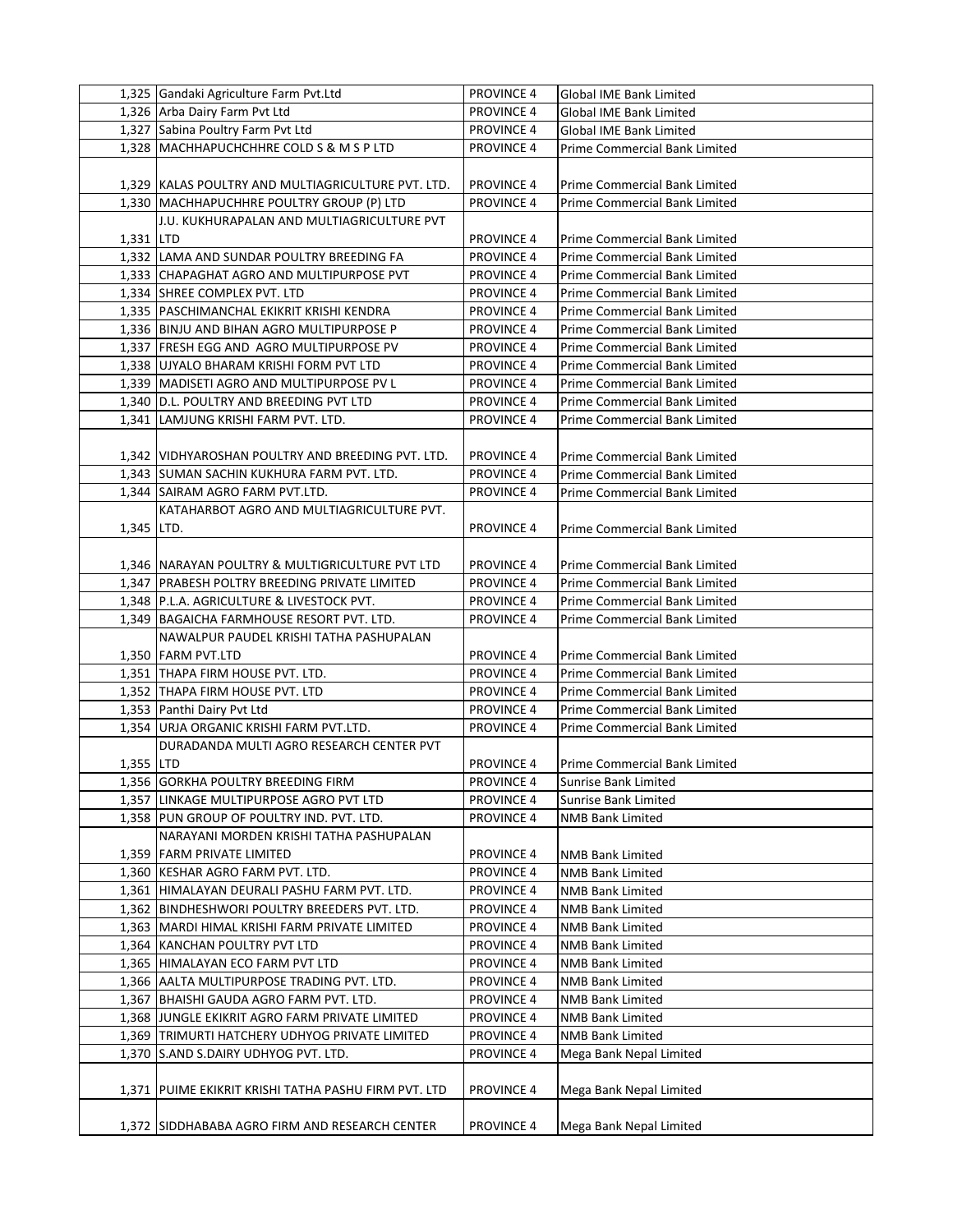|       | 1,373 SHREE YUGIN KRISHI FARM PVT LTD                | PROVINCE 4        | Civil Bank Limited                  |
|-------|------------------------------------------------------|-------------------|-------------------------------------|
|       | 1,374   BEERSHEBA COLD STORES & POULTRY SUP          | <b>PROVINCE 4</b> | Civil Bank Limited                  |
|       | 1,375 BATAS AGRO PVT. LTD.                           | <b>PROVINCE 4</b> | Civil Bank Limited                  |
|       | 1,376 YONA KRISHI FARM                               | <b>PROVINCE 4</b> | Civil Bank Limited                  |
|       | 1,377 JUJJWAL POULTRY FARM PVT LTD                   | <b>PROVINCE 4</b> | Century Commercial Bank Limited     |
|       | 1.378 NAWALPUR POULTRY PVT.LTD                       | <b>PROVINCE 4</b> | Century Commercial Bank Limited     |
|       | 1,379   DEVCHULI INTEGRATED AGRICULTURE FAR          | <b>PROVINCE 4</b> | Century Commercial Bank Limited     |
|       | 1,380 LINKAGE KRISHI FARM PVT LTD                    | <b>PROVINCE 4</b> | Century Commercial Bank Limited     |
|       | 1,381 ARPANA HATCHERY AND AGRO FARM PVT. LTD.        | <b>PROVINCE 4</b> | Sanima Bank Limited                 |
|       | 1,382 B. BHANJA HATCHERY PVT LTD                     | <b>PROVINCE 4</b> | Sanima Bank Limited                 |
|       |                                                      |                   |                                     |
|       | 1,383 CHANDRAWATI POULTRY BREEDING FARM PVT. LTD.    | <b>PROVINCE 4</b> | Sanima Bank Limited                 |
|       | 1.384 DEURALI POULTRY AND BREEDING PVT LTD           | <b>PROVINCE 4</b> | Sanima Bank Limited                 |
|       | 1,385 JAYANTI SUPPLIERS PVT LTD                      | <b>PROVINCE 4</b> | Sanima Bank Limited                 |
|       | 1,386 LOKPRIYA KANCHAN COLD STORE & POU P            | <b>PROVINCE 4</b> | Sanima Bank Limited                 |
|       | 1,387   POKHARA TANAHUN MAHILA AGRO FARM             | <b>PROVINCE 4</b> | Sanima Bank Limited                 |
|       | 1,388 Chimley Orchards Pvt. Ltd                      | <b>PROVINCE 4</b> | Citizens Bank International Limited |
|       | 1,389 CHIMLEY ORCHARDS PVT.LTD.                      | <b>PROVINCE 4</b> | Citizens Bank International Limited |
|       | 1,390 GORKHALAND AGRICULTURE PVT.LTD.                | <b>PROVINCE 4</b> | Citizens Bank International Limited |
|       | 1.391 IDHORKHANI EKIKRIT KRISHI FARM TATHA           | <b>PROVINCE 4</b> | Shangrila Development Bank Limited  |
|       | 1,392   NAMUNA ORGANIC KRISHI T.P. B.F P.L           | <b>PROVINCE 4</b> | Muktinath Bikas Bank Limited        |
|       |                                                      |                   |                                     |
|       | 1,393   SANJIBANI ORGANIC BAHU. KR.TA.PA.FA. PVT LTD | <b>PROVINCE 4</b> | Muktinath Bikas Bank Limited        |
|       |                                                      |                   |                                     |
|       | 1,394 BRINDA AGRO RESORT & KRISHI FARM PVT. LTD.     | <b>PROVINCE 4</b> | Muktinath Bikas Bank Limited        |
|       | 1,395 Bona Fide Traders Pvt.Ltd                      | <b>PROVINCE 4</b> | Garima Bikas Bank Limited           |
|       | 1,396 BIGYA POULTRY FARM PVT.LTD                     | <b>PROVINCE 4</b> | Garima Bikas Bank Limited           |
|       | 1,397 SAUNEPANI AGRO FARM P.LTD                      | <b>PROVINCE 4</b> | Garima Bikas Bank Limited           |
|       | 1,398 Jaya Pragati Suppliers                         | <b>PROVINCE 4</b> | Garima Bikas Bank Limited           |
|       | 1,399 LAMSAL AKIKRIT AGRO FARMING AND RES            | <b>PROVINCE 4</b> | Garima Bikas Bank Limited           |
|       | 1,400 KANTAR AGRO & MULTIPURPOSE PVT.LTD             | <b>PROVINCE 4</b> | Kamana Sewa Bikash Bank Limited     |
|       | 1,401 HAMRO KRISHI FIRM                              | <b>PROVINCE 4</b> | Kamana Sewa Bikash Bank Limited     |
|       | 1,402   TULASI KUNJA ECO AND WILD VILLAGE P          | <b>PROVINCE 4</b> | Kamana Sewa Bikash Bank Limited     |
|       | 1,403 KUSUM & SITARAM PASUPANCHI TATHA KR            | <b>PROVINCE 4</b> | Kamana Sewa Bikash Bank Limited     |
|       | 1,404 GARHUN KALAIKA AGRO PV LTD                     | <b>PROVINCE 4</b> | Kamana Sewa Bikash Bank Limited     |
|       | 1,405 TINDOBATE DUGDHA DAIRY UDHYOG PV LT            | <b>PROVINCE 4</b> | Kamana Sewa Bikash Bank Limited     |
|       | 1,406 BASANTA NURSERY PVT. LTD.                      | <b>PROVINCE 4</b> | Kamana Sewa Bikash Bank Limited     |
|       | 1,407 SPINE SMIRTI MULTIPURPOSE AGRI FIRM            | <b>PROVINCE 4</b> | Jyoti Bikas Bank Limited            |
|       | 1,408 ALAINCHE LIVESTOCK AGRO PVT. LTD.              | PROVINCE 4        | Green Development Bank Limited      |
|       | 1,409   GAUNBESHI KRISHI KENDRA PVT.LTD.             | <b>PROVINCE 4</b> | Pokhara Finance Limited             |
|       | 1,410 RESHAM AGRO INDUSTRIES PVT.LTD.                | <b>PROVINCE 4</b> | Pokhara Finance Limited             |
|       | 1,411 BABAKO DHABA AGRO FARM                         | <b>PROVINCE 4</b> | Pokhara Finance Limited             |
|       | 1,412   SAGARMATHA POULTRY PVT .LTD                  | <b>PROVINCE 5</b> | Nepal Bank Limited                  |
|       | 1,413   MAHASHAKTI AGRO INDUSTRIES PVT.LTD           | <b>PROVINCE 5</b> | <b>Nepal Bank Limited</b>           |
| 1,414 | PAHARI KRISHI FARM PVT LTD                           | <b>PROVINCE 5</b> | Rastriya Banijya Bank               |
|       | 1,415   FARMER LINK AND COOPERATE AGRI. PVT          | <b>PROVINCE 5</b> | Rastriya Banijya Bank               |
|       | 1,416   MOUNT EVEREST AGRICULTURE COM.PVT.L          | <b>PROVINCE 5</b> | Rastriya Banijya Bank               |
| 1,417 | SIDDHABABA BREEDING FARM                             | <b>PROVINCE 5</b> | Rastriya Banijya Bank               |
| 1,418 | DK.COLD ROOM MEAT SUPPLIERS PVT.LTD                  | <b>PROVINCE 5</b> | Rastriya Banijya Bank               |
| 1,419 | SEKH AGRO INDUSTRIES PVT. LTD.                       | <b>PROVINCE 5</b> | Rastriya Banijya Bank               |
|       | 1,420   SAGARMATHA CHITWAN AGRO FARM                 | <b>PROVINCE 5</b> | Rastriya Banijya Bank               |
| 1,421 | RAPTI VALLEY POULTRY AND AG PL                       | <b>PROVINCE 5</b> | Rastriya Banijya Bank               |
| 1,422 | PALAU AGRICULTURE PVT.LTD.                           | <b>PROVINCE 5</b> | Rastriya Banijya Bank               |
| 1,423 | GORKHA HACHARY PVT LTD                               | <b>PROVINCE 5</b> | Rastriya Banijya Bank               |
| 1,424 | BADI MALIKA PASHUPALAN PVT. LTD                      | <b>PROVINCE 5</b> | Rastriya Banijya Bank               |
| 1,425 | BUDDHANAGAR AGRO FARM LTD.                           | <b>PROVINCE 5</b> | Nabil Bank Limited                  |
| 1,426 | BUTWAL KALI GANDAKI SUPPLIERS PVT.LTD.               | <b>PROVINCE 5</b> | Nabil Bank Limited                  |
| 1,427 | DOVAN HATCHERY FARM PVT. LTD.                        | <b>PROVINCE 5</b> | Nabil Bank Limited                  |
|       |                                                      |                   |                                     |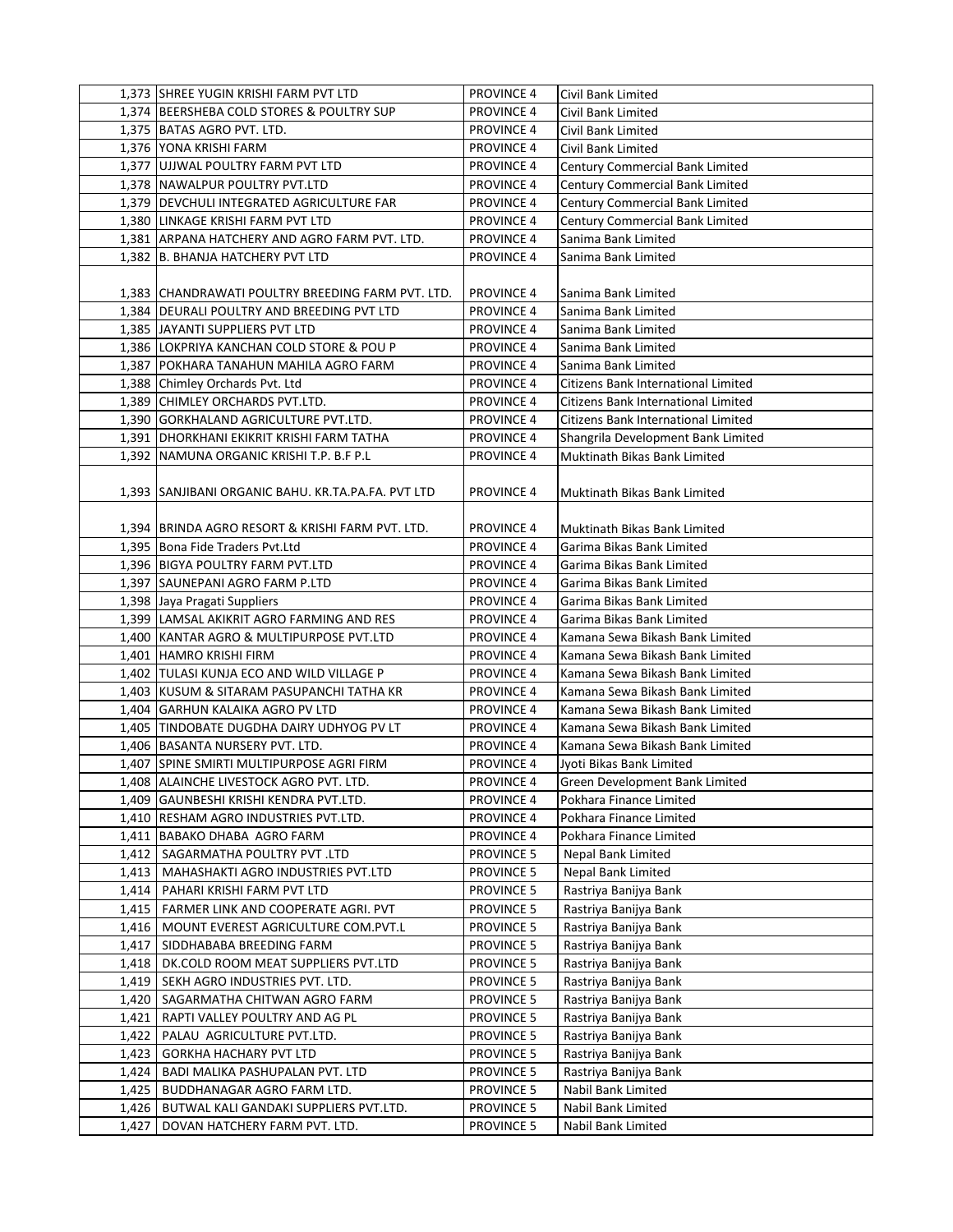|       | 1,428   HARDIK RICE MILL PVT. LTD.                                     | <b>PROVINCE 5</b> | Nabil Bank Limited                           |
|-------|------------------------------------------------------------------------|-------------------|----------------------------------------------|
| 1,429 | HY PO AGRO PVT.LTD                                                     | <b>PROVINCE 5</b> | <b>Nabil Bank Limited</b>                    |
|       |                                                                        |                   |                                              |
| 1,430 | KALI GANDAKI MATSYA TATHA PASHUPALAN FARM                              | <b>PROVINCE 5</b> | Nabil Bank Limited                           |
|       | NEPAL AGRO INPUTS MARKETING AND                                        |                   |                                              |
|       | 1,431 ENTREPRENEURSHIP SERVICE P LTD                                   | <b>PROVINCE 5</b> | <b>Nabil Bank Limited</b>                    |
|       | NEPAL AGROSEEDS AND INPUTS COMPANY PRIVATE                             |                   |                                              |
|       | 1,432 LIMITED                                                          | <b>PROVINCE 5</b> | Nabil Bank Limited                           |
|       | 1,433   OLI POULTRY BREEDING PVT.LTD                                   | <b>PROVINCE 5</b> | <b>Nabil Bank Limited</b>                    |
|       | 1,434   OM SHANTI RICE AND FLOUR MILL PVT. LTD                         | <b>PROVINCE 5</b> | Nabil Bank Limited                           |
| 1,435 | PASHUPATI AGRO FEED INDUSTRY                                           | <b>PROVINCE 5</b> | Nabil Bank Limited                           |
| 1,436 | RAPTI FEED INDUSTRIES PVT LTD                                          | <b>PROVINCE 5</b> | Nabil Bank Limited                           |
| 1,437 | SAURABH RICE AND OIL MILL PVT. LTD.                                    | <b>PROVINCE 5</b> | Nabil Bank Limited                           |
|       | 1,438   TILBARI VILLAGE AGRO FARM PVT LTD                              | <b>PROVINCE 5</b> | Nabil Bank Limited                           |
|       | UNITED INNOVATIVE AGRICULTURE AND LIVESTOCK                            |                   |                                              |
|       | 1,439 PVT LTD.                                                         | <b>PROVINCE 5</b> | Nabil Bank Limited                           |
| 1,440 | KAPILBASTU INTEGRATED AGRO FARM PVT LTD                                | <b>PROVINCE 5</b> | Nepal Investment Bank Limited                |
| 1,441 | <b>GREENCORE GROUP PVT LTD</b>                                         | <b>PROVINCE 5</b> | Nepal Investment Bank Limited                |
|       | KAKSHAPATI CHAMAL TATHA KHADHYANNA                                     |                   |                                              |
|       | 1,442 UDHYOG PRIVATE LIMITED                                           | <b>PROVINCE 5</b> | Standard Chartered Bank Nepal Limited        |
| 1,443 | SUNIL RICE MILLS PRIVATE LIMITED                                       | <b>PROVINCE 5</b> | <b>Standard Chartered Bank Nepal Limited</b> |
| 1,444 | ANNAPURNA AGRO BREEDING & RES.P.LTD                                    | <b>PROVINCE 5</b> | Himalayan Bank Limited                       |
| 1.445 | ANNAPURNA AGRO INDUSTRIES PVT.LTD                                      | <b>PROVINCE 5</b> | Himalayan Bank Limited                       |
| 1,446 | BOOSTER FEED INDUSTRIES PVT. LTD.                                      | <b>PROVINCE 5</b> | Himalayan Bank Limited                       |
| 1,447 | DAJU BHAI AGRO FARM PVT.LTD                                            | <b>PROVINCE 5</b> | Himalayan Bank Limited                       |
| 1,448 | ENVIPOWER ENERGY & FERTILIZER P. L.                                    | <b>PROVINCE 5</b> | Himalayan Bank Limited                       |
| 1,449 | KHAJURA AGRO PVT LTD                                                   | <b>PROVINCE 5</b> | Himalayan Bank Limited                       |
| 1,450 | NANDINI AGRO INDUSTRIES                                                | <b>PROVINCE 5</b> | Himalayan Bank Limited                       |
| 1,451 | PASCHIMANCHAL POULTRY PVT. LTD.                                        | <b>PROVINCE 5</b> | Himalayan Bank Limited                       |
| 1,452 | SHREE DAONNE FEEDS PVT. LTD.                                           | <b>PROVINCE 5</b> | Nepal SBI Bank Limited                       |
| 1,453 | LUMBINI SEED COMPANY PVT. LTD                                          | <b>PROVINCE 5</b> | Nepal SBI Bank Limited                       |
| 1,454 |                                                                        |                   | Nepal SBI Bank Limited                       |
| 1,455 | LUMBINI SEED COMPANY PVT. LTD(2%)<br>LUMBINI SEED COMPANY PVT. LTD(5%) | <b>PROVINCE 5</b> | Nepal SBI Bank Limited                       |
|       |                                                                        | <b>PROVINCE 5</b> |                                              |
|       |                                                                        |                   |                                              |
| 1,456 | RAPTI POULTRY BREEDING AND RESEARCH PVT. LTD.                          | <b>PROVINCE 5</b> | Nepal SBI Bank Limited                       |
| 1,457 | RAMANIA PALPA KRISHI FARM PVT LTD                                      | <b>PROVINCE 5</b> | Nepal SBI Bank Limited                       |
| 1,458 | NATURAL AGRICULTURE FARM                                               | <b>PROVINCE 5</b> | Nepal Bangaladesh Bank Limited               |
| 1,459 | SUPER QUALITY MEAT PROCESSING IND.P                                    | <b>PROVINCE 5</b> | Nepal Bangaladesh Bank Limited               |
|       | 1,460 SUPER QUALITY MEAT PROCESSING I.P.L                              | PROVINCE 5        | Nepal Bangaladesh Bank Limited               |
| 1,461 | ASIA AGRO & ANIMAL FARM PVT LTD                                        | <b>PROVINCE 5</b> | Nepal Bangaladesh Bank Limited               |
| 1,462 | MAHABALESHWOR DAIRY & BEV. I. .P.L                                     | <b>PROVINCE 5</b> | Nepal Bangaladesh Bank Limited               |
| 1,463 | SHUVARAMBHA AGRO FARM PVT LTD                                          | <b>PROVINCE 5</b> | Nepal Bangaladesh Bank Limited               |
| 1,464 | ANURAG FISHERIES AND HATCHERY FARM                                     | <b>PROVINCE 5</b> | Nepal Bangaladesh Bank Limited               |
| 1,465 | N P R FISH VILLAGE AND AGRO FARM PL                                    | <b>PROVINCE 5</b> | Nepal Bangaladesh Bank Limited               |
| 1,466 | ASHOKA ALOVERA AGROTECH AND HERBS P                                    | <b>PROVINCE 5</b> | Nepal Bangaladesh Bank Limited               |
| 1,467 | HUMA INTEGRATED LIVESTOCK FARM PVT.LTD.                                | <b>PROVINCE 5</b> | <b>Everest Bank Limited</b>                  |
| 1,468 | HAJI KIRANA AND HERBAL SUPPLIERS                                       | <b>PROVINCE 5</b> | <b>Everest Bank Limited</b>                  |
| 1,469 | NANDAN FEED PVT LTD                                                    | <b>PROVINCE 5</b> | <b>Everest Bank Limited</b>                  |
| 1,470 | JAY SHREE RADHA KRISHNA KHADYA UDHYOG                                  | <b>PROVINCE 5</b> | <b>Everest Bank Limited</b>                  |
| 1,471 | GANESHBABA AGRO SEED COMPANY LTD.                                      | <b>PROVINCE 5</b> | Bank of Kathmandu Limited                    |
|       |                                                                        |                   |                                              |
| 1,472 | TRISANA AND LUJINA KRISHI FARM PRIVATE LIMITED                         | <b>PROVINCE 5</b> | Bank of Kathmandu Limited                    |
| 1,473 | <b>B.J AGRICULTURE FARMING PVT LTD</b>                                 | <b>PROVINCE 5</b> | Bank of Kathmandu Limited                    |
| 1,474 | BIBIGYA KRISHI FARM PVT LTD                                            | <b>PROVINCE 5</b> | Bank of Kathmandu Limited                    |
| 1,475 | JAYAS SHUVA SAFAL AGRICULTURE PVT.LTD                                  | <b>PROVINCE 5</b> | Bank of Kathmandu Limited                    |
| 1,476 | SHANTI KHADYA UDHYOG PVT. LTD                                          | <b>PROVINCE 5</b> | Bank of Kathmandu Limited                    |
|       |                                                                        |                   |                                              |
| 1,477 | MAINAPOKHAR SIDDHARTHA RICE MILL PVT.LTD                               | <b>PROVINCE 5</b> | Bank of Kathmandu Limited                    |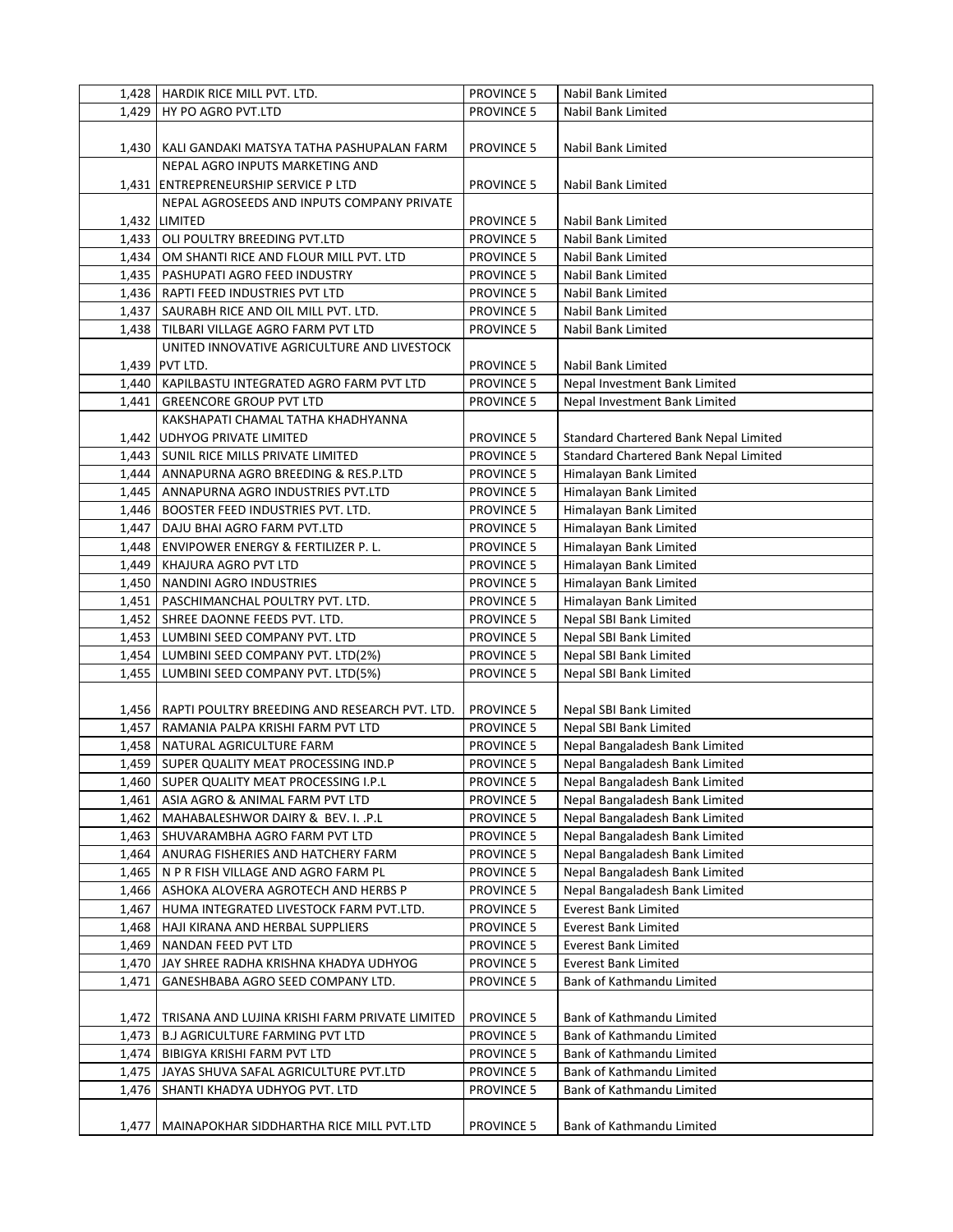| 1,478      | KRISHNA UMA RICE MILL PVT.LTD               | <b>PROVINCE 5</b> | Bank of Kathmandu Limited              |
|------------|---------------------------------------------|-------------------|----------------------------------------|
| 1,479      | DUNGAREE GARMENT PVT LTD                    | <b>PROVINCE 5</b> | Bank of Kathmandu Limited              |
| 1,480      | DAUNNE POULTRY BREEDING FARM P.L.           | <b>PROVINCE 5</b> | Nepal Credit and Commerce Bank Limited |
| 1,481      | JAY BHAWANI KRISHI TA PASU CO PVT L         | <b>PROVINCE 5</b> | Nepal Credit and Commerce Bank Limited |
| 1,482      | N.S.A.R.D AGRO FARM PVT LTD                 | <b>PROVINCE 5</b> | Nepal Credit and Commerce Bank Limited |
| 1,483      | PRAPTI AGRICULTURE PVT.LTD                  | <b>PROVINCE 5</b> | Nepal Credit and Commerce Bank Limited |
|            | SIDDHARTHA AGRICULTURAL PRODUCTION &        |                   |                                        |
|            | 1,484   RESEARCH CENTER PVT.LTD             | <b>PROVINCE 5</b> | NIC ASIA Bank Limited                  |
|            | 1,485   LUMBINI DANA UDHYOG                 | <b>PROVINCE 5</b> | NIC ASIA Bank Limited                  |
|            | 1,486   SHREENAGAR DAIRY MILK               | <b>PROVINCE 5</b> | NIC ASIA Bank Limited                  |
| 1,487      | BAGALE AGRO FARM PVT LTD                    | <b>PROVINCE 5</b> | NIC ASIA Bank Limited                  |
| 1,488      | UNNATI AGRO FIRM                            | <b>PROVINCE 5</b> | NIC ASIA Bank Limited                  |
| 1,489      | HYGIENE AGRO PRIVATE LIMITED                | <b>PROVINCE 5</b> | NIC ASIA Bank Limited                  |
| 1,490      | BANKE KRISHI FARM PRIVATE LIMITED           | <b>PROVINCE 5</b> | NIC ASIA Bank Limited                  |
| 1,491      | RAJ AGRO TRADE LINK PVT. LTD.               | <b>PROVINCE 5</b> | NIC ASIA Bank Limited                  |
|            |                                             |                   |                                        |
| 1,492      | NAWA DEEP POULTRY FIRM AND HATCHERY PVT.LTD | <b>PROVINCE 5</b> | NIC ASIA Bank Limited                  |
|            | LUMBINI UNIVERSAL MULTITRADE COMPANY        |                   |                                        |
|            | 1,493 PVT.LTD.                              | <b>PROVINCE 5</b> | NIC ASIA Bank Limited                  |
|            |                                             |                   |                                        |
|            | 1,494   MAMATA AGRO AND LIVESTOCK PVT.LTD   | <b>PROVINCE 5</b> | NIC ASIA Bank Limited                  |
|            | 1,495   MACHHAPUCHHRE AGRO PRODUCT PVT.LTD  | <b>PROVINCE 5</b> | NIC ASIA Bank Limited                  |
| 1,496      | SAHA GAIPALAN FARM PVT.LTD.                 | <b>PROVINCE 5</b> | NIC ASIA Bank Limited                  |
|            | SHREEKANTI INTEGRATED AGRICULTURE FARM PVT. |                   |                                        |
| 1,497 LTD. |                                             | <b>PROVINCE 5</b> | NIC ASIA Bank Limited                  |
| 1,498      | INTERNATIONAL AGRO BIU BIJAN PVT LTD        | <b>PROVINCE 5</b> | NIC ASIA Bank Limited                  |
| 1,499      | RAJU KRISHI FARM PVT. LTD.                  | <b>PROVINCE 5</b> | NIC ASIA Bank Limited                  |
| 1,500      | SIDDHARTHA AGRO & DAIRY PVT.LTD             | <b>PROVINCE 5</b> | NIC ASIA Bank Limited                  |
| 1,501      | JANAKI LAXMI GAI PALAN FARM PVT. LTD.       | <b>PROVINCE 5</b> | NIC ASIA Bank Limited                  |
|            | SWARGADWARI POULTRY BREEDING AND            |                   |                                        |
|            | 1,502 AGRICULTURE PVT. LTD.                 | PROVINCE 5        | NIC ASIA Bank Limited                  |
| 1,503      | DEURALI HATCHARY UDYOG PVT LTD              | <b>PROVINCE 5</b> | NIC ASIA Bank Limited                  |
| 1,504      | N.P.G. AGRO PVT.LTD.                        | <b>PROVINCE 5</b> | NIC ASIA Bank Limited                  |
| 1,505      | JANAKI EKIKRIT AGRO FARM PVT LTD            | <b>PROVINCE 5</b> | NIC ASIA Bank Limited                  |
| 1,506      | G.C. DANA UDHYOG PVT. LTD.                  | <b>PROVINCE 5</b> | NIC ASIA Bank Limited                  |
| 1,507      | BASNET CORPORATION PVT LTD                  | <b>PROVINCE 5</b> | NIC ASIA Bank Limited                  |
|            | KAMDHENU CATTLE BREEDING AND RESEARCH       |                   |                                        |
|            | 1,508 CENTER PVT.LTD.                       | <b>PROVINCE 5</b> | NIC ASIA Bank Limited                  |
|            | 1,509   TILOTTAMA NURSERY PRIVATE LIMITED   | <b>PROVINCE 5</b> | NIC ASIA Bank Limited                  |
|            | 1,510   LUMBINI DAIRY MILK PVT LTD          | <b>PROVINCE 5</b> | NIC ASIA Bank Limited                  |
| 1,511      | BASISTA DAIRY UDHYOG PRIVATE LIMITED        | <b>PROVINCE 5</b> | NIC ASIA Bank Limited                  |
|            |                                             |                   |                                        |
| 1,512      | HIMALI POULTRY DEVELOPMENT COMPANY PVT LTD  | <b>PROVINCE 5</b> | NIC ASIA Bank Limited                  |
| 1,513      | ARYAL POULTRY FARM                          | <b>PROVINCE 5</b> | NIC ASIA Bank Limited                  |
| 1,514      | YOUTH MULTI AGRICULTURE PVT.LTD             | PROVINCE 5        | NIC ASIA Bank Limited                  |
|            |                                             |                   |                                        |
| 1,515      | DARLAM MAHAKALI AGRO FARM PRIVATE LIMITED   | <b>PROVINCE 5</b> | NIC ASIA Bank Limited                  |
| 1,516      | SAJHA GAI TATHA BHAISI FARM PVT.LTD.        | <b>PROVINCE 5</b> | NIC ASIA Bank Limited                  |
| 1,517      | APEX POULTRY PVT LTD                        | <b>PROVINCE 5</b> | NIC ASIA Bank Limited                  |
|            |                                             |                   |                                        |
| 1,518      | M.K. AGRICULTURAL TOURISM PRIVATE LIMITED   | <b>PROVINCE 5</b> | NIC ASIA Bank Limited                  |
|            | PRABHUNATH AGRI PRODUCTION AND SERVICE      |                   |                                        |
|            | 1,519 CENTER PVT LTD                        |                   |                                        |
|            |                                             | <b>PROVINCE 5</b> | NIC ASIA Bank Limited                  |
|            | 1,520 GLOBAL DAIRY PVT LTD                  | <b>PROVINCE 5</b> | NIC ASIA Bank Limited                  |
|            | YADUVANSHI PASHUPALAN TATHA KRISHI FARM     |                   |                                        |
|            | 1,521 PVT.LTD                               | <b>PROVINCE 5</b> | NIC ASIA Bank Limited                  |
|            |                                             |                   |                                        |
| 1,522      | ARAMBHA AGRO RESEARCH AND PRODUCT PVT.LTD   | <b>PROVINCE 5</b> | NIC ASIA Bank Limited                  |
| 1,523      | NIDHI KRISHI FIRM PVT LTD                   | PROVINCE 5        | NIC ASIA Bank Limited                  |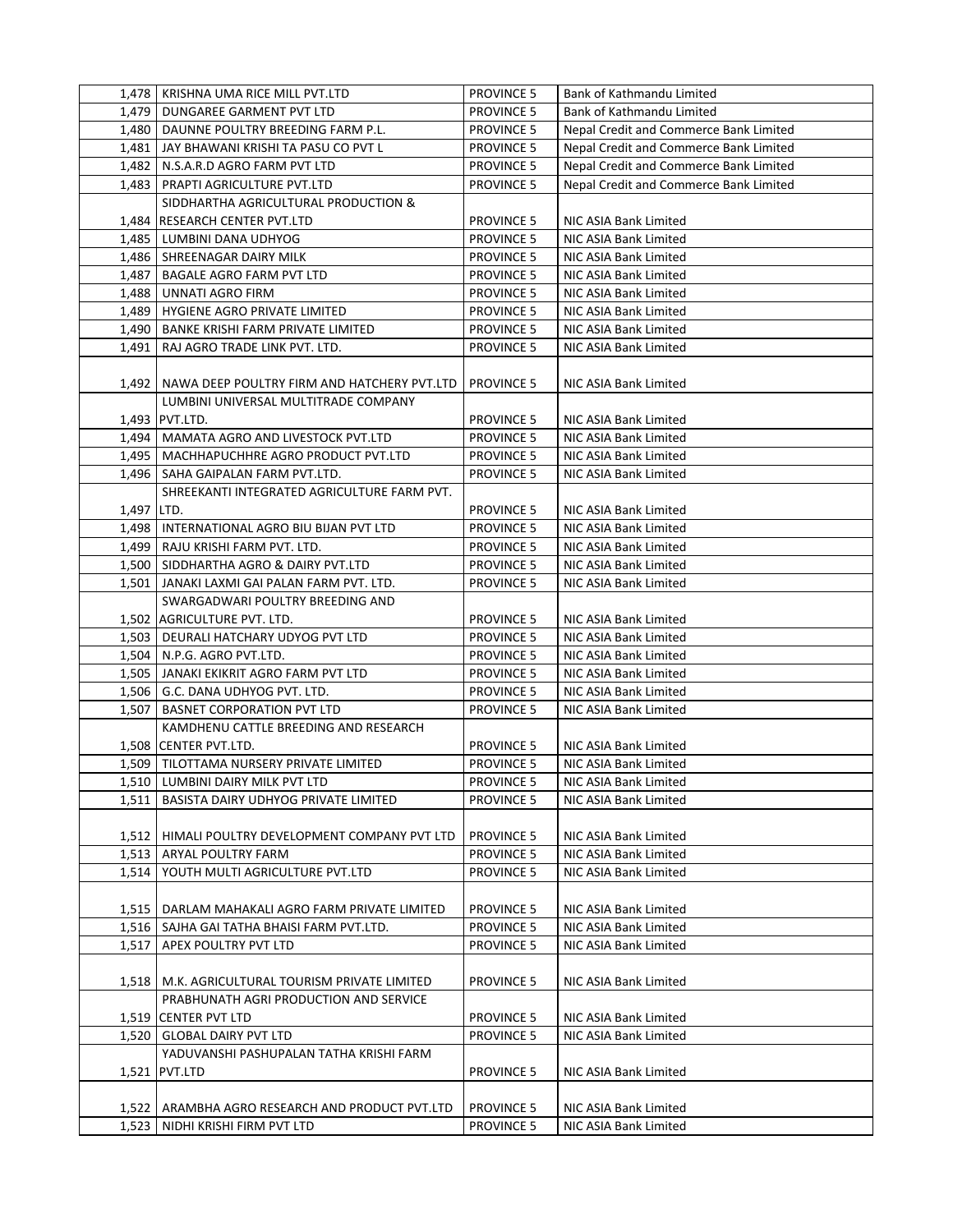|                | <b>GHIMIRE GAI TATHA BHAISIPALAN</b>                          | <b>PROVINCE 5</b>               | NIC ASIA Bank Limited                              |  |  |  |  |
|----------------|---------------------------------------------------------------|---------------------------------|----------------------------------------------------|--|--|--|--|
| 1,524<br>1,525 | PABITRA AGROVET PRODUCTION PVT LTD                            | <b>PROVINCE 5</b>               | NIC ASIA Bank Limited                              |  |  |  |  |
|                |                                                               |                                 |                                                    |  |  |  |  |
|                | 1,526   CHALISE AGRO FARM PVT.LTD.                            | <b>PROVINCE 5</b>               | NIC ASIA Bank Limited                              |  |  |  |  |
| 1,527          | SUNMOON KRISHI FARM PVT LTD                                   | <b>PROVINCE 5</b>               | NIC ASIA Bank Limited                              |  |  |  |  |
| 1,528          | HAJARE KRISHI FIRM PVT LTD                                    | <b>PROVINCE 5</b>               | NIC ASIA Bank Limited                              |  |  |  |  |
| 1,529          | RED CHILLY AGRO FARM PVT. LTD.                                | <b>PROVINCE 5</b>               | NIC ASIA Bank Limited                              |  |  |  |  |
| 1,530          | N G AGRO INDUSTRIES PVT LTD                                   | <b>PROVINCE 5</b>               | NIC ASIA Bank Limited                              |  |  |  |  |
| 1,531          | AMUL DAIRY & BEVERAGE NEPAL PVT LTD                           | <b>PROVINCE 5</b>               | Machhapuchhre Bank Limited                         |  |  |  |  |
| 1,532          | SHAH BROTHERS MULTIPURPOSE PVT. LTD.                          | <b>PROVINCE 5</b>               | Kumari Bank Limited                                |  |  |  |  |
|                | PAWAN BAHUUDDESHIYA KRISHI TATHA                              |                                 |                                                    |  |  |  |  |
|                | 1,533   PASHUPANCHI FARM                                      | <b>PROVINCE 5</b>               | Kumari Bank Limited                                |  |  |  |  |
| 1,534          | SIDDHARTHA BHUMI PVT LTD                                      | <b>PROVINCE 5</b>               | Kumari Bank Limited                                |  |  |  |  |
| 1,535          | ROHINI MULTI AGRO COMPANY PVT.LTD                             | <b>PROVINCE 5</b>               | Laxmi Bank Limited                                 |  |  |  |  |
| 1,536          | KASISH MULTIPURPOSE CO PVT LTD                                | <b>PROVINCE 5</b>               | Siddhartha Bank Limited                            |  |  |  |  |
| 1,537          | KISHAN POULTRY & HATCHERY PVT.LTD.                            | <b>PROVINCE 5</b>               | Siddhartha Bank Limited                            |  |  |  |  |
| 1,538          | SUPADEURALI MULTI AGRO FARM P.LTD.                            | <b>PROVINCE 5</b>               | Siddhartha Bank Limited                            |  |  |  |  |
| 1,539          | MAKALU AGGREGATE AGRO PVT. LTD.                               | <b>PROVINCE 5</b>               | Siddhartha Bank Limited                            |  |  |  |  |
| 1,540          | ORGANIC KARNALI PVT LTD                                       | <b>PROVINCE 5</b>               | Siddhartha Bank Limited                            |  |  |  |  |
| 1,541          | VALLEY AGRO FARM PVT LTD                                      | <b>PROVINCE 5</b>               | Siddhartha Bank Limited                            |  |  |  |  |
| 1,542          | KAPTAN KRISHI PHARMA PVT LTD                                  | <b>PROVINCE 5</b>               | Siddhartha Bank Limited                            |  |  |  |  |
| 1,543          | SIDRA INTERNATIONAL PVT. LTD.                                 | <b>PROVINCE 5</b>               | Siddhartha Bank Limited                            |  |  |  |  |
| 1,544          | THUM DINGLA AGRO FORESTRY PVT LTD                             | <b>PROVINCE 5</b>               | Siddhartha Bank Limited                            |  |  |  |  |
| 1,545          | YUMMY FOODS PVT.LTD                                           | <b>PROVINCE 5</b>               | Siddhartha Bank Limited                            |  |  |  |  |
|                |                                                               | <b>PROVINCE 5</b>               |                                                    |  |  |  |  |
| 1,546          | NAGINI AGRO AND RESEARCH CENTER PL                            |                                 | Siddhartha Bank Limited                            |  |  |  |  |
| 1,547          | ANAND FOODS AND AGRO IND PVT LTD                              | <b>PROVINCE 5</b>               | Siddhartha Bank Limited                            |  |  |  |  |
|                |                                                               |                                 |                                                    |  |  |  |  |
| 1,548          | ROHINI MACHHA TATHA EKIKRIT KIRSHI FARM PRA.LI.               | <b>PROVINCE 5</b>               | Agriculture Development Bank                       |  |  |  |  |
|                |                                                               |                                 |                                                    |  |  |  |  |
| 1,549          | SHREE DEVDAHA POULTRY BREEDERS AND HATCHER                    | <b>PROVINCE 5</b>               | Agriculture Development Bank                       |  |  |  |  |
| 1,550          | ROYAL AGRICULTURE AND FOOD PVT.LTD                            | <b>PROVINCE 5</b>               | Agriculture Development Bank                       |  |  |  |  |
|                | KARKI PASHUPANCHI TATHA KRISHI PVT.LTD                        |                                 |                                                    |  |  |  |  |
| 1,551          |                                                               | <b>PROVINCE 5</b>               | Agriculture Development Bank                       |  |  |  |  |
| 1,552          | <b>GAULE HETCHERY PVT.LID.</b>                                | <b>PROVINCE 5</b>               | Agriculture Development Bank                       |  |  |  |  |
| 1,553          | S.K.GOAT FIRM PVT LTD                                         | <b>PROVINCE 5</b>               | Agriculture Development Bank                       |  |  |  |  |
| 1,554          | SHANTI MATSYA HATCHERY RESEARCH PVT.LTD                       | <b>PROVINCE 5</b>               | Agriculture Development Bank                       |  |  |  |  |
| 1,555          | MODERN INTEGRATED AGRO FARM PVT.LTD                           | <b>PROVINCE 5</b>               | Agriculture Development Bank                       |  |  |  |  |
|                | 1,556   SANTI UNNAT PASHU TATHA MACHHA FARM                   | <b>PROVINCE 5</b>               | Agriculture Development Bank                       |  |  |  |  |
| 1,557          | SHREERAM JANAKI GAUSALA FARM PVT.LTD.                         | <b>PROVINCE 5</b>               | Agriculture Development Bank                       |  |  |  |  |
| 1,558          | KALIKA SEED COMPANY PVT LTD                                   | <b>PROVINCE 5</b>               | Agriculture Development Bank                       |  |  |  |  |
|                | 1,559 UNIVERSAL SEED COMPANY                                  | PROVINCE 5                      | Agriculture Development Bank                       |  |  |  |  |
| 1,560          | BHIM POULTRY AND AGRO PVT                                     | <b>PROVINCE 5</b>               | Agriculture Development Bank                       |  |  |  |  |
|                |                                                               |                                 |                                                    |  |  |  |  |
| 1,561          | JAY MAA JAGADAMBA BHELI UDHYOG PVT. LTD.                      | PROVINCE 5                      | Agriculture Development Bank                       |  |  |  |  |
| 1,562          | HIMAL SEED COMPANY PVT. LTD.                                  | PROVINCE 5                      | Agriculture Development Bank                       |  |  |  |  |
| 1,563          |                                                               | PROVINCE 5                      | Agriculture Development Bank                       |  |  |  |  |
|                | PANDEY BAKHRA FIRM AND AGRO PVT. LTD                          |                                 |                                                    |  |  |  |  |
|                | MANAKAMANA FISH VILLAGE AND AGRO FARM PVT                     |                                 |                                                    |  |  |  |  |
| 1,564          | <b>LTD</b>                                                    | <b>PROVINCE 5</b>               | Agriculture Development Bank                       |  |  |  |  |
| 1,565          | SAGAR MATSYA TATHA PASHUPALAN PVT. LTD.                       | <b>PROVINCE 5</b>               | Agriculture Development Bank                       |  |  |  |  |
| 1,566          | SUN AND STAR AGRO COMPANY PVT LTD                             | PROVINCE 5                      | Agriculture Development Bank                       |  |  |  |  |
| 1,567          | UMADEVI PASHU BIKAS FARM PVT LTD                              | <b>PROVINCE 5</b>               | Agriculture Development Bank                       |  |  |  |  |
| 1,568          | MUSKAN SEED COMPANY PVT. LTD                                  | PROVINCE 5                      | Agriculture Development Bank                       |  |  |  |  |
| 1,569          | RUKUMELI KRISHI FIRM Pvt.Ltd                                  | PROVINCE 5                      | Agriculture Development Bank                       |  |  |  |  |
|                | NATIONAL VISION MULTI PURPOSE AGRO AND BIO                    |                                 |                                                    |  |  |  |  |
| 1,570          | <b>FIRM</b>                                                   | <b>PROVINCE 5</b>               | Agriculture Development Bank                       |  |  |  |  |
| 1,571          | Khajana Agro firm PVT.LTD.                                    | <b>PROVINCE 5</b>               | Agriculture Development Bank                       |  |  |  |  |
| 1,572          | Kisan Cold Store And Poultry Farm Pvt Ltd                     | PROVINCE 5                      | Global IME Bank Limited                            |  |  |  |  |
| 1,573          | Paicho Pasal Pvt Ltd                                          | <b>PROVINCE 5</b>               | Global IME Bank Limited                            |  |  |  |  |
| 1,574<br>1,575 | Ocean Fish Farm Pvt.Ltd<br>Rapti Herbal Wood And Food Pvt Ltd | <b>PROVINCE 5</b><br>PROVINCE 5 | Global IME Bank Limited<br>Global IME Bank Limited |  |  |  |  |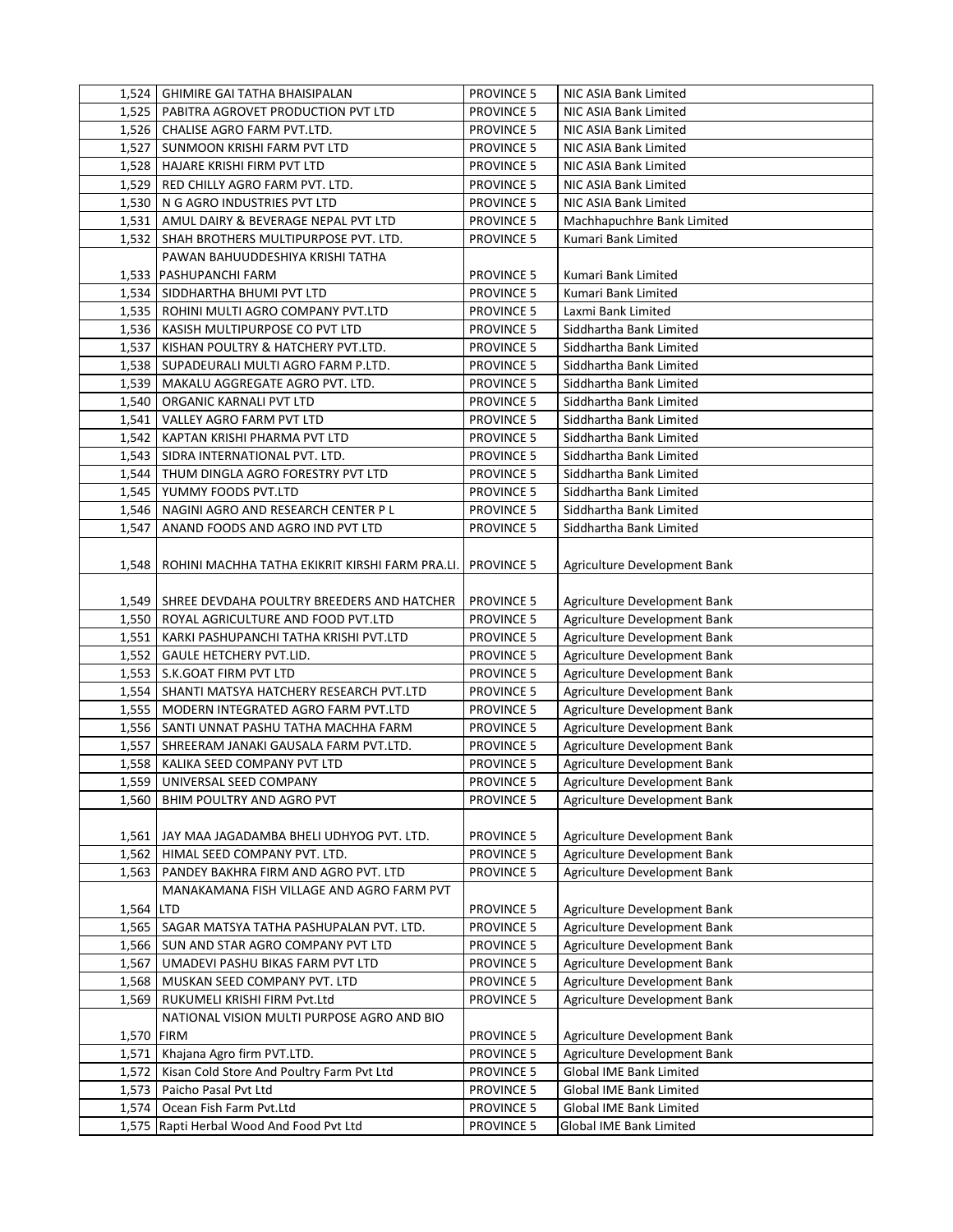| 1,576 Jayashree Chiura And Bhuja Udhyog              | <b>PROVINCE 5</b> | Global IME Bank Limited              |
|------------------------------------------------------|-------------------|--------------------------------------|
| 1,577 Lumbini Agriculture Private Limited            | <b>PROVINCE 5</b> | <b>Global IME Bank Limited</b>       |
|                                                      |                   |                                      |
| 1,578 Mid Western Livestock And Poultry Farm Pvt.Ltd | <b>PROVINCE 5</b> | Global IME Bank Limited              |
| 1,579 Lumbini Multiple Agriculture & Resea           | <b>PROVINCE 5</b> | Global IME Bank Limited              |
| 1,580 Palahi Agro Farm Pvt. Ltd.                     | <b>PROVINCE 5</b> | <b>Global IME Bank Limited</b>       |
| 1,581 Palpa Organic Krishi Farm                      | <b>PROVINCE 5</b> | <b>Global IME Bank Limited</b>       |
|                                                      |                   |                                      |
| 1,582 Lumbini Multiple Agriculture & Research Center | <b>PROVINCE 5</b> | Global IME Bank Limited              |
| 1,583 Kapilvastu Agrofeed Pvt. Ltd.                  | <b>PROVINCE 5</b> | <b>Global IME Bank Limited</b>       |
| 1,584 LAXMI EKIKRIT KRISHI FIRM                      | <b>PROVINCE 5</b> | Prime Commercial Bank Limited        |
| 1,585 RADHE KRISHNA GAI BHAISI FIRM PVT.             | <b>PROVINCE 5</b> | Prime Commercial Bank Limited        |
| 1,586 MAINAIYA KRISHI FARM PVT. LTD.                 | <b>PROVINCE 5</b> | Prime Commercial Bank Limited        |
| 1,587 ADITYA EKIKRIT KRISHI FARM                     | <b>PROVINCE 5</b> | Prime Commercial Bank Limited        |
| 1,588 ADITYA EKIKRIT KRISHI FARM PVT.LTD.            | <b>PROVINCE 5</b> | Prime Commercial Bank Limited        |
| 1,589 SIYARI MATSYA TATHA KRISHI FIRM                | <b>PROVINCE 5</b> | Prime Commercial Bank Limited        |
| 1,590 TRIMURTI MULTI AGRO COMPANY PVT LTD            | <b>PROVINCE 5</b> | Prime Commercial Bank Limited        |
| 1.591 HIRA FISHERIES AND AGRO FARM PVT. LTD.         | <b>PROVINCE 5</b> | Prime Commercial Bank Limited        |
|                                                      |                   |                                      |
| 1,592 SHYAM MACHA TATHA PASHUPALAN FARM PVT. LTD.    | <b>PROVINCE 5</b> | Prime Commercial Bank Limited        |
| 1,593   M.K. PIG FARM PVT.LTD.                       | <b>PROVINCE 5</b> | Prime Commercial Bank Limited        |
| 1,594 GLOBAL AGRITECH NEPAL PVT. LTD.                | <b>PROVINCE 5</b> | Prime Commercial Bank Limited        |
| 1,595 GUTHICHAUR AGRO FARM PVT. LTD.                 | <b>PROVINCE 5</b> | <b>Prime Commercial Bank Limited</b> |
| 1,596 KAILASH COLD STORAGE & AGRO PVT. L.            | <b>PROVINCE 5</b> | Prime Commercial Bank Limited        |
| 1,597 ANJU AGRO PVT.LTD                              |                   | Prime Commercial Bank Limited        |
| 1,598 BUDDHA SEED COMPANY PVT LTD                    | <b>PROVINCE 5</b> | Sunrise Bank Limited                 |
| 1,599 UNITED AGRO RESEARCH PVT LTD                   | <b>PROVINCE 5</b> | Sunrise Bank Limited                 |
| 1,600 SIDDHARTHA EKIKRIT AGRO PVT LTD                | <b>PROVINCE 5</b> | Sunrise Bank Limited                 |
| 1,601 PRADIP MASU PACKAGING CENTER PVT LTD           | <b>PROVINCE 5</b> | <b>NMB Bank Limited</b>              |
| NAWA DURGA PASHUPALANDUGDHA UTPADAN                  |                   |                                      |
| 1,602   TATHA KRISHI FIRM PVT LTD                    | <b>PROVINCE 5</b> | <b>NMB Bank Limited</b>              |
| 1,603 S.K.KHANAL AGRO COMPANY PVT.LTD                | <b>PROVINCE 5</b> | <b>NMB Bank Limited</b>              |
| 1,604 SWARGADWARI BEE CONCERN PVT LTD                | <b>PROVINCE 5</b> | <b>NMB Bank Limited</b>              |
| 1,605 MAHAKALI GARMENTS                              | <b>PROVINCE 5</b> | <b>NMB Bank Limited</b>              |
| 1,606 B.G. AGRICULTURE PVT. LTD.                     | <b>PROVINCE 5</b> | Mega Bank Nepal Limited              |
| 1,607 SHIVASHAKTI BEE CONCERN                        | <b>PROVINCE 5</b> | Mega Bank Nepal Limited              |
| 1,608 RADHE RADHE AGRO CONCERN PVT.LTD.              | <b>PROVINCE 5</b> | Mega Bank Nepal Limited              |
| 1,609 NATURE TARAI PVT LTD                           | <b>PROVINCE 5</b> | Mega Bank Nepal Limited              |
|                                                      |                   |                                      |
| 1,610   MALIKA BAHUUDESIYA AGRICULTURE FARM PVT LTD  | <b>PROVINCE 5</b> | Mega Bank Nepal Limited              |
| BARAULIYA PASHUPANKSHI MATSYA KRISHI FARM            |                   |                                      |
| 1,611   PVT.LTD.                                     | <b>PROVINCE 5</b> | Mega Bank Nepal Limited              |
| TARAPATI AKIKRIT KRISHI TATHA PASHUPANCHI            |                   |                                      |
| 1,612   FARM PL                                      | <b>PROVINCE 5</b> | Mega Bank Nepal Limited              |
| 1,613 TINAU AGRO AND BREEDING FARM PVT LT            | <b>PROVINCE 5</b> | Civil Bank Limited                   |
| 1,614 SHUBHA SRI DOBHAN HATCHERY FARM PL             | <b>PROVINCE 5</b> | Civil Bank Limited                   |
| 1,615 SHAKTI METAL TATHA KRISHI AUJAR UD             | <b>PROVINCE 5</b> | Civil Bank Limited                   |
| 1,616 BASANTAPUR EKIKRIT KRISHI FARM P.L             | <b>PROVINCE 5</b> | Century Commercial Bank Limited      |
| 1,617   AANAND DANA UDHYOG PVT.ITD.                  | <b>PROVINCE 5</b> | Sanima Bank Limited                  |
| 1,618 GOKUL CHAMAL DAL MILL PVT. LTD                 | <b>PROVINCE 5</b> | Sanima Bank Limited                  |
| 1,619 K.S. NATURE PVT.LTD                            | <b>PROVINCE 5</b> | Sanima Bank Limited                  |
| 1,620 RAJESH KUMAR RICE MILL PVT.LTD.                | <b>PROVINCE 5</b> | Sanima Bank Limited                  |
| LALIGURAS AGRO FORESTRY TOURISM RESORT               |                   |                                      |
| 1,621 PVT.LTD.                                       | <b>PROVINCE 5</b> | Mahalaxmi Bikas Bank Limited         |
| 1,622 B.A. BAHUUDASHYA KRISHI FARM PVT.LT            | <b>PROVINCE 5</b> | Muktinath Bikas Bank Limited         |
| 1,623   DELWA ORGANIC KRISHI FARM PVT.LTD            | <b>PROVINCE 5</b> | Muktinath Bikas Bank Limited         |
| 1,624 BHAGYASHALI GAII VAISI FARM PVT. LTD.          | <b>PROVINCE 5</b> | Muktinath Bikas Bank Limited         |
| 1,625 NAWA DURGA AGRO AND RESEARCH CENTER            | <b>PROVINCE 5</b> | Garima Bikas Bank Limited            |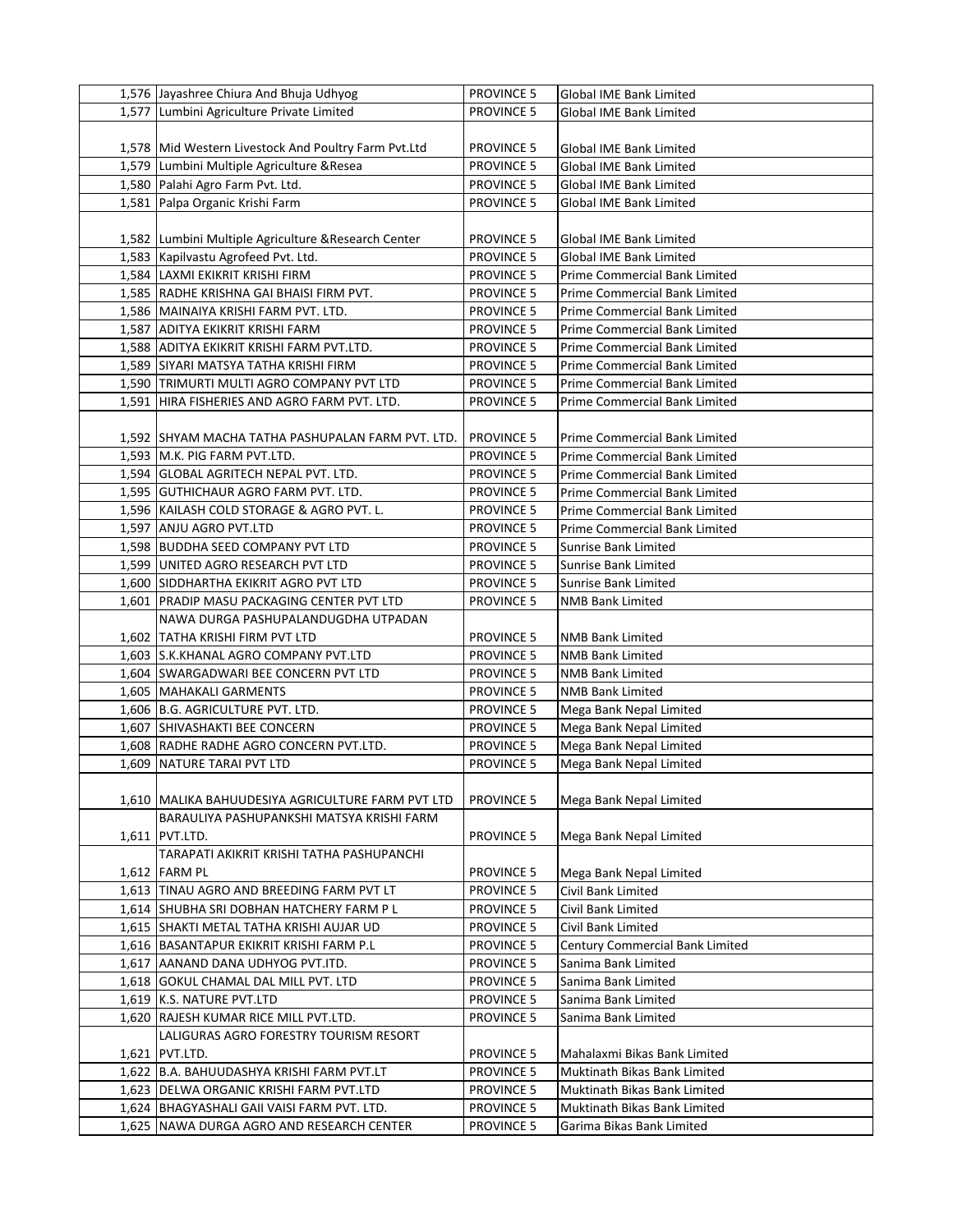|       | 1,626 J.K Aquaculrure Farm Pvt. Ltd.               | <b>PROVINCE 5</b>     | Garima Bikas Bank Limited              |
|-------|----------------------------------------------------|-----------------------|----------------------------------------|
|       | 1,627 PANAS WILD LIFE AGRO PVT.LTD                 | <b>PROVINCE 5</b>     | Jyoti Bikas Bank Limited               |
|       | 1,628 HIMALAYAN KRISHI T.P.UDH.PVT.LTD             | <b>PROVINCE 5</b>     | Shine Resunga Development Bank Limited |
|       | 1,629 TRISHAA NATURALS PVT. LTD                    | <b>PROVINCE 5</b>     | Shine Resunga Development Bank Limited |
|       |                                                    |                       |                                        |
|       | 1,630   DEURALI POULTRY FIRM AND HATCHERY PVT. LTD | <b>PROVINCE 5</b>     | Shine Resunga Development Bank Limited |
|       | 1,631 SANGAM HATCHERY & BREEDING FARM              | <b>PROVINCE 5</b>     | Shine Resunga Development Bank Limited |
|       | 1,632 TANDAN POULTRY BREEDING FRM PVT.LTD          | <b>PROVINCE 5</b>     | Shine Resunga Development Bank Limited |
|       | 1,633 RAMNAGAR AGRO FARM PVT.LTD                   | <b>PROVINCE 5</b>     | Shine Resunga Development Bank Limited |
|       | 1,634 HARIYO TARKARI PVT.LTD                       | PROVINCE 5            | Shine Resunga Development Bank Limited |
|       | 1,635 RAINBOW MATSYA TATHA KRISHI FARM PV          | <b>PROVINCE 5</b>     | Shine Resunga Development Bank Limited |
|       | 1,636 R.C.S. KRISHI FARM PVT.LTD.                  | <b>PROVINCE 5</b>     | Shine Resunga Development Bank Limited |
|       | 1,637 SHUVA SAMBRIDDHI UNIT.AG.F PVT.LTD.          | <b>PROVINCE 5</b>     | Shine Resunga Development Bank Limited |
|       | 1,638 BUDDHA AGRO AND FEED INDUSTRIES PVT.LTD.     | PROVINCE 5            | Shine Resunga Development Bank Limited |
|       | 1,639 B.P. AND SONS AGRI BUSINESS PVT LTD          | <b>PROVINCE 5</b>     | Shine Resunga Development Bank Limited |
|       |                                                    |                       |                                        |
|       | 1,640   TILOTTAMA KRISHI FARM & RESEARCH PV        | <b>PROVINCE 5</b>     | Shine Resunga Development Bank Limited |
|       | 1,641 GUPTA NURSERY P. LTD                         | <b>PROVINCE 5</b>     | Shine Resunga Development Bank Limited |
|       | 1,642   ROYAL HETCHARY PVT.LTD.                    | <b>PROVINCE 5</b>     | Shine Resunga Development Bank Limited |
|       | 1,643 BANGANGA AGRO INDUSTRIES PVT.LTD             | <b>PROVINCE 5</b>     | Shine Resunga Development Bank Limited |
|       | 1,644   RUPANDEHI AKIKRIT KRISHI FARM P.LTD        | <b>PROVINCE 5</b>     | Shine Resunga Development Bank Limited |
|       | 1,645   PHARSATIKAR AGRO AND RESEARCH CENTE        | <b>PROVINCE 5</b>     | Shine Resunga Development Bank Limited |
|       | 1,646   BAASGHARI PASHUPANCHI T.K.F.PVT.LTD        | <b>PROVINCE 5</b>     | Shine Resunga Development Bank Limited |
|       | 1,647 BAHUUDDESHIYA PRANGARIK KRISHI FIRM          | <b>PROVINCE 5</b>     | Shine Resunga Development Bank Limited |
|       | 1,648 NATIONAL LIVE STOCK AND FARMING              | <b>PROVINCE 5</b>     | <b>ICFC Finance Limited</b>            |
|       | 1,649 SAGARMATHA LIVESTOCK AND AGRO FARMI          | <b>PROVINCE 5</b>     | <b>ICFC Finance Limited</b>            |
|       | 1,650   SYANGJA AGRO AND RESEARCH CTR P L          | <b>PROVINCE 6</b>     | Siddhartha Bank Limited                |
|       | 1,651   KARNALI HATCHERY UDHYOG                    | <b>PROVINCE 6</b>     | Sunrise Bank Limited                   |
|       | 1,652 KARNALI HATCHARY UDHYOG PVT.LTD              | PROVINCE 6            | <b>Sunrise Bank Limited</b>            |
|       | 1,653 DEUTI HAYTCHARI PVT LTD                      | PROVINCE 6            | <b>NMB Bank Limited</b>                |
|       | 1,654 SURKHET DAIRY UDHYOG PVT LTD                 | PROVINCE 6            | Sanima Bank Limited                    |
|       |                                                    |                       |                                        |
| 1,655 | UGRATARA SHIT BHANDAR UDHYOG(Term Loan)            | <b>PROVINCE 7</b>     | Nepal Bank Limited                     |
| 1,656 | GHODAGHODI POULTRY PVT. LTD.                       | <b>PROVINCE 7</b>     | Rastriya Banijya Bank                  |
| 1,657 | GHODAGHODI SEED COMPANY PVT. LTD                   | PROVINCE 7            | <b>Nabil Bank Limited</b>              |
|       | SONA AND SONA KIRSHI TATHA PASHUPANKSHI            |                       |                                        |
|       | 1,658 BIKAS FARM PVT. LTD.                         | <b>PROVINCE 7</b>     | Nabil Bank Limited                     |
| 1,659 | UNIQUE SEED COMPANY PVT. LTD                       | PROVINCE <sub>7</sub> | <b>Nabil Bank Limited</b>              |
| 1,660 | <b>FARWEST POULTRY PVT.LTD</b>                     | PROVINCE 7            | Nepal Investment Bank Limited          |
|       | 1,661 GREAT WESTERN AGRO PVT.LTD.                  | PROVINCE 7            | Nepal Investment Bank Limited          |
| 1,662 | ROYAL FEED INDUSTRIES PVT.LTD                      | <b>PROVINCE 7</b>     | Nepal Investment Bank Limited          |
| 1,663 | SUDURPASCHIM FOOD INDUSTRIES PVT. LTD.             | <b>PROVINCE 7</b>     | Nepal Investment Bank Limited          |
| 1,664 | BADIMALIKA AGRO FARM PVT. LTD                      | <b>PROVINCE 7</b>     | Himalayan Bank Limited                 |
| 1,665 | DOLPHIN FEED INDUSTRY P. LTD                       | <b>PROVINCE 7</b>     | Himalayan Bank Limited                 |
|       | FARMHOUSE AGRO PRODUCT AND PROMOTION PVT           |                       |                                        |
| 1,666 | <b>LTD</b>                                         | <b>PROVINCE 7</b>     | Everest Bank Limited                   |
| 1,667 | NABIN PALLET DANA UDHYOG PVT. LTD.                 | PROVINCE <sub>7</sub> | <b>Everest Bank Limited</b>            |
|       |                                                    |                       |                                        |
| 1,668 | FULBARI FARM RANCH PVT. LTD                        | PROVINCE <sub>7</sub> | <b>Everest Bank Limited</b>            |
| 1,669 | SATWIK AGRO HERBAL DHANGADI PVT. LTD.              | PROVINCE <sub>7</sub> | Everest Bank Limited                   |
| 1,670 | P.D DAIRY UDHYOG PVT LTD                           | PROVINCE 7            | Bank of Kathmandu Limited              |
| 1,671 | NARAYANI MEAT PRODUCTS PVT LTD                     | <b>PROVINCE 7</b>     | Bank of Kathmandu Limited              |
| 1,672 | A.P.B AGRO FARM AND POULTRY PVT.LTD                | PROVINCE 7            | Nepal Credit and Commerce Bank Limited |
| 1,673 | KHAPTAD BRIDING POULTRY PVT.LTD                    | PROVINCE 7            | Nepal Credit and Commerce Bank Limited |
| 1,674 |                                                    |                       | Nepal Credit and Commerce Bank Limited |
|       | KALIKA AND MALIKA POULTRY FARM PVT.                | <b>PROVINCE 7</b>     |                                        |
| 1,675 | KRISHNA BAGWANI KERA FARM PVT LTD                  | <b>PROVINCE 7</b>     | NIC ASIA Bank Limited                  |
| 1,676 | HUATLAI POULTRY FARM PVT.LTD                       | <b>PROVINCE 7</b>     | Kumari Bank Limited                    |
| 1,677 | PANCHA SHAKTI SEED COMPANY PVT.LTD                 | PROVINCE <sub>7</sub> | Laxmi Bank Limited                     |
| 1,678 | NEPAL TARA SEED COMPANY PVT LTD                    | <b>PROVINCE 7</b>     | Siddhartha Bank Limited                |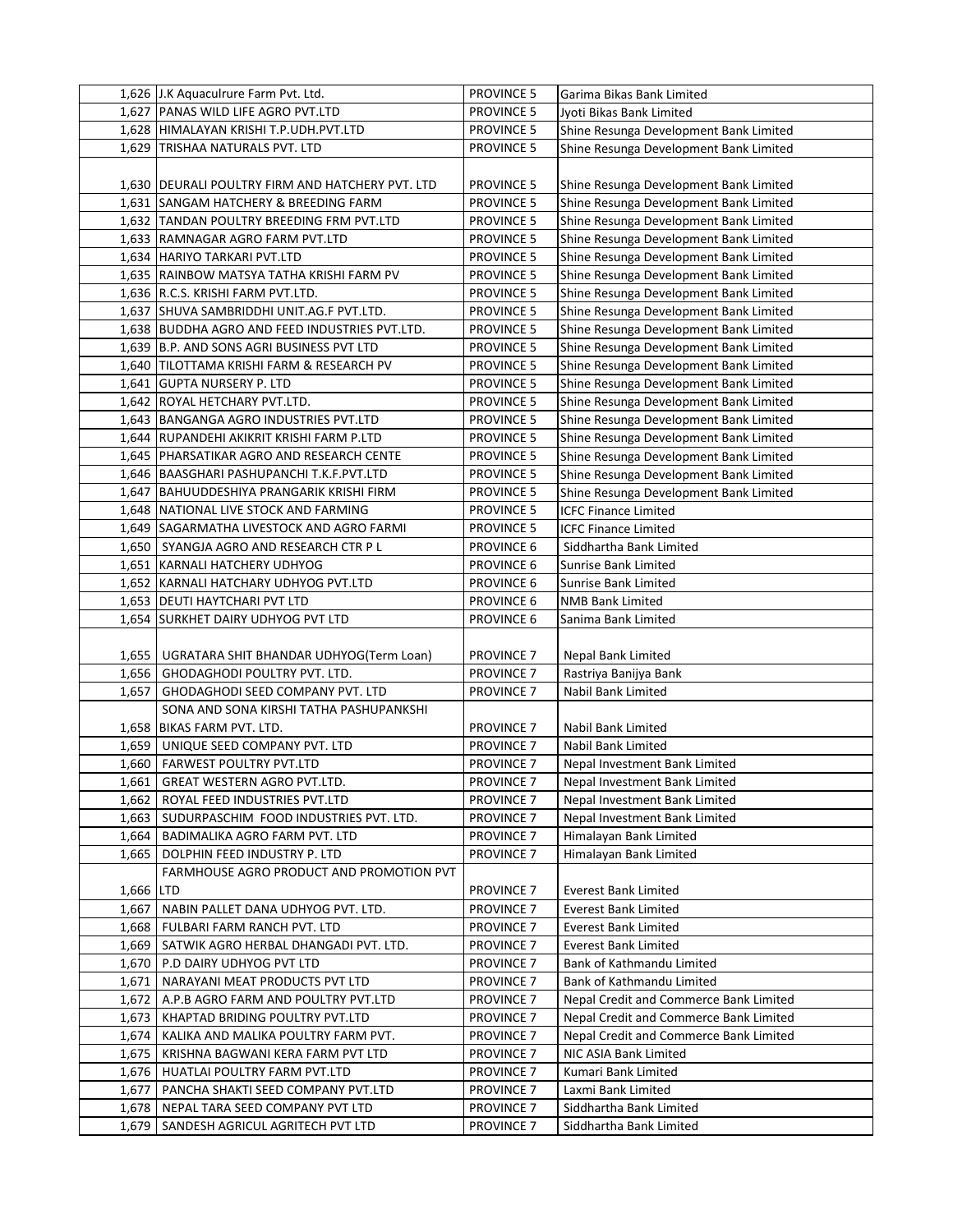| 1,680   M.D. AGRICUL AND LIVESTOCKS PVT LTD |                                                    | <b>PROVINCE 7</b>     | Siddhartha Bank Limited              |
|---------------------------------------------|----------------------------------------------------|-----------------------|--------------------------------------|
| 1,681                                       | VIVEK FEED INDUSTRIES PVT LTD                      | PROVINCE <sub>7</sub> | Siddhartha Bank Limited              |
|                                             | 1,682   KAILALI AGRO AND POULTRY FARM P L          | PROVINCE <sub>7</sub> | Siddhartha Bank Limited              |
|                                             | 1,683   THAKURBABA DANA UDHYOG PVT LTD             | PROVINCE <sub>7</sub> | Siddhartha Bank Limited              |
|                                             | 1,684   MAA PURNAGIRI POULTRY BREE FARM P L        | PROVINCE <sub>7</sub> | Siddhartha Bank Limited              |
|                                             | 1,685   QUALITY FEED & AGRO FARM PVT. LTD.         | PROVINCE <sub>7</sub> | Siddhartha Bank Limited              |
|                                             | 1,686   QUALITY FEED PROCESSING PVT. LTD.          | PROVINCE <sub>7</sub> | Siddhartha Bank Limited              |
| 1,687                                       | <b>QUALITY HATCHERY&amp;AGRI PVT LTD</b>           | PROVINCE <sub>7</sub> | Siddhartha Bank Limited              |
|                                             | 1,688   KALASH SEEDS COMPANY PVT.LTD.              | PROVINCE <sub>7</sub> | Agriculture Development Bank         |
|                                             | 1,689   Himali Agro Arganic Firm                   | PROVINCE <sub>7</sub> | Agriculture Development Bank         |
|                                             | 1,690 Western Poultry Breeding Farm Pvt.Ltd.       | PROVINCE <sub>7</sub> | Global IME Bank Limited              |
|                                             | 1,691 Parvati Agro Industries Pvt.Ltd              | PROVINCE <sub>7</sub> | <b>Global IME Bank Limited</b>       |
|                                             | 1,692 Sanjivani Herbs And Agro Pvt.Ltd.            | PROVINCE <sub>7</sub> | <b>Global IME Bank Limited</b>       |
|                                             | 1,693 Jay Ma Badimalika Krishi Farm                | PROVINCE <sub>7</sub> | <b>Global IME Bank Limited</b>       |
|                                             | 1,694 Panchashakti Poultry Pvt Ltd                 | PROVINCE <sub>7</sub> | Global IME Bank Limited              |
|                                             | 1,695 R.K. AGRO INDUSTRY PVT. LTD                  | PROVINCE <sub>7</sub> | Prime Commercial Bank Limited        |
|                                             | 1,696 DIRGHAU MACHHA PALAN                         | PROVINCE <sub>7</sub> | Prime Commercial Bank Limited        |
|                                             | 1,697 MAUSAMI MATSYA PALAN UDHYOG                  | <b>PROVINCE 7</b>     | Prime Commercial Bank Limited        |
|                                             | 1,698 JAGDAMBA AGRO FARM PVT.LTD                   | <b>PROVINCE 7</b>     | <b>Prime Commercial Bank Limited</b> |
|                                             | 1,699 FAPLA AGRICULTURE FARM PVT.LTD               | PROVINCE <sub>7</sub> | <b>Prime Commercial Bank Limited</b> |
|                                             | 1,700 DEV FARM HOUSE                               | <b>PROVINCE 7</b>     | Sunrise Bank Limited                 |
|                                             | 1,701 AMBIKA MACHHA PALAN FIRM                     | <b>PROVINCE 7</b>     | <b>Sunrise Bank Limited</b>          |
|                                             | API HIMALAYA AGRO & LIVESTOCK COMPANY PVT.         |                       |                                      |
| 1,702 LTD.                                  |                                                    | PROVINCE <sub>7</sub> | <b>NMB Bank Limited</b>              |
|                                             | 1,703 JJAY KRISHNA KRISHI FARM PRIVATE LIMITED     | <b>PROVINCE 7</b>     | <b>NMB Bank Limited</b>              |
|                                             | 1,704 HARI KRISHI FORM PVT. LTD                    | PROVINCE <sub>7</sub> | <b>NMB Bank Limited</b>              |
|                                             | 1,705 SHREE DIVYA MULTI AGRO FIRM PVT.LTD          | PROVINCE <sub>7</sub> | <b>NMB Bank Limited</b>              |
|                                             | 1,706 BRAHMA AAURBEDIK UDHYOG                      | <b>PROVINCE 7</b>     | <b>NMB Bank Limited</b>              |
|                                             | 1,707 R.B. POULTRY BREEDING FARM PVT. LTD.         | <b>PROVINCE 7</b>     | Mega Bank Nepal Limited              |
|                                             | 1,708 SUNAULO KRISHI TATHA PARYATAN UDHOG P L      | <b>PROVINCE 7</b>     | Mega Bank Nepal Limited              |
|                                             |                                                    |                       |                                      |
|                                             | 1,709 KUSHMI EKIKRIT KRISHI TATHA POULTRY PVT.LTD. | PROVINCE 7            | Sanima Bank Limited                  |
|                                             | 1,710 PARTIBHA AGRO INDUSTRIES PVT.LTD.            | <b>PROVINCE 7</b>     | Sanima Bank Limited                  |
|                                             | 1,711 RUBUS AGRO PVT. LTD                          | PROVINCE <sub>7</sub> | Sanima Bank Limited                  |
|                                             | 1,712 KEMAN BYABASAIK GAI FARM PRIVATE LIMITED     | <b>PROVINCE 7</b>     | Mahalaxmi Bikas Bank Limited         |
|                                             | 1,713 R.B. AGRO FARM PVT .LTD                      | PROVINCE <sub>7</sub> | Muktinath Bikas Bank Limited         |
|                                             | 1,714 CHANDAS GOAT & AGRI. FARM PVT. LTD.          | <b>PROVINCE 7</b>     | Jyoti Bikas Bank Limited             |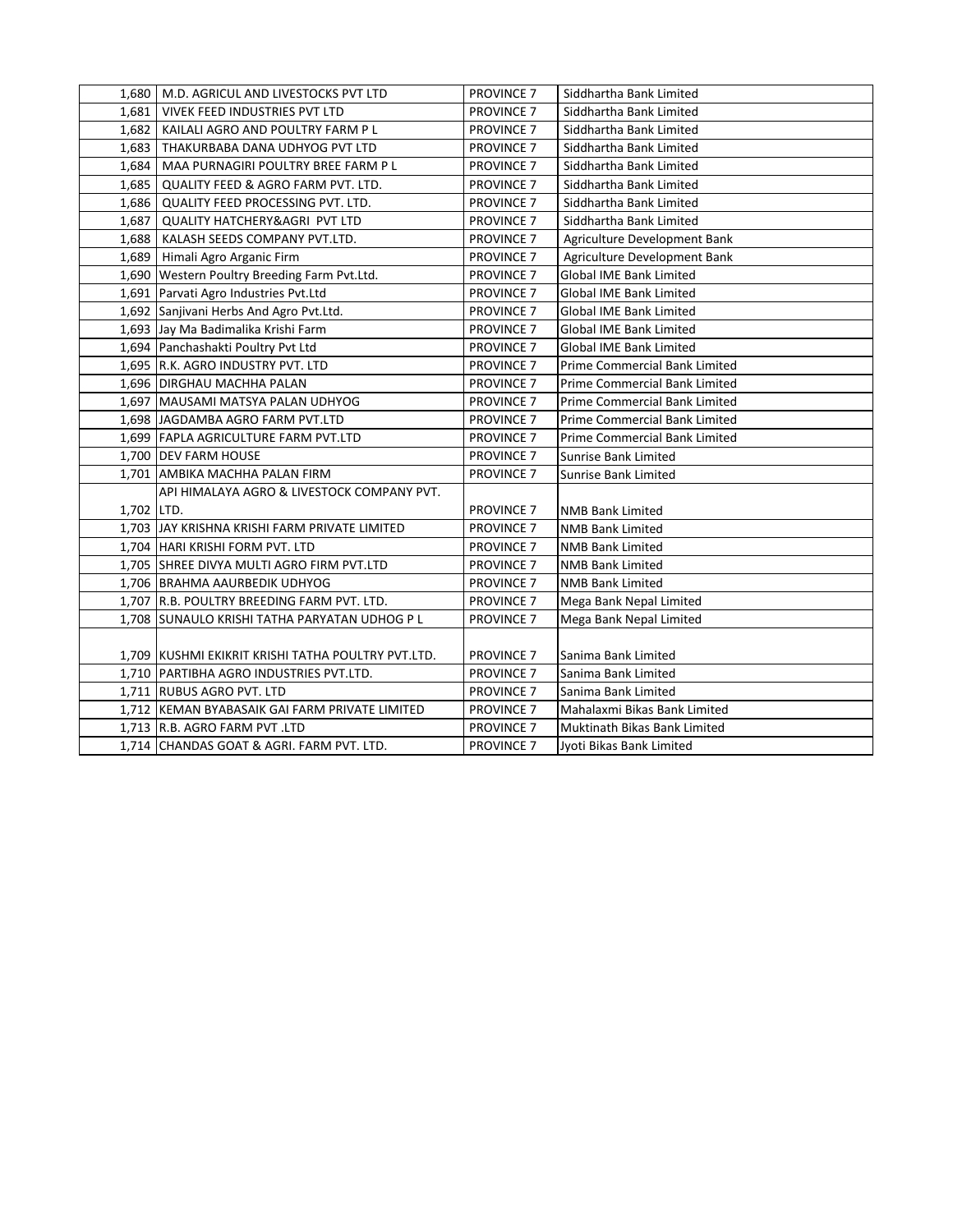

## नपाल राष्ट्र बक

सहूलियतपूर्ण कजोका लागि व्याज अनुदान सम्बन्धी एकीकृत कार्यावेधी २०७५ (तेसो सशोधन सहित) अनुसार प्रवाहित कजो<br>(सदौ, २०७८ सम्म) (सदौ, २०७८ सम्म) (सदौ, २०७८ सम्म) (सदौ, २०७८ सम्म) (सदौ, २०७८ सम्म) (सदौ, २०७८ सम्म) (सदौ, २०

|          | $1.1.11$ , $1.00$ , $1.001$                                                      |          |                 |                |               |                          |                |                          |                          |                          |               |                          |                          |                |               |                |
|----------|----------------------------------------------------------------------------------|----------|-----------------|----------------|---------------|--------------------------|----------------|--------------------------|--------------------------|--------------------------|---------------|--------------------------|--------------------------|----------------|---------------|----------------|
|          |                                                                                  | "क" वर्ग |                 |                | "ख" वर्ग      |                          | "ग" वर्ग       |                          |                          | "घ" वर्ग                 |               |                          | कल                       |                |               |                |
| क्र. सं. | कर्जा प्रकार                                                                     | सख्या    | स्वीकत<br>कर्जा | बाँकि<br>कर्जा | ऋण<br>सख्या   | स्वीकत<br>कजो            | बाँकि<br>कर्जा | ऋण<br>संख्या             | स्वीकत<br>कजो            | बाँकि<br>कजो             | क्रण<br>सख्या | स्वीकत<br>क.नो           | बाँकि<br>कजो             | ऋण<br>सख्या    | स्वीकत<br>कजो | बाँकि<br>कर्जा |
|          | व्यवशायिक कषि तथा पशपन्छी कर्जा                                                  | 85.028   | १२९,०२६,९८४     | १०८,९६३,६१२    | 8,938         | 92.022,808               | १०,८५२,३५५     | XOC                      | 9,350,569                | १.२१३.६३४                | ४८            | 36.080                   | ३४,०९२                   | ५१,२७२         | 987.889.799   | १२१,०६३,६९३    |
| 9.9      | बिना धितो                                                                        | 8,909    | २.५३९.३२८       | 9.599.548      | 9.008         | ७३६.०८५                  | ६७७,६७७        |                          | 5,400                    | G688                     |               | $\overline{\phantom{0}}$ | $\overline{\phantom{a}}$ | ५,७१८          | ३.२८३.९१३     | २,४९७,२८१      |
| 9.3      | धितो सहितको                                                                      | 89,300   | १२६,४८७,६५७     | १०७,१५१,९५३    | ३,७३०         | 99. २८६. ३१९             | १०,१७४,६७८     | ३९९                      | 9.343.399                | १,२०५,६९०                | ४८            | 36.080                   | ३४,०९२                   | 87.888         | १३९,१६५,३८७   | ११८,५६६,४१३    |
|          | शिक्षित युवा स्वरोजगार कर्जा                                                     | 989      | ७२,५७३          | ५९,७३८         | 99            | ७,३००                    | 4.959          | $\sim$                   | $\overline{\phantom{0}}$ |                          |               | $\overline{\phantom{0}}$ |                          | १५२            | 99,59         | ६५,७१९         |
|          | विदेशबाट फर्केका यवा परियोजना कर्जा                                              | द३९      | ६९४,९६२         | ५९२,०९७        | 45            | ३६,२६२                   | 33.343         | <b>QC</b>                | ७,३५०                    | $E$ 98 $x$               |               |                          | $\overline{\phantom{a}}$ | ९०२            | ७३८,५७४       | ६३२,२४४        |
|          | महिला उदयमशील कर्जा                                                              | ५४,३३७   | ५५,७४४,६५०      | ४९,९३९,९६२     | ०७६.१९        | १२,४६५,०४८               | 99, 400, 498   | ९०३                      | ९३७,१३१                  | द६६,५५०                  | 50            | ७१,६५०                   | ५९,५७०                   | ६६,६९०         | ६९,२१८,४८०    | ६२,३६६,५९६     |
|          | दलित समदाय व्यवशाय विकास कर्जा                                                   | 584      | ५८६,१३४         | ५०६.४८३        | 9 $\approx$ 9 | १२१,६३५                  | १०२,५४१        | <b>NC</b>                | १४,६९०                   | १३,०५८                   |               | $\overline{\phantom{0}}$ | $\overline{\phantom{a}}$ | १.०५०          | ७२२,४५९       | ६२२,०८२        |
|          | उच्च र प्राविधिक तथा व्यवशायिक शिक्षा कर्जा                                      | 938      | 88,595          | ३२,९००         |               | 500                      | ५८८            |                          | $\overline{\phantom{a}}$ | $\overline{\phantom{a}}$ |               | $\overline{\phantom{0}}$ |                          | १३७            | ४५,६१६        | ३३,४८८         |
|          | ७   अकम्प पिडितहरूको निजी अवास निर्माण कर्जा                                     | २२२      | ७३,९३०          | ५१,७५४         |               | 5.800                    | 9.358          | $\sim$                   | $\overline{\phantom{0}}$ | $\overline{\phantom{a}}$ | -             | $\overline{\phantom{0}}$ | $\overline{\phantom{a}}$ | २३०            | ७६,३३०        | ५३,०४३         |
|          | ्द किपडा उदयोग सञ्चालनको लागि                                                    | २७०      | ३,६९९,८५६       | २.३१६,५७२      |               | $\overline{\phantom{0}}$ | $\sim$         | $\overline{\phantom{a}}$ | $\overline{\phantom{a}}$ | $\overline{\phantom{a}}$ | -             | $\overline{\phantom{0}}$ | $\overline{\phantom{a}}$ | २७०            | ३,६९९,८५६     | २,३१६,५७२      |
|          | प्राविधिक तथा व्यवासायिक तालिम परिषदबाट मान्यता<br>प्राप्त संस्थाबाट लिइने तालिम |          | XOO             | ತಿತಿಅ          |               |                          |                |                          |                          |                          |               |                          |                          |                | XOO           | 336            |
|          | 90 यवा वर्ग स्वरोजगार कर्जा                                                      |          | २.८००           | २.६८०          |               | ३००                      | १५५            |                          | 200                      | 809                      |               |                          |                          | 9 <sub>0</sub> | 3,500         | ३,३०६          |
|          | कल                                                                               | १०२.८८२  | १८९,९४७,१०६     | १६२,४६६,१३६    | 95.350        | २४.६५६.१४९               | २२,४९६,७७५     | 9,388                    | २,३२०,५४२                | २,१००.५०६                | १२८           | ११०,६९०                  | 93.99                    | १२०.७१४        | 540.058.822   | १८७,१५७,०८०    |

 7,808,700 (भदौ, २०७८ मसान्तसम्म प्रदान गरिएको सहुलियतपूर्ण कर्जाका लागि प्रवाह गरिएको कुल ब्याज अनुदान (रु. हजारमा)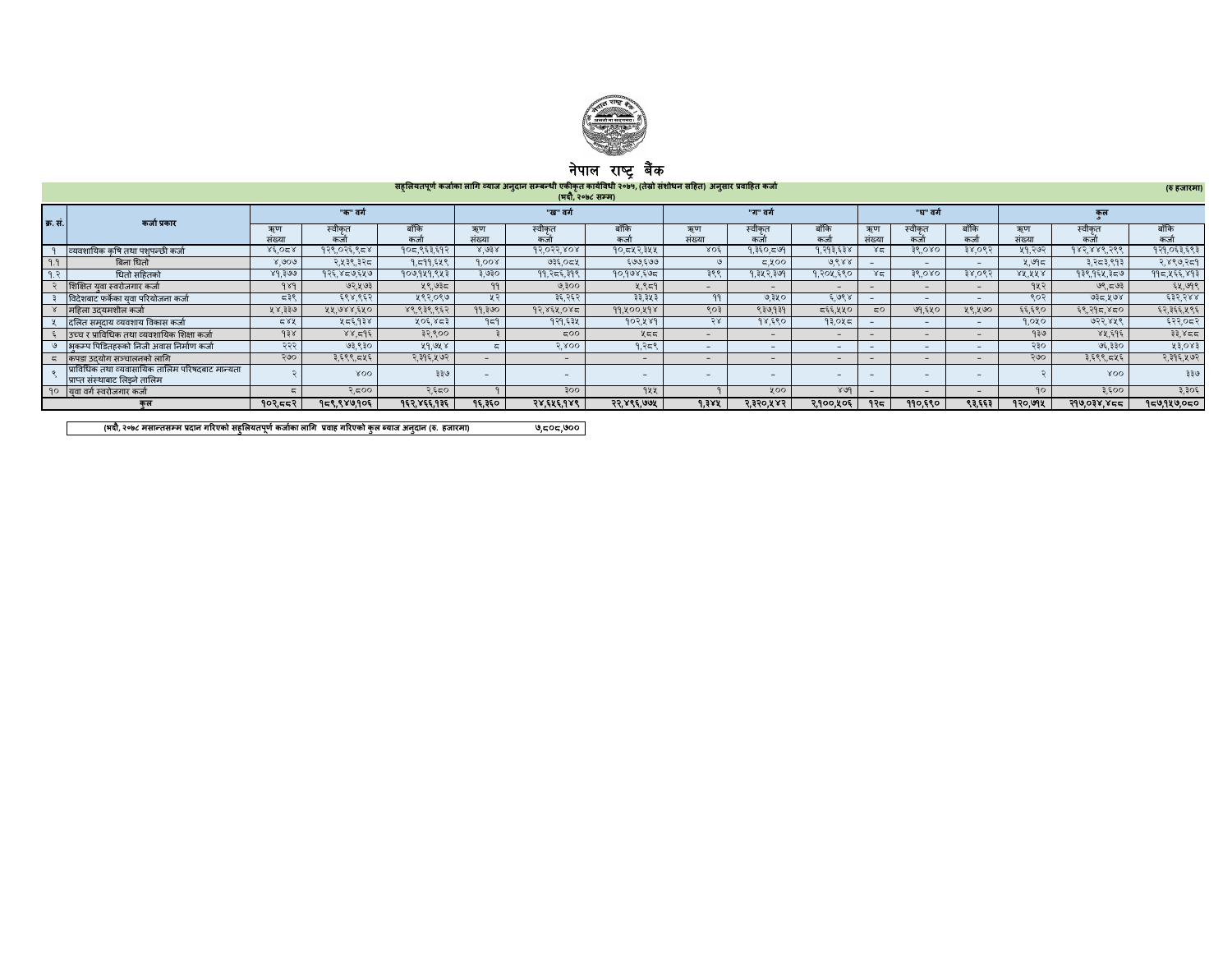

नेपाल राष्ट्र बैंक

| आ.व. २०७८ ∕ ७९ भदौ महिना सम्ममा "सहुलियतपूर्ण कर्जाका लागि व्याज अनुदान सम्बन्धी एकिकॄत कार्यविधि २०७५, (तेस्रो संशोधन सहित)" बमोजिम<br>सहुलियतपूर्ण कर्जा उपयोग गरेका बैंकको विवरण |                                        |                        |                       |                           |  |  |
|-------------------------------------------------------------------------------------------------------------------------------------------------------------------------------------|----------------------------------------|------------------------|-----------------------|---------------------------|--|--|
|                                                                                                                                                                                     |                                        |                        |                       |                           |  |  |
| S.N.                                                                                                                                                                                | <b>INSTITUTION NAME</b>                | <b>TOTAL BORROWERS</b> | <b>APPROVED LIMIT</b> | <b>OUTSTANDING AMOUNT</b> |  |  |
| $\mathbf{1}$                                                                                                                                                                        | Agriculture Development Bank           | 12,163                 | 23,575,006,987        | 20,575,350,916            |  |  |
| $\mathbf{2}$                                                                                                                                                                        | Bank of Kathmandu Limited              | 2,231                  | 4,666,844,500         | 4, 187, 189, 154          |  |  |
| 3                                                                                                                                                                                   | Century Commercial Bank Limited        | 2,037                  | 2,820,313,881         | 2,552,396,561             |  |  |
| 4                                                                                                                                                                                   | Citizens Bank International Limited    | 3,434                  | 5,313,406,230         | 4,691,091,870             |  |  |
| 5                                                                                                                                                                                   | Civil Bank Limited                     | 2,608                  | 4,398,402,801         | 3,953,390,208             |  |  |
| 6                                                                                                                                                                                   | <b>Everest Bank Limited</b>            | 2,556                  | 3,821,705,000         | 3,147,352,898             |  |  |
| 7                                                                                                                                                                                   | Global IME Bank Limited                | 4,276                  | 11,015,452,454        | 8,589,642,267             |  |  |
| 8                                                                                                                                                                                   | Himalayan Bank Limited                 | 1,306                  | 3,210,789,287         | 2,913,982,898             |  |  |
| 9                                                                                                                                                                                   | Kumari Bank Limited                    | 2,523                  | 6,087,571,193         | 5,346,824,221             |  |  |
| 10                                                                                                                                                                                  | Laxmi Bank Limited                     | 6,079                  | 4,354,730,129         | 3,337,623,362             |  |  |
| 11                                                                                                                                                                                  | Machhapuchchhre Bank Limited           | 2,211                  | 3,294,135,034         | 2,860,343,188             |  |  |
| 12                                                                                                                                                                                  | Mega Bank Nepal Limited                | 4,613                  | 6,476,046,860         | 4,894,423,566             |  |  |
| 13                                                                                                                                                                                  | Nabil Bank Limited                     | 2,818                  | 6,179,224,736         | 5,402,318,627             |  |  |
| 14                                                                                                                                                                                  | Nepal Bangaladesh Bank Limited         | 2,942                  | 5,904,950,444         | 5,245,726,847             |  |  |
| 15                                                                                                                                                                                  | Nepal Bank Limited                     | 5,490                  | 7,669,326,837         | 6,983,278,863             |  |  |
| 16                                                                                                                                                                                  | Nepal Credit and Commerce Bank Limited | 2,115                  | 5,143,677,562         | 4,712,039,492             |  |  |
| 17                                                                                                                                                                                  | Nepal Investment Bank Limited          | 3,929                  | 4,526,378,804         | 3,891,891,730             |  |  |
| 18                                                                                                                                                                                  | Nepal SBI Bank Limited                 | 2,672                  | 4,912,240,204         | 3,580,211,472             |  |  |
|                                                                                                                                                                                     | 19 NIC ASIA Bank Limited               | 2,964                  | 16,984,525,009        | 15,039,506,334            |  |  |
| 20                                                                                                                                                                                  | <b>NMB Bank Limited</b>                | 5,306                  | 9,471,767,951         | 8,044,348,745             |  |  |
| 21                                                                                                                                                                                  | Prabhu Bank Limited                    | 4,187                  | 5,597,599,000         | 4,839,957,794             |  |  |
| 22                                                                                                                                                                                  | Prime Commercial Bank Limited          | 3,742                  | 10,614,967,030        | 9,356,454,544             |  |  |
| 23                                                                                                                                                                                  | Rastriya Banijya Bank                  | 10,226                 | 12,134,947,656        | 10,393,771,215            |  |  |
| 24                                                                                                                                                                                  | Sanima Bank Limited                    | 2,862                  | 5,135,744,280         | 4,382,744,024             |  |  |
| 25                                                                                                                                                                                  | Siddhartha Bank Limited                | 3,331                  | 8,818,869,000         | 6,601,136,703             |  |  |